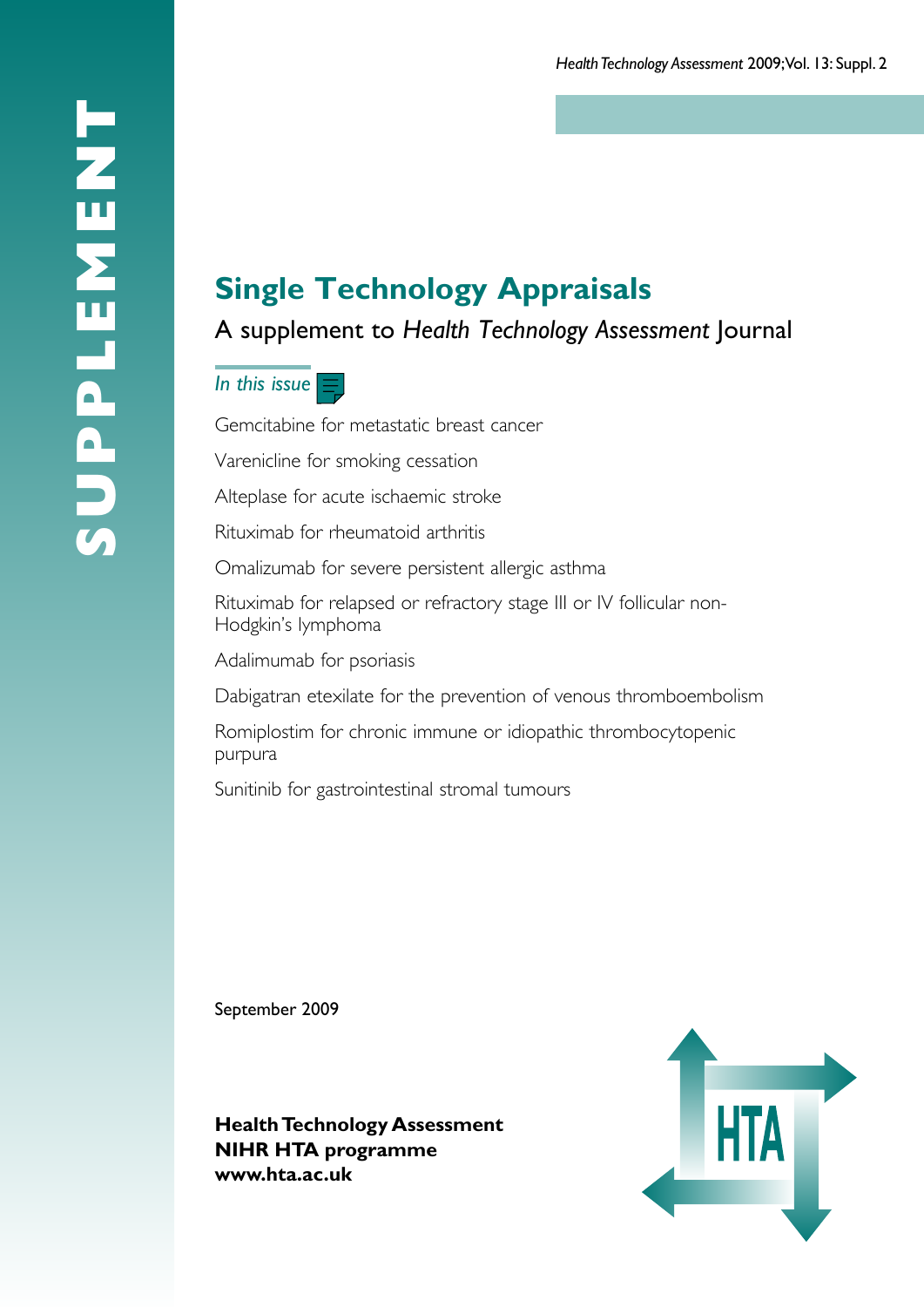



### **How to obtain copies of this and other HTA programme reports**

An electronic version of this publication, in Adobe Acrobat format, is available for downloading free of charge for personal use from the HTA website (www.hta.ac.uk). A fully searchable CD-ROM is also available (see below).

Printed copies of HTA monographs cost £20 each (post and packing free in the UK) to both public **and** private sector purchasers from our Despatch Agents.

Non-UK purchasers will have to pay a small fee for post and packing. For European countries the cost is  $£2$  per monograph and for the rest of the world  $£3$  per monograph.

You can order HTA monographs from our Despatch Agents:

– fax (with **credit card** or **official purchase order**)

- post (with **credit card** or **official purchase order** or **cheque**)
- phone during office hours (**credit card** only).

Additionally the HTA website allows you **either** to pay securely by credit card **or** to print out your order and then post or fax it.

### **Contact details are as follows:**

HTA Despatch **Email:** orders@hta.ac.uk<br>
c/o Direct Mail Works Ltd Tel: 02392 492 000 c/o Direct Mail Works Ltd<br>
4 Oakwood Business Centre<br>
Tel: 02392 478 555 4 Oakwood Business Centre

Downley, HAVANT PO9 2NP, UK Fax from outside the UK: +44 2392 478 555

NHS libraries can subscribe free of charge. Public libraries can subscribe at a very reduced cost of £100 for each volume (normally comprising 30–40 titles). The commercial subscription rate is £300 per volume. Please see our website for details. Subscriptions can be purchased only for the current or forthcoming volume.

### **Payment methods**

*Paying by cheque*

If you pay by cheque, the cheque must be in **pounds sterling**, made payable to *Direct Mail Works Ltd* and drawn on a bank with a UK address.

*Paying by credit card*

The following cards are accepted by phone, fax, post or via the website ordering pages: Delta, Eurocard, Mastercard, Solo, Switch and Visa. We advise against sending credit card details in a plain email.

### *Paying by official purchase order*

You can post or fax these, but they must be from public bodies (i.e. NHS or universities) within the UK. We cannot at present accept purchase orders from commercial companies or from outside the UK.

### **How do I get a copy of** *HTA on CD***?**

Please use the form on the HTA website (www.hta.ac.uk/htacd.htm). Or contact Direct Mail Works (see contact details above) by email, post, fax or phone. *HTA on CD* is currently free of charge worldwide.

The website also provides information about the HTA programme and lists the membership of the various committees.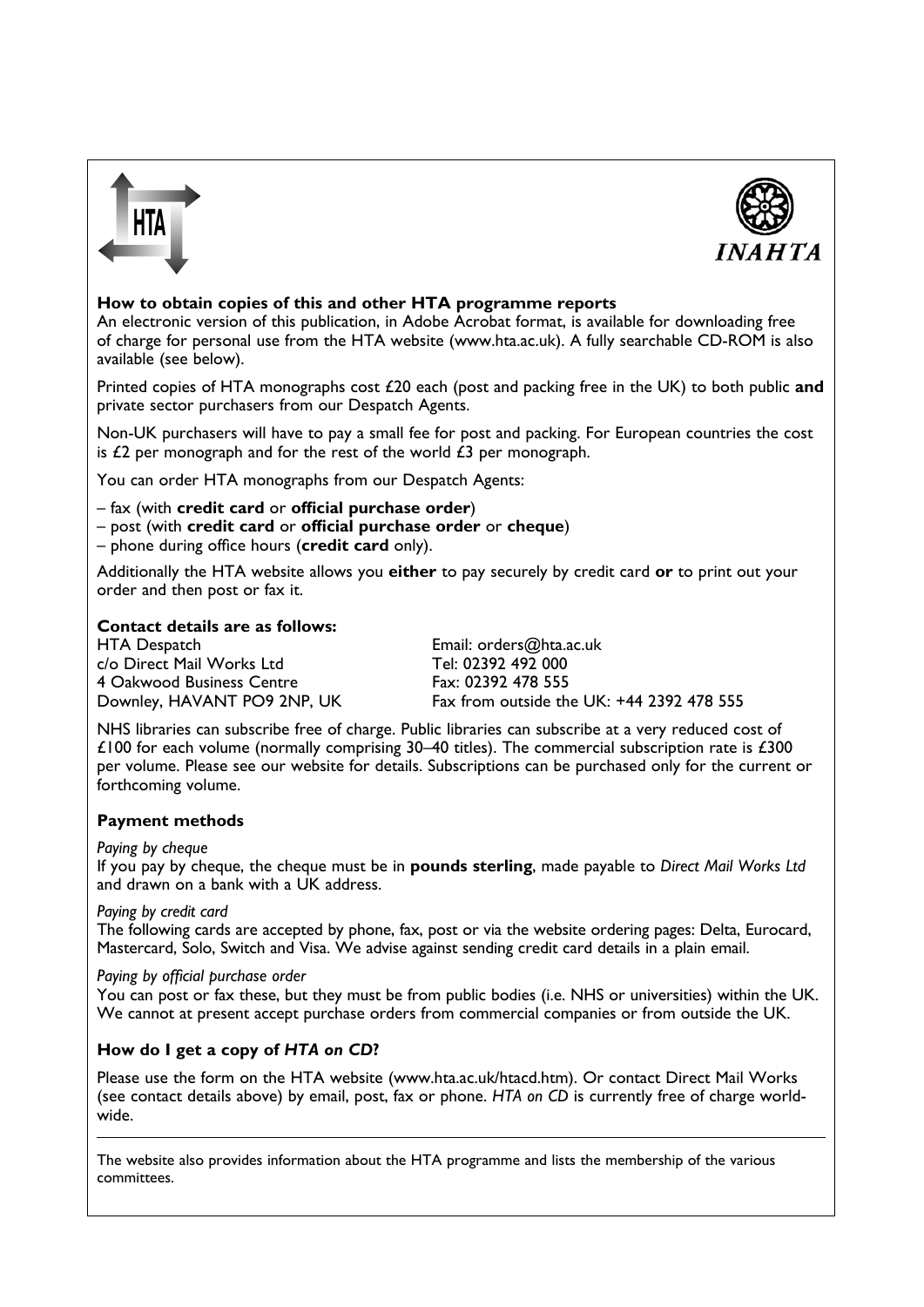# **Health Technology Assessment**

Volume 13: Supplement 2, September 2009

- **iii** Supplement introduction
- **1** [Gemcitabine for the treatment of metastatic breast cancer](#page-6-0) *[J Jones, A Takeda, SC Tan, K Cooper, E Loveman and](#page-6-0) A Clegg*
- **9** [Varenicline in the management of smoking cessation: a single technology](#page-14-0)  [appraisal](#page-14-0) *[D Hind, P Tappenden, J Peters and K Kenjegalieva](#page-14-0)*
- **15** [Alteplase for the treatment of acute ischaemic stroke: a single technology](#page-20-0)  [appraisal](#page-20-0) *[M Lloyd Jones and M Holmes](#page-20-0)*
- **23** [Rituximab for the treatment of rheumatoid arthritis](#page-28-0) *[A Bagust, A Boland, J Hockenhull, N Fleeman, J Greenhalgh, Y Dundar, C Proudlove,](#page-28-0)  [T Kennedy, R Moots, P Williamson and R Dickson](#page-28-0)*
- **31** [Omalizumab for the treatment of severe persistent allergic asthma](#page-36-0) *[J Jones, J Shepherd, D Hartwell, P Harris, K Cooper, A Takeda and P Davidson](#page-36-0)*
- **41** [Rituximab for the treatment of relapsed or refractory stage III or IV follicular](#page-46-0)  [non-Hodgkin's lymphoma](#page-46-0) *[A Boland, A Bagust, J Hockenhull, H Davis, P Chu and R Dickson](#page-46-0)*
- **49** [Adalimumab for the treatment of psoriasis](#page-54-0)  *[D Turner, J Picot, K Cooper and E Loveman](#page-54-0)*
- **55** Dabigatran etexilate for the prevention of venous thromboembolism in patients [undergoing elective hip and knee surgery: a single technology appraisal](#page-60-0) *[M Holmes, C Carroll and D Papaioannou](#page-60-0)*
- **63** [Romiplostim for the treatment of chronic immune or idiopathic](#page-68-0)  [thrombocytopenic purpura: a single technology appraisal](#page-68-0)  *[G Mowatt, C Boachie, M Crowther, C Fraser, R Hernández, X Jia and L Ternent](#page-68-0)*
- **69** [Sunitinib for the treatment of gastrointestinal stromal tumours: a critique of the](#page-74-0)  [submission from Pfizer](#page-74-0) *[M Bond, M Hoyle, T Moxham, M Napier and R Anderson](#page-74-0)*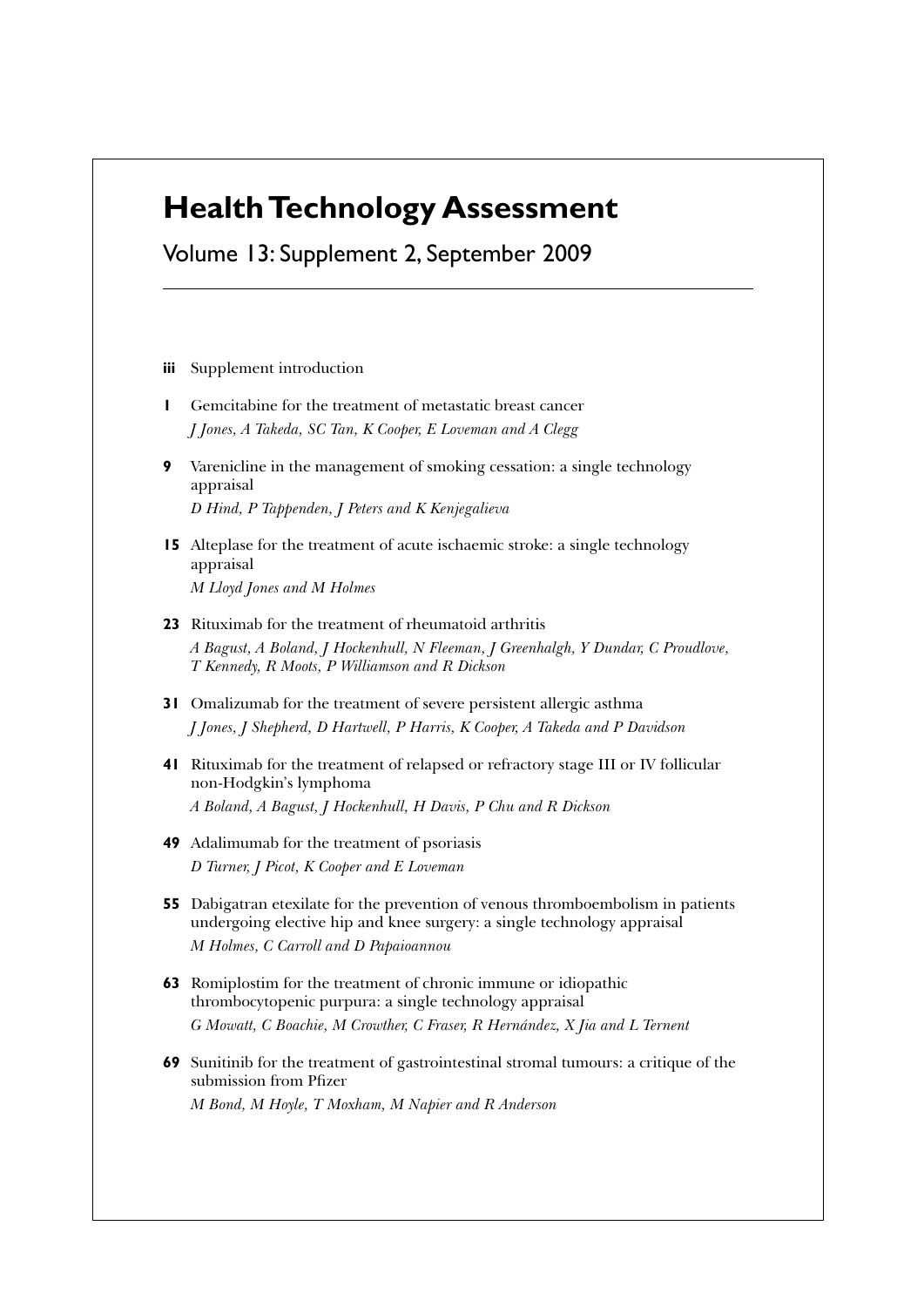# **NIHR Health Technology Assessment programme**

The Health Technology Assessment (HTA) programme, part of the National Institute for Health Research (NIHR), was set up in 1993. It produces high-quality research information on the effectiveness, costs and broader impact of health technologies for those who use, manage and provide care in the NHS. 'Health technologies' are broadly defined as all interventions used to promote health, prevent and treat disease, and improve rehabilitation and long-term care.

The research findings from the HTA programme directly influence decision-making bodies such as the National Institute for Health and Clinical Excellence (NICE) and the National Screening Committee (NSC). HTA findings also help to improve the quality of clinical practice in the NHS indirectly in that they form a key component of the 'National Knowledge Service'.

The HTA programme is needs led in that it fills gaps in the evidence needed by the NHS. There are three routes to the start of projects.

First is the commissioned route. Suggestions for research are actively sought from people working in the NHS, from the public and consumer groups and from professional bodies such as royal colleges and NHS trusts. These suggestions are carefully prioritised by panels of independent experts (including NHS service users). The HTA programme then commissions the research by competitive tender.

Second, the HTA programme provides grants for clinical trials for researchers who identify research questions. These are assessed for importance to patients and the NHS, and scientific rigour.

Third, through its Technology Assessment Report (TAR) call-off contract, the HTA programme commissions bespoke reports, principally for NICE, but also for other policy makers. TARs bring together evidence on the value of specific technologies.

This supplement to the Journal series contains a collection of summaries based on Evidence Review Group reports (ERGs), produced as part of NICE's Single Technology Appraisal (STA) process. The reports are mainly based on data submissions from manufacturers and do not undergo the standard peer-review process.

Some HTA research projects, including TARs, may take only months, others need several years. They can cost from as little as £40,000 to over £1 million, and may involve synthesising existing evidence, undertaking a trial, or other research collecting new data to answer a research problem.

### **Criteria for inclusion in the HTA Journal series and Supplements**

Reports are published in the Journal series and Supplements if (1) they have resulted from work for the HTA programme, and (2) they are of a sufficiently high scientific quality as assessed by the referees and editors.

Reviews in *Health Technology Assessment* are termed 'systematic' when the account of the search, appraisal and synthesis methods (to minimise biases and random errors) would, in theory, permit the replication of the review by others.

The research reported in this issue of the supplement was commissioned and funded by the HTA programme on behalf of NICE. The authors have been wholly responsible for all data collection, analysis and interpretation, and for writing up their work. The HTA editors and publisher have tried to ensure the accuracy of the authors' report and would like to thank the referees for their constructive comments on the draft document. However, they do not accept liability for damages or losses arising from material published in this report. The views expressed in this publication are those of the authors and not necessarily those of the HTA programme or the Department of Health.

| Editor-in-Chief: | Professor Tom Walley CBE                                |
|------------------|---------------------------------------------------------|
| Series Editors:  | Dr Aileen Clarke, Professor Chris Hyde, Dr John Powell, |
|                  | Dr Rob Riemsma and Professor Ken Stein                  |

ISSN 1366-5278

#### **© 2009 Queen's Printer and Controller of HMSO**

This monograph may be freely reproduced for the purposes of private research and study and may be included in professional journals provided that suitable acknowledgement is made and the reproduction is not associated with any form of advertising.

Applications for commercial reproduction should be addressed to: NETSCC, Health Technology Assessment, Alpha House, University of Southampton Science Park, Southampton SO16 7NS, UK.

Published by Prepress Projects Ltd, Perth, Scotland (www.prepress-projects.co.uk), on behalf of NETSCC, HTA.

Printed on acid-free paper in the UK by Henry Ling Ltd, The Dorest Press, Dorchester.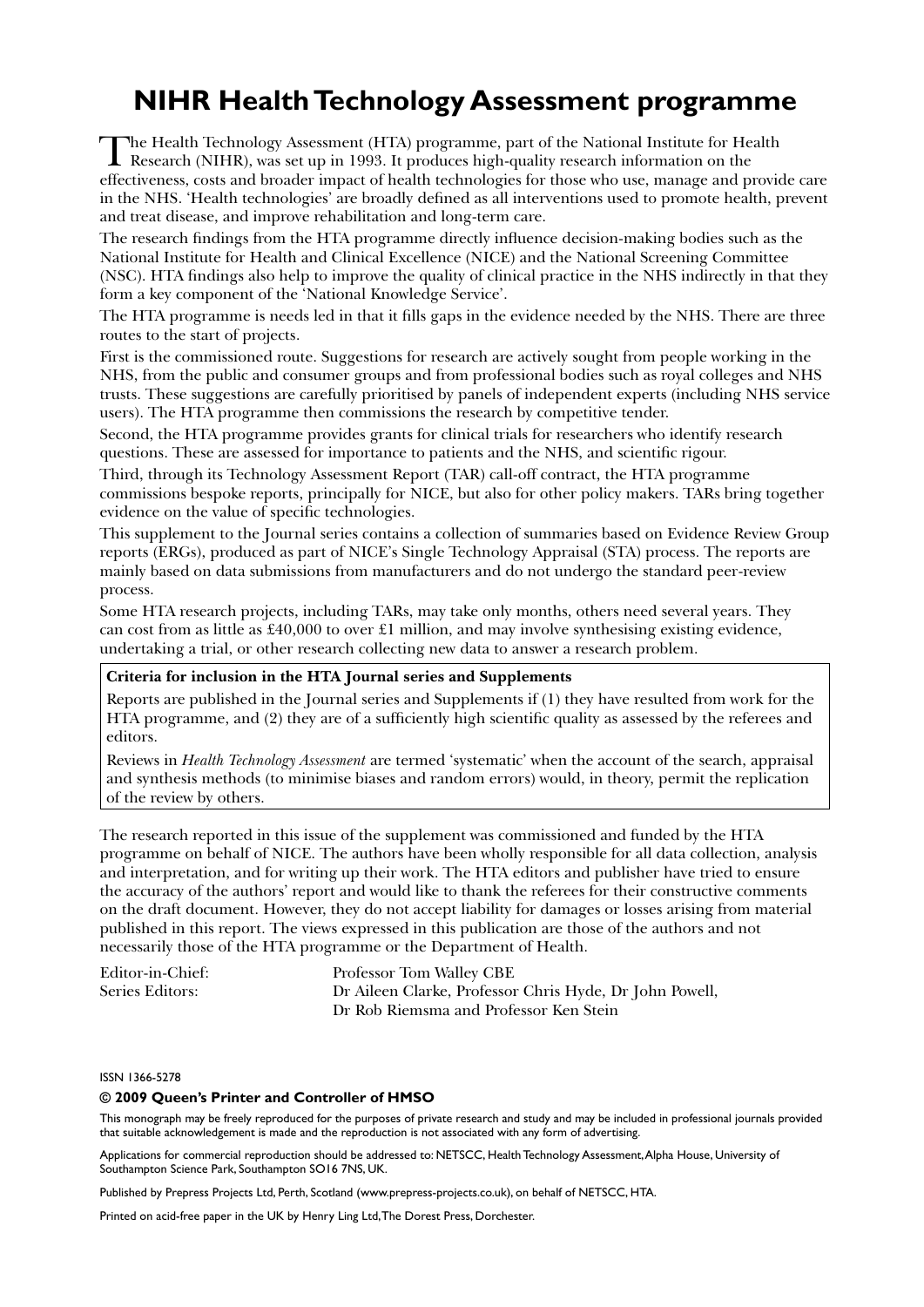# Supplement introduction

<span id="page-4-0"></span>Welcome to the second Supplement to the *Health Technology Assessment* journal series. The series is now over 10 years old and has published more than 400 titles, covering a wide range of health technologies in a diverse set of applications. In general, the series publishes each technology assessment as a separate issue within each annual volume.

The Supplements depart from that format by containing a series of shorter articles. These are all products from a 'call-off contract', which the HTA programme holds with a range of academic centres around the UK, at the universities of Aberdeen, Birmingham, Exeter, Liverpool, Sheffield, Southampton and York. These centres are retained to provide a highly responsive resource, which meets the needs of national policy makers, notably the National Institute for Health and Clinical Excellence (NICE).

Until recently, these HTA Technology Assessment Review (TAR) centres provided academic input to policy making through independent analyses of the impact and value of health technologies. As many readers will be aware, the perception that the advice NICE provides to the NHS could be made more timely has led to the development of the 'Single Technology Appraisal' process. In this

approach, manufacturers of technologies, which are, in general, pharmaceuticals close to the time of launch, submit a dossier of evidence aiming to demonstrate effectiveness and cost-effectiveness. The independent academic input to NICE's process, which continues to be supported by the TAR centres around the UK under contract to the HTA programme, is to scrutinise, critique and explore this dossier of evidence.

The papers included in this Supplement report on this HTA programme funded work, and we hope that the summaries of the work carried out to inform the development of NICE guidance for these technologies will be of interest and value to readers.

Further details of each of the NICE Appraisals are available on the NICE website (www. nice.org.uk) and we welcome comments on the summaries via the HTA website (www.hta.ac.uk/correspond).

Prof. Tom Walley Director, NIHR HTA programme Editor-In-Chief, *Health Technology Assessment*

Prof. Ken Stein Chair, Editorial Board, *Health Technology Assessment*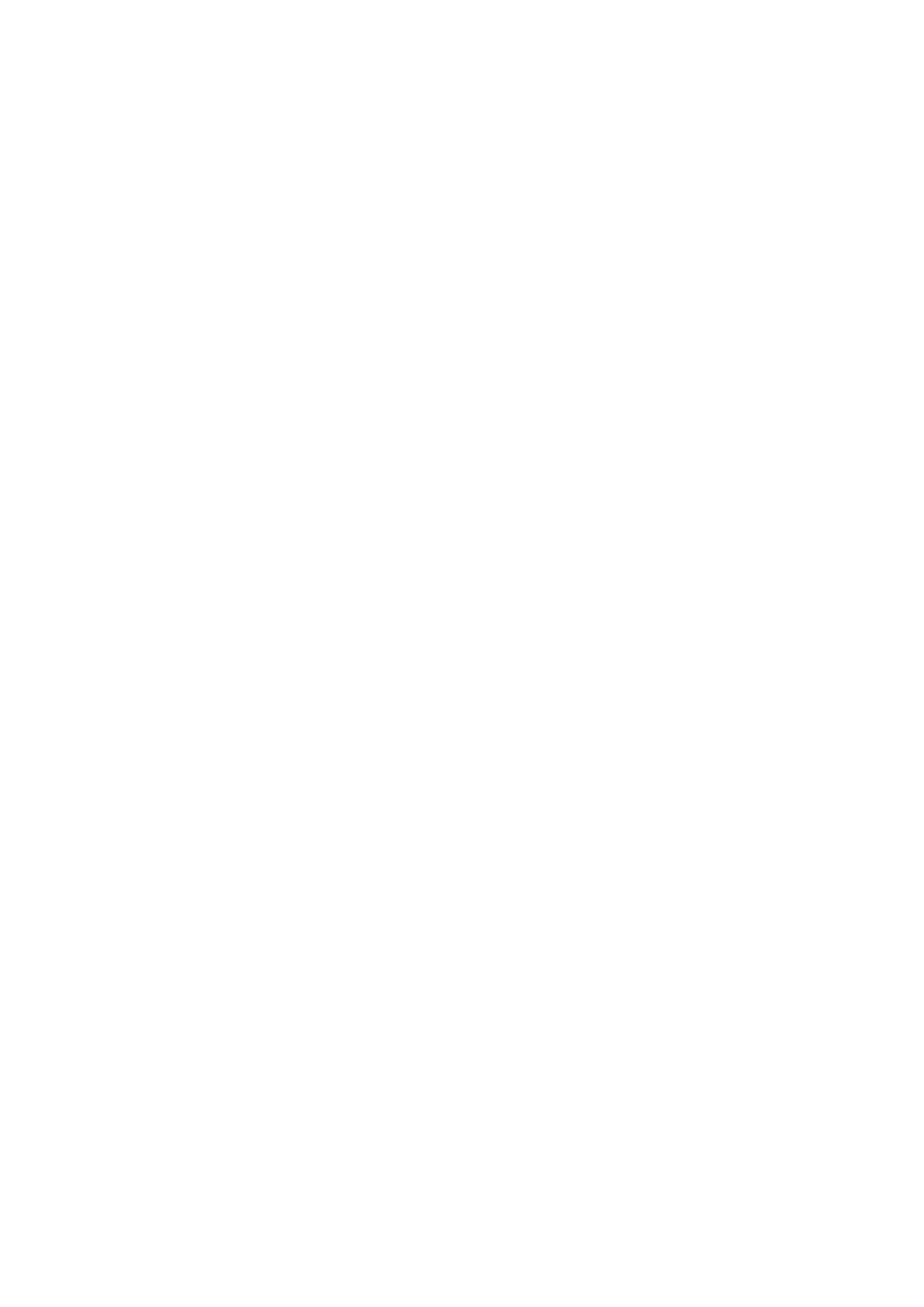

# <span id="page-6-0"></span>**Gemcitabine for the treatment of metastatic breast cancer**

J Jones, A Takeda,\* SC Tan, K Cooper, E Loveman and A Clegg

Southampton Health Technology Assessments Centre, Southampton, UK

\*Corresponding author

### **Declared competing interests of authors:** none

# **Abstract**

This paper presents a summary of the evidence review group (ERG) report into the evidence for the clinical effectiveness and cost-effectiveness of gemcitabine with paclitaxel for the first-line treatment of metastatic breast cancer (MBC) in patients who have already received chemotherapy treatment with an anthracycline, compared with current standard of care, based upon the manufacturer's submission to the National Institute for Health and Clinical Excellence (NICE) as part of the single technology appraisal (STA) process. The clinical evidence for gemcitabine as a treatment for MBC comes from the unpublished JHQG trial (some data commercial-in-confidence): overall survival was 3 months longer for the gemcitabine/paclitaxel arm (18.5 months) than for the paclitaxel arm  $(15.8 \text{ months})$   $(p = 0.0489)$ ; gemcitabine/paclitaxel also improved tumour response and time to documented progression of disease compared with paclitaxel monotherapy, but haematological serious adverse events were more common. In the absence of any formal methods of indirect comparison there is insufficient robust evidence to compare the relative effectiveness of gemcitabine/paclitaxel with docetaxel monotherapy or docetaxel/capecitabine combination therapy. The manufacturers used a Markov state transition model to estimate the effect of treatment with five different chemotherapy regimes, adopting a 3-year time horizon with docetaxel monotherapy as the comparator. Health state utilities for different stages of disease progression and for patients experiencing treatment-related toxicity are used to derive quality-adjusted life expectancy with each treatment. The base-case cost-effectiveness estimate for gemcitabine/paclitaxel versus docetaxel is £17,168 per quality-adjusted life-year (QALY).

### **HTA 06/16/01**

**Date of ERG submission:** July 2006

**TAR Centre(s):** Southampton Health Technology Assessments Centre

**List of authors:** J Jones, A Takeda, SC Tan, K Cooper, E Loveman and A Clegg

#### **Contact details:**

Southampton Health Technology Assessments Centre, Wessex Institute for Health Research and Development, University of Southampton, Mailpoint 728, Boldrewood, Southampton SO16 7PX, UK

E-mail: a.l.takeda@soton.ac.uk

The research reported in this article of the journal supplement was commissioned and funded by the HTA programme on behalf of NICE as project number 06/16/01. The assessment report began editorial review in July 2007 and was accepted for publication inNovember 2008. See the HTA programme web site for further project information (www.hta.ac.uk). This summary of the ERG report was compiled after the Appraisal Committee's review.

The views and opinions expressed therein are those of the authors and do not necessarily reflect those of the Department of Health.

Discussion of ERG reports is invited. Visit the HTA website correspondence forum (www.hta.ac.uk/ correspond).

**This report contains reference to confidential information provided as part of the NICE appraisal process. This information has been removed from the report and the results, discussions and conclusions of the report do not include the confidential information. These sections are clearly marked in the report.**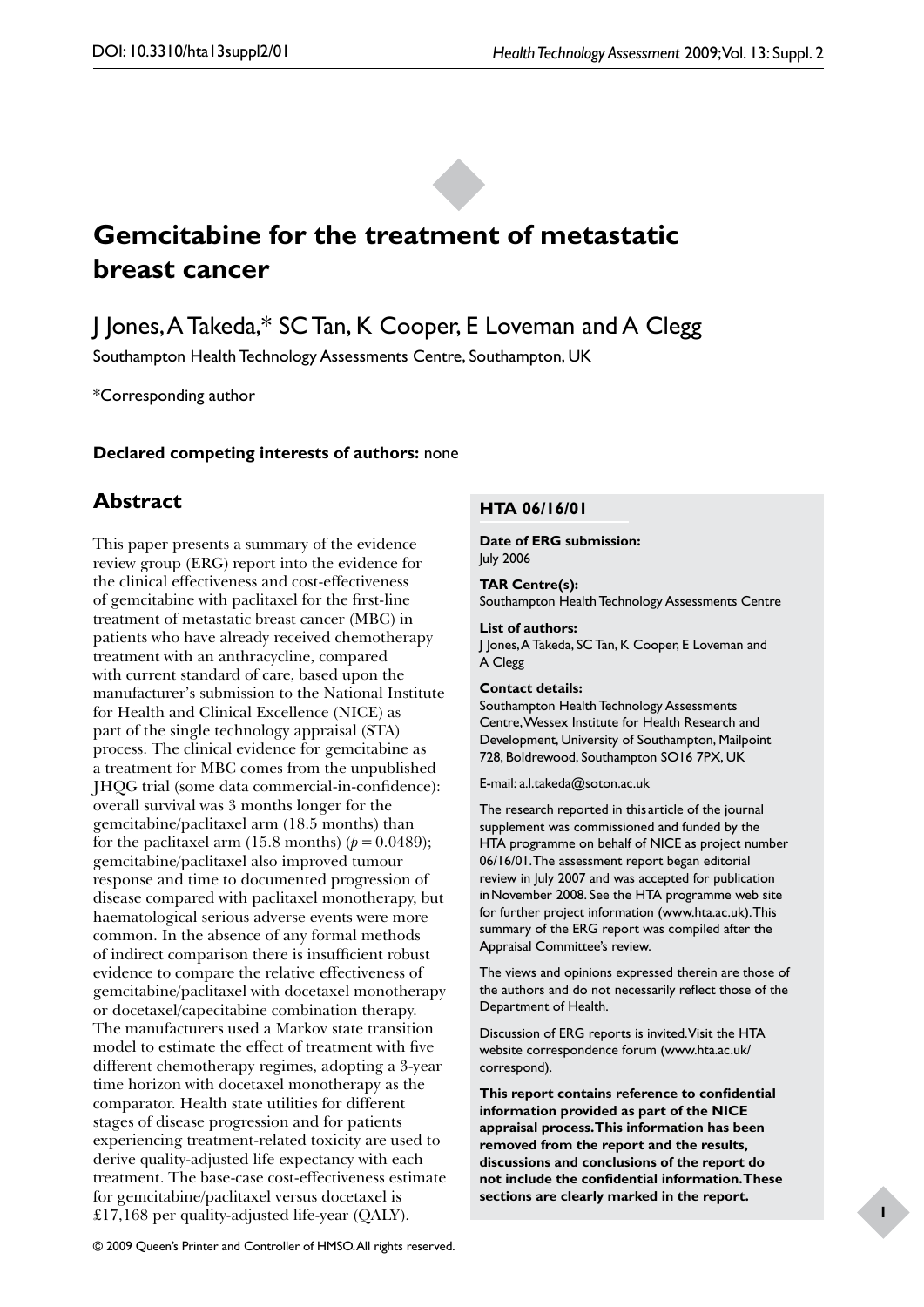When longer survival with docetaxel is assumed in a sensitivity analysis, the incremental costeffectiveness ratio (ICER) is £30,000 per QALY. Probabilistic sensitivity analysis estimates a 70% probability of gemcitabine/paclitaxel being costeffective relative to docetaxel at a willingness-topay threshold of £35,000. There is considerable uncertainty over the results because of the lack of formal quality assessment or assessment of the comparability of the 15 trials included in the input data, and the questionable validity of the indirect comparison method adopted. An illustrative analysis using a different method for indirect comparison carried out by the ERG produces an ICER of £45,811 per QALY for gemcitabine/ paclitaxel versus docetaxel. The guidance issued by NICE in November 2006 as a result of the STA states that gemcitabine in combination with paclitaxel, within its licensed indication, is recommended as an option for the treatment of MBC only when docetaxel monotherapy or docetaxel plus capecitabine is also considered appropriate.

# **Introduction**

The National Institute for Health and Clinical Excellence (NICE) is an independent organisation within the NHS that is responsible for providing national guidance on the treatment and care of people using the NHS in England and Wales. One of the responsibilities of NICE is to provide guidance to the NHS on the use of selected new and established health technologies, based on an appraisal of those technologies.

NICE's single technology appraisal (STA) process is specifically designed for the appraisal of a single product, device or other technology, with a single indication, for which most of the relevant evidence lies with one manufacturer or sponsor.<sup>1</sup> Typically, it is used for new pharmaceutical products close to launch. The principal evidence for an STA is derived from a submission by the manufacturer/ sponsor of the technology. In addition, a report reviewing the evidence submission is submitted by the evidence review group (ERG), an external organisation independent of NICE. This paper presents a summary of the ERG report for the STA of gemcitabine for advanced metastatic breast cancer.<sup>2</sup>

# **Description of the underlying health problem**

Breast cancer is classified into four clinical stages. Stages I and II are known as primary or early breast cancer, and stages III and IV represent advanced breast cancer. Stage IV is metastatic disease, characterised by the spread of secondary tumours to distant sites. A small proportion of incident breast cancers present as stage IV, i.e. they have overt metastases at the time of diagnosis. Approximately 40% of patients treated for early breast cancer will relapse and develop metastatic breast cancer (MBC). Patients who present with stage IV disease at first diagnosis are described by the manufacturer as being unsuitable for treatment with gemcitabine as they will not have received prior anthracycline therapy.

# **Scope of the ERG report**

The submission's scope is the use of gemcitabine with paclitaxel for the first-line treatment of MBC in patients who have already received chemotherapy treatment with an anthracycline, compared with current standard of care. This reflects the licensed indication, and is an appropriate question for the NHS within the context of the available evidence.

# **Methods**

The ERG report comprised a critical review of the evidence for the clinical effectiveness and costeffectiveness of the technology based upon the manufacturer's/sponsor's submission to NICE as part of the STA process. It also included a critical assessment of the company's submitted economic model. The ERG examined the excel model submitted by the manufacturer for accuracy and consistency and evaluated structural assumptions. In addition, the ERG estimated the survival probabilities and risk of disease progression for patients in the paclitaxel arm of the trial from survival plots reported in the conference presentation by Albain and colleagues,<sup>3</sup> and fitted a parametric survival function to these data using the outputs from an ordinary least squares regression on a log-cumulative hazard.4 The ERG estimated the external validity of the manufacturer's model by running it with survival estimates from the JHQG trial, and with median survival times for gemcitabine/paclitaxel and paclitaxel as shown in the JHQG trial (*Figure 1*). In addition, oneway sensitivity analyses for key model parameters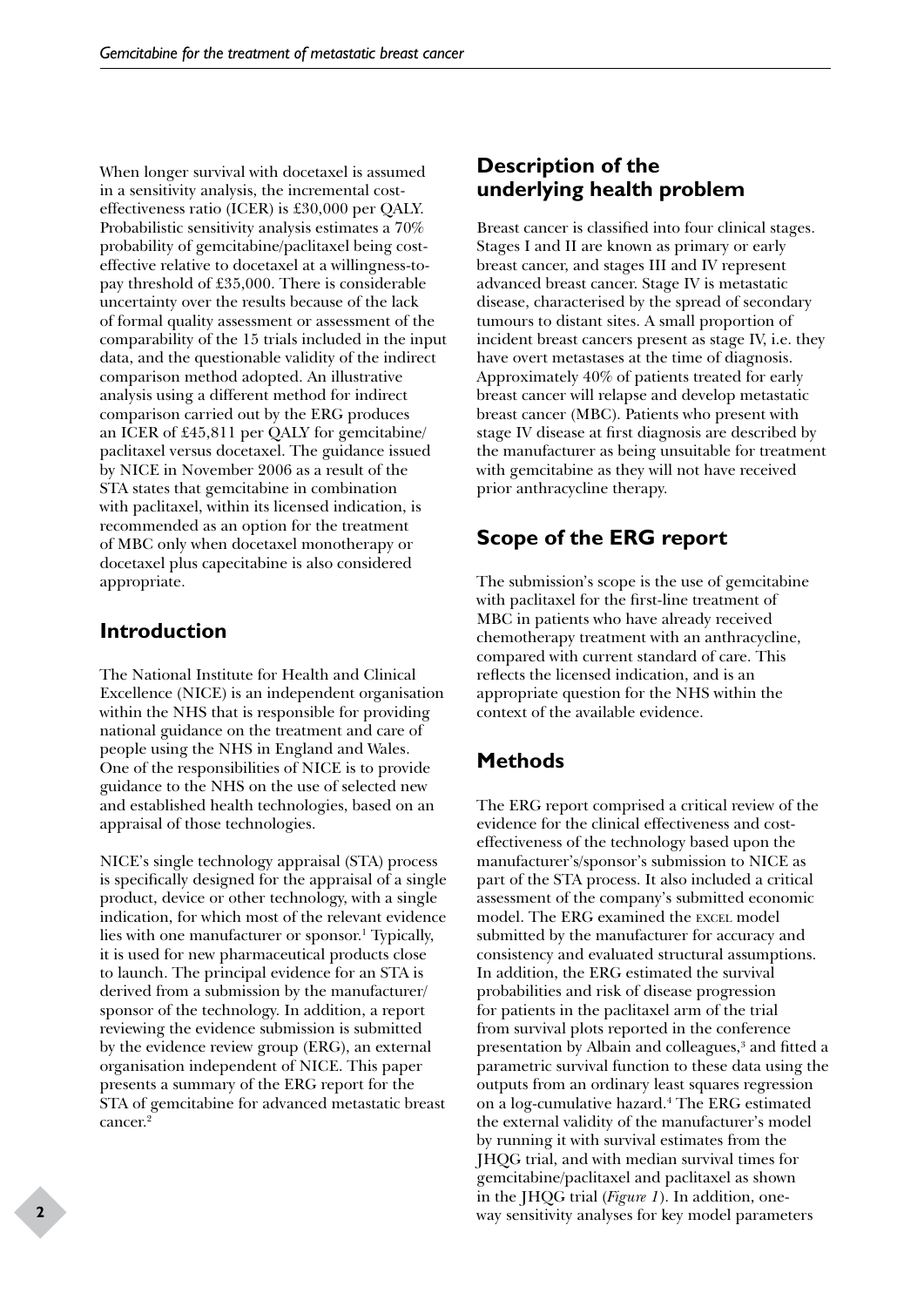

*FIGURE 1 Estimated survival for gemcitabine/paclitaxel and paclitaxel predicted by the model compared with Kaplan–Meier curves from the JHQG trial.*

were carried out (*Table 1*), and key input data were replaced with pooled estimates from plausible alternative sources (e.g. the estimates observed in the JHQG trial). A scenario analysis was conducted using effectiveness data from the JHQG trial for both gemcitabine/paclitaxel and paclitaxel, and the pooled estimates from trials including anthracycline-pretreated patients for other chemotherapy regimes. To determine whether the results of the company's probabilistic sensitivity analysis are sensitive to the choice of included trials, the ERG reran the company's probabilistic sensitivity analysis using the pooled estimates for overall survival, time to disease progression and overall response rate for paclitaxel monotherapy with values from the JHQG trial (*Figure 2*). The ERG constructed cost-effectiveness acceptability curves comparing each of four taxane-based chemotherapy regimes against each other (*Figure 3*).

## **Results**

### **Summary of submitted clinical evidence**

The clinical evidence for gemcitabine with paclitaxel compared with paclitaxel monotherapy as a treatment for MBC comes from the JHQG

trial, which was published in conference abstracts $5-7$ in 2003–4, but has not yet been fully published. The data in the industry submission come from the unpublished trial and so are mostly marked as commercial-in-confidence. Results from two other published trials are included in the submission to provide a comparison with docetaxel monotherapy<sup>8</sup> and docetaxel/capecitabine combined therapy.9 The JHQG trial compared gemcitabine/paclitaxel (GT) with paclitaxel (T) in patients with MBC. The trial by Jones and colleagues<sup>8</sup> compared docetaxel monotherapy with paclitaxel, and the trial by O'Shaughnessy and colleagues<sup>9</sup> compared docetaxel monotherapy with docetaxel/capecitabine combination therapy.

Overall survival, the primary outcome measure for the JHQG trial, was approximately 3 months longer for the gemcitabine/paclitaxel arm (18.5 months in Albain *et al*. abstract,<sup>5</sup> 18.6 months in manufacturer's submission) than for the paclitaxel arm (15.8 months).7 This difference is of borderline **Results** statistical significance  $(p = 0.0489)$ , but represents a clinically significant difference to patients. Results from the JHQG trial suggest that gemcitabine added to paclitaxel also improves tumour response and time to documented progression of disease compared with paclitaxel monotherapy. Haematological serious adverse events were more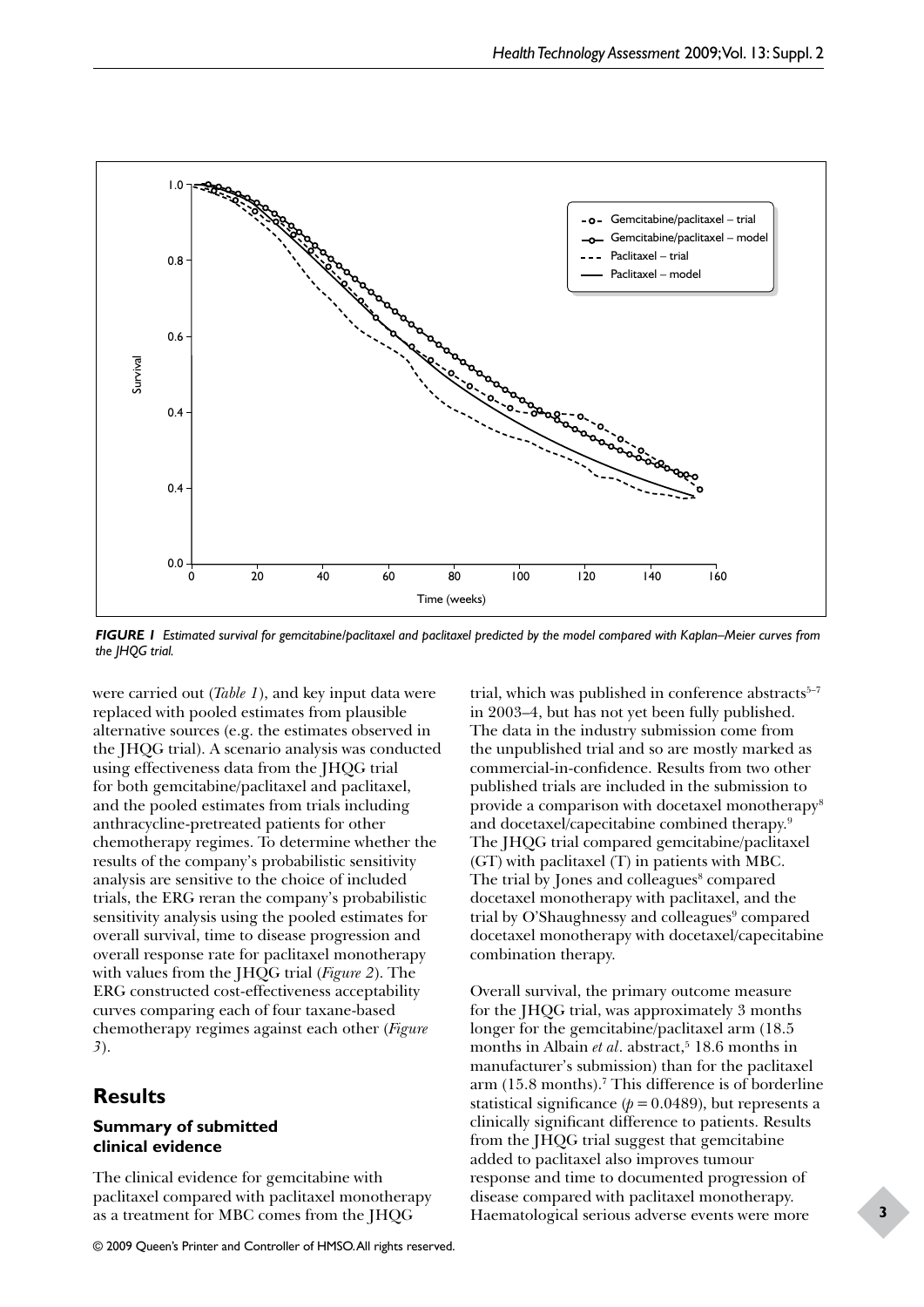|                                                                     |                  | <b>Inputs</b> |              | $CE$ ratios $(f)$ |                       |             |
|---------------------------------------------------------------------|------------------|---------------|--------------|-------------------|-----------------------|-------------|
| Variable                                                            | <b>Base case</b> | Lower         | <b>Upper</b> | Lower<br>input    | <b>Upper</b><br>input | Range $(f)$ |
| Response rates (%)                                                  | 46               | 39.0          | 52.9         | 17,199            | 17,052                | 147         |
| Time to progression (weeks)                                         | 26               | 21.5          | 30.5         | 16,601            | 17,406                | 805         |
| Overall survival (weeks)                                            | 80.60            | CIC.          | <b>CIC</b>   | 30,446            | 12,310                | 18,136      |
| AE discontinuation rate (%)                                         | 6.7              | 3.7           | 9.7          | 16,335            | 17,994                | 1659        |
| Health state utilities:                                             |                  |               |              |                   |                       |             |
| Stable                                                              | 0.80             | 0.65          | 0.92         | 23,656            | 13,546                | 10, 110     |
| Response                                                            | 0.72             | 0.60          | 0.83         |                   |                       |             |
| Progression                                                         | 0.46             | 0.29          | 0.63         |                   |                       |             |
| Adverse event, e.g. stable neuropathy,<br>utility rates             | 0.70             | 0.55          | 0.83         | 17,396            | 16.972                | 424         |
| Non-drug costs                                                      |                  |               |              |                   |                       |             |
| Post-patient paclitaxel cost reduction<br>(cost/course, <i>f</i> ): |                  | $-25%$        | $+25%$       | 17,988            | 16,348                | 1640        |
| Gemcitabine/paclitaxel                                              | 2442             | 1862          | 2442         | 5872              | 17,168                | 11,296      |
| Paclitaxel                                                          | 1462             | 862           | 1462         |                   |                       |             |

#### *TABLE 1 Evidence review group one-way sensitivity analyses*

AE, adverse events; CE, cost-effectiveness; CIC, commercial-in-confidence data removed.

common in the gemcitabine/paclitaxel arm than in the paclitaxel monotherapy arm.

In the absence of any formal methods of indirect comparison, there is insufficient robust evidence to compare the relative effectiveness of gemcitabine/ paclitaxel with docetaxel monotherapy or docetaxel/capecitabine combination therapy.

### **Summary of submitted costeffectiveness evidence**

The cost-effectiveness analysis in the manufacturer's submission uses a Markov state transition model to estimate the effect of treatment with five different chemotherapy regimes, adopting a 3-year time horizon. Base-case results are presented, with docetaxel monotherapy as the comparator for all interventions (assuming that docetaxel is the standard of care for UK practice). Additional scenario analyses are presented using alternative comparators and for a price reduction for paclitaxel once the patent expires. Treatment effects in the model are derived from pooling data from 15 clinical trials – only three of these are discussed in the clinical effectiveness section of the submission. No formal assessment of trial comparability or any quality assessment was presented. Health state utilities for different stages of disease progression and for patients experiencing treatment-related toxicity are

used in the model to derive quality-adjusted life expectancy with each treatment. The basecase cost-effectiveness estimate for gemcitabine/ paclitaxel relative to docetaxel is £17,168 per quality-adjusted life-year (QALY). When longer survival with docetaxel is assumed in a sensitivity analysis, the incremental cost-effectiveness ratio (ICER) increases to approximately £30,000 per QALY. Probabilistic sensitivity analysis estimates a 70% probability of gemcitabine/paclitaxel being cost-effective relative to docetaxel at an arbitrary threshold willingness to pay of £35,000.

The lack of formal quality assessment or assessment of the comparability of trials included in the input data, and the questionable validity of the indirect comparison method adopted, leads to considerable uncertainty over the cost-effectiveness of gemcitabine/paclitaxel. An illustrative analysis using a different method for indirect comparison presented in this report produces an ICER of £45,811 per QALY for gemcitabine/paclitaxel relative to docetaxel.

### **Commentary on the robustness of submitted evidence** *Strengths*

The structure of the manufacturer's economic model is appropriate for the stated decision problem and reflects accepted methodology.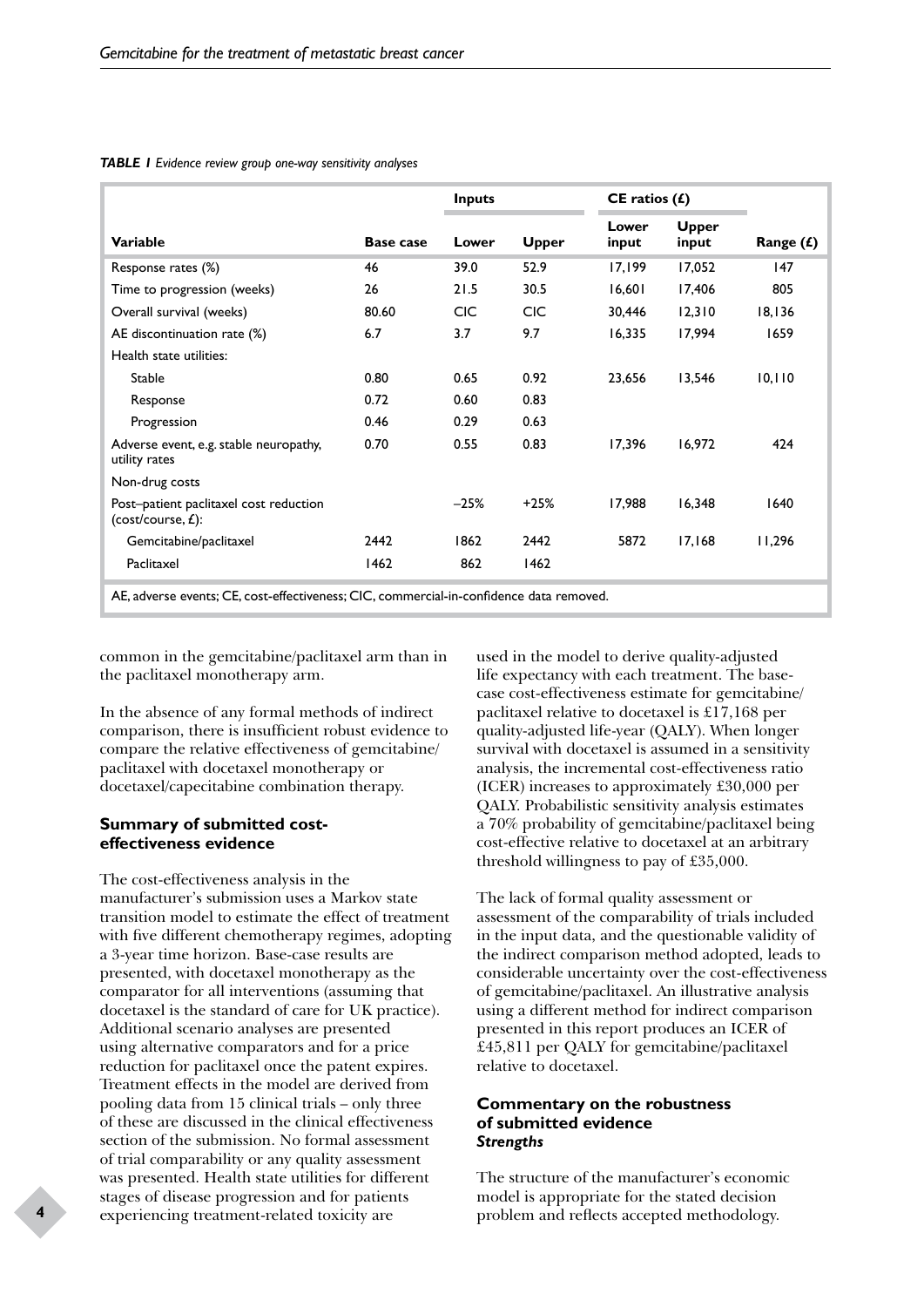

*FIGURE 2 Cost-effectiveness acceptability curves for gemcitabine/paclitaxel versus paclitaxel using (a) pooled estimates used in the basecase analysis and (b) values from the JHQG trial. QALY, quality-adjusted life-year.*

### *Weaknesses*

The manufacturer performed a systematic review, which identified two abstracts (and missed a third) reporting interim results of the JHQG trial. However, commercial-in-confidence data were presented as 'confidential – not to be cited' in the manufacturer's submission; they are due to be published later this year.

Although a systematic review was carried out, there is contradiction and a lack of methodological rigour regarding a number of the references included for the economic evaluation. The ERG therefore considers that, although the model's

 $\odot$  2009 Queen's Printer and Controller of HMSO.All rights reserved.

structure is appropriate, selection bias could potentially have affected the data inputs for the economic model.

The attempted indirect comparison in the clinical effectiveness section simply tabulates data from the JHQG trial and the two comparator trials. It might have been possible to perform a formal statistical indirect comparison of the JHQG trial with that by Jones and colleagues<sup>8</sup> (docetaxel monotherapy versus paclitaxel) as they have a common comparator arm. However, differences in the patient characteristics between the trials may have invalidated such an approach.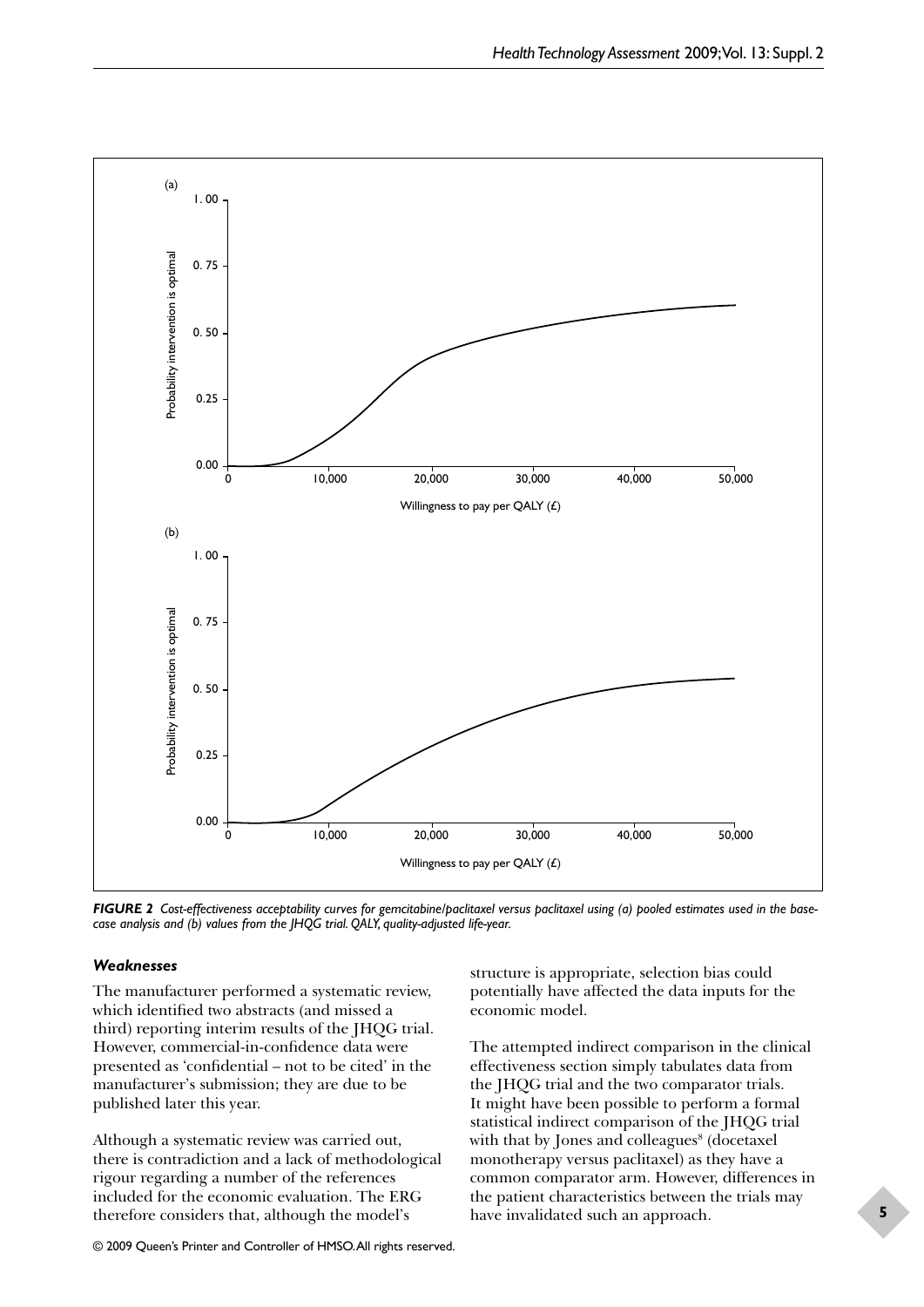

*FIGURE 3 (a) Multiple cost-effectiveness acceptability curves (CEAC) comparing four taxane-based chemotherapy regimes. (b) CEA frontier. QALY, quality-adjusted life-year.*

# **Conclusions**

In the absence of a randomised controlled trial (RCT) directly comparing gemcitabine with docetaxel there does not appear to be sufficient evidence to compare the relative effectiveness of these treatments. The evidence for gemcitabine's clinical effectiveness comes from an RCT comparing gemcitabine/paclitaxel with paclitaxel. However, the economic evaluation uses docetaxel as the comparator in the reference case.

The manufacturer suggests that gemcitabine should be considered as one option for first-line therapy for MBC in some patients, but does not appear to advocate that it should replace any of the current taxane treatments.

## **Summary of NICE guidance issued as a result of the STA**

The guidance issued by NICE in November 2006 states that: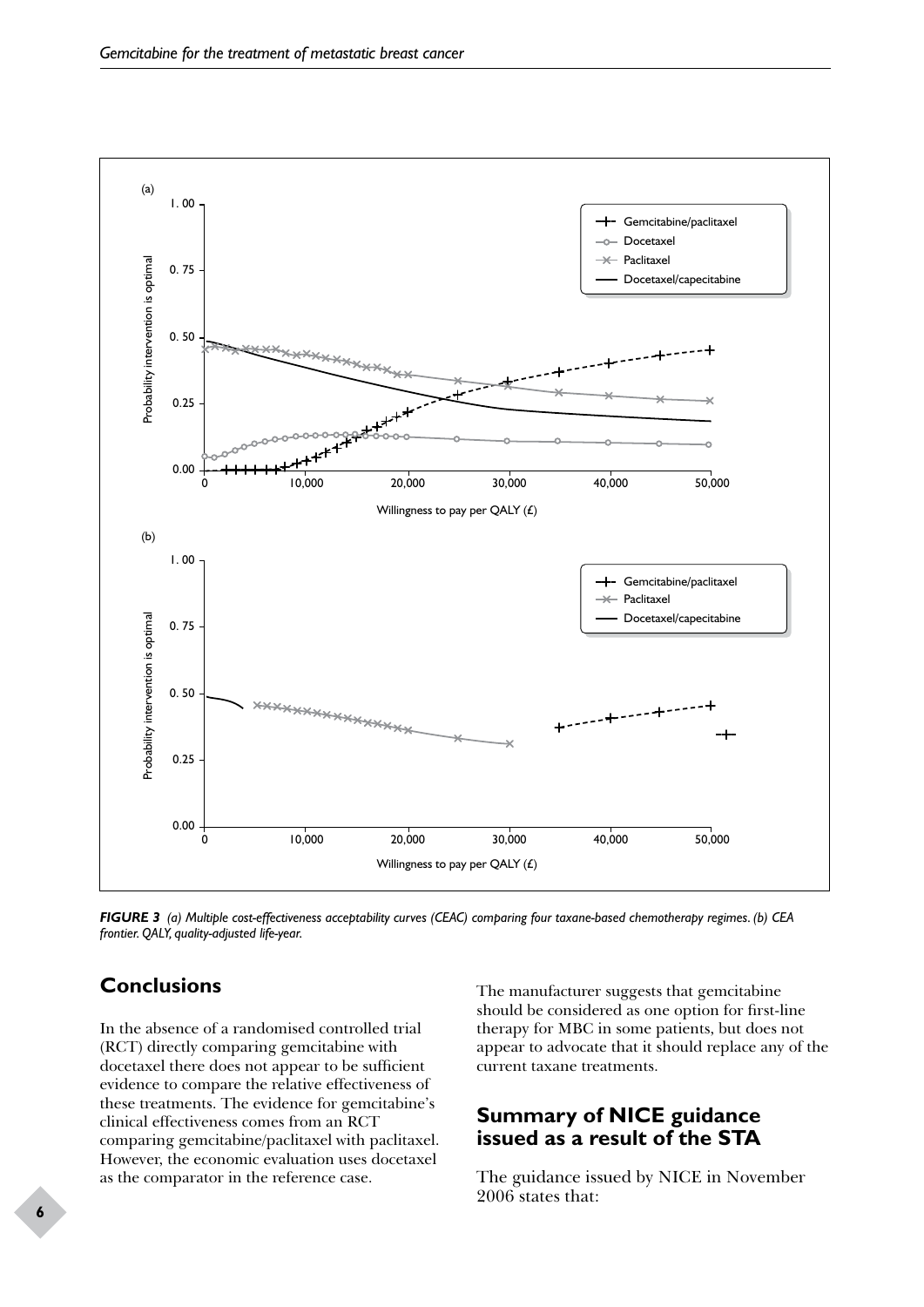Gemcitabine in combination with paclitaxel, within its licensed indication, is recommended as an option for the treatment of metastatic breast cancer only when docetaxel monotherapy or docetaxel plus capecitabine is also considered appropriate.

# **Acknowledgement**

We thank members of the Resource and Information Service at the Wessex Institute for Health Research and Development, and J. Bryant of SHTAC for acting as internal editor. We would also like to thank Dr N Murray, Consultant in Oncology, Southampton University Hospitals Trust for acting as a clinical advisor for this review.

### **Key references**

- 1. National Institute for Health and Clinical Excellence. *Guide to the single technology (STA) process*. URL: www.nice.org.uk/page. aspx?o=STAprocessguide. Accessed 19 September 2006.
- 2. Jones J, Takeda A, Tan S, Cooper K, Loveman E, Clegg A, *et al*. *Gemcitabine for metastatic breast cancer*. Evidence review group single technology appraisal for NICE. 2006.
- 3. Albain KS, Nag S, Calderillo-Ruiz G, Jordaan JP, Llombart A, Pluzanska A, *et al*. Global phase III study of gemcitabine plus paclitaxel (GT) vs. paclitaxel (T) as frontline therapy for metastatic breast cancer (MBC): first report of overall survival. URL: www.asco.org/portal/site/ASCO/ menuitem.34d60f5624ba07fd506fe310ee37a0 1d/?vgnextoid=76f8201eb61a7010VgnVCM1 00000ed730ad1RCRD&vmview=abst\_detail\_ view&confID=26&abstractID=2708. Accessed 1 April 2006.
- 4. Collett D. *Parametric proportional hazards models. Modelling survival data in medical research*. Boca Raton, FL: Chapman & Hall/CRC; 2003. pp.151– 93.
- 5. Albain KS, Nag S, Calderillo-Ruiz G, Jordaan JP, Llombart A, Pluzanska A, *et al*. Global phase III study of gemcitabine plus paclitaxel (GT) vs. paclitaxel (T) as frontline therapy for metastatic breast cancer (MBC): first report of overall survival. *J Clin Oncol* 2004;**22**:5S.
- 6. Manpour C, Wu J, Donaldson G, Liepa A, Melemed A, O'Shaughnessy J, *et al*. Gemcitabine plus paclitaxe (GT) versus paclitaxel (T) as first-line treatment for anthracycline pre-treated metastatic breast cancer (MBC): Quality of Life (QoL) and pair palliation results from the global phase III study. *J Clin Oncol* 2004;**22**:32S.
- 7. O'Shaughnessy J, Nags S, Calderillo-Ruiz G, Jordan J, Llombart A, Pluzanska A, *et al*. Gencitibine plus paclitaxel (GT) vs. paclitaxel (T) as first-line treatment for anthrycline pre-treated metastatic breast cancer (MBC): interim results of a global phase III study. *Proc Am Soc Clin Oncol* 2003;**22**:7.
- 8. Jones SE, Erban J, Overmoyer B, Budd G, Hutchins L, Lower E, *et al*. Randomized phase III study of docetaxel compared with paclitaxel in metastatic breast cancer. *J Clin Oncol* 2005;**23**:5542–51.
- 9. O'Shaughnessy J, Miles D, Vukelja S, Moiseyenko V, Ayoub JP, Cervantes G, *et al*. Superior survival with capecitabine plus docetaxel combination therapy in anthracycline-pretreated patients with advanced breast cancer: phase III trial results. *J Clin Oncol* 2002;**12**:2812–23.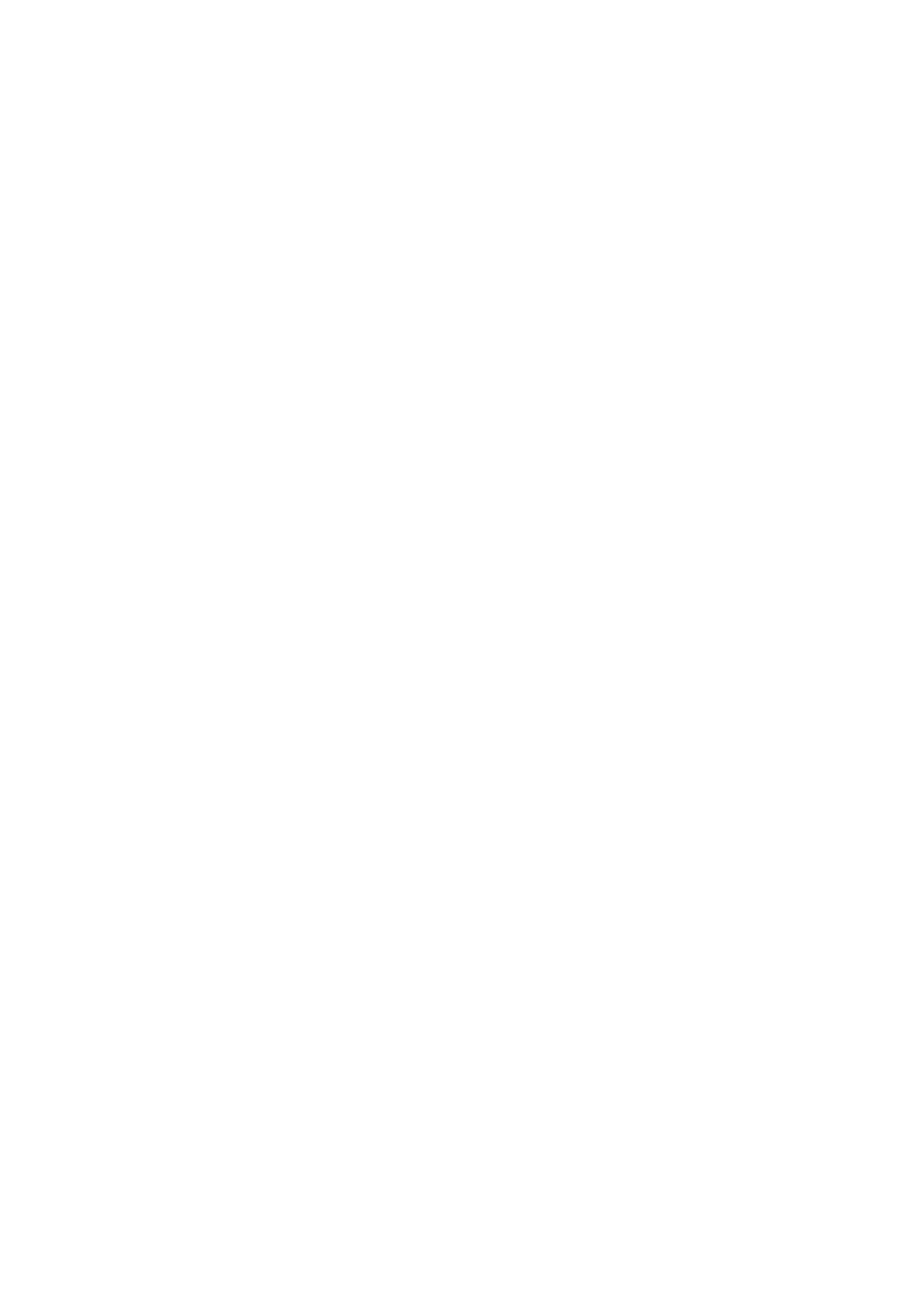

# <span id="page-14-0"></span>**Varenicline in the management of smoking cessation: a single technology appraisal**

D Hind,\* P Tappenden, J Peters and K Kenjegalieva

ScHARR Technology Assessment Group, University of Sheffield, UK

\*Corresponding author

**Declared competing interests of authors:** the authors are not aware of any competing interests

# **Abstract**

This paper presents a summary of the submission's evidence for the clinical effectiveness and costeffectiveness of varenicline for smoking cessation included four studies of varenicline (one of which was commercial-in-confidence) and a meta-analysis of varenicline versus nicotine replacement therapy (NRT), bupropion and placebo. Two controlled trials of 12 weeks of varenicline versus sustainedrelease bupropion and placebo suggested that varenicline results in a statistically significant improvement in the odds of quitting at 12 weeks [odds ratio (OR) for quit rate during last 4 weeks of the study:  $1.90 - 1.93$  ( $p < 0.001$ ) varenicline versus bupropion;  $3.85 (p < 0.001)$  varenicline versus placebo). The ORs for sustained abstinence (weeks 9–52) for varenicline versus bupropion were 1.77 ( $p = 0.004$ ) and 1.46 ( $p = 0.057$ ), and for varenicline versus placebo were 2.66–3.09  $(b < 0.01)$ . A placebo-controlled maintenance trial examined whether a further 12 weeks of varenicline would maintain the rate of abstinence among those successfully treated on one 12-week course  $[OR = 2.48$  at week 24 for varenicline versus placebo  $(p < 0.001)$ ]. The meta-analysis suggested that varenicline was superior to placebo and bupropion at 1 year and 3 months. Based on indirect comparisons, varenicline was reported to be superior to NRT when compared with placebo or all controls at 1 year and 3 months. The submission presented a state transition model to estimate the incremental cost-effectiveness of varenicline compared with bupropion, NRT and placebo. The model suggests that varenicline dominates bupropion, NRT and placebo.Treatment efficacy was based on a pooled analysis of 1-year quit rates from the varenicline clinical trials. Assuming a willingness-to-pay threshold range

### **HTA 06/50/01**

**Date of ERG submission:** March 2007

### **TAR Centre(s):**

ScHARR Technology Assessment Group, University of Sheffield.

**List of authors:** D Hind*,* P Tappenden, J Peters and K Kenjegalieva

### **Contact details:**

Danny Hind, Research Fellow, School of Health and Related Research, Regent Court, 30 Regent Street, Sheffield, S1 4DA, UK

E-mail: d.hind@sheffield.ac.uk

The research reported in this article of the journal supplement was commissioned and funded by the HTA programme on behalf of NICE as project number 06/50/01. The assessment report began editorial review in October 2008 and was accepted for publication in March 2009. See the HTA programme web site for further project information (www.hta.ac.uk). This summary of the ERG report was compiled after the Appraisal Committee's review.

The views and opinions expressed therein are those of the authors and do not necessarily reflect those of the Department of Health.

Discussion of ERG reports is invited. Visit the HTA website correspondence forum (www.hta.ac.uk/ correspond).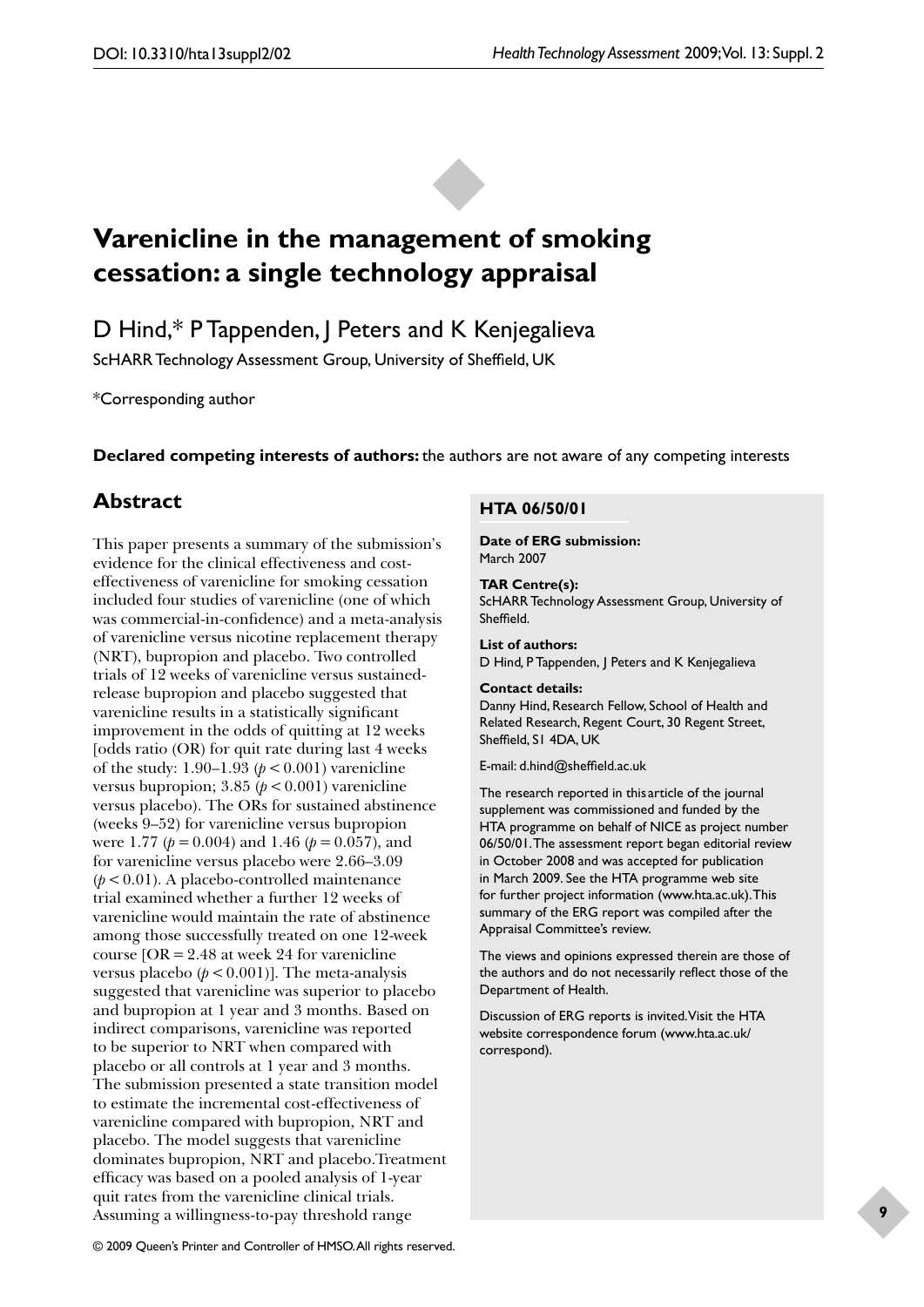of £20,000–30,000 per quality-adjusted life-year gained, the probabilistic sensitivity analysis suggests that the probability that varenicline produces the greatest amount of net benefit is 0.70. Weaknesses of the manufacturer's submission include the assumption that only a single quit attempt using a single smoking cessation intervention is made, the presence of multiple computational errors and a limited sensitivity analysis. In conclusion, varenicline is likely to be clinically and costeffective for smoking cessation assuming that each user makes a single quit attempt. The key area of uncertainty concerns the long-term experience of subjects who have remained abstinent from smoking beyond 12 months. The guidance issued by the National Institute for Health and Clinical Excellence in July 2007 states that varenicline is recommended within its licensed indications as an option for smokers who have expressed a desire to quit smoking and that varenicline should normally be prescribed only as part of a programme of behavioral support.

# **Introduction**

The National Institute for Health and Clinical Excellence (NICE) is an independent organisation within the NHS that is responsible for providing national guidance on the treatment and care of people using the NHS in England and Wales. One of the responsibilities of NICE is to provide guidance to the NHS on the use of selected new and established health technologies, based on an appraisal of those technologies

NICE's single technology appraisal (STA) process is specifically designed for the appraisal of a single product, device or other technology, with a single indication, for which most of the relevant evidence lies with one manufacturer or sponsor (Pfizer). Typically, it is used for new pharmaceutical products close to launch. The principal evidence for an STA is derived from a submission by the manufacturer/sponsor of the technology. In addition, a report reviewing the evidence submission is submitted by the evidence review group (ERG), an external organisation independent of NICE. This paper presents a summary of the ERG report for the STA of varenicline for smoking cessation.

# **Description of the underlying health problem**

Three million deaths a year worldwide can be

attributed to smoking, $<sup>1</sup>$  and it is a major etiological</sup> factor for lung cancer, cardiovascular disease and peripheral vascular disease. Smoking also causes respiratory disease, such as chronic obstructive pulmonary disease (COPD), including bronchitis and emphysema. Half of all smokers in the UK die prematurely of a smoking-related ailment, with the decrease in life expectancy for regular smokers under the age of 35 years who continue to smoke estimated to be about 8 years (www.nice.org.uk; accessed 15 December 2006).<sup>2</sup> The annual cost to the NHS of treating patients with smoking-related disease is around £1.5 billion.3

The proportion of adults in the UK who smoked cigarettes fell substantially during the 1970s and the early 1980s, after which it declined gradually until the early 1990s. Since this time it has plateaued, and in 2003–4 26% of adults aged 16 or over smoked cigarettes, an identical rate to that in 2002/3. The gap between men and women smokers has narrowed, and in 2003–4 28% of men and 24% of women were cigarette smokers. In July 2004 the government set a new target to reduce the overall proportion of cigarette smokers in England to 21% or less by 2010 (www.statistics.gov.uk; accessed 15 December 2006).

Inhaled nicotine is strongly addictive and stopping smoking results in craving and withdrawal symptoms. However, smokers who quit before the age of about 35 years have a life expectancy only slightly less than those who have never smoked. Even cessation in middle age improves health and substantially reduces the excess risk of death, and quitting at any age provides both immediate and long-term health benefits. It is estimated that about 4 million smokers a year attempt to quit, but that only 3–6% of these (1–2% of all smokers) succeed (www.nice.org.uk; accessed 15 December 2006).

Smokers have a range of options when the decision has been made to attempt to quit, the most common of which is unaided cessation, so-called 'cold turkey'. Other alternatives are bupropion, counselling with or without pharmacotherapy, hypnosis, acupuncture or use of over-the-counter nicotine replacement therapy (NRT).

GPs in the UK maintain a record of the smoking habits of all patients and are encouraged to offer advice and support to smokers to help them quit. Smokers can be referred to a local smoking cessation service where counselling will be offered and, if deemed appropriate, pharmacological support prescribed.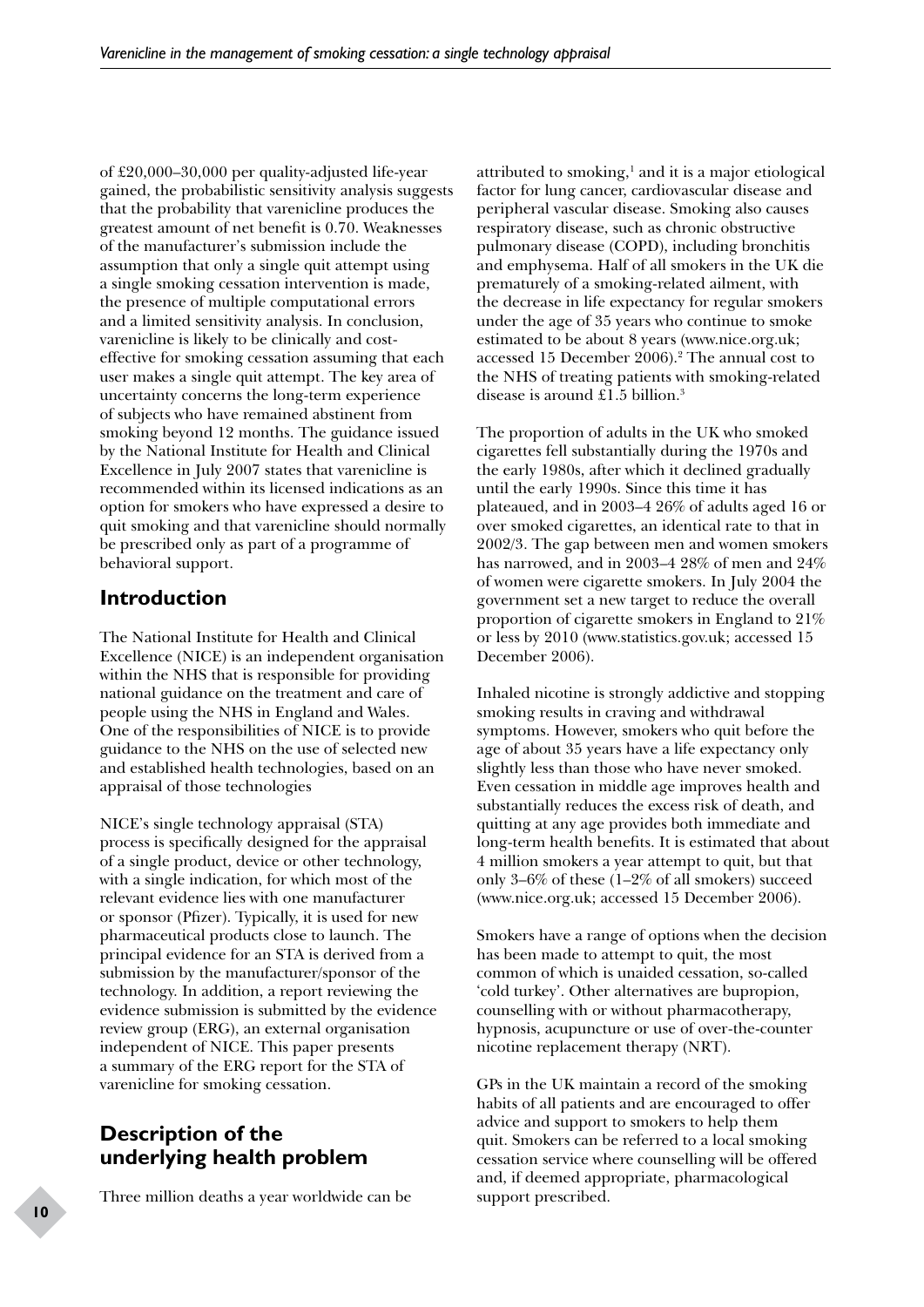## **Scope of the ERG report**

The principal research question is whether varenicline is clinically effective and costeffective compared with NRT or bupropion, an antidepressant, in supporting smoking cessation in adults who smoke tobacco products and have indicated a desire to quit smoking. Varenicline is a selective nicotinic receptor partial agonist that is indicated for smoking cessation in adults. The recommended dose is 1mg of varenicline twice daily following a 1-week titration period. At the time of writing of the ERG report the cost of varenicline was £1.95 per day per patient.

Key outcomes presented within the sponsor submission include: survival, morbidity related to smoking, quit rates, adverse effects of treatment, health-related quality of life and cost-effectiveness. Clinical effectiveness outcomes are presented only for the intention to treat populations within the clinical trials; subgroup analyses are not presented.4

## **Methods**

The ERG report<sup>3</sup> comprised a critical review of the evidence for the clinical effectiveness and costeffectiveness of the technology based upon the manufacturer's/sponsor's submission to NICE as part of the STA process.

The sponsor commissioned an independent review group to undertake a meta-analysis and indirect comparison of controlled trials. Aside from the indirect comparison, the McMaster review makes comparisons of clinical effectiveness previously undertaken in three (publicly funded) Cochrane reviews, the latest versions of which are by Silagy *et al*. 5 (NRT), Hughes *et al*. 6 (bupropion) and Cahill *et al*. 7 (varenicline). As these reviews were all relatively recent we did not undertake new searches. We used the Cochrane Tobacco Addiction Group to identify studies that were inappropriately excluded from the review. The ERG reran the meta-analyses and undertook an additional indirect comparison to validate the manufacturer's estimates of treatment effect.

A mathematical model to estimate the incremental cost-effectiveness of varenicline versus bupropion, NRT and placebo was presented by the sponsor; this model was made available to the ERG for scrutiny. The model was based upon an earlier smoking cessation model [the Health and Economic Consequences of Smoking (HECOS) model] previously reported by Orme *et al*. 8 The

model uses the state transition methodology to simulate the experiences of individuals following an initial attempt to quit smoking. The model includes five morbidities that are related to smoking: COPD, lung cancer, coronary heart disease (CHD) events, asthma and stroke. These morbidities were included in the model as they were reported by the sponsor to account for the greatest mortality, morbidity and cost associated with smoking. The ERG critically appraised the sponsor's model and undertook a detailed assessment of its internal and external consistency.

### **Results**

### **Summary of submitted clinical evidence**

The sponsor submission reported the methods and results of four clinical studies of varenicline. The first two studies were double-blind controlled trials of 12 weeks of varenicline versus sustainedrelease bupropion and placebo. These studies suggested that varenicline results in a statistically significant improvement in the odds of quitting at 12 weeks. The odds ratio (OR) for the quit rate during the last 4 weeks of the study was 1.90–1.93  $(b < 0.001)$  for varenicline versus bupropion, and 3.85  $(p < 0.001)$  for varenicline versus placebo. In terms of sustained abstinence (weeks 9–52), the OR for varenicline versus bupropion was significantly different in one study (OR = 1.77,  $p = 0.004$ ), but not in another ( $OR = 1.46$ ,  $p = 0.057$ ). When compared against placebo, the OR for the sustained quit rate for varenicline versus placebo was 2.66–3.09; this improvement was statistically significant in both studies ( $p < 0.01$ ). The third study was a placebo-controlled maintenance trial that examined whether a further 12 weeks of varenicline treatment would maintain the rate of abstinence among those successfully treated on one 12-week course of varenicline. At week 24, patients who received varenicline had an OR of 2.48 of maintaining abstinence compared with patients who received placebo; this improvement was statistically significant ( $p < 0.001$ ). For weeks 13–52, the improvement remained significant ( $OR = 1.34$ ,  $p < 0.02$ ). The fourth study was an open-label study that compared 12 weeks of varenicline therapy with 10 weeks of NRT transdermal patch. The results of this study were held as commercial-in-confidence.

The sponsor submission also detailed a large metaanalysis of varenicline versus NRT, bupropion and placebo. This analysis suggested that varenicline was superior to placebo and bupropion at 1 year and also at approximately 3 months. Based on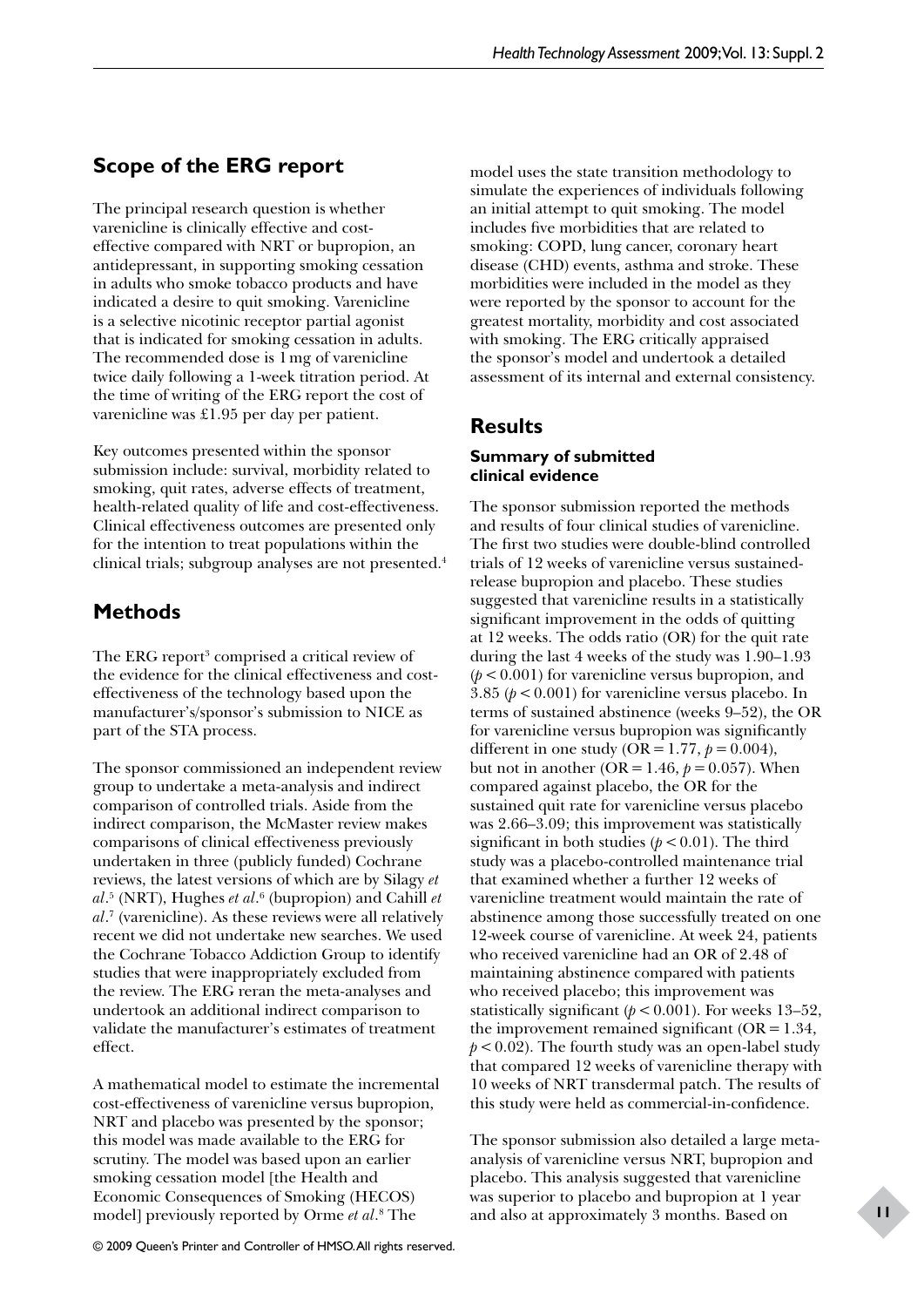indirect comparisons, varenicline was reported to be superior to NRT when compared with placebo controls or to all controls at 1 year and at 3 months.

### **Summary of submitted costeffectiveness evidence**

The submission reports the methods and results of a state transition model (the Benefits of Smoking Cessation on Outcomes or BENESCO model) to estimate the incremental cost-effectiveness of varenicline compared with bupropion, NRT and placebo. The model suggests that varenicline dominates (i.e. is more effective and less expensive than) bupropion, NRT and placebo. Treatment efficacy for each of the interventions is based on the results of a pooled analysis of 1-year quit rates sourced from the clinical trials of varenicline. Beyond this point the model assumes that shortterm efficacy translates into long-term health gains and associated cost savings. This assumption of sustained benefit is subject to a substantial degree of uncertainty. Shorter time horizons may be less uncertain, but may underestimate the benefits of varenicline. Longer time horizons provide more favourable cost-effectiveness estimates for varenicline yet are subject to a much greater degree of uncertainty. Assuming a willingnessto-pay threshold range of £20,000–30,000 per quality-adjusted life-year gained, the probabilistic sensitivity analysis suggests that the probability that varenicline produces the greatest amount of net benefit is estimated to be 0.70.

## **Commentary on the robustness of submitted evidence**

### **Strengths**

The manufacturers have recruited a team of researchers from McMaster University (Hamilton, Ontario) to produce and publish a systematic review, which they have used as the basis for their analysis.

The structural assumptions included in the submission model appear to be intuitively sensible, and the costs and consequences of most important smoking-related morbidities (lung cancer, COPD, asthma, CHD and stroke) are included in the analysis.

#### **Weaknesses**

The manufacturer's use of indirect comparisons is inappropriate because they had access to a direct comparison (the commercial-in-confidence randomised control trial). The indirect comparison was also flawed because it was based on a metaanalysis that inappropriately included and excluded studies, the effect of which would have been to exaggerate the effect size of varenicline.

The model assumes only a single quit attempt using a single smoking cessation intervention (varenicline, bupropion, NRT or placebo). In reality, smokers may attempt to quit more than once using several smoking cessation technologies. The costs and health outcomes of repeated quit attempts are not considered within the evaluation.

The model extrapolates lifetime outcomes for subjects attempting to quit smoking (up to 81 years of extrapolated costs and consequences) based on a pooled analysis of 1-year efficacy outcomes from clinical trials.

The model uses a large number of parameter values derived from US studies that may not reflect the smoking/abstinence behaviour of the population of England and Wales.

Methods for identifying and selecting costs and health utilities associated with morbidities are not reported or justified within the sponsor submission.

The presence of multiple computational errors should be borne in mind when considering costeffectiveness results reported within the sponsor submission. Most notable was a structural error that violated a key condition of the Markov approach; consequently, the probability of being in any health state at any point in time does not consistently sum to 1 over the duration of the model time horizon.

The sensitivity analysis presented within the submission is very narrow and underestimates the true uncertainty surrounding the incremental cost-effectiveness of varenicline. In particular, the probabilistic sensitivity analysis was restricted to a limited number of parameters and is inherently flawed. The true uncertainty surrounding the incremental cost-effectiveness of varenicline has not been appropriately addressed within the submission.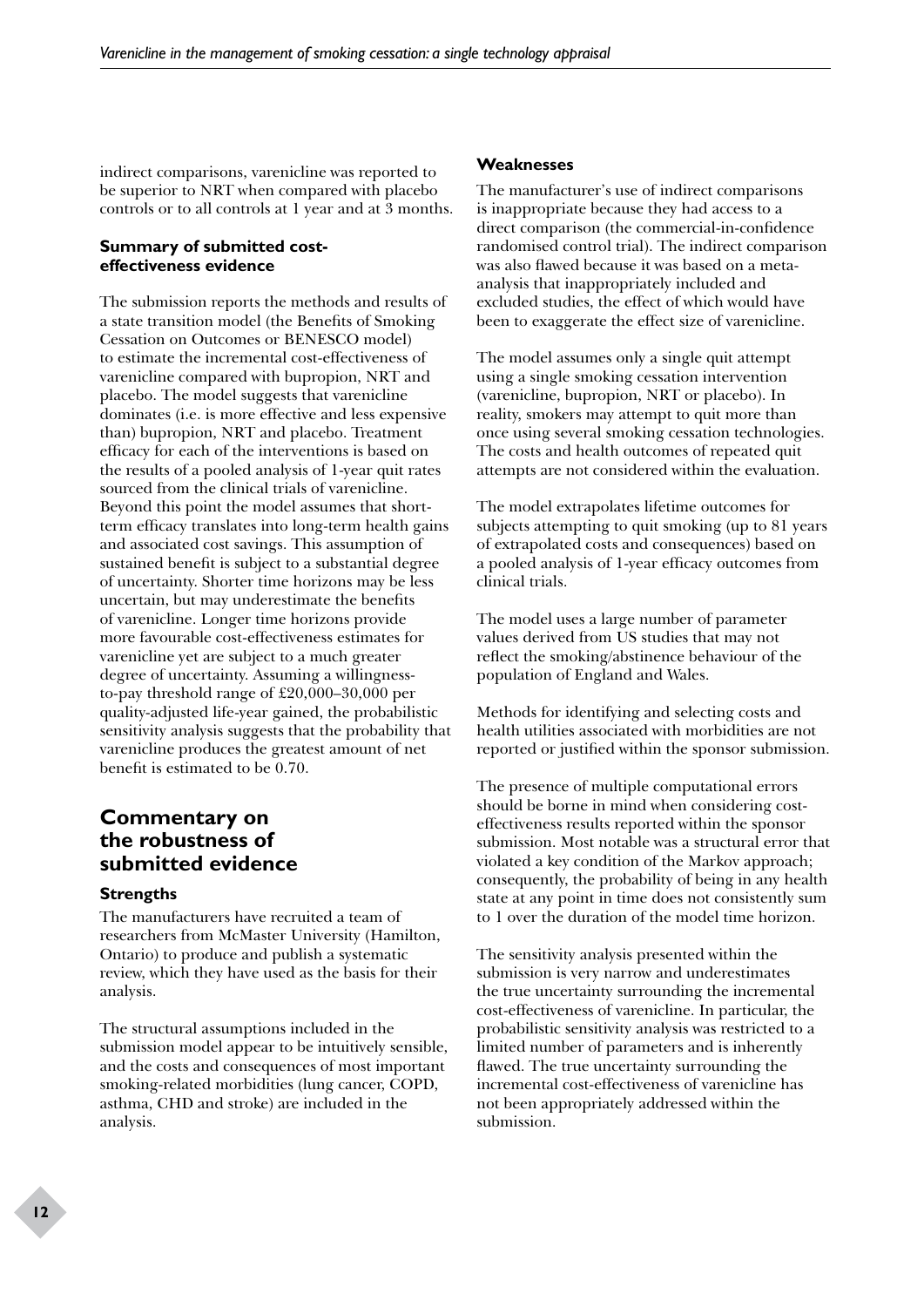The external validity of the model has not been demonstrated by the sponsor.

# **Conclusions**

Varenicline is likely to be clinically effective and cost-effective if one assumes, as the clinical trials and the manufacturer's model do, that each user makes a single quit attempt. The key area of uncertainty concerns the long-term experience of subjects who have remained abstinent from smoking beyond 12 months. The health economic model makes an assumption of sustained benefit for the remaining 81 years of the time horizon. The validity of the assumption of sustained benefit between treatment groups is unclear.

### **Summary of NICE guidance issued as a result of the STA**

At the time of writing the guidance document issued by NICE in July 20079 states that:

- 1. Varenicline is recommended within its licensed indications as an option for smokers who have expressed a desire to quit smoking.
- 2. Varenicline should normally be prescribed only as part of a programme of behavioral support.

### **Key references**

1. Peto R, Lopez AD, Boreham J, Thun M, Heath C, Jr. Doll R. Mortality from smoking worldwide. *Br Med Bull* 1996;**52**:12–21.

- 2. National Institute for Health and Clinical Excellence (NICE) *Guide to the single technology (STA) process*. URL: www.nice.org.uk/page. aspx?o=STAprocessguide (accessed 19 September 2006).
- 3. Pfizer UK Ltd. *Varenicline*. Single Technology Appraisal Submission. 17 January 2009.
- 4. Hind D, Tappenden P, Peters J, and Kenjegalieva K. *Varenicline for smoking cessation: a single technology appraisal*. Report to the National Institute for Health and Clinical Excellence. 2007.
- 5. Silagy C, Lancaster T, Stead L, Mant D, Fowler G. Nicotine replacement therapy for smoking cessation. *Cochrane Database Syst Rev* 2004;**3**:CD000146.
- 6. Hughes JR, Stead LF, Lancaster T. Antidepressants for smoking cessation. *Cochrane Database Syst Rev* 2007;**1**:CD000031.
- 7. Cahill K, Stead LF, Lancaster T. Nicotine receptor partial agonists for smoking cessation *Cochrane Database Syst Rev* 2007:**1**;CD006103.
- 8. Orme ME, Hogue SL, Kennedy LM, Paine AC, Godfrey C. Development of the health and economic consequences of smoking interactive model. *Tob Control* 2001:**10**;55–61.
- 9. National Institute for Health and Clinical Excellence. *Varenicline for smoking cessation*. NICE technology appraisal guidance 123. London: NICE; 2007.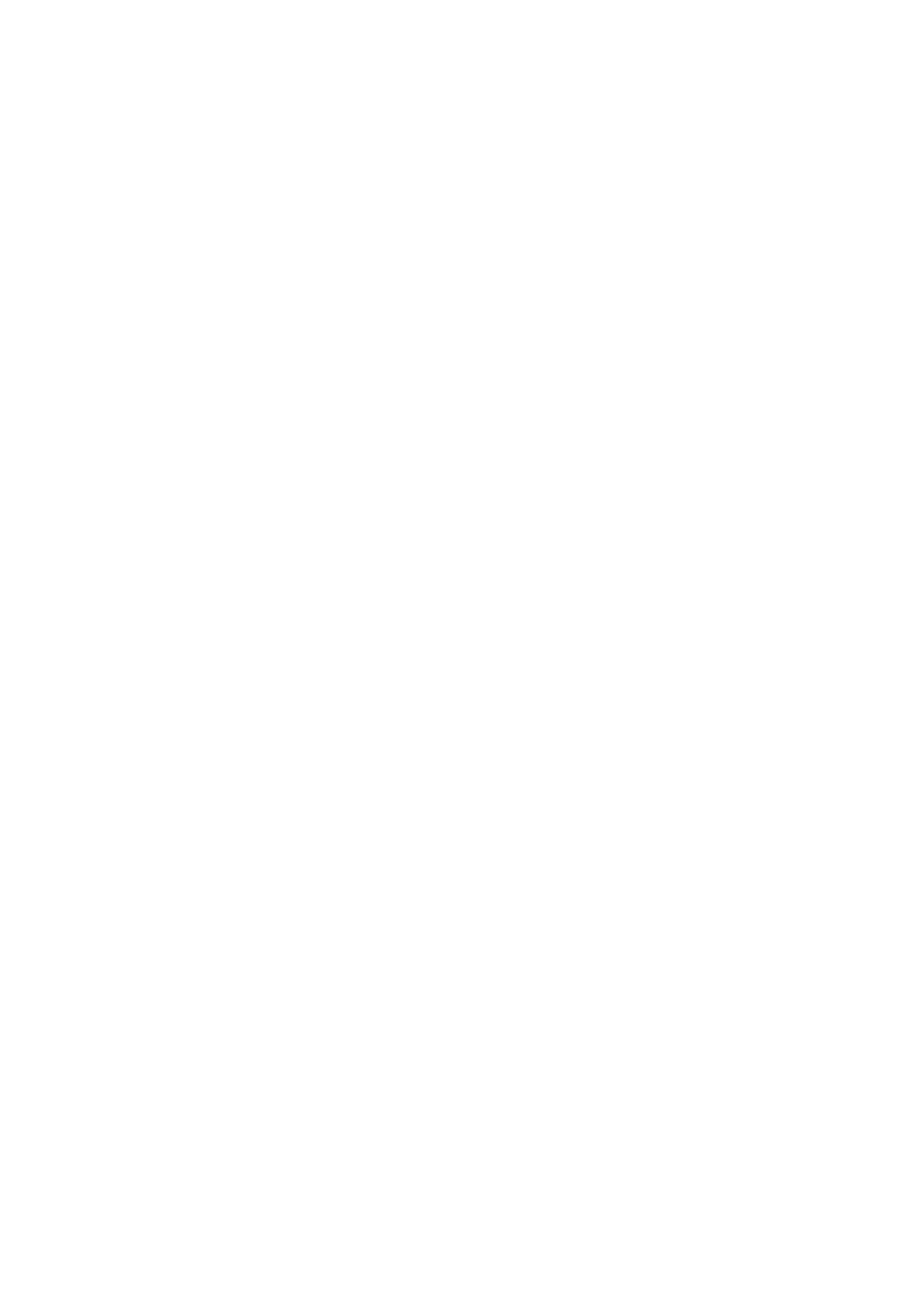

# <span id="page-20-0"></span>**Alteplase for the treatment of acute ischaemic stroke: a single technology appraisal**

M Lloyd Jones\* and M Holmes

ScHARR, University of Sheffield, Sheffield, UK

\*Corresponding author

### **Declared competing interests of authors:** none

# **Abstract**

This paper presents a summary of the evidence review group report into the clinical effectiveness and cost-effectiveness of alteplase for the treatment of acute ischaemic stroke, in accordance with the licensed indication, based upon the evidence submission from the manufacturer to the National Institute for Health and Clinical Excellence (NICE) as part of the single technology appraisal (STA) process. The submitted clinical evidence included several randomised controlled trials indicating that, in highly selected patients, alteplase administered at a licensed dose within 3 hours of the onset of acute ischaemic stroke is associated with a statistically significant reduction in the risk of death or dependency at 3 months compared with placebo, despite a significantly increased risk of symptomatic intracranial haemorrhage within the first 7–10 days. Data from the National Institute of Neurological Disorders and Stroke (NINDS) trial suggest that the benefit of treatment is sustained at 6 and 12 months. However, data from observational studies suggest that few patients with acute ischaemic stroke will be eligible for alteplase therapy under the terms of the current licensing agreement. In particular, many patients will be excluded by virtue of their age, and many more by the restriction of therapy to patients in whom treatment can be initiated within 3 hours of symptom onset. The manufacturer's submission included a state transition model evaluating the impact of treatment with alteplase within 3 hours of onset of stroke symptoms compared to standard treatment reporting that, in the base-case analysis, alteplase was both less costly and more effective than standard treatment. This increased to a maximum of approximately £4000 upon oneway sensitivity analysis of the parameters. The

### **HTA 06/51/01**

**Date of ERG submission:**  February 2007

**TAR Centre(s):** School of Health and Related Research (ScHARR)

**List of authors:** M Lloyd Jones and M Holmes

#### **Contact details:**

Myfanwy Lloyd Jones, Senior Research Fellow, ScHARR, University of Sheffield, Regent Court, 30 Regent Street, Sheffield S1 4DA, UK

E-mail: m.lloydjones@sheffield.ac.uk

The research reported in this article of the journal supplement was commissioned and funded by the HTA programme on behalf of NICE as project number 06/51/01. The assessment report began editorial review in October 2008 and was accepted for publication in March 2009. See the HTA programme web site for further project information (www.hta.ac.uk). This summary of the ERG report was compiled after the Appraisal Committee's review.

The views and opinions expressed therein are those of the authors and do not necessarily reflect those of the Department of Health.

Discussion of ERG reports is invited. Visit the HTA website correspondence forum (www.hta.ac.uk/ correspond).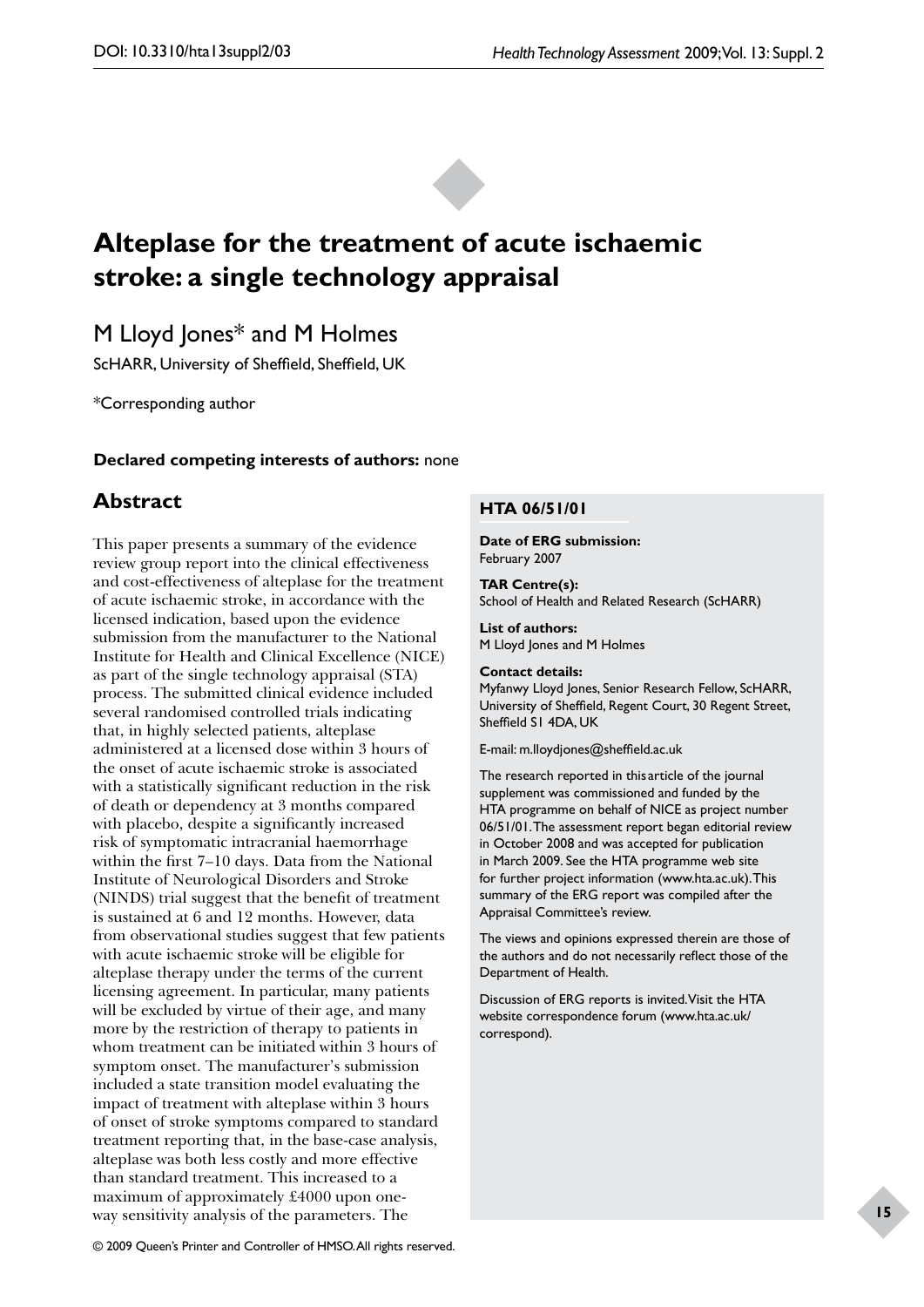probabilistic sensitivity analysis presented within the submission suggests that the probability that alteplase has a cost-effectiveness ratio greater than £20,000 per quality-adjusted life-year (QALY) gained is close to 1 (0.99). The results of the short-term model demonstrate that alteplase is cost-effective over a 12-month period, with an incremental cost-effectiveness ratio of £14,026 per QALY gained. This increased to a maximum of £50,000 upon one-way sensitivity analysis of the parameters. At 12 months, the probabilistic sensitivity analysis presented within the submission suggests that the probability that alteplase has a cost-effectiveness ratio greater than £20,000 per QALY gained is approximately 0.7. The guidance issued by NICE in April 2007 as a result of the STA states that alteplase is recommended for the treatment of acute ischaemic stroke only when used by physicians trained and experienced in the management of acute stroke and in centres with the required facilities.

## **Introduction**

The National Institute for Health and Clinical Excellence (NICE) is an independent organisation within the NHS that is responsible for providing national guidance on the treatment and care of people using the NHS in England and Wales. One of the responsibilities of NICE is to provide guidance to the NHS on the use of selected new and established health technologies, based on an appraisal of those technologies.

NICE's single technology appraisal (STA) process is specifically designed for the appraisal of a single product, device or other technology, with a single indication, for which most of the relevant evidence lies with one manufacturer or sponsor.<sup>1</sup> Typically, it is used for new pharmaceutical products close to launch. The principal evidence for an STA is derived from a submission by the manufacturer/ sponsor of the technology. In addition, a report reviewing the evidence submission is submitted by the evidence review group (ERG); an external organisation independent of NICE. This paper presents a summary of the ERG report for the STA of alteplase for the treatment of acute ischaemic stroke<sup>2</sup>

### **Description of the underlying health problem**

'Stroke' is a term used to refer to the clinical syndrome that results from the interruption of the blood supply to an area of the brain. Approximately 85% of all strokes occur when the

blood supply to the brain is blocked, either by a blood clot or by narrowing of the blood vessels: such strokes are termed *ischaemic* strokes.3 Most other strokes occur when a blood vessel in or around the brain ruptures: these are termed *haemorrhagic* strokes.3

In England, stroke is one of the top three causes of death.3 It is also the leading cause of adult disability;4 at least 300,000 people in England live with moderate to severe disabilities as a result of stroke.3

Alteplase is an enzyme that causes blood clots to dissolve. It is therefore of potential value in ischaemic stroke because it may enable the restoration of the blood supply to the affected area of the brain. However, it is also associated with a risk of intracerebral haemorrhage. Moreover, because it dissolves blood clots, its use in haemorrhagic stroke is potentially fatal or disabling. Alteplase is not licensed for use in patients older than 80 years.

### **Scope of the evidence review group report**

The principal research question relates to the clinical effectiveness and cost-effectiveness of alteplase for the treatment of acute ischaemic stroke. The manufacturer's scope restricts the intervention to intravenous alteplase given to adults with ischaemic stroke within 3 hours of symptom onset, in a secondary care setting, under the guidance of experienced stroke and neuroimaging specialists, and after prior exclusion of intracranial haemorrhage. The scope restricts the comparator to placebo or standard medical and supportive management without thrombolysis. This is because no thrombolytic treatment other than alteplase is licensed in the UK for use in acute ischaemic stroke, and other stroke treatment or prevention therapies that function in different ways would not be relevant comparators.

The single most clinically relevant and important outcome measure is the proportion of patients suffering death or dependency (reported as a score of 3–6 inclusive on the modified Rankin scale). This captures in one measure alteplase's impact on both the proportion of patients making a good functional recovery and the proportion suffering asymptomatic intracranial haemorrhage (SICH), an outcome associated with death or increased disability. Other relevant outcomes include survival; neurological deficit; mental health (including anxiety and depression); adverse effects of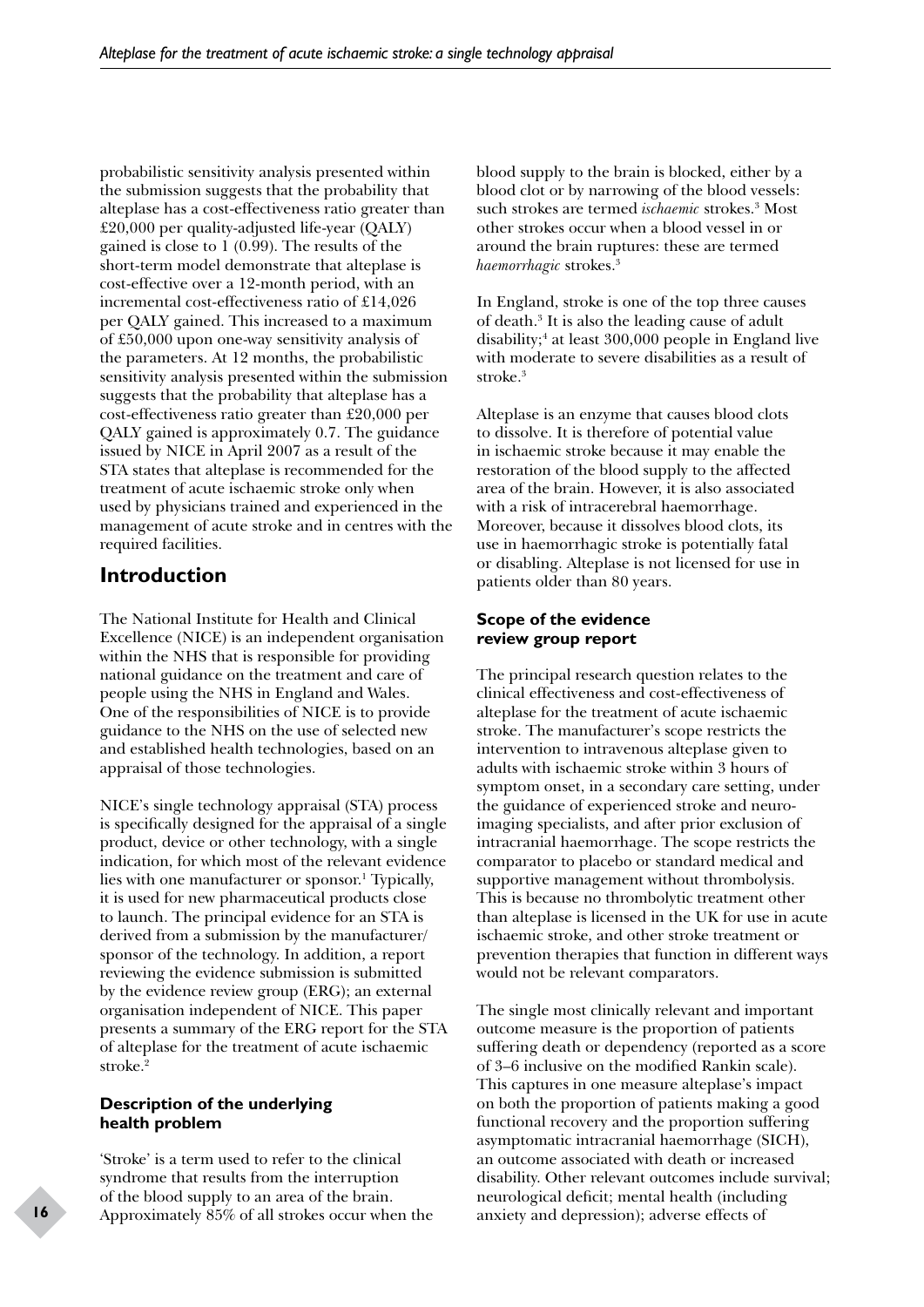treatment (including bleeding events); and healthrelated quality of life. Economic outcomes include cost per quality-adjusted life-year (QALY) gained.

# **Methods**

The ERG report comprised a critical review of the evidence for the clinical evidence and costeffectiveness of the technology based upon the manufacturer's submission to NICE as part of the STA process. In addition, in an attempt to ensure that no relevant randomised controlled trials were overlooked, the ERG reran in MEDLINE both the manufacturer's search strategy and the search strategy previously used in the Cochrane review of thrombolysis for acute stroke.<sup>5</sup> This established that, while the manufacturer's MEDLINE search strategy identified the key publication relating to each of the included trials, it did not identify the important reanalysis of the National Institute of Neurological Disorders and Stroke (NINDS) study,6 two supplementary analyses that the submission identified as relevant,<sup>7,8</sup> or the Cochrane review<sup>5</sup> on which the submission drew heavily.

The manufacturer's submission also drew on evidence from a number of observational studies. It is not clear how these were identified. The submission implied that the same search strategies were used to identify both randomised controlled trials and studies investigating or evaluating service delivery or provision of technology. However, as the manufacturer's EMBASE and MEDLINE search strategies both contained a term limiting the search to clinical trials, neither would have reliably identified observational studies. Supplementary data provided by the manufacturer stated that a systematic search was undertaken for observational studies, but did not provide a relevant search strategy and, within the time available, the ERG was not able to conduct supplementary searches to ensure that relevant observational studies were not missed. The manufacturer's exclusion criteria arbitrarily excluded observational studies that were small  $(< 100$  patients) or added nothing to the conclusions that could be drawn from the larger studies. No indication was given as to the number of studies that were excluded for these reasons. Inclusion of those studies that were excluded because they did not contain a new message would have enabled estimation of the strength of evidence for the messages contained in the included studies.

The manufacturer did not undertake independent meta-analyses, but referred to those undertaken for the Cochrane review (which were calculated as odds

ratios using the Peto fixed-effects method),<sup>5</sup> and the pooled analysis of the Alteplase Thrombolysis for Acute Noninterventional Therapy in Ischemic Stroke (ATLANTIS) A and B, European Cooperative Acute Stroke Study (ECASS) II, and NINDS 1 and 2 trials $\delta$  (which again used the odds ratio). The ERG therefore carried out metaanalyses to explore the effects of excluding a study (ECASS I) that used an unlicensed dose of alteplase and of presenting the results as relative risks, as required by NICE, rather than as Peto odds ratios.

The ERG had concerns about some of the methods used by the manufacturer in the cost-effectiveness modelling. This included the use of odds ratios in the model instead of relative risks, and the length of the model cycle time. The manufacturers were asked to justify the use of these methods and were requested to perform additional analyses using methods considered by the ERG to be more appropriate. In all cases the manufacturers complied with these requests. The additional analyses showed no meaningful differences in either the direction or the magnitude of the results compared with the original work.

## **Results**

### **Summary of submitted clinical evidence**

Evidence from randomised controlled trials indicates that, in highly selected patients, alteplase administered at a licensed dose within 3 hours of the onset of acute ischaemic stroke is associated with a statistically significant reduction in the risk of death or dependency at 3 months compared with placebo [relative risk (RR) 0.82, 95% confidence interval (CI) 0.72 to 0.93, absolute risk reduction 11%; *Figure 1*], despite a significantly increased risk of SICH within the first 7–10 days [RR 4.24, 95% confidence interval (CI) 1.52 to 11.83, absolute risk increase 6%]. Data from the NINDS trial, the only study which presented data relating to a time point later than 3 months from stroke onset, suggest that the benefit of treatment is sustained at 6 and 12 months.

However, data from observational studies suggest that few patients with acute ischaemic stroke will be eligible for alteplase therapy under the terms of the current licensing agreement. In particular, many patients will be excluded by virtue of their age, and many more by the restriction of therapy to patients in whom treatment can be initiated within 3 hours of symptom onset. In principle, it may be possible to increase the proportion of patients who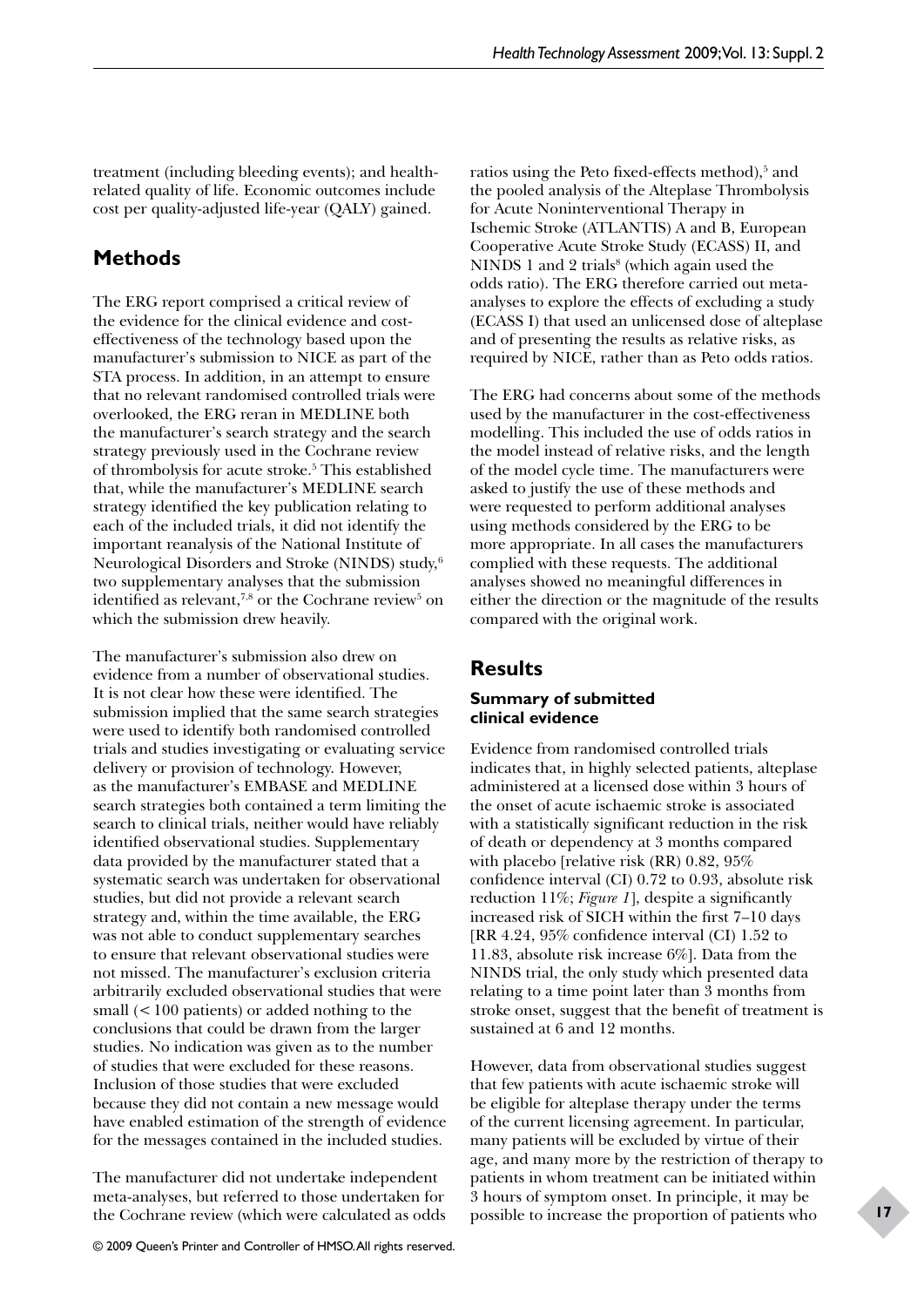| Review:<br>Comparison:                              | Alteplase | 10 Time to treatment $<$ 3 hours                                       |                                                  |                                          |             |                       |
|-----------------------------------------------------|-----------|------------------------------------------------------------------------|--------------------------------------------------|------------------------------------------|-------------|-----------------------|
| Outcome:                                            |           | 03 Death or dependency at 3 months                                     |                                                  |                                          |             |                       |
| <b>Study or</b><br>sub-category                     |           | <b>Alteplase</b><br>n/N                                                | Control<br>n/N                                   | RR (random)<br>95% CI                    | Weight<br>% | RR (random)<br>95% CI |
| ATLANTIS A 0-3 hours                                |           | 7/10                                                                   | 7/12                                             |                                          | 3.95        | $1.20(0.64 - 2.25)$   |
| ATLANTIS B 0-3 hours                                |           | 3/13                                                                   | 12/26                                            |                                          | 1.34        | $0.50(0.17 - 1.47)$   |
| ECASS II 0-3 hours                                  |           | 39/81                                                                  | 44/77                                            |                                          | 17.58       | $0.84(0.63 - 1.13)$   |
| <b>NINDS</b>                                        |           | 155/312                                                                | 192/312                                          |                                          | 77.13       | $0.81(0.70 - 0.93)$   |
| Total (95% CI)                                      |           | 416                                                                    | 427                                              |                                          | 100.00      | $0.82(0.72 - 0.93)$   |
| Total events: 204 (Alteplase), 255 (Control)        |           |                                                                        |                                                  |                                          |             |                       |
|                                                     |           | Test for heterogeneity: $\chi^2$ = 2.33, df = 3 (p = 0.51), $l^2$ = 0% |                                                  |                                          |             |                       |
| Test for overall effect: $z = 3.10$ ( $p = 0.002$ ) |           |                                                                        |                                                  |                                          |             |                       |
|                                                     |           |                                                                        | $0.001$ $0.01$ $0.1$<br><b>Favours treatment</b> | 100 1000<br>10<br><b>Favours control</b> |             |                       |



both reach hospital and are assessed for alteplase therapy within 3 hours, but to do so would require substantial investment in public education, and possibly also service reconfiguration. Moreover, the risk of major protocol violations in the administration of alteplase should be noted. In two comprehensive independent communitybased studies, the Cleveland $^9$  and Connecticut $^{10}$ studies (of which only the former was cited in the manufacturer's submission), such violations, most of which appeared to have been accidental,<sup>10</sup> affected 67% of patients receiving alteplase in Connecticut and 50% in the Cleveland area.

### **Summary of submitted costeffectiveness evidence**

A state transition model was used to evaluate the impact of treatment with alteplase within 3 hours of onset of stroke symptoms compared to standard treatment. The time horizon for this long-term model was 40 years. In addition, a shortterm (12-month follow-up) model is included. The model is based on work published as part of the Health Technology Appraisal (HTA) of thrombolytic therapy by Sandercock *et al*. 11

The main data source for the model is a Cochrane review meta-analysis of the NINDS.<sup>12</sup> ECASS I.<sup>13</sup> ECASS II,<sup>14</sup> ATLANTIS A,<sup>15</sup> ATLANTIS B<sup>16</sup> and Haley *et al.*<sup>17</sup> studies. Outcomes from this metaanalysis are extrapolated over a time horizon of 40 years in order to assess the long-term benefits and costs of alteplase. The model takes into account the increased rate of haemorrhage seen in alteplasetreated patients.

The health states used within the model and the costs and utilities associated with each health state are considered to be appropriate for the required analysis.

The Boehringer Ingelheim model estimated that, in the base-case analysis, alteplase was both less costly and more effective than standard treatment. This increased to a maximum of approximately £4000 upon one-way sensitivity analysis of the parameters.

The probabilistic sensitivity analysis presented within the submission suggests that the probability that alteplase has a cost-effectiveness ratio greater than £20,000 per QALY gained is close to  $1(0.99)$ .

The results of the short-term model demonstrate that alteplase is cost-effective over a 12-month period, with an incremental cost-effectiveness ratio (ICER) of £14,026 per QALY gained. This increased to a maximum of £50,000 upon one-way sensitivity analysis of the parameters.

At 12 months, the probabilistic sensitivity analysis presented within the submission suggests that the probability that alteplase has a cost-effectiveness ratio greater than £20,000 per QALY gained is approximately 0.7.

### **Commentary on the robustness of submitted evidence**

The evidence for the clinical effectiveness of alteplase when used within the 3-hour licensed window for the treatment of acute ischaemic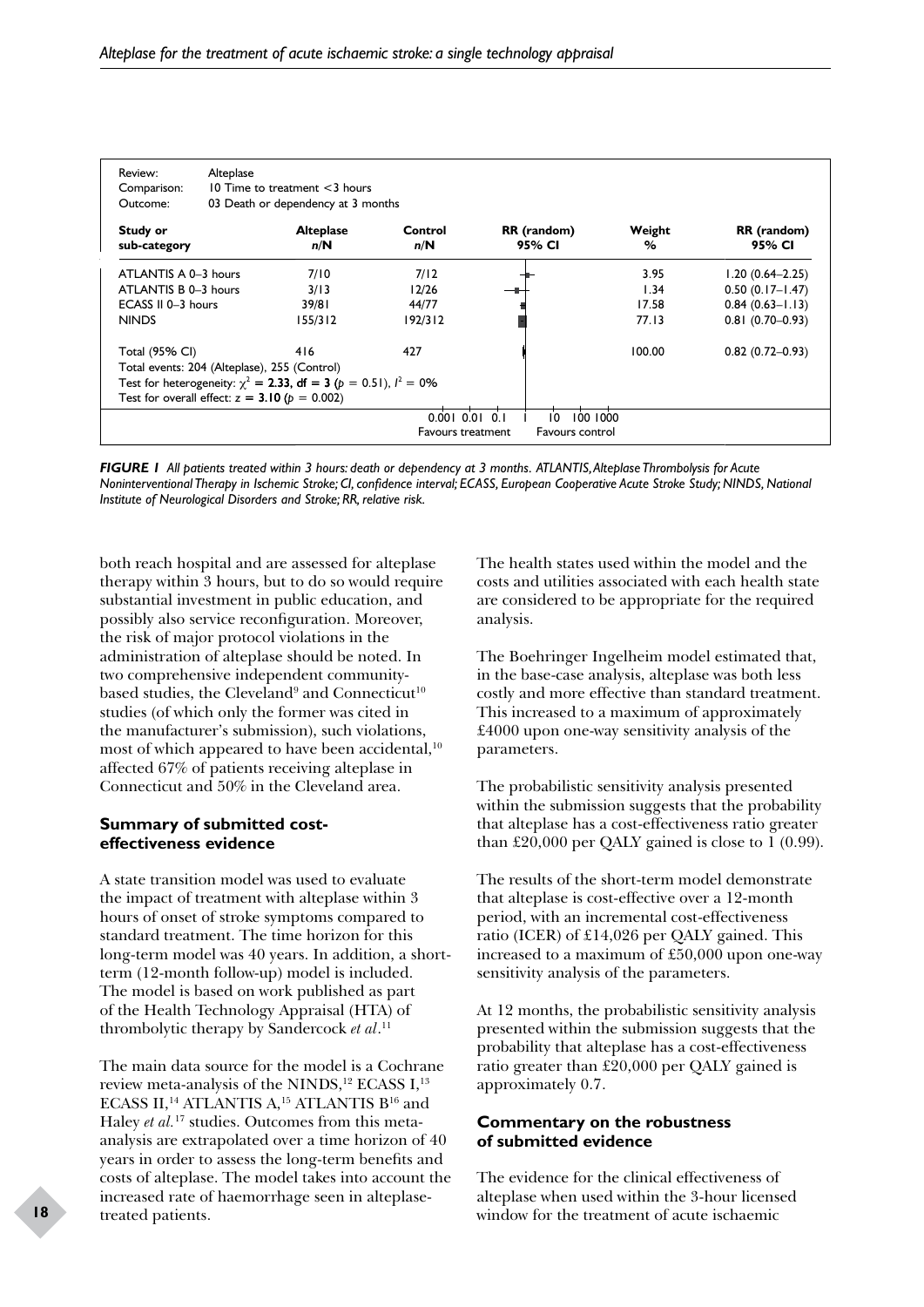stroke is not robust and, as noted in a recent Cochrane review,<sup>5</sup> should be treated with extreme caution. It is based on a total of only 416 patients who received the current licensed dose of alteplase within the 3-hour time window (see *Figure 1*). Moreover, 312 of these patients were enrolled in one trial, the NINDS trial, in which a substantial imbalance in baseline stroke severity, a key prognostic factor, favoured alteplase.11 An additional analysis undertaken by the Cochrane reviewers suggested that the imbalance probably caused the effect of alteplase on death and dependency to be overestimated by around  $3\%$ .<sup>5</sup> However, a subsequent independent analysis of the NINDS data considered that there was no evidence that the imbalance in the distribution of baseline NIHSS (National Institute for Health Stroke Scale) scores had either a statistically or a clinically significant effect on the trial results.6 The randomised trials were not stratified by any potential prognostic factor other than time to treatment, and therefore any post hoc analyses designed to explore the extent to which different groups might benefit from therapy can only be regarded as hypothesis generating. Nonetheless, it is interesting to note that a pooled analysis of data from the ATLANTIS A and B, ECASS II, and NINDS trials<sup>18</sup> appeared to indicate that alteplase therapy was of significant benefit in women, but not in men (*Table 1*).

The model structure is appropriate and allows sensitivity analysis to be carried out easily. Given a 40-year time horizon, one-way sensitivity analysis suggests that variations in the majority of the parameters do not have a large effect upon the ICER. Alteplase dominates (i.e. costs less and is more effective than) standard treatment; potential parameter variations are unlikely to increase the ICER beyond the currently accepted threshold values.19

The results at 12 months, when the full lifetime costs associated with disability due to stroke

and the QALY gain associated with increased survival are not captured, indicate that alteplase is still cost-effective. No weaknesses in the model structure were identified that would alter the results significantly. However, the model rests on evidence for the clinical effectiveness of alteplase administered with 3 hours of symptom onset which, as noted above, is not robust. Moreover, although the risks and benefits of alteplase are unknown beyond 12 months, the manufacturer's health economic model has used a lifetime horizon of 40 years. In addition, the economic evaluation relies heavily on the results of the NINDS trial in which, as noted above, a substantial imbalance in baseline stroke severity favoured alteplase. Thus, the results of the cost-effectiveness analysis should be treated with extreme caution.

One important issue which is not explicitly taken into account in the economic modelling is the possible impact of trying to increase the number of patients who could be treated within the 3-hour window. This could have a significant cost impact to the NHS in terms of both the need to educate the public on the importance of early treatment and potential substantial service reconfiguration.

# **Conclusions**

The evidence from randomised controlled trials suggests that, in highly selected patients, alteplase administered within 3 hours of the onset of acute ischaemic stroke is associated with a statistically significant reduction in the risk of death or dependency at 3 months compared with placebo, despite the statistically significant increase in the risk of early SICH. However, this evidence should be treated with extreme caution as it is based on a total of only 416 patients who received the current licensed dose of alteplase, and 312 of these patients were included in a trial in which a substantial imbalance in baseline stroke severity, a key prognostic factor, favoured alteplase.

*TABLE 1 Proportion of patients with a favourable outcome at 90 days [modified Rankin Scale (mRS) 0–1]: pooled analysis of data from the ATLANTIS A and B, ECASS II, and NINDS studies18*

|                           | <b>Alteplase</b> | <b>Placebo</b> | p-value<br>(alteplase vs placebo) |
|---------------------------|------------------|----------------|-----------------------------------|
| Men                       | 38.5%            | 36.7%          | 0.52                              |
| Women                     | 40.5%            | 30.3%          | < 0.001                           |
| $p$ -value (men vs women) | 0.50             | 0.03           |                                   |
|                           |                  |                |                                   |

Kent *et al.*<sup>18</sup> did not present these data in such as way as to allow the calculation of relative risks and confidence intervals.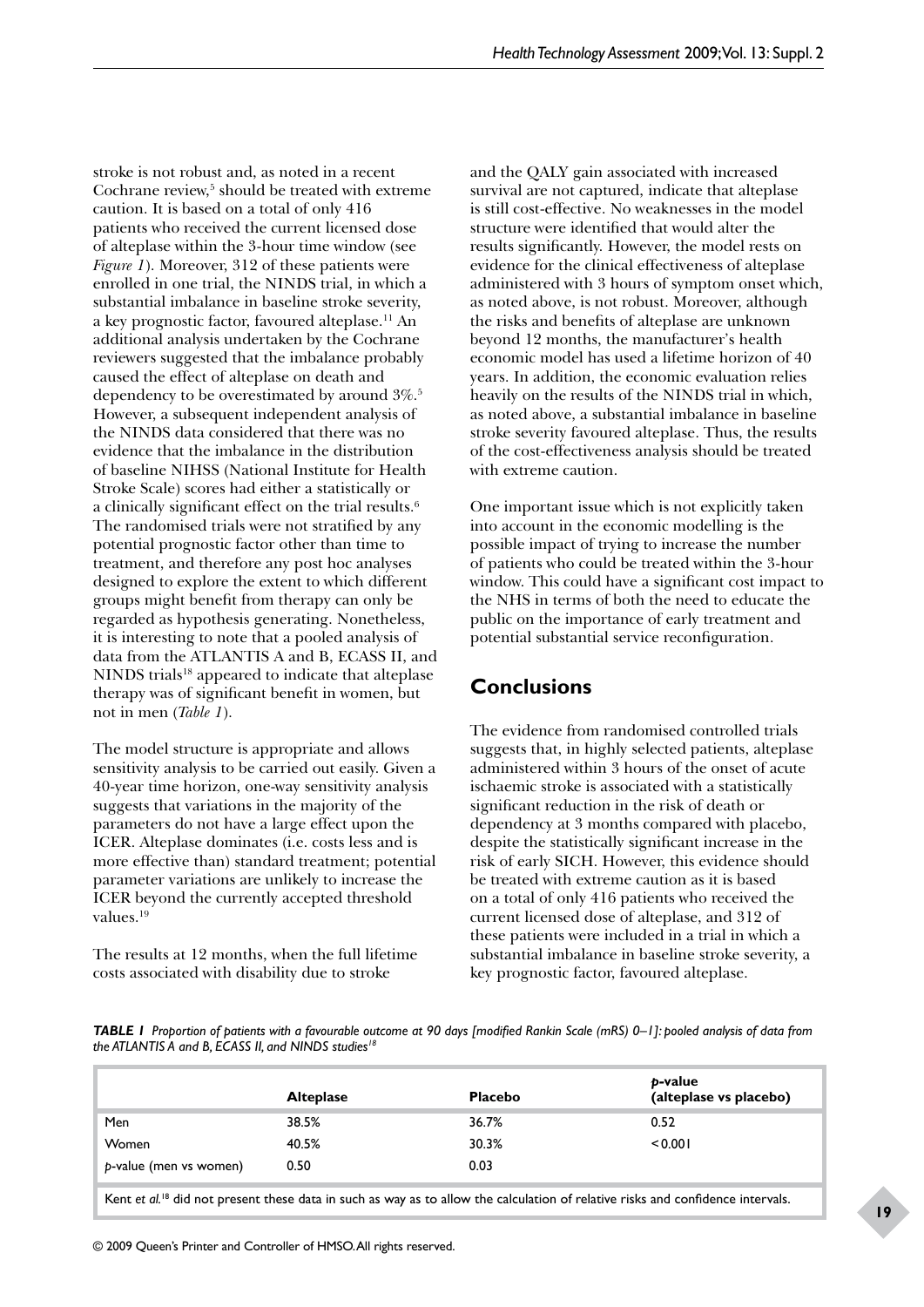Observational studies suggest that few patients with ischaemic stroke will be eligible for alteplase therapy under the terms of the current licensing agreement. In particular, many patients will be excluded because they are older than 80 years, and many more will be excluded because treatment cannot be initiated within 3 hours of symptom onset. Any increase in the number of patients in whom treatment can be initiated within 3 hours is likely to require substantial efforts in terms of public education and service reconfiguration.

The critical appraisal of the Boehringer Ingelheim model undertaken by the ERG suggests that alteplase can result in long-term cost savings and is more effective than standard treatment.

In the short-term, when the full lifetime costs associated with disability due to stroke and the QALY gain associated with increased survival are not captured, alteplase was still shown to be costeffective compared to standard treatment.

# **Summary of NICE guidance issued as a result of the STA**

At the time of writing, the final appraisal determination document issued by NICE in April 2007 states that:

Alteplase is recommended for the treatment of acute ischaemic stroke when used by physicians trained and experienced in the management of acute stroke. It should only be administered in centres with facilities that enable it to be used in full accordance with its marketing authorisation.

# **Key references**

- 1. National Institute for Health and Clinical Excellence (NICE). *Guide to the single technology (STA) process.* 2008. URL: www.nice.org.uk/media/8DE/74/ STA\_Process\_Guide.pdf (accessed 25 August 2008).
- 2. Lloyd Jones M, Holmes M. *Alteplase for the treatment of acute ischaemic stroke: a single technology appraisal*. 2007. NICE report, unpublished.
- 3. National Audit Office. *Reducing brain damage: faster access to better stroke care.* London: The Stationery Office. 2005.
- 4. Bath PMW, Lees KR. ABC of arterial and venous disease. Acute stroke. *BMJ* 2000;**320**:920–3.
- 5. Wardlaw JM, Zoppo G, Yamaguchi T, Berge E. *Thrombolysis for acute ischaemic stroke*.[update of

*Cochrane Database Syst Rev* 2000;(2):CD000213; PMID: 10796329]. *Cochrane Database Syst Rev* 2003;CD000213.

- 6. Ingall TJ, O'Fallon WM, Asplund K, Goldfrank LR, Hertzberg VS, Louis TA, Christianson TJ. Findings from the reanalysis of the NINDS tissue plasminogen activator for acute ischemic stroke treatment trial. *Stroke* 2004;**35**:2418–24.
- 7. Broderick JP, Lu M, Kothari R, Levine SR, Lyden PD, Haley EC, *et al*. Finding the most powerful measures of the effectiveness of tissue plasminogen activator in the NINDS tPA stroke trial. *Stroke* 2000;**31**:2335–41.
- 8. Hacke W, Donnan G, Fieschi C, Kaste M, von Kummer R, Broderick JP, *et al*. Association of outcome with early stroke treatment: pooled analysis of ATLANTIS, ECASS, and NINDS rt-PA stroke trials. *Lancet* 2004;**363**:768–74.
- 9. Katzan IL, Furlan AJ, Lloyd LE, Frank JI, Harper DL, Hinchey JA, *et al*. Use of tissue-type plasminogen activator for acute ischemic stroke: the Cleveland area experience. *JAMA* 2000;**283**:1151–8.
- 10. Bravata DM, Kim N, Concato J, Krumholz HM, Brass LM. Thrombolysis for acute stroke in routine clinical practice. *Arch Intern Med* 2002;**162**:1994– 2001.
- 11. Sandercock P, Berge E, Dennis M, Forbes J, Hand P, Kwan J, *et al*. A systematic review of the effectiveness, cost-effectiveness and barriers to implementation of thrombolytic and neuroprotective therapy for acute ischaemic stroke in the NHS. *Health Technol Assess* 2002;**6**.
- 12. The National Institute of Neurological Disorders and Stroke rt-PA Stroke Study Group. Tissue plasminogen activator for acute ischemic stroke. *N Engl J Med* 1995;**333**:1581–7.
- 13. Hacke W, Kaste M, Fieschi C, Toni D, Lesaffre E, von Kummer R, *et al*. Intravenous thrombolysis with recombinant tissue plasminogen activator for acute hemispheric stroke. The European Cooperative Acute Stroke Study (ECASS). *JAMA* 1995;**274**:1017– 25.
- 14. Hacke W, Kaste M, Fieschi C, von Kummer R, Davalos A, Meier D, *et al*. Randomised double-blind placebo-controlled trial of thrombolytic therapy with intravenous alteplase in acute ischaemic stroke (ECASS II). Second European-Australasian Acute Stroke Study Investigators. *Lancet* 1998;**352**:1245– 51.
- 15. Clark WM, Albers GW, Madden KP, Hamilton S. The rtPA (alteplase) 0- to 6-hour acute stroke trial, part A (A0276g): results of a double-blind, placebo-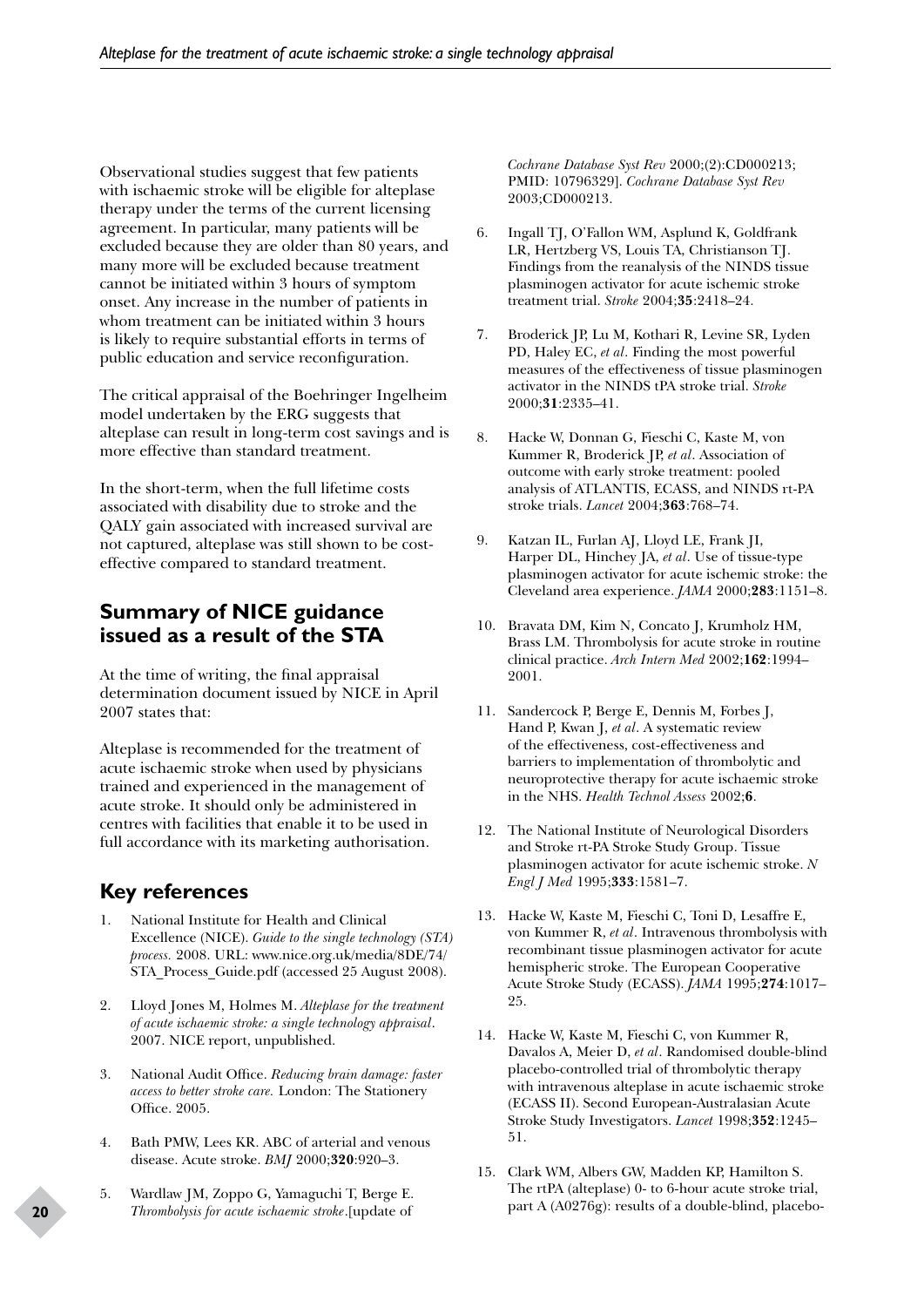controlled, multicenter study. Thrombolytic therapy in acute ischemic stroke study investigators. *Stroke* 2000;**31**:811–16.

- 16. Clark WM, Wissman S, Albers GW, Jhamandas JH, Madden KP, Hamilton S. Recombinant tissue-type plasminogen activator (Alteplase) for ischemic stroke 3 to 5 hours after symptom onset. The ATLANTIS Study: a randomized controlled trial. Alteplase Thrombolysis for Acute Noninterventional Therapy in Ischemic Stroke. *JAMA* 1999;**282**:2019– 26.
- 17. Haley EC Jr, Brott TG, Sheppard GL, Barsan W, Broderick J, Marler JR, *et al*. Pilot randomized trial

of tissue plasminogen activator in acute ischemic stroke. The TPA Bridging Study Group. *Stroke* 1993;**24**:1000–4.

- 18. Kent DM, Price LL, Ringleb P, Hill MD, Selker HP. Sex-based differences in response to recombinant tissue plasminogen activator in acute ischemic stroke: a pooled analysis of randomized clinical trials. *Stroke* 2005;**36**:62–5.
- 19. National Institute for Health and Clinical Excellence. *Guide to Methods of Technology Appraisal* 2008. URL: www.nice.org.uk/media/B52/A7/ TAMethodsGuideUpdatedJune2008.pdf (accessed 30 September 2008).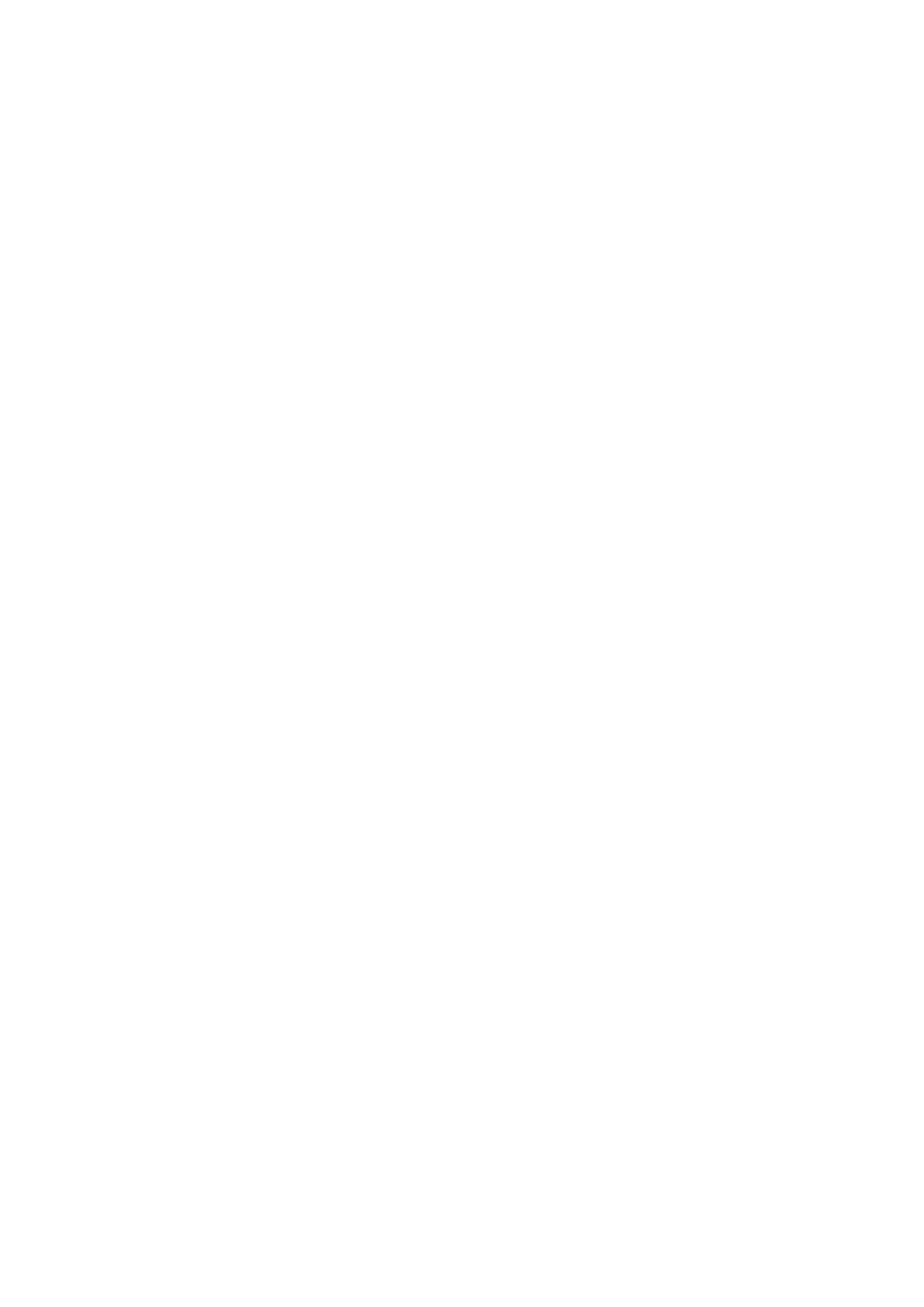

# <span id="page-28-0"></span>**Rituximab for the treatment of rheumatoid arthritis**

A Bagust, A Boland, J Hockenhull, N Fleeman, J Greenhalgh, Y Dundar, C Proudlove, T Kennedy, R Moots, P Williamson and R Dickson\*

Liverpool Reviews and Implementation Group, UK

\*Corresponding author

### **Declared competing interests of authors:** none

# **Abstract**

This paper presents a summary of the evidence review group's critical review of the evidence for the clinical effectiveness and cost-effectiveness of rituximab for the treatment of severe rheumatoid arthritis (RA) following failure of previous therapy, including one or more tumour necrosis factor- $\alpha$ inhibitors (TNFi), compared with current standards of care, based upon the manufacturer's submission to the National Institute for Health and Clinical Excellence (NICE) as part of the single technology appraisal (STA) process. The submission's clinical evidence came from one randomised, placebocontrolled, double-blind trial (REFLEX – Random Evaluation of Long-term Efficacy of Rituximab in Rheumatoid Arthritis) comparing rituximab plus methotrexate (MTX) with placebo plus MTX in 517 patients with long-standing refractory RA. Rituximab plus MTX was more effective than placebo plus MTX across a range of primary and secondary outcome measures, e.g. American College of Rheumatology (ACR) responses, Health Assessment Questionnaire (HAQ). However, this evidence cannot be used directly to address the manufacturer's analysis of the decision problem because, in the REFLEX trial, rituximab was not compared with a relevant comparator (e.g. leflunomide or second or third TNFi). Longterm efficacy data for retreatment with rituximab are favourable, with an estimated mean time to retreatment of 307 days ( $n = 164$ ). Evidence from a further five trials is presented as the basis for indirect comparisons with other disease-modifying antirheumatic drugs (DMARDs); however, it is not clear that all relevant clinical studies

### **HTA 06/53/01**

**Date of ERG submission:** February 2006

**TAR Centre(s):** Liverpool Reviews and Implementation Group

#### **List of authors:**

A Bagust, A Boland, | Hockenhull, N Fleeman, | Greenhalgh, Y Dundar, C Proudlove, T Kennedy, R Moots, P Williamson and R Dickson

#### **Contact details:**

Rumona Dickson (LRiG Director), Liverpool Reviews and Implementation Group, Sherrington Buildings, University of Liverpool, Ashton Street, Liverpool L69 3GE, UK

E-mail: LRiG@liv.ac.uk

The research reported in this article of the journal supplement was commissioned and funded by the HTA programme on behalf of NICE as project number 06/53/01. The assessment report began editorial review in September 2008 and was accepted for publication in March 2009. See the HTA programme web site for further project information (www.hta.ac.uk). This summary of the ERG report was compiled after the Appraisal Committee's review.

The views and opinions expressed therein are those of the authors and do not necessarily reflect those of the Department of Health.

Discussion of ERG reports is invited. Visit the HTA website correspondence forum (http://www.hta.ac.uk/correspond).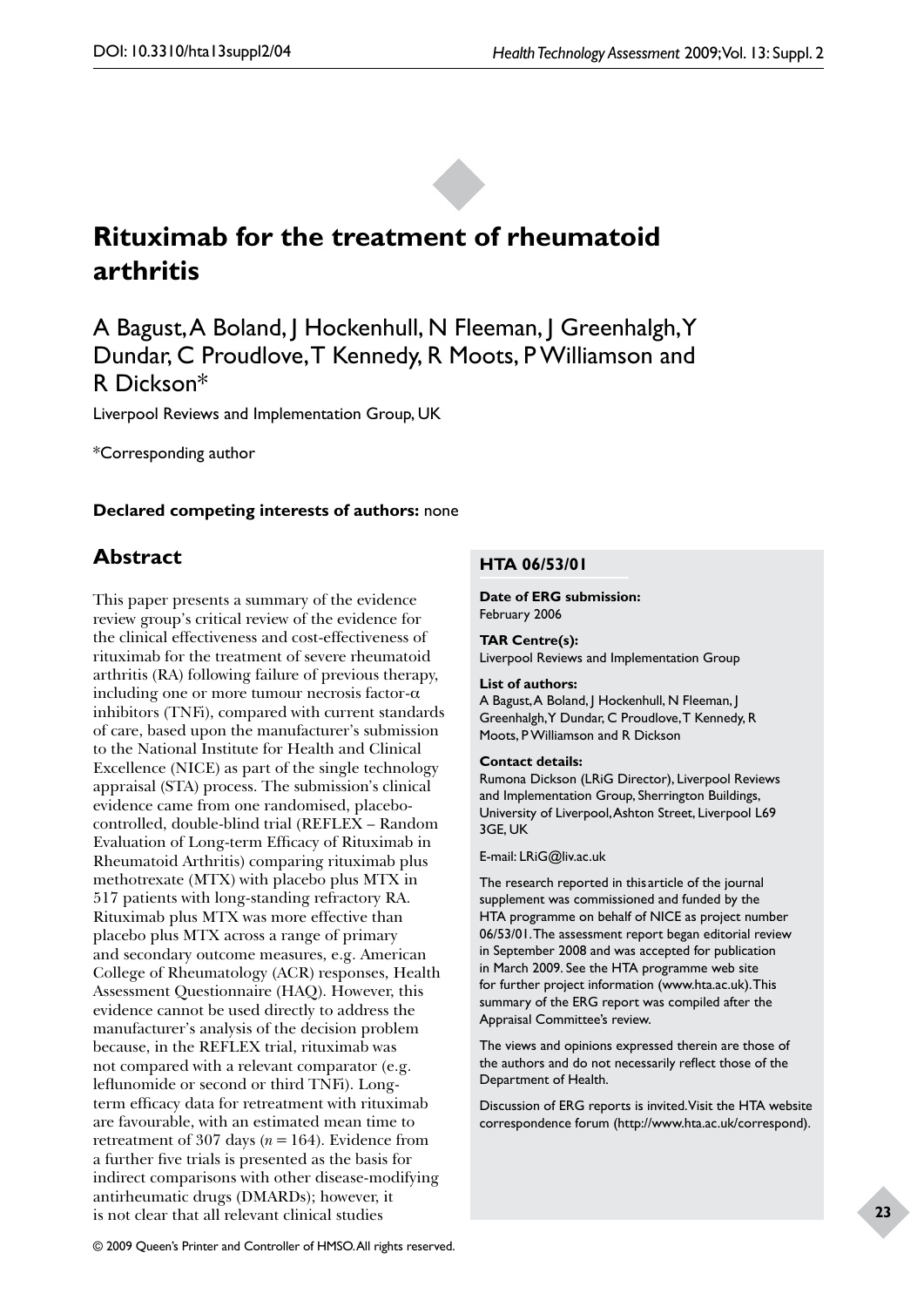have been included in the indirect comparison exercise, the rationale for the choice of indirect comparison method adopted is unclear and the indirect comparison method used to adjust the ACR responses only uses a single value for the reference placebo. The submitted microsimulation Markov model was based upon the REFLEX trial. For the 'NICE-recommended' scenario and the 'sequential TNFi' scenario, the original submission reports incremental cost-effectiveness ratios (ICERs) of £14,690 and £11,601 per qualityadjusted life-year (QALY) gained respectively. After model assumptions were adjusted to more realistic estimates by the ERG, the ICERs for the NICE-recommended scenario and the sequential use of TNFi range from £37,002 to £80,198 per QALY gained and from £28,553 to £65,558 per QALY gained respectively. The guidance issued by NICE in August 2007 states that rituximab in combination with methotrexate is recommended as an option for the treatment of adults with severe active rheumatoid arthritis who have had an inadequate response to or intolerance of other DMARDs including treatment with at least one TNFi therapy.

# **Introduction**

The National Institute for Health and Clinical Excellence (NICE) is an independent organisation within the NHS that is responsible for providing national guidance on the treatment and care of people using the NHS in England and Wales. One of responsibilities of NICE is to provide guidance to the NHS on the use of selected new and established health technologies, based on an appraisal of those technologies.

NICE's single technology appraisal (STA) process is specifically designed for the appraisal of a single product, device or other technology, with a single indication, for which most of the relevant evidence lies with one manufacturer or sponsor.<sup>1</sup> Typically, it is used for new pharmaceutical products close to launch. The principal evidence for an STA is derived from a submission by the manufacturer/ sponsor of the technology. In addition, a report reviewing the evidence submission is submitted by the evidence review group (ERG), an external organisation independent of NICE. This paper presents a summary of the ERG report for the STA of rituximab for the treatment of rheumatoid arthritis.2

# **Description of the underlying health problem**

Rheumatoid arthritis (RA) is a chronic systemic autoimmune disorder, which is primarily characterised by inflammation and swelling of multiple synovial joints. The primary symptoms of pain, fatigue and disability are chronic and related to the underlying inflammatory disease process. Furthermore, patients with RA have a reduced life expectancy.<sup>3-7</sup> There is no cure for RA and so the therapeutic goals are a remission of symptoms involving the joints, a return of full function and the maintenance of remission.

RA affects between 0.5% and 1% of the population, equating to approximately 400,000 people in England and Wales, with the prevalence being three times higher in women than in men. $8-11$ Diagnosis is generally between the ages of 40 and  $80$  years<sup>8–11</sup> and within 5 years one-third of patients are unable to work,<sup>12</sup> increasing the substantial economic burden of RA.

# **Scope of the ERG report**

The ERG report presents the results of the assessment of the manufacturer's (Roche Products) evidence submission regarding the use of rituximab for the treatment of severe RA following failure of previous therapy, including one or more tumour necrosis factor-α inhibitor (TNFi), compared with current standards of care. The report includes an assessment of both the clinical effectiveness and cost-effectiveness evidence submitted by the manufacturer.

Rituximab (known as MabThera® in the UK and Rituxan® in the USA) is a monoclonal antibody that depletes the CD20+ B cells implicated in the immunopathogenesis of RA. In July 2006 rituximab plus methotrexate (MTX) was licensed in Europe for the treatment of severe RA following the failure of conventional treatments, including at least one TNFi. The licensing submission was supported by a phase III study<sup>13</sup> comparing rituximab plus MTX with placebo plus MTX along with evidence from phase II trials.<sup>14-15</sup> It is restricted to use by specialist physicians experienced in the diagnosis and treatment of RA.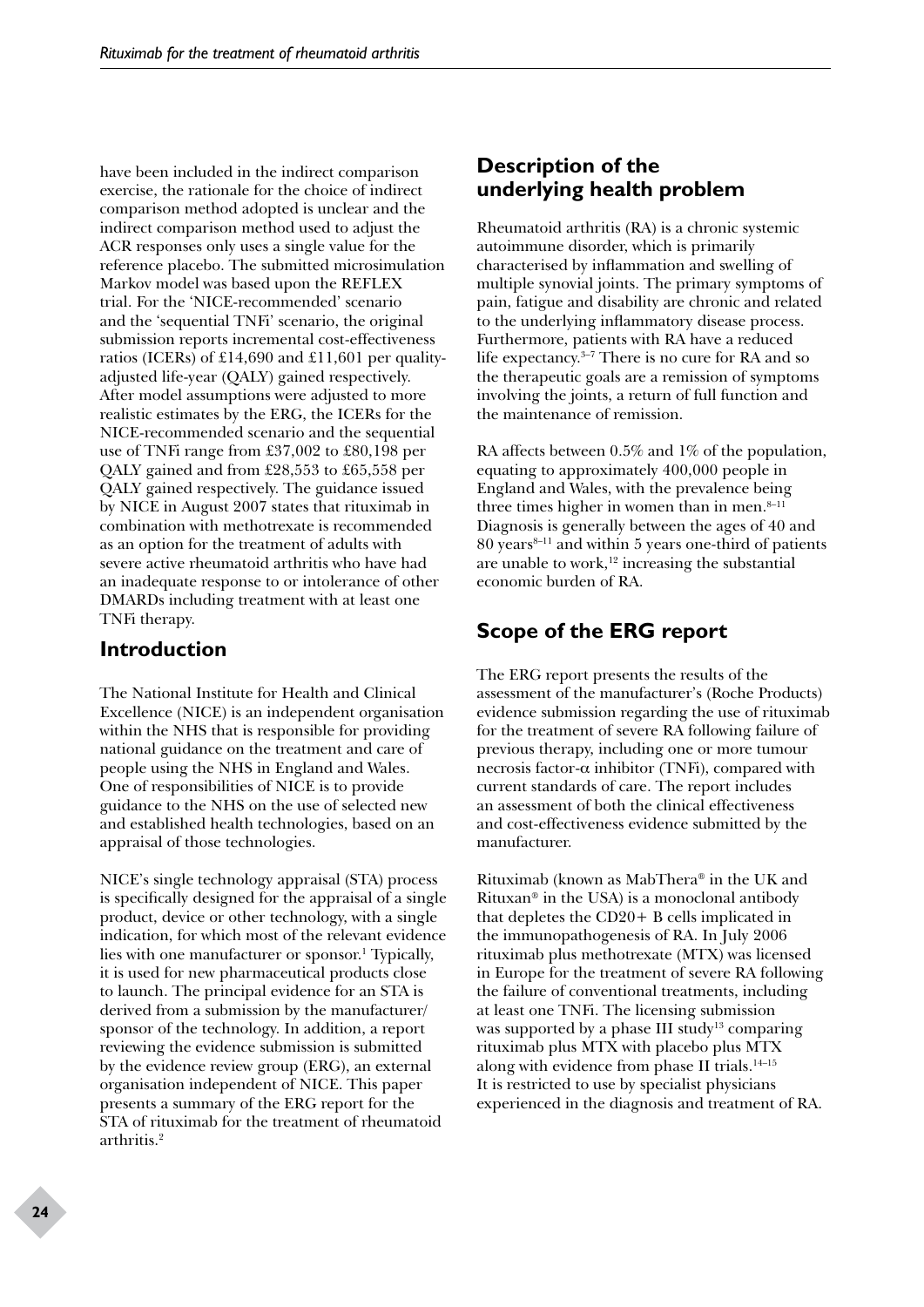# **Methods**

The ERG report comprised a critical review of the evidence of the clinical effectiveness and cost-effectiveness of the technology based upon the manufacturer's/sponsor's submission to NICE as part of the STA process. The ERG assessed the quality of the manufacturer's clinical effectiveness review using a standard checklist. The ERG conducted a detailed evaluation of the manufacturer's economic model. Cost–utility estimates were recalculated taking changes in parameters and assumptions into account. For example, mortality rates, the evidence base for progression rates for Health Assessment Questionnaire (HAQ) scores, the calculation of treatment costs and errors/omissions in the estimation of inpatient costs were explored. Some other issues were identified as potentially influencing model results, and the ERG carried out sensitivity analyses to show their impact on model results.

# **Results**

### **Summary of submitted clinical evidence**

The manufacturer's submission provides clinical evidence from one randomised, placebocontrolled, double-blind trial (REFLEX – Random Evaluation of Long-term Efficacy of Rituximab in Rheumatoid Arthritis) that compares the effects of rituximab plus MTX with placebo plus MTX in a study population of 517 patients with long-standing refractory RA. Data from other randomised controlled trials (RCTs) are pooled to demonstrate the retreatment efficacy of rituximab and for the analysis of safety data. Evidence from a further five trials is presented as the basis for indirect comparisons with other disease-modifying antirheumatic drugs (DMARDs).

The results from the REFLEX trial at 24 and 48 weeks confirm that rituximab plus MTX is more effective than placebo plus MTX (*Table 1*). These findings are consistent across a range of primary and secondary outcome measures including American College of Rheumatology (ACR) responses (ACR20/50/70), disease activity score (DAS28), European League Against Rheumatism (EULAR) response, HAQ, disability index (DI) and radiographic scores. Given that the patients in the trial are difficult to treat and have severe disabling disease with marked impairment of quality of life, the results of the REFLEX trial are convincing for this trial population. However, whether or

not the patients in the REFLEX trial are similar enough to the patients described in the rituximab management strategies put forward in the manufacturer's submission is debateable, as 40% of the REFLEX trial patients had received at least two previous TNFi before receiving rituximab.

Long-term efficacy data for retreatment with rituximab from the REFLEX trial are favourable, but the results are limited by the small number of patients available for follow-up. The estimated mean time to retreatment from the REFLEX trial is 307 days ( $n = 164$ ). The available safety data from the REFLEX trial show that rituximab patients had slightly higher rates of adverse reactions than the placebo patients. The European Medicines Evaluation Agency (EMEA) particularly stresses the risks of infusion reactions and infection associated with rituximab. This mirrors the belief that patients taking any of the newer biological drugs require close surveillance and monitoring.

The only RCT evidence available for rituximab is the comparison with placebo plus MTX. It is therefore appropriate for the manufacturer to conduct indirect comparisons to calculate absolute efficacy values for use in the economic model in order to answer the questions outlined in their statement of the decision problem. However, the ERG is not confident that the adjusted ACR scores described by the manufacturer are valid. In particular, it is not clear from the evidence presented by the manufacturer that all relevant clinical studies have been included in the indirect comparison exercise. The rationale for the choice of the indirect comparison method adopted is unclear and the indirect comparison method used to adjust the ACR responses only uses a single value for the reference placebo.

### **Summary of submitted costeffectiveness evidence**

The economic model submitted in support of the manufacturer's submission is a microsimulation Markov model based upon the phase III RCT of rituximab plus MTX versus placebo plus MTX (REFLEX trial). Patient disease progression is tracked within the model according to HAQ score. By using microsimulation of 10,000 RA patients, patient history is kept in memory and cost–utility values are assigned to each individual at each cycle. The manufacturer concludes that rituximab is considered to be a cost-effective treatment option in RA. For the 'NICE-recommended' scenario, the original manufacturer's submission reports an incremental cost-effectiveness ratio (ICER)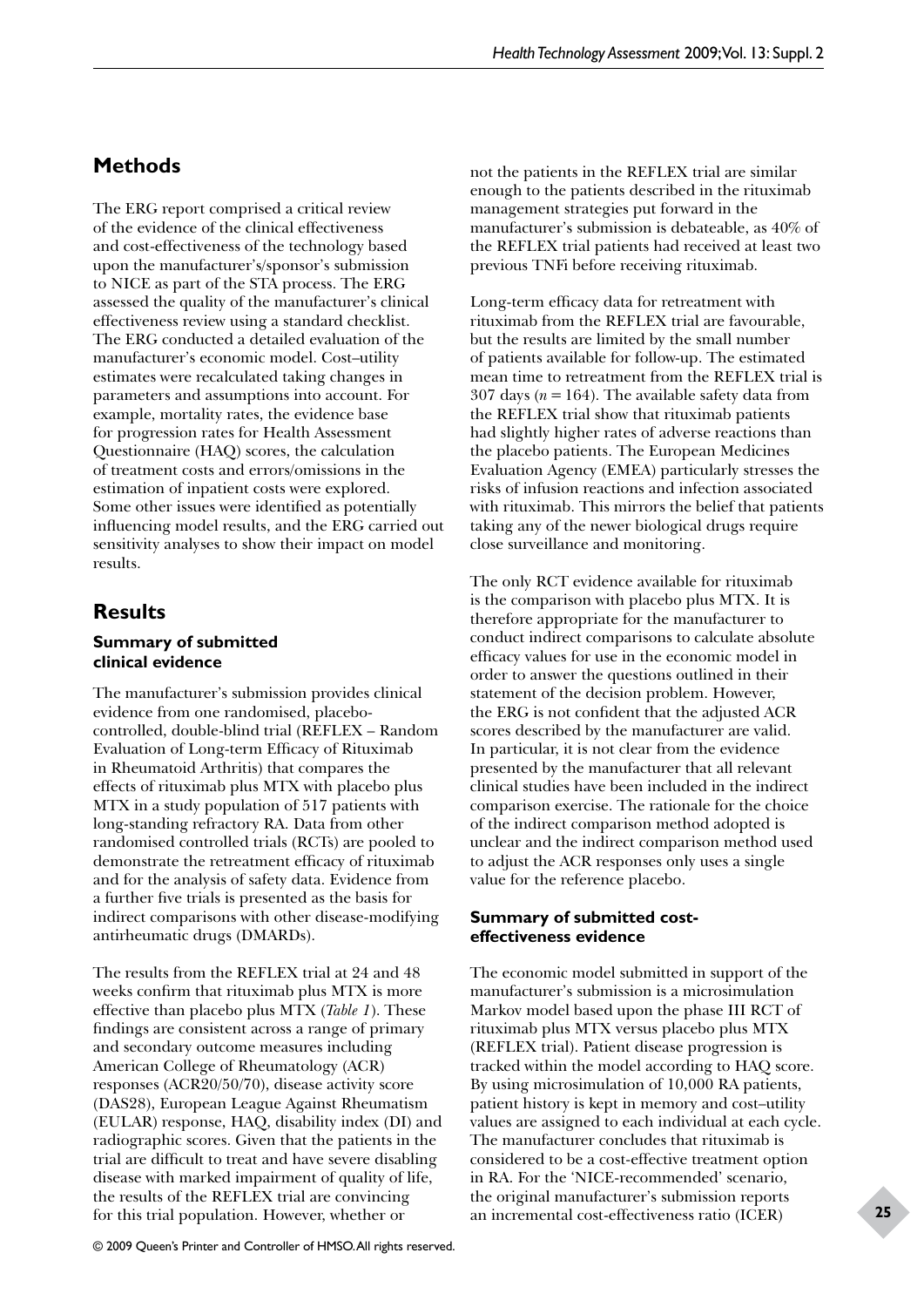#### *TABLE 1 Key results from the REFLEX trial*

| Outcome <sup>a</sup>                         | Placebo $(n=201)$ | Rituximab $(n=298)$ |
|----------------------------------------------|-------------------|---------------------|
| Primary                                      |                   |                     |
| ACR20 (%) 24 weeks                           | 18                | 51                  |
| ACR20 (%) 48 weeks                           | 4                 | 9                   |
| Secondary (24 weeks)                         |                   |                     |
| ACR50 (%)                                    | 5                 | 27                  |
| ACR70 (%)                                    |                   | 12                  |
| Change in DAS, mean (SD)                     | $-0.4$ (1.17)     | $-1.9(1.6)$         |
| EULAR response (%):                          |                   |                     |
| None                                         | 78                | 35                  |
| Moderate                                     | 20                | 50                  |
| Good                                         | $\overline{2}$    | 15                  |
| Change in ACR core set, mean (SD):           |                   |                     |
| Swollen joint count                          | $-2.6$ (10.35)    | $-10.4(12.95)$      |
| Tender joint count                           | $-2.7$ (15.48)    | $-14.4(17.48)$      |
| Patient global assessment                    | $-5.3(22.88)$     | $-26.0(29.56)$      |
| Physician global assessment                  | $-6.2(27.70)$     | $-29.5(27.40)$      |
| Health assessment questionnaire <sup>b</sup> | $-0.1(0.45)$      | $-0.4(0.60)$        |
| Pain assessment                              | $-2.5(23.30)$     | $-23.4(29.35)$      |
| CRP (mg/dl)                                  | 0.0(3.59)         | $-2.1(3.48)$        |
| ESR (mm/hour)                                | $-4.1(25.05)$     | $-18.5(22.56)$      |
| Change in SF-36 domains, mean (SD):          |                   |                     |
| Mental health <sup>c</sup>                   | 1.3(9.43)         | 4.7(11.75)          |
| Physical health <sup>d</sup>                 | 0.9(5.65)         | 5.8(8.47)           |
| Changes in FACIT-F, <sup>e</sup> mean (SD)   | $-0.5(9.84)$      | $-9.1(11.3)$        |

ACR, American College of Rheumatology; DAS, diseases activity score; EULAR, European League Against Rheumatism; CRP, C-reactive protein; ESR, erythrocyte sedimentation rate; FACIT-F, Functional Assessment of Chronic Illness Therapy-Fatigue; SD, standard deviation; SF-36, Short Form-36 Health Survey.

a For SF-36 a positive change is an improvement; for all other continuous variables a negative change is an improvement.

b Clinically relevant improvement  $=$  decrease  $>$  0.22.

c Clinically relevant improvement = increase  $> 6.33$ .

- d Clinically relevant improvement = increase >5.42.
- e Clinically relevant improvement = decrease >4.

of £14,690 per quality-adjusted life-year (QALY) gained. For the 'sequential TNFi' scenario, the ICER is estimated at £11,601 per QALY gained.

### **Commentary on the robustness of submitted evidence**

The main strength of the submitted evidence is that the manufacturer makes a convincing case for the use of rituximab plus MTX versus placebo plus MTX using clinical evidence from the REFLEX trial in a specific population who are difficult to treat and who have severe disabling disease with marked impairment of quality of life. However,

this evidence cannot be used directly to answer the questions raised in the manufacturer's analysis of the decision problem because, in the REFLEX trial, rituximab was not compared with a relevant comparator (e.g. leflunomide or second or third TNFi).

To compare the management strategies using rituximab described in their analysis of the decision problem the manufacturer carried out an indirect comparison exercise. However, given the criticisms previously outlined, the ERG is not confident that the adjusted ACR responses used in the economic evaluation are wholly valid.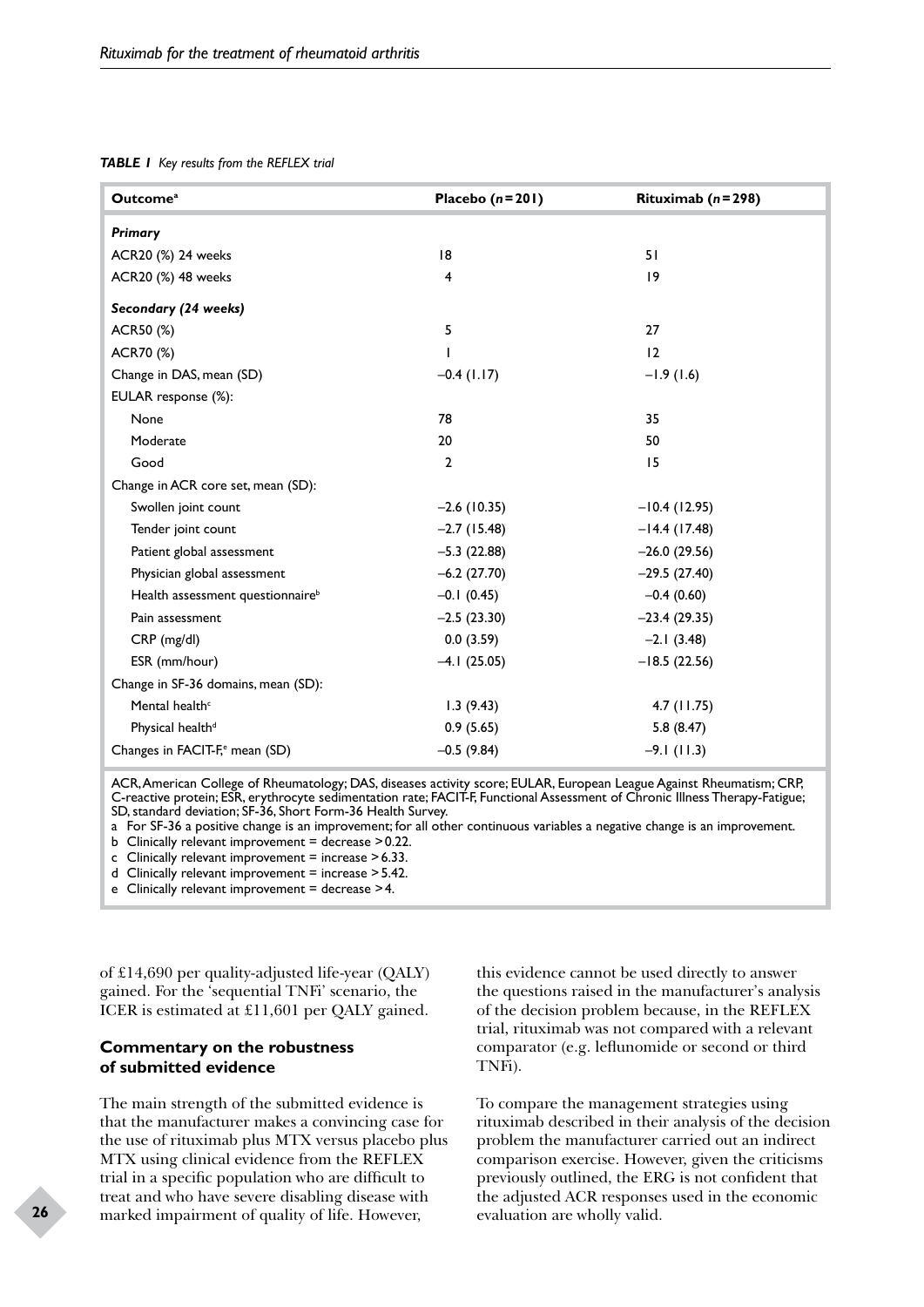|                                              | Rituximab simulation |       |         | Comparator simulation |       |         | Incremental |       |         | <b>ICER</b> |
|----------------------------------------------|----------------------|-------|---------|-----------------------|-------|---------|-------------|-------|---------|-------------|
| Scenario                                     | Life-years           | QALYS | Costs   | Life-years            | QALYS | Costs   | Life-years  | QALYS | Costs   | Cost/QALY   |
| Base case (no TNFi) - revised<br>model       | 12.747               | 3.045 | £41,279 | 12.568                | 2.318 | £30,588 | 0.179       | 0.728 | £10,691 | £14,694     |
| Base case - revised model + ERG<br>changes   | 15.940               | 5.489 | £44,636 | 15.890                | 5.157 | £31,069 | 0.050       | 0.332 | £13,567 | £40,873     |
| Base case - ERG changes - 50%<br>HAQ gains   | 15.792               | 4.626 | £44,793 | 15.767                | 4.456 | £31,212 | 0.025       | 0.169 | £13,581 | £80,198     |
| Base case - ERG changes +<br>longer interval | 15.940               | 5.489 | £43,351 | 15.890                | 5.157 | £31,069 | 0.050       | 0.332 | £12,282 | £37,002     |
| Alternate (TNFi) - revised model             | 13.028               | 3.963 | £69,901 | 12.866                | 3.457 | £63,996 | 0.162       | 0.506 | £5905   | £11,666     |
| Alternate - revised model + ERG<br>changes   | 15.999               | 5.954 | £77,701 | 5.947                 | 5.684 | £68,853 | 0.053       | 0.269 | £8847   | £32,855     |
| Alternate - ERG changes - 50%<br>HAQ gains   | 15.843               | 4.870 | £77,800 | 15.823                | 4.737 | £69,070 | 0.021       | 0.133 | £8730   | £65,558     |
| Alternate - ERG changes +<br>longer interval | 15.999               | 5.948 | £73,173 | 15.948                | 5.678 | £65,456 | 0.051       | 0.270 | 57717   | £28,553     |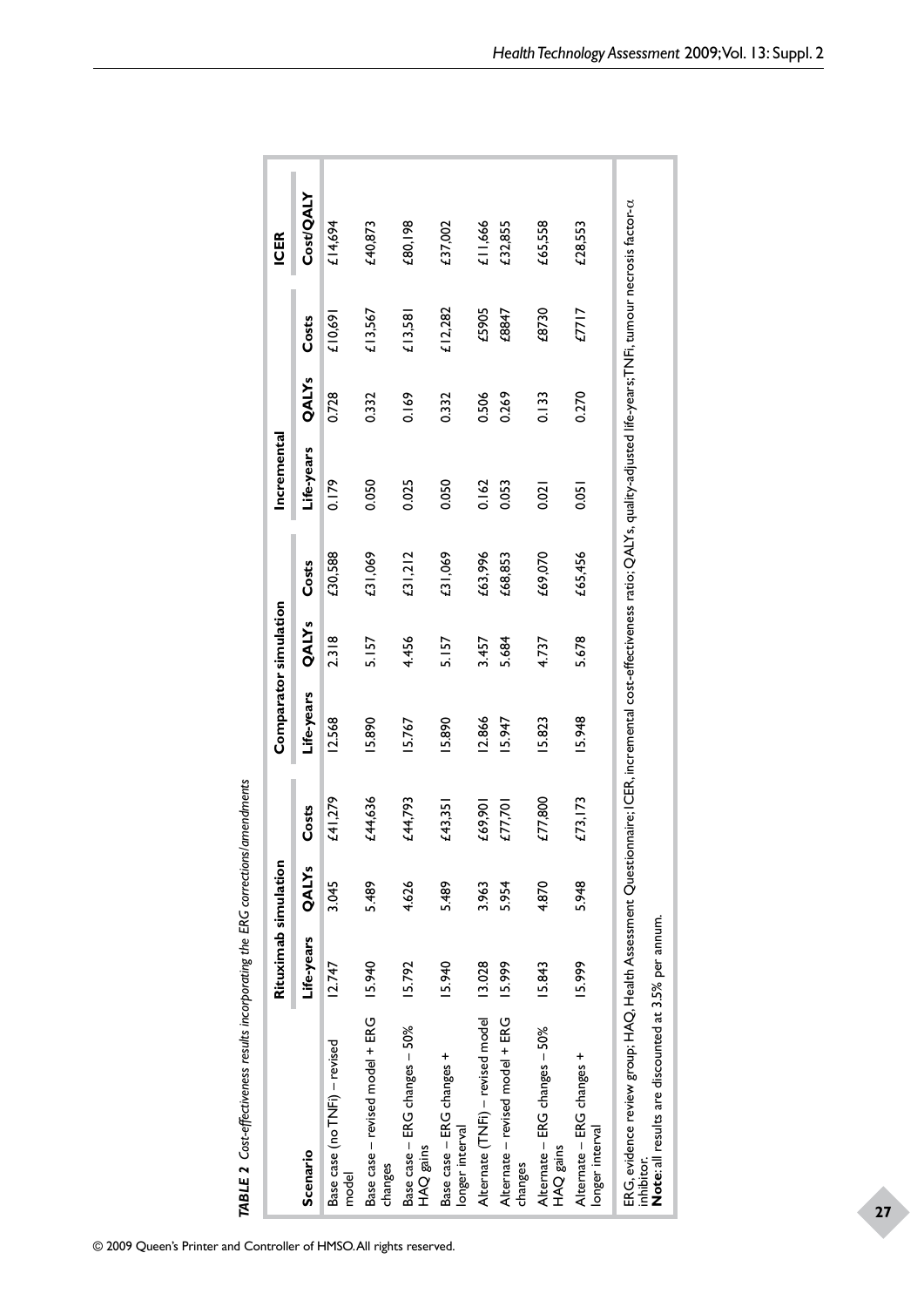The ERG identified problems with the manufacturer's submitted model in two stages. Early examination by the ERG of the submitted economic model identified some aspects of its implementation that caused concern as to its reliability for generating estimates of costeffectiveness. The manufacturer then submitted a revised model and addressed some of the ERG's concerns. However, the ERG subsequently identified a number of additional clinical and economic issues that called into question the validity of key assumptions in the revised economic model, and the credibility of the ICERs generated. In particular, the ERG commented upon the use of evidence for progression rates for HAQ scores, the calculation of treatment costs and the estimated duration of effective treatment for each of the active agents considered.

Most importantly, the ERG questioned whether the size of benefit from each RA treatment is overstated, because loss of efficacy is assumed to be instantaneous rather than cumulative. The manufacturer's probabilistic sensitivity analyses (original and revised), because of limitations described by the ERG, were also considered to be unreliable aids to decision-making.

In summary, after model assumptions were adjusted to more realistic estimates by the ERG, the ICER for the NICE-recommended scenario ranges from £37,002 per QALY gained to £80,198 per QALY gained and the ICER or the sequential use of TNFi ranges from £28,553 per QALY gained to £65,558 per QALY gained (*Table 2*).

### **Conclusions**

The consequences of the corrections and amendments made by the ERG demonstrate that the economic results for the use of rituximab no longer appear as unequivocally advantageous as suggested in the manufacturer's submission, and may more reasonably be termed 'borderline' at best. There remain important areas in which there is substantial uncertainty, which could easily invalidate economic results generated by the manufacturer's model, most especially in relation to the long-term progression of disease and its effect on HAQ scores, and the duration of effective treatment for each of the active agents considered.

The ERG concludes that the robustness of the evidence base used in the manufacturer's economic model is uncertain.

## **Summary of NICE guidance issued as a result of the STA**

At the time of writing the guidance issued by NICE (August 2007) states that:

Rituximab in combination with methotrexate is recommended as an option for the treatment of adults with severe active rheumatoid arthritis who have had an inadequate response to or intolerance of other disease-modifying antirheumatic drugs (DMARDs), including treatment with at least one tumour necrosis factor-α (TNF-α) inhibitor therapy.

## **Key references**

- 1. National Institute for Health and Clinical Excellence. *Guide to the single technology (STA) process*. 19 September 2006. URL: www.nice.org.uk/page. aspx?o=STAprocessguide. Cited June 2007.
- 1. Boland A, Bagust A, Hockenhull J, Fleeman N, Greenhaugh J, Dundar Y, *et al*. *Rituximab for the treatment of rheumatoid arthritis*. Evidence review group single technology appraisal for NICE. 2007.
- 2. Kvien T. Epidemiology and burden of illness of rheumatoid arthritis. *Pharmacoeconomics* 2004;**22**(Suppl. 1):1–12.
- 3. Mitchell D, Spitz P, Young D, Bloch D, McShane D, Fries J. Survival, prognosis, and causes of death in rheumatoid arthritis. *Arthritis Rheum* 1986;**29**:706– 14.
- 4. Symmons D, Jones M, Scott D, Prior P. Longterm mortality outcome in patients with rheumatoid arthritis: early presenters continue to do well. *J Rheumatol* 1998;**25**:1072–7.
- 5. Maradit-Kremers H, Crowson CS, Nicola PJ, Ballman KV, Roger VL, Jacobsen SJ, *et al*. Increased unrecognized coronary heart disease and sudden deaths in rheumatoid arthritis: a population-based cohort study. *Arthritis Rheum* 2005;**52**:402–11.
- 6. Wolfe F, Mitchell D, Sibley J, Fries J, Bloch D, Williams C, *et al*. The mortality of rheumatoid arthritis. *Arthritis Rheum* 1994;**37**:481–94.
- 7. Doran MF, Pond GR, Crowson CS, O'Fallon WM, Gabriel SE. Trends in incidence and mortality in rheumatoid arthritis in Rochester, Minnesota, over a forty-year period. *Arthritis Rheum* 2002;**46**:625–31.
- 8. Gabriel S, Crowson C, O'Fallon W. Mortality in rheumatoid arthritis: have we made an impact in 4 decades? *J Rheumatol* 1999;**26**:2529–33.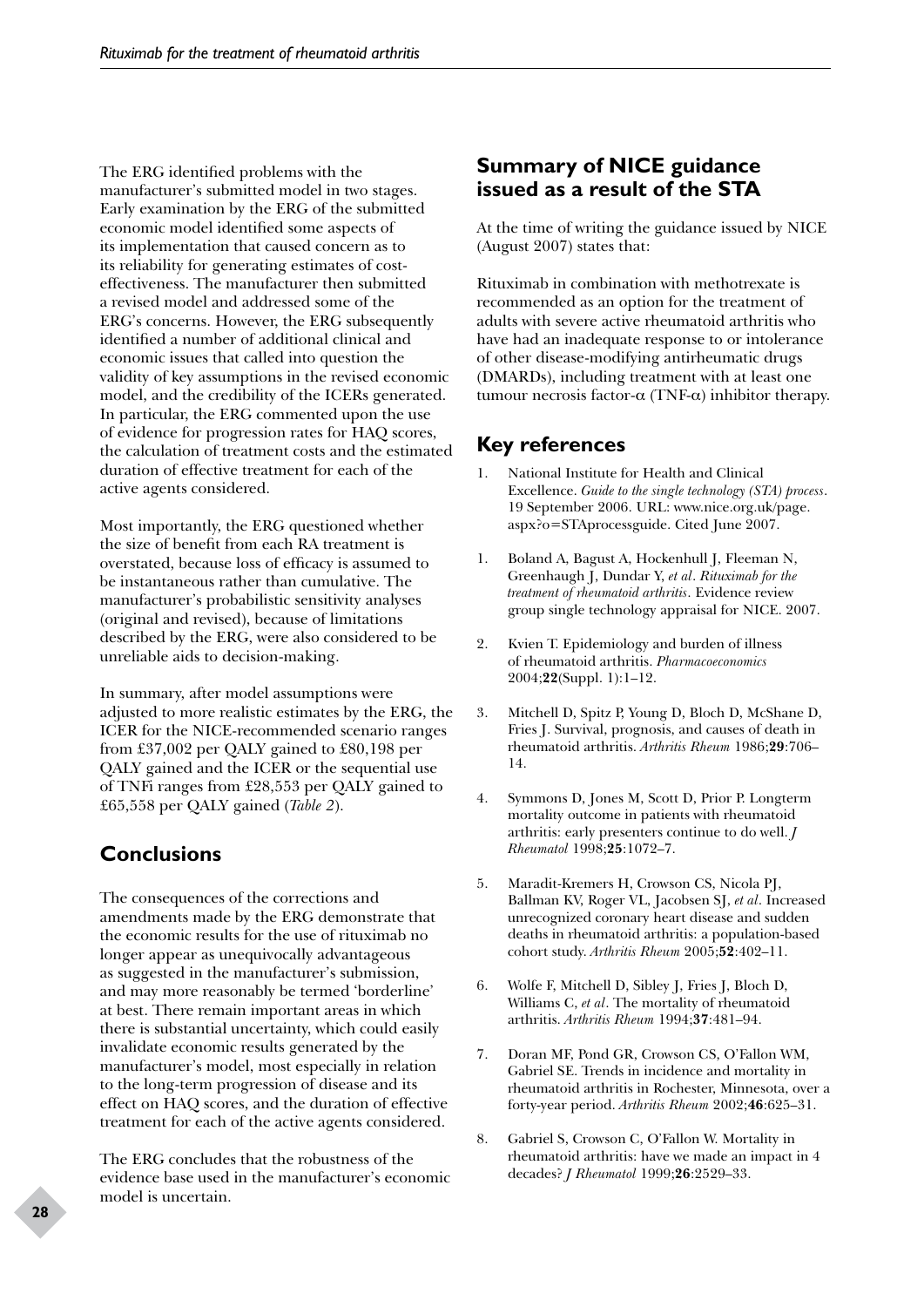- 9. Symmons D, Barrett E, Bankhead C, Scott D, Silman A. The incidence of rheumatoid arthritis in the United Kingdom: results from the Norfolk Arthritis Register. *Br J Rheumatol* 1994;**33**:735–9.
- 10. Uhlig T, Kvien T, Glennås A, Smedstad L, Forre O. The incidence and severity of rheumatoid arthritis, results from a county register in Oslo, Norway. *J Rheumatol* 1998;**25**:1078–84.
- 11. Chen Y-F, Jobanputra P, Barton P, Jowett S, Bryan S, Clark W, *et al*. A systematic review of the effectiveness of adalimumab, etanercept and infliximab for the treatment of rheumatoid arthritis in adults and an economic evaluation of their costeffectiveness. *Health Technol Assess* 2006;**10**(42).
- 12. Cohen SB, Emery P, Greenwald MW, Dougados M, Furie RA, Genovese MC, *et al*. Rituximab for

rheumatoid arthritis refractory to anti-tumor necrosis factor therapy: results of a multicenter, randomized, double-blind, placebo-controlled, phase III trial evaluating primary efficacy and safety at twenty-four weeks. *Arthritis Rheum* 2006;**54**:2793– 806.

- 13. Emery P, Fleischmann R, Filipowicz-Sosnowska A, Schechtman J, Szczepanski L, Kavanaugh A, *et al*. The efficacy and safety of rituximab in patients with active rheumatoid arthritis despite methotrexate treatment: results of a phase IIB randomized, double-blind, placebo-controlled, dose-ranging trial. *Arthritis Rheum* 2006;**54**:1390–400.
- 14. Edwards J, Szczepanski L, Szechinski J, Filipowicz-Sosnowska A, Emery P, Close D, *et al*. Efficacy of B-cell-targeted therapy with rituximab in patients with rheumatoid arthritis. *N Engl J Med* 2004;**350**:2572–81.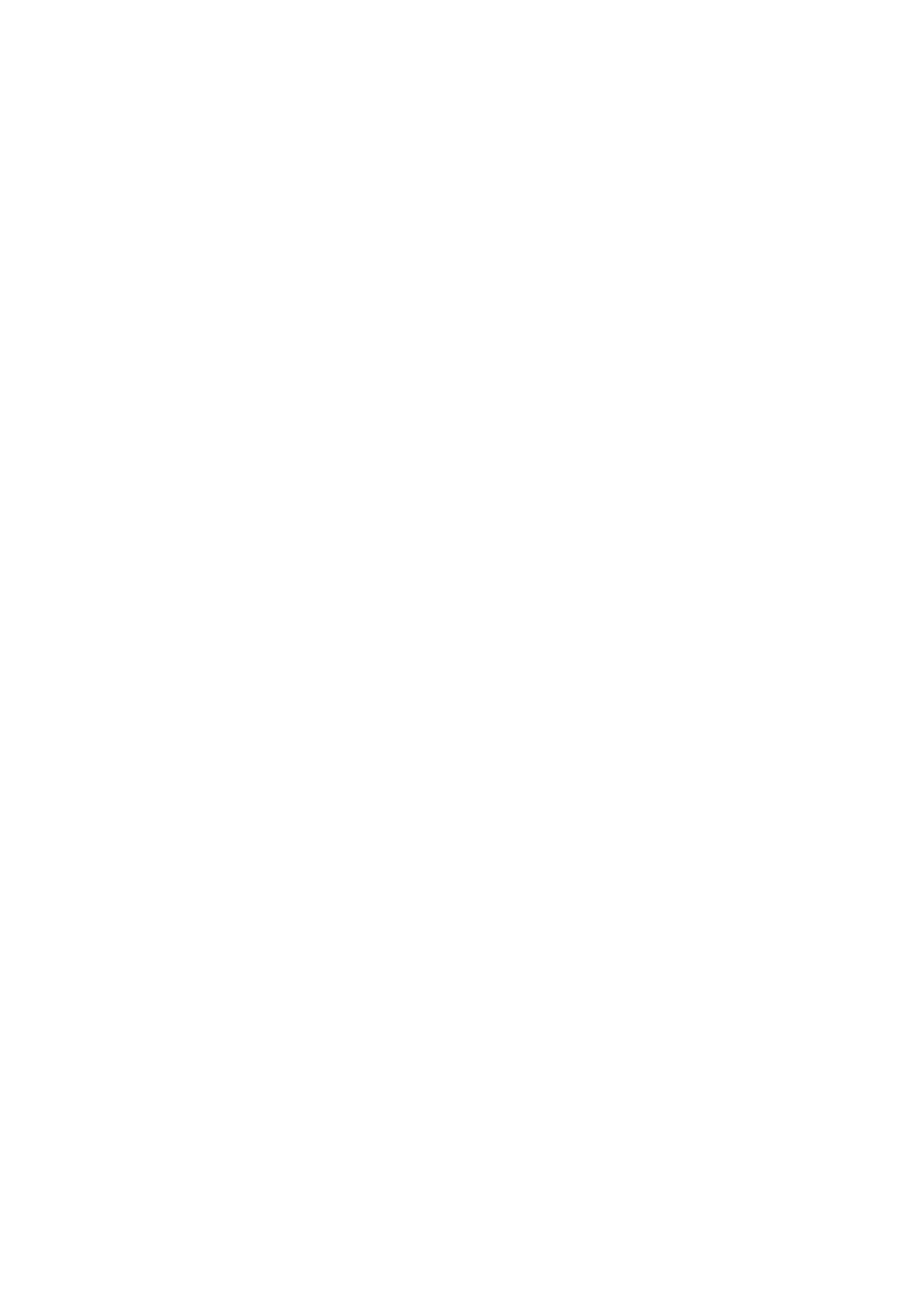

# **Omalizumab for the treatment of severe persistent allergic asthma**

# J Jones, J Shepherd,\* D Hartwell, P Harris, K Cooper, A Takeda and P Davidson

Southampton Health Technology Assessments Centre, Wessex Institute for Health Research and Development, University of Southampton, Southampton, UK

\*Corresponding author

### **Declared competing interests of authors:** none

# **Abstract**

This paper presents a summary of the evidence review group (ERG) report into the clinical effectiveness and cost-effectiveness of omalizumab for the treatment of chronic severe persistent allergic asthma, in accordance with the licensed indication, based upon the evidence submission from Novartis to the National Institute for Health and Clinical Excellence (NICE) as part of the single technology appraisal (STA) process. The clinical evidence comes from a randomised controlled trial comparing omalizumab as an add-on to standard therapy with placebo and standard therapy over a 28-week treatment period. For the primary outcome of the rate of clinically significant asthma exacerbations, there was no statistically significant difference between treatment groups. However, after making a post hoc adjustment for a suggested 'clinically relevant' imbalance between trial arms in baseline exacerbation rate, the difference became marginally statistically significant. In terms of secondary outcomes, there were statistically significant differences favouring omalizumab over placebo in total emergency visits, Asthma Quality of Life Questionnaire scores, total symptom scores and lung function. Adverse events appeared to be similar between the trial arms. Results from three other publications are included in the manufacturer's submission as supporting evidence for the effectiveness of omalizumab, despite not meeting the inclusion criteria which adhere strictly to the licensed indication. The ERG checked and provided commentary on the manufacturer's model using standard checklists as well as undertook one-way sensitivity analysis, scenario analysis and a probabilistic sensitivity analysis.

#### **HTA 06/64/01**

#### **Date of ERG submission:**  March 2007

**TAR Centre(s):**

Southampton Health Technology Assessments Centre (SHTAC)

#### **List of authors:**

J Jones, J Shepherd,\* D Hartwell, P Harris, K Cooper, A Takeda and P Davidson

#### **Contact details:**

Jonathan Shepherd, Southampton Health Technology Assessments Centre, Wessex Institute for Health Research and Development, University of Southampton, Mailpoint 728, Boldrewood, Southampton SO16 7PX, UK

#### E-mail: jps@soton.ac.uk

The research reported in this article of the journal supplement was commissioned and funded by the HTA programme on behalf of NICE as project number 06/64/01. The assessment report began editorial review in August 2008 and was accepted for publication in April 2009. See the HTA programme web site for further project information (www.hta.ac.uk). This summary of the ERG report was compiled after the Appraisal Committee's review.

The views and opinions expressed therein are those of the authors and do not necessarily reflect those of the Department of Health.

Discussion of ERG reports is invited. Visit the HTA website correspondence forum (www.hta.ac.uk/ correspond).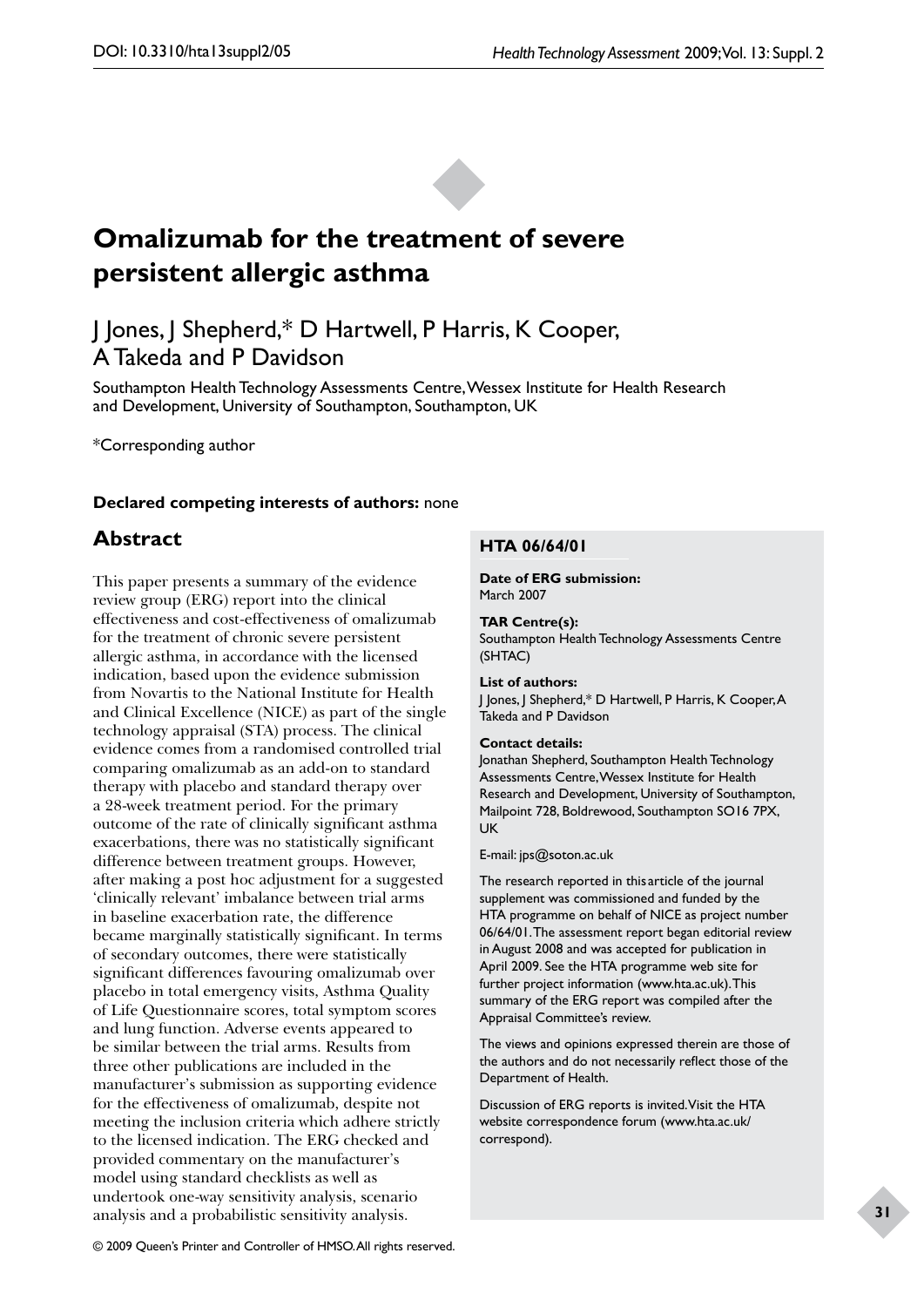The cost-effectiveness analysis estimates the incremental costs and consequences of omalizumab as an add-on to standard therapy. The base-case analysis of the trial's primary intention-to-treat population estimates a cost per quality-adjusted life-year of £30,647. The ERG conducted one-way sensitivity analyses for parameters omitted from the manufacturer's submission sensitivity analysis. The results were most sensitive to variation in the utility values for omalizumab responders, and the unit cost of omalizumab. The guidance issued by NICE in November 2007 as a result of the STA states that omalizumab is recommended as a possible treatment for adults and young people over 12 years with severe persistent allergic asthma when their asthma meets certain conditions. Omalizumab treatment should be given along with the person's current asthma medicines. It should be prescribed by a doctor who is experienced in asthma and allergy medicine at a specialist centre. If omalizumab does not control the asthma after 16 weeks, treatment should be stopped.

# **Introduction**

The National Institute for Health and Clinical Excellence (NICE) is an independent organisation within the NHS which is responsible for providing national guidance on the treatment and care of people using the NHS in England and Wales. One of the responsibilities of NICE is to provide guidance to the NHS on the use of selected new and established health technologies, based on an appraisal of those technologies.

NICE's single technology appraisal (STA) process is specifically designed for the appraisal of a single product, device or other technology, with a single indication, where most of the relevant evidence lies with one manufacturer or sponsor.<sup>1</sup> Typically, it is used for new pharmaceutical products close to launch. The principal evidence for an STA is derived from a submission by the manufacturer/ sponsor of the technology. In addition, a report reviewing the evidence submission is submitted by the evidence review group (ERG); an external organisation independent of NICE. This paper presents a summary of the ERG report for the STA, omalizumab for severe persistent allergic asthma.

#### **Description of the underlying health problem**

Asthma is characterised by symptoms such as dyspnoea, chest tightness, wheezing and cough associated with variable airflow obstruction and airway hyper-responsiveness. The development of

asthma occurs when a person comes into contact with a trigger; the bronchioles (small airways in the lungs) become inflamed, swollen and constricted and excess mucus is produced, which has an effect on the person's airway structure and function.

Asthma attacks vary in frequency and severity. Some people who have asthma are mostly symptom-free, with only occasional episodes of shortness of breath. Other people cough and wheeze most of the time and may have severe attacks after viral infections, exercise or irritants, including cigarette smoke; however, the absence of a cough or wheeze does not mean the attack is not severe. Asthma can have an allergic component resulting in overproduction of human immunoglobulin E (IgE) in response to environmental allergens, e.g. pollen, house dust mite. IgE binds to cell membrane receptors, resulting in the release of inflammatory mediators.

There are approximately 5.2 million people with asthma in the UK (4.7 million in England and Wales). The total for the UK includes 590,000 teenagers with asthma. Approximately 5% of asthma patients have severe asthma.

Current British guidelines from the British Thoracic Society (BTS) and Scottish Intercollegiate Guidelines Network (SIGN) recommend a stepwise approach to treatment.<sup>2</sup> Control is maintained by stepping up treatment as necessary and stepping down when control is good.

### **Scope of the evidence review group report**

The ERG critically evaluated the evidence submission from Novartis on the use of omalizumab for the treatment of chronic severe persistent allergic asthma.

Omalizumab has a marketing authorisation for add-on therapy to improve asthma control in adult and adolescent patients (12 years of age and above) with severe persistent allergic asthma and ALL of the following:

- a positive skin test or in vitro reactivity to a perennial aeroallergen
- reduced lung function (forced expiratory volume in 1 second;  $FEV<sub>1</sub> < 80\%$ ), frequent daytime symptoms or night-time awakenings, multiple documented severe asthma exacerbations despite daily high-dose inhaled corticosteroids (ICS), plus a long-acting inhaled beta2-agonist (LABA)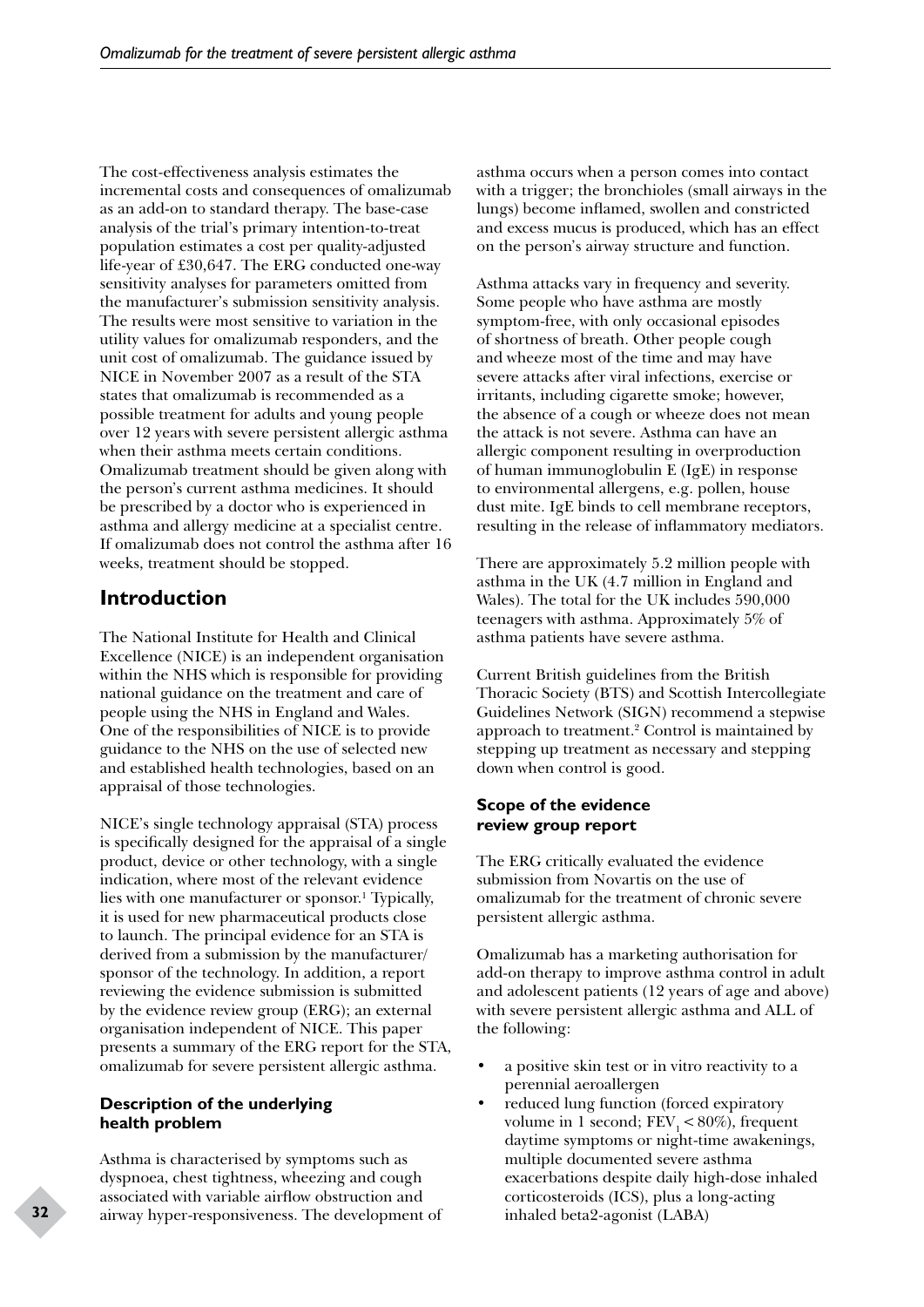convincing IgE-mediated asthma.

The intervention specified in the decision problem was omalizumab as an add-on therapy to standard therapy, used within its licensed indication. The comparator was treatment without omalizumab. This means standard treatment such as ICS in combination with LABA, plus other medication as necessary in accordance with the BTS/SIGN guidelines. The population was adults and adolescent patients (12 years of age and above) with severe persistent allergic asthma under the conditions specified in the marketing authorisation. The outcome measures included objective measures of lung function [e.g. FEV<sub>1</sub>, peak expiratory flow (PEF)], symptom-free days and nights, incidence of acute exacerbations (e.g. unscheduled contact with health-care professional; hospitalisation or visit to accident and emergency department), levels of ICS, use of oral corticosteroids, reduction in IgE levels, adverse effects of treatment, health-related quality of life and mortality.

### **Methods**

The ERG report comprised a critical review of the evidence for the clinical evidence and costeffectiveness of the technology based upon the manufacturer's/sponsor's submission to NICE as part of the STA process.

The ERG checked the literature searches and applied the NICE critical appraisal checklist to the included studies and checked the quality of the manufacturer's submission with the Centre for Reviews and Dissemination (CRD) quality assessment criteria for a systematic review. In addition, the ERG checked and provided commentary on the manufacturer's model using standard checklists. A one-way sensitivity analysis, scenario analysis and a probabilistic sensitivity analysis were undertaken by the ERG.

## **Results**

#### **Summary of submitted clinical evidence**

The manufacturer's submission presents clinical evidence for omalizumab in patients with severe persistent allergic asthma based on one published multicentre international double-blind randomised controlled trial (RCT) [known as the Investigation of Omalizumab in Severe Asthma Treatment (INNOVATE) trial].3 (*Table 1*) This was the pivotal EU/UK licensing trial. The trial compares

omalizumab as an add-on to standard therapy (e.g. ICS and LABA) with placebo and standard therapy over a 28-week treatment period.

The efficacy analyses were carried out on the 'primary intention to treat' (PITT) population, which excludes 13% of randomised patients (excluded due to a trial protocol amendment). With the exception of safety results, 'true' intention to treat (ITT) results are not reported in the main manufacturer's submission report, or the INNOVATE journal publication. For the primary outcome of the rate of clinically significant asthma exacerbations, there was no statistically significant difference between treatment groups. However, after making a post hoc adjustment for a suggested 'clinically relevant' imbalance between trial arms in baseline exacerbation rate, the difference became marginally statistically significant.

In terms of secondary outcomes, there were statistically significant differences favouring omalizumab over placebo in total emergency visits, Asthma Quality of Life Questionnaire scores, total symptom scores and lung function. Adverse events appeared to be similar between the trial arms.

Results from three other publications are included in the manufacturer's submission as supporting evidence for the effectiveness of omalizumab, despite not meeting the inclusion criteria which adhere strictly to the licensed indication. These included a 12-month open-label 'naturalistic' RCT, a meta-analysis of seven pharmaceutical company sponsored trials, and a Cochrane systematic review of 14 RCTs of anti-IgE treatment. The results of these publications, in differing populations of asthmatics (e.g. mild to moderate asthma), are reported to support the findings of the INNOVATE trial.

#### **Summary of submitted costeffectiveness evidence**

The cost-effectiveness analysis (CEA) comprises a Markov state-transition model to estimate the incremental costs and consequences of omalizumab as an add-on to standard therapy. The model has been applied in a published Swedish<sup>4</sup> and a published Canadian<sup>5</sup> cost-effectiveness study and is reported to have been validated by asthma physicians and modelling experts.

Despite some limitations in reporting, the model is, in general, internally consistent and appropriate to severe asthma in terms of its structural assumptions. The CEA generally conforms to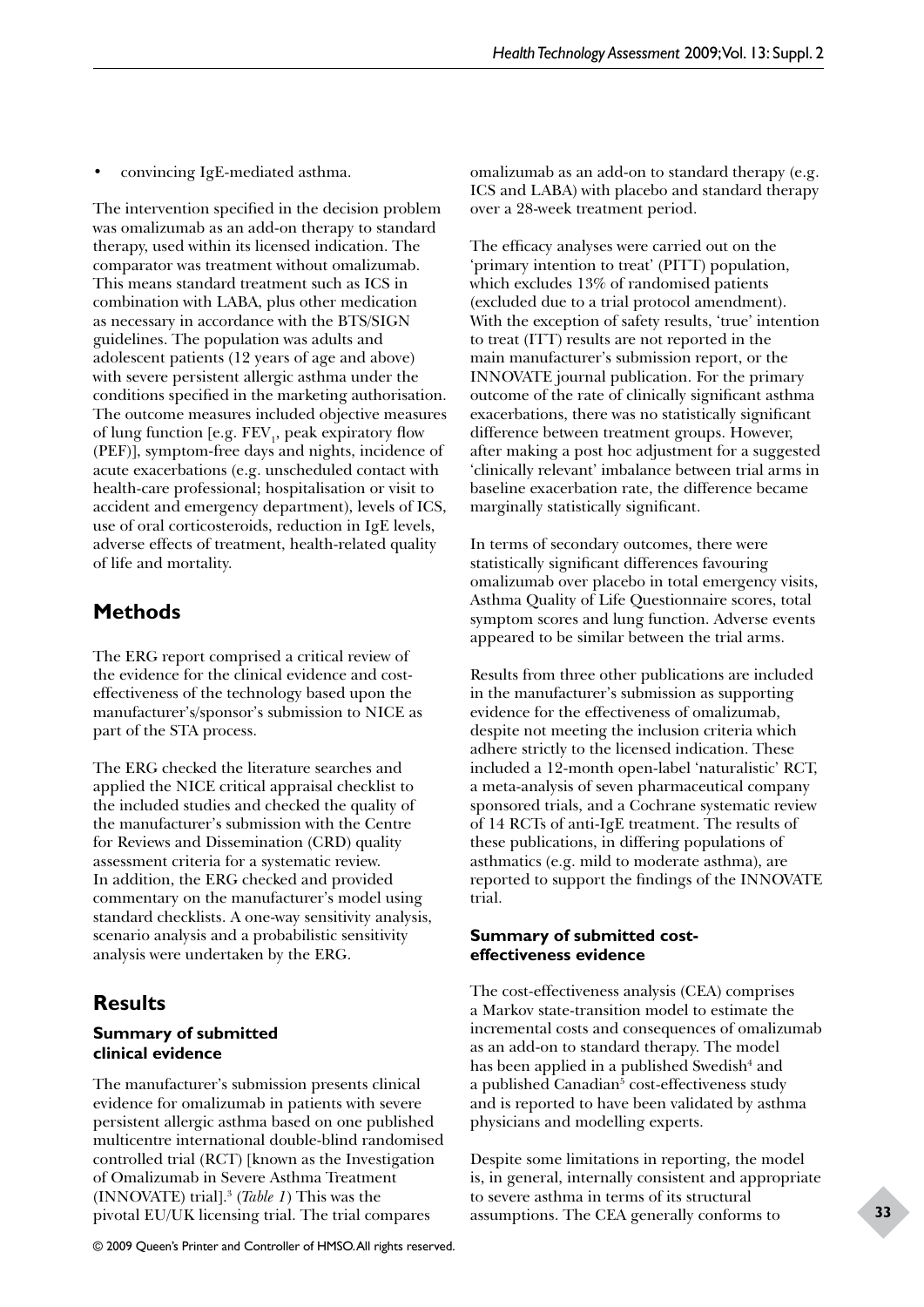**TABLE 1** Characteristics of the INNOVATE trial *Characteristics of the INNOVATE trial*

| Study: Humbert et al. <sup>3</sup> (The INNOVATE trial)                                                                                                                    |                                                                                                                                     |                                                                                                                        |
|----------------------------------------------------------------------------------------------------------------------------------------------------------------------------|-------------------------------------------------------------------------------------------------------------------------------------|------------------------------------------------------------------------------------------------------------------------|
| Methods                                                                                                                                                                    | Participants                                                                                                                        | <b>Outcomes</b>                                                                                                        |
| Design:                                                                                                                                                                    | nclusion criteria:                                                                                                                  | Primary outcomes:                                                                                                      |
| <b>RCT</b>                                                                                                                                                                 | ositive skin prick test to $\geq$ I perennial aeroallergen and<br>otal serum IgE level of 230-5700 IU/ml                            | Rate of clinically significant asthma exacerbations                                                                    |
| Interventions:                                                                                                                                                             | evere persistent asthma and regular treatment with                                                                                  | Secondary outcomes:                                                                                                    |
| period based on the patient's bodyweight and total serum<br>IgE level at screening every 2 or 4 weeks for a 28-week<br>GrpA: omalizumab - 0.016 (mg/kg)/(IU/ml) per 4-week | -1000 ug/day BDP or equivalent and LABA (GINA step 4<br>treatment)                                                                  | Hospitalisation, emergency visit and unscheduled doctor's<br>visits                                                    |
| treatment duration by subcutaneous injection                                                                                                                               | of predicted normal value and continuing asthma symptoms<br>orced expiratory volume in 1 second (FEV,) ≥ 40 to <80%                 | QoL <sup>a</sup> (weeks 0, 12 and 28)                                                                                  |
| GrpB: placebo by subcutaneous injection for 28-week                                                                                                                        |                                                                                                                                     | Clinical symptom score (weeks 0, 1, 2, 4, 12, 20, 24 and 28)                                                           |
| treatment duration by subcutaneous injection                                                                                                                               | EV, reversibility $\geq$ 12% from baseline within 30 minutes of<br>$nhaled$ ( $\leq$ 400 µg) or nebulised ( $\geq$ 5 mg) salbutamol | Use of rescue medication                                                                                               |
| Number of centres:                                                                                                                                                         |                                                                                                                                     |                                                                                                                        |
|                                                                                                                                                                            | Yore than two asthma exacerbations requiring                                                                                        | Patients and investigators global evaluations of treatment                                                             |
| 108 (14 countries)                                                                                                                                                         | ystemic corticosteroids, or one severe exacerbation<br>PEF/FEV < 60% of personal best, requiring systemic                           | effectiveness                                                                                                          |
|                                                                                                                                                                            | orticosteroids) resulting in hospitalisation or emergency<br>oom treatment, in past 12 months                                       | Use of concomitant asthma medications                                                                                  |
|                                                                                                                                                                            |                                                                                                                                     | Pulmonary function tests (FEV, FVC, and FEF 25–75%);<br>weeks 0, 2, 4, 12, 20, 24 and 28                               |
|                                                                                                                                                                            | -4 weeks prior to randomisation permitted, including<br>Additional asthma medications taken regularly from                          |                                                                                                                        |
|                                                                                                                                                                            | heophyllines, oral b2-agonists and anti-leukotrienes                                                                                | AM PEF compared with personal best (diaries); weeks 0, I, 2,<br>PEF AM/PM and number of days with > 20% improvement in |
|                                                                                                                                                                            | permitted providing at least one of the exacerbations in<br>Maintenance oral corticosteroids (maximum 20 mg/day)                    | 4, 12, 20, 24 and 28                                                                                                   |
|                                                                                                                                                                            | the previous 12 months occurred whilst on this therapy                                                                              | Other measures:                                                                                                        |
|                                                                                                                                                                            |                                                                                                                                     | Haematological assessment, urine screening and blood<br>chemistry; weeks 0, 12, 28 and during follow-up                |
|                                                                                                                                                                            |                                                                                                                                     | Vital signs and physical examination                                                                                   |
|                                                                                                                                                                            |                                                                                                                                     | Length of follow-up:                                                                                                   |
|                                                                                                                                                                            |                                                                                                                                     | 16 weeks (results not reported)                                                                                        |

**34**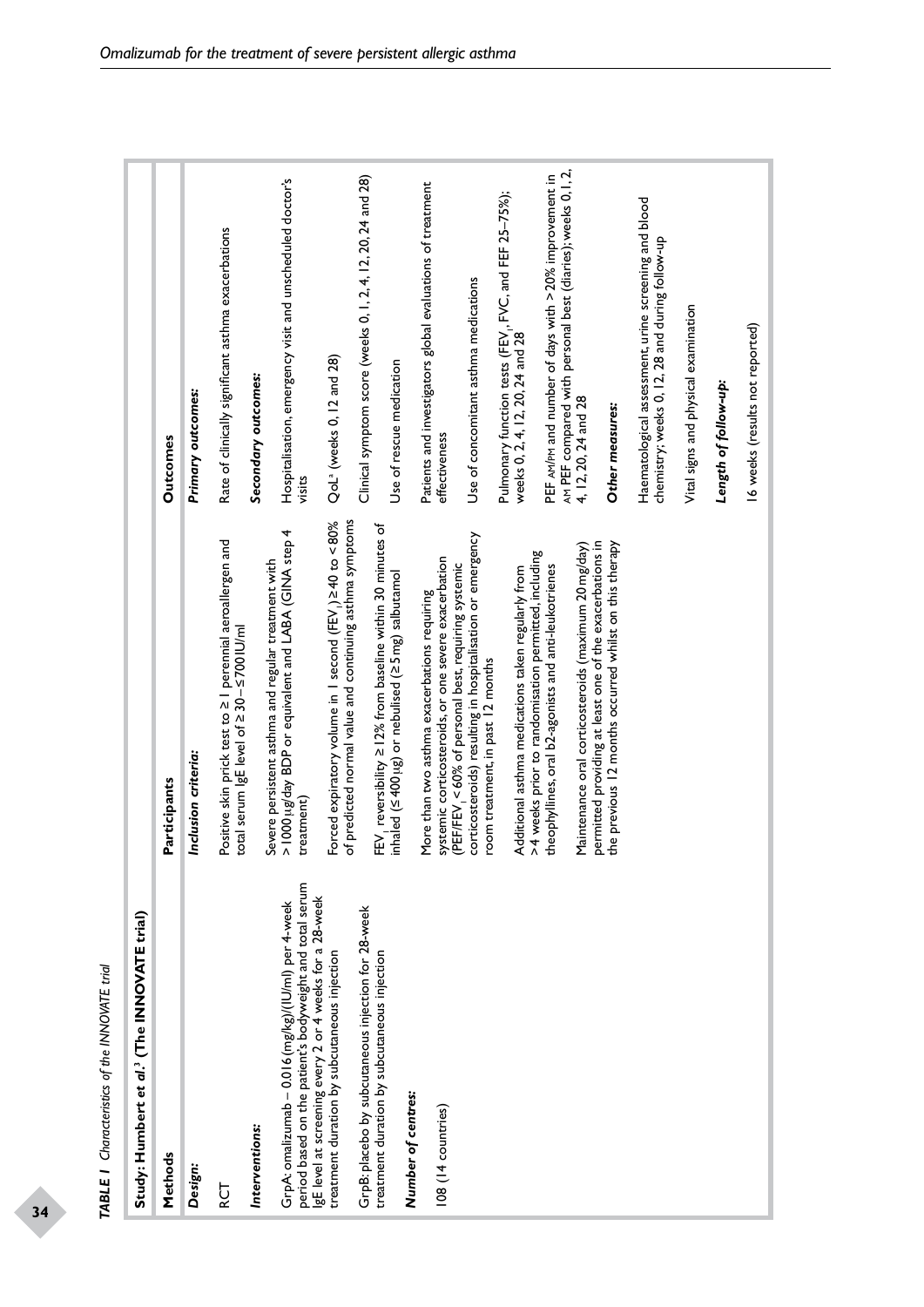| Study: Humbert et al. <sup>3</sup> (The INNOVATE trial)                                                                                                                                                                                    |                                                                                                                                                                                                                                   |                 |
|--------------------------------------------------------------------------------------------------------------------------------------------------------------------------------------------------------------------------------------------|-----------------------------------------------------------------------------------------------------------------------------------------------------------------------------------------------------------------------------------|-----------------|
| Methods                                                                                                                                                                                                                                    | Participants                                                                                                                                                                                                                      | <b>Outcomes</b> |
|                                                                                                                                                                                                                                            | Exclusion criteria:                                                                                                                                                                                                               |                 |
|                                                                                                                                                                                                                                            | Smokers or smoking history of 210 pack-years                                                                                                                                                                                      |                 |
|                                                                                                                                                                                                                                            | randomisation (8-week run-in could be extended if<br>Treatment for an exacerbation within 4 weeks of<br>necessary)                                                                                                                |                 |
|                                                                                                                                                                                                                                            | Use of methotrexate, gold salts, troleandomycin or<br>ciclosporin within 3 months of the first visit                                                                                                                              |                 |
|                                                                                                                                                                                                                                            | ior omalizumab treatment<br>준                                                                                                                                                                                                     |                 |
|                                                                                                                                                                                                                                            | Numbers:                                                                                                                                                                                                                          |                 |
|                                                                                                                                                                                                                                            | 482 ITT; 419 (86.9%) PITT (efficacy analyses)                                                                                                                                                                                     |                 |
|                                                                                                                                                                                                                                            | GrpA: 209; GrpB: 210                                                                                                                                                                                                              |                 |
|                                                                                                                                                                                                                                            | Age: mean (SD, median, range):                                                                                                                                                                                                    |                 |
|                                                                                                                                                                                                                                            | GrpA: 43.4 (± 13.29, 44, 12-79)                                                                                                                                                                                                   |                 |
|                                                                                                                                                                                                                                            | GrpB: 43.3 ( $\pm$ 13.49, 44, 13-71)                                                                                                                                                                                              |                 |
|                                                                                                                                                                                                                                            | Discontinued:                                                                                                                                                                                                                     |                 |
|                                                                                                                                                                                                                                            | (10.8%). GrpA -30 (12.2%); GrpB -22 (9.3)<br>$\frac{4}{3}$                                                                                                                                                                        |                 |
|                                                                                                                                                                                                                                            | Adverse events:                                                                                                                                                                                                                   |                 |
|                                                                                                                                                                                                                                            | $GrpA - 11(4.5%)$ ; $GrpB - 4(1.7%)$                                                                                                                                                                                              |                 |
|                                                                                                                                                                                                                                            | Lost to follow-up:                                                                                                                                                                                                                |                 |
|                                                                                                                                                                                                                                            | GrpA -2; GrpB -6. Reasons unknown                                                                                                                                                                                                 |                 |
| BDP, beclomethasone diproprionate; FEF, forced expiratory flow;<br>human immunoglobulin E; ITT, intention to treat; LABA, long-actir<br>controlled trial; SD, standard deviation.<br>a Juniper Adult Asthma Quality of Life Questionnaire. | FEV, forced expiratory volume in one second; FVC, forced vital capacity; GINA, Global Initiative for Asthma; IgE,<br>ng beta2 agonist; PEF, peak expiratory flow; PITT, primary intention to treat; QoL, quality of life; RCT, ra |                 |

© 2009 Queen's Printer and Controller of HMSO. All rights reserved.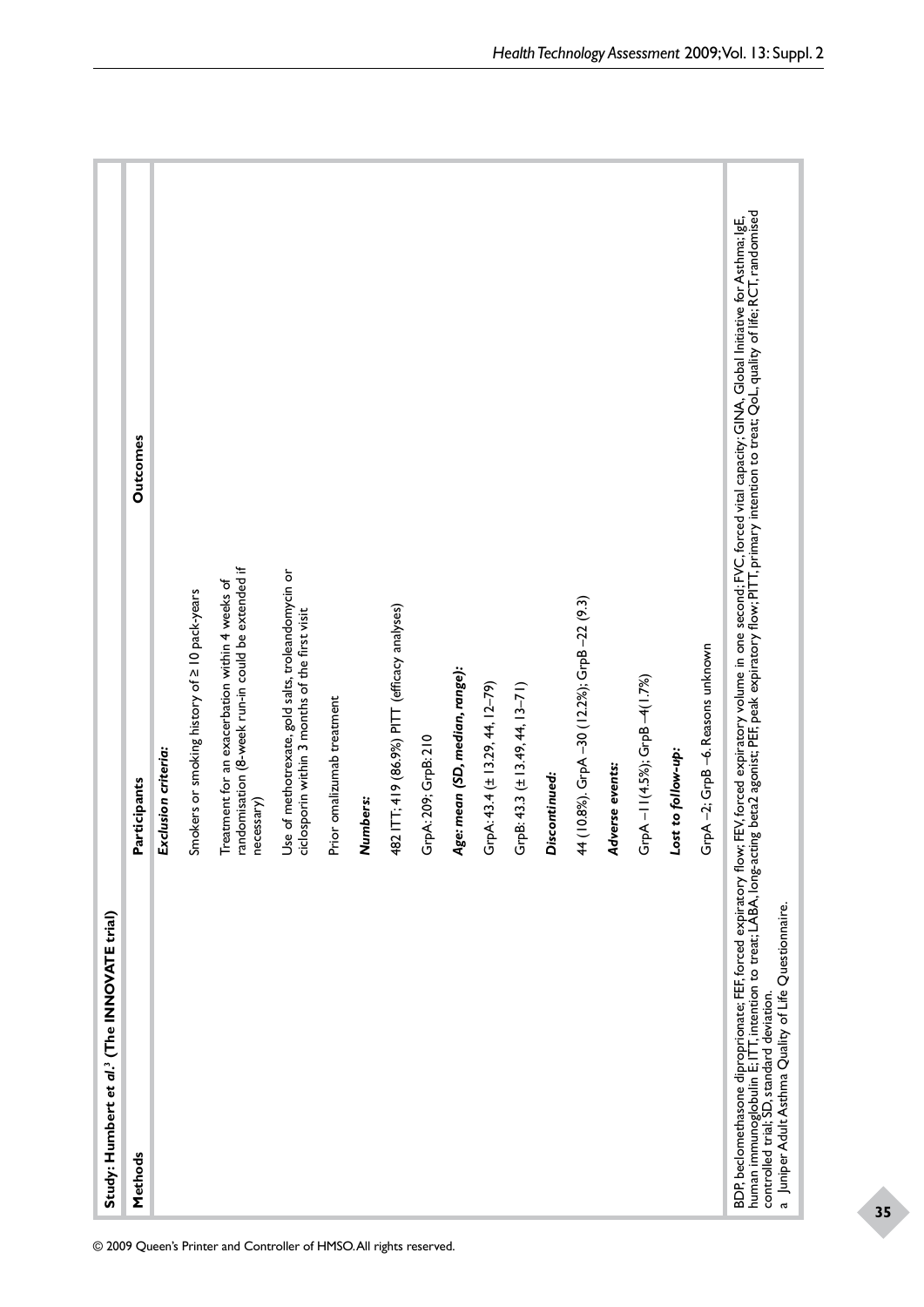the NICE reference case and the scope/decision problem.

The model assumes that responders to omalizumab (those rated as 'excellent' or 'good' using the global evaluation of treatment effectiveness) at 16 weeks will continue to receive the drug for 5 years, after which they revert to standard therapy. Nonresponders to omalizumab at 16 weeks revert to standard therapy at that point. The model has a lifetime horizon.

Data from the INNOVATE trial are used to estimate the proportion of patients with clinically significant exacerbations (both severe and nonsevere), the utility associated with day-to-day symptoms, and treatment costs. Utility values for clinically significant exacerbations were taken from another study.6

The base-case analysis of the INNOVATE PITT population estimates a cost per quality-adjusted life-year (QALY) of £30,647. The base-case cost per QALY for a subgroup of 'high risk' patients hospitalised in the previous year was £26,509.

The base-case estimate for the INNOVATE PITT population rises as the mortality rate associated with clinically severe exacerbations decreases, with a cost per QALY of £73,177 when a 0% rate is used.

The ERG conducted one-way sensitivity analyses for parameters omitted from the manufacturer's submission sensitivity analysis. The results were most sensitive to variation in the utility values for omalizumab responders, and the unit cost of omalizumab.

The ERG conducted scenario analyses examining the cumulative effect of varying assumptions over the asthma mortality rate, costing of omalizumab, and utilities applied to the exacerbation states and to the day-to-day symptoms state for standard care. Using a lower mortality rate than in the base case and a more realistic approach to costing omalizumab in primary care produced less favourable incremental cost effectiveness ratios (ICERs) than in the base case. ICERs were more sensitive to assumptions over the difference in utility between omalizumab responders and standard care/non-responders than to utility associated with transient changes (such as exacerbations).

The probabilistic cost–utility analysis of the INNOVATE PITT population was £31,713 (confidence interval £23,178, £48,236) with a 50% probability of the ICER being under £32,000. A replication of the probabilistic analysis by the ERG using a lower mortality rate (2%) and omalizumab cost per vial rather than per milligram, generated a mean ICER of £38,852. At a threshold willingness to pay of £30,000 per QALY, omalizumab add-on therapy has a 23.6% probability of being costeffective (*Figure 1* and *Figure 2*).

#### **Commentary on the robustness of submitted evidence**

#### *Strengths*

The manufacturer's submission includes a systematic search for clinical effectiveness and costeffectiveness studies of omalizumab. It appears unlikely that any additional trials would have met the inclusion criteria had the search been widened to include other databases.

The INNOVATE trial appears to be of reasonable methodological quality (with some limitations – see below) and measures a range of clinically relevant outcomes (e.g. exacerbations, day and night symptoms, health-related quality of life, emergency visits and adverse events). Taken together these outcomes accurately capture the impact of pharmacotherapy on the control of severe asthma.

The economic model appears internally consistent and structurally appropriate, and the costeffectiveness analysis is in accordance with the NICE reference case and the scope of the appraisal.

#### *Weaknesses*

Despite a systematic search and screen of the literature, only one RCT was included. The manufacturer's submission is therefore largely dependent upon this one trial. Although the trial has merits there are also weaknesses, notably in the statistical analysis. Further high-quality RCT evidence for the effectiveness of omalizumab in the patient group meeting the licensed indication would be beneficial.

The INNOVATE trial was subject to protocol amendments which resulted in the exclusion of 13% of randomised patients from the PITT efficacy population (although it is reported that the results of the full ITT analysis are similar to the PITT).

As acknowledged in the manufacturer's submission, there was a strong placebo effect in the INNOVATE trial, exemplified by the relatively high physician rating of response for patients receiving placebo in addition to standard therapy. This is attributed to the optimised standard of care received by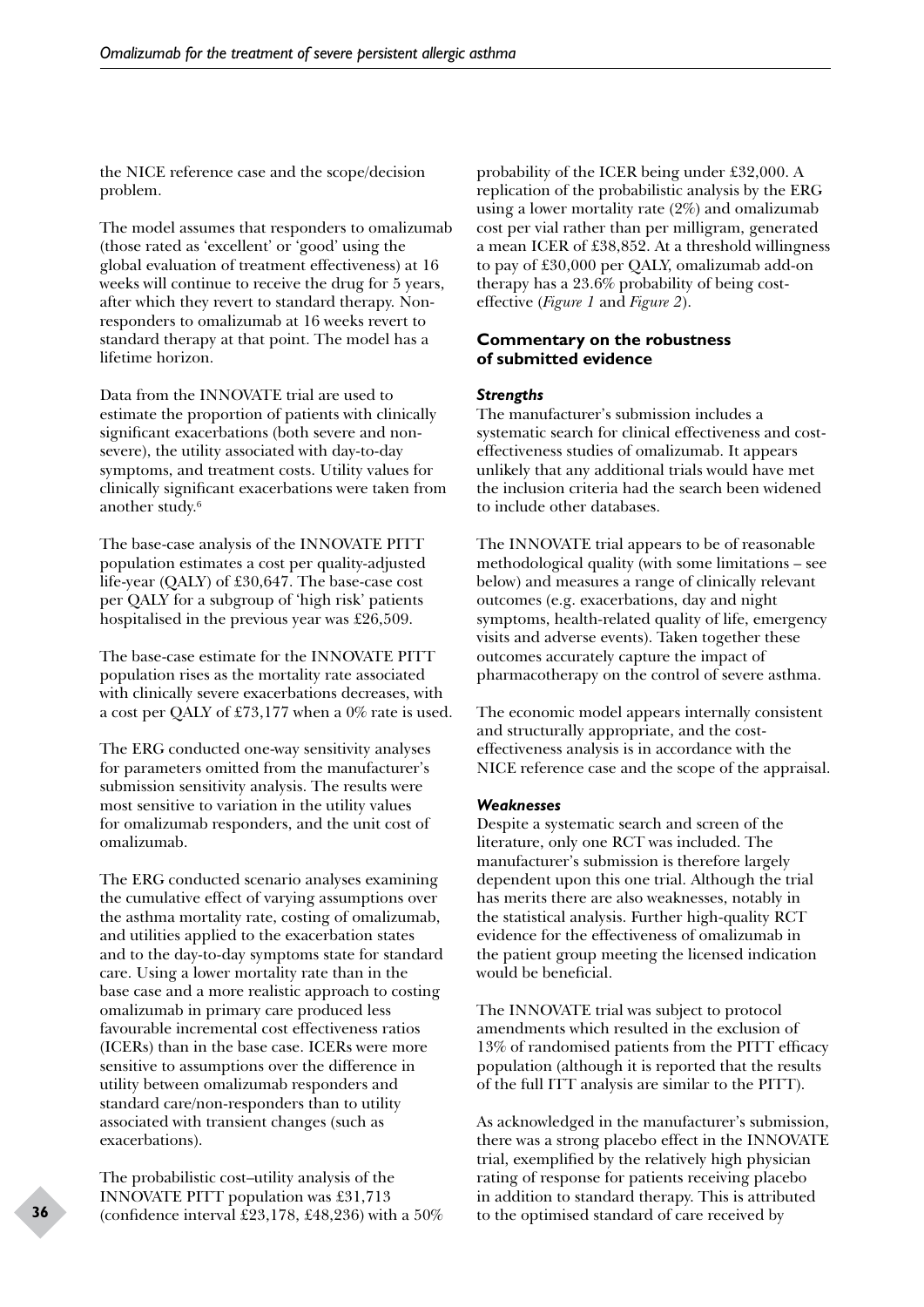

*FIGURE 1 Scatter plot of the ERG probabilistic sensitivity analysis results. QALYs, quality-adjusted life-years.*



**FIGURE 2** Cost-effectiveness acceptability curve from ERG probabilistic sensitivity analysis, INNOVATE primary intention-to-treat<br>population.

patients in the clinical trial. Consequently, the manufacturer's submission regards the treatment effect to be an underestimate. Although an open-label RCT conducted in a setting more

representative of clinical practice was presented as supporting evidence, only around half of the randomised patients in this trial met the criteria for the licensed indication.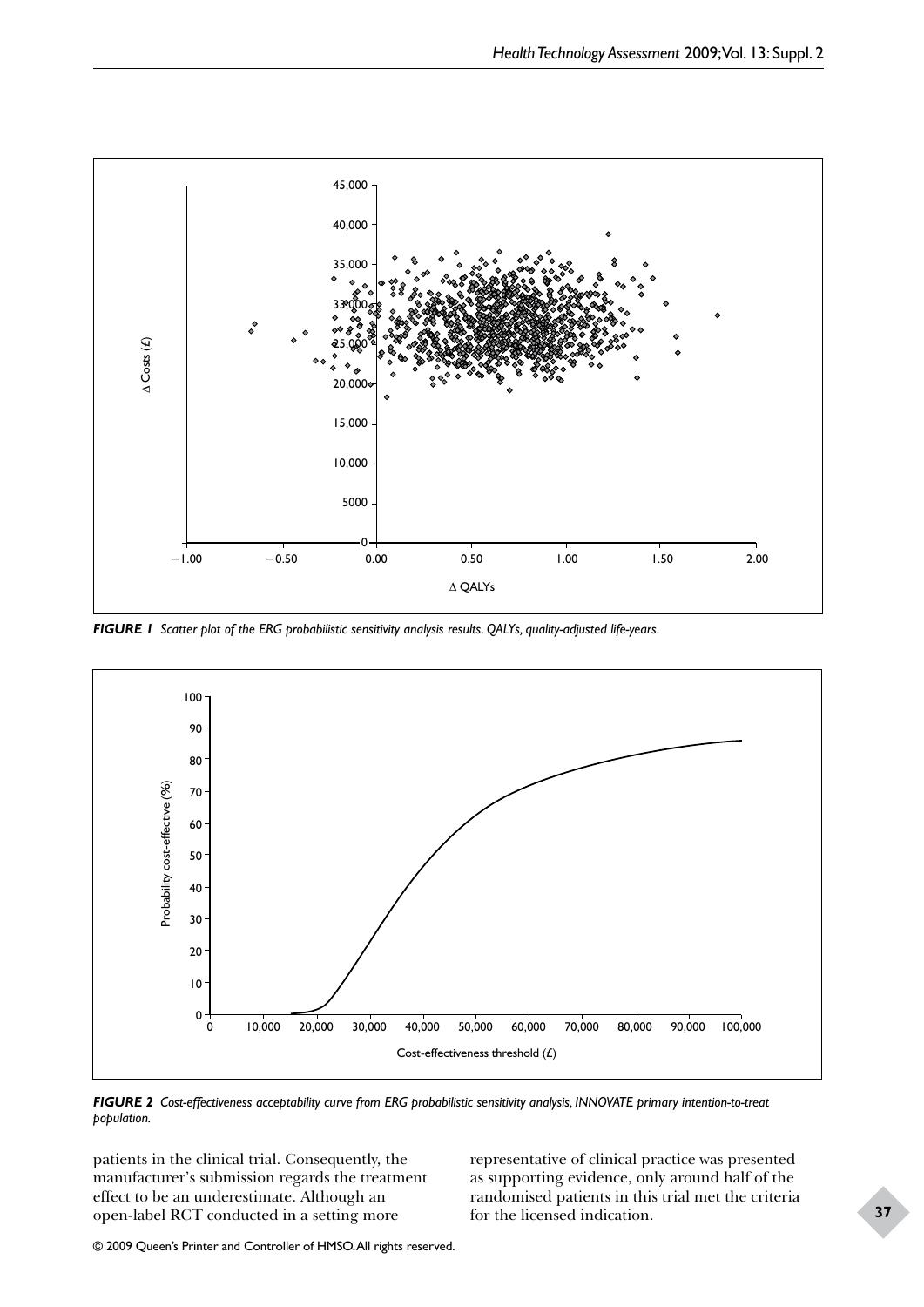# **Conclusions**

### **Areas of uncertainty**

There is uncertainty about some of the statistical methods used in the analysis of the INNOVATE trial because of post hoc adjustments to the primary outcome to correct for suggested clinically relevant imbalances in baseline exacerbation history between trial arms. The manufacturer's submission reports that such adjustment was recommended by the Committee for Medicinal Products for Human Use. The validity of post hoc adjustments has to be viewed with caution, particularly as the difference in favour of omalizumab in the primary outcome only became statistically significant following adjustment.

The validity of including unpublished post hoc analysis for two subgroups ('high-risk' previously hospitalised patients, and omalizumab responders), is also questionable as both are likely to be underpowered.

Long-term published data on the effectiveness and safety of omalizumab are not yet available. The economic model extrapolates efficacy data from the 28-week INNOVATE trial over a 5-year period, and assumes full compliance. In practice, compliance is likely to vary with factors such as the standard of care, which may not be as optimal as within the context of a clinical trial.

There is no discussion in the manufacturer's submission of possible bias introduced due to missing response data on 14 omalizumabtreated patients. There is no discussion of the characteristics of these patients and the manufacturer's submission does not report the number of exacerbations for these patients separately.

The submission assumes that it is possible to store unused portions of vials of omalizumab and therefore costs the drug by the milligram rather than by the vial. It is unclear whether such a policy of re-use would be feasible in primary care, without incurring substantial additional costs for safe storage and managing this process.

There is substantial uncertainty over the excess mortality rate applied to severe exacerbations in the model. The rate used was derived from a Swedish observational study<sup>7</sup> in which definitions of severe and moderate asthma exacerbations were not clearly specified, and the patient population was substantially older (62.5 years) than the mean starting age for patients in the model (40

years). The manufacturer's submission contains no discussion or objective evidence on the extent to which the dimension that defines a clinically significant exacerbation as severe in the model (PEF or  $\text{FEV}_1$  less than 60% of personal best) is a valid predictor of risk of asthma death.

#### **Key issues**

Given that the inclusion criteria adhere strictly to the licensed indication, only one RCT was officially included in the manufacturer's submission (the pivotal licensing trial). In this trial the primary outcome became statistically significant in favour of omalizumab only once a post hoc adjustment had been made to correct for a 'clinically relevant' imbalance between trial arms.

The ICER is highly sensitive to assumptions about the mortality rate associated with severe exacerbations, and to a lesser extent to whether omalizumab is costed on a per vial or per milligram basis.

# **Summary of NICE guidance issued as a result of the STA**

The guidance issued by NICE in November 2007, TA133, states that:

Omalizumab is recommended as a possible treatment for adults and young people over 12 years with severe persistent allergic asthma when all of the following circumstances apply.

- When the person's asthma is still severe and unstable despite best efforts to control it with other asthma medicines taken as directed by their doctor.
- When the person has stopped smoking, if their doctor feels it is appropriate.
- When the person has allergic asthma. This should be confirmed by checking past symptoms and skin testing for allergies.
- When the person has had at least two asthma attacks within the past year that have needed admission to hospital, or when the person has had three or more severe asthma attacks within the past year, one of which has needed admission to hospital and the other two have needed additional treatment in an accident and emergency department.

Omalizumab treatment should be given along with the person's current asthma medicines. It should be prescribed by a doctor who is experienced in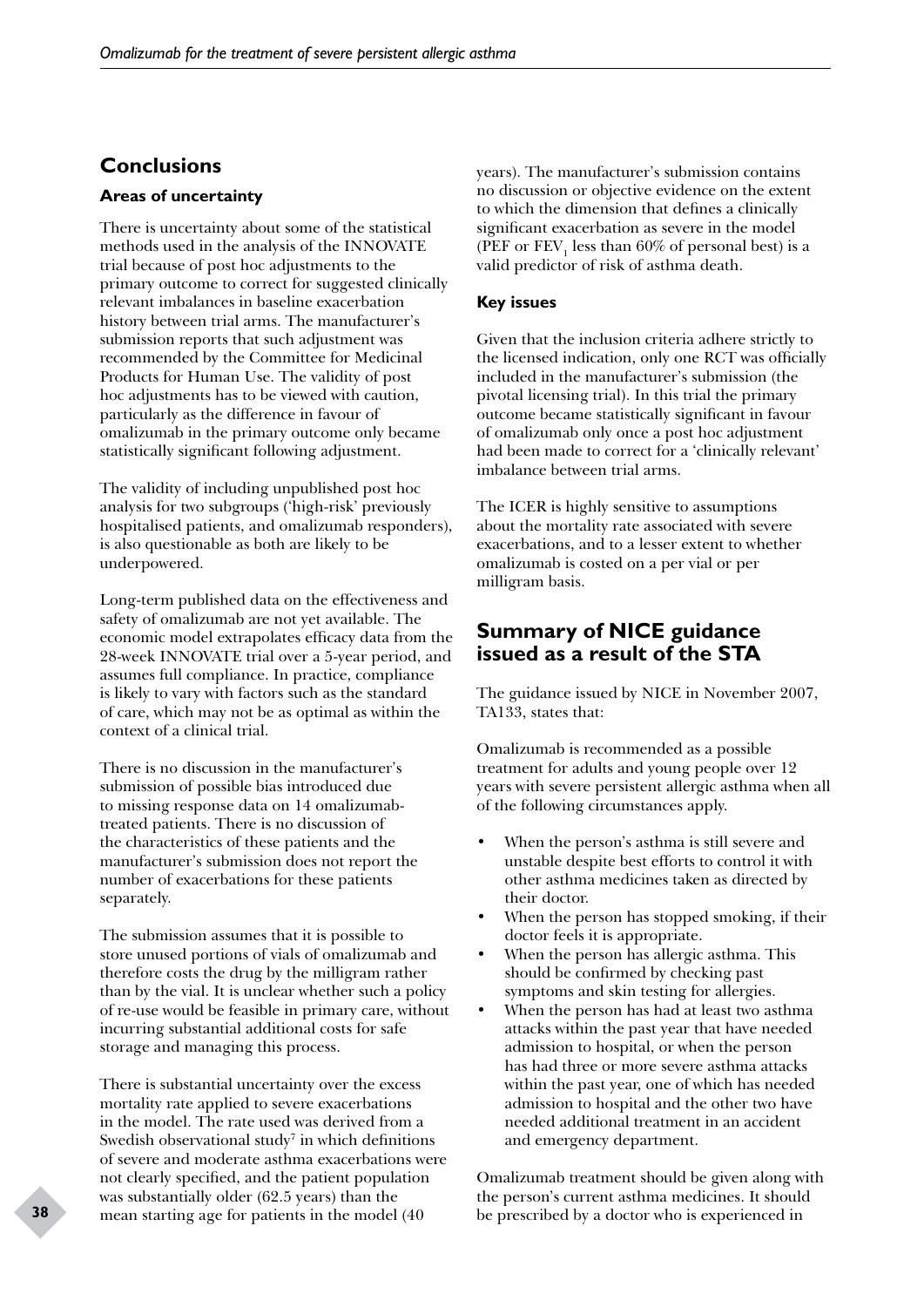asthma and allergy medicine at a specialist centre. If omalizumab does not control the asthma after 16 weeks, treatment should be stopped.

# **Key references**

- 1. NICE. *Guide to the single technology (STA) process.* URL: www.nice.org.uk/media/8DE/74/STA\_process\_ Guide.pdf. 2006 (accessedd 15 July 2009).
- 2. British Thoracic Society, Scottish Intercollegiate GN. *British Guideline on the Management of Asthma (Revised edition November 2005).* URL: www.sign. ac.uk/guidelines/fulltext/101/index.html. Revised edition May 2008 (accessed 15 July 2009).
- 3. Humbert M, Beasley R, Ayres J, Slavin R, Hebert J, Bousquet J, *et al*. Benefits of omalizumab as add-on therapy in patients with severe persistent asthma who are inadequately controlled despite best

available therapy (GINA 2002 step 4 treatment): INNOVATE. *Allergy* 2005;**60**:309–16.

- 4. Dewilde S, Turk F, Tambour M, Sandstrom T. The economic value of anti-IgE in sever persistent, IgE-mediated (allergic) asthma patients: adaption of INNOVATE to Sweden. *Curr Med Res Opin* 2006;**22**:1765–76.
- 5. Brown R, Turk F, Dale P, Bousquet J. Cost effectiveness of omalizumab in patients with severe persistent allergic asthma. *Allergy* 2007;**62**:149–53.
- 6. Lloyd A, Price D, Brown R. The impact of asthma exacerbations on health-related quality of life in moderate to severe asthma patients in the UK. *Prim Care Respir J* 2007;**16**:22–7.
- 7. Lowhagen O, Ekstrom L, Holmberg S, Wennerblom B, Rosenfeldt M. Experience of an emergency mobile asthma trteatment programme. *Resucitation* 1997;**35**:243–47.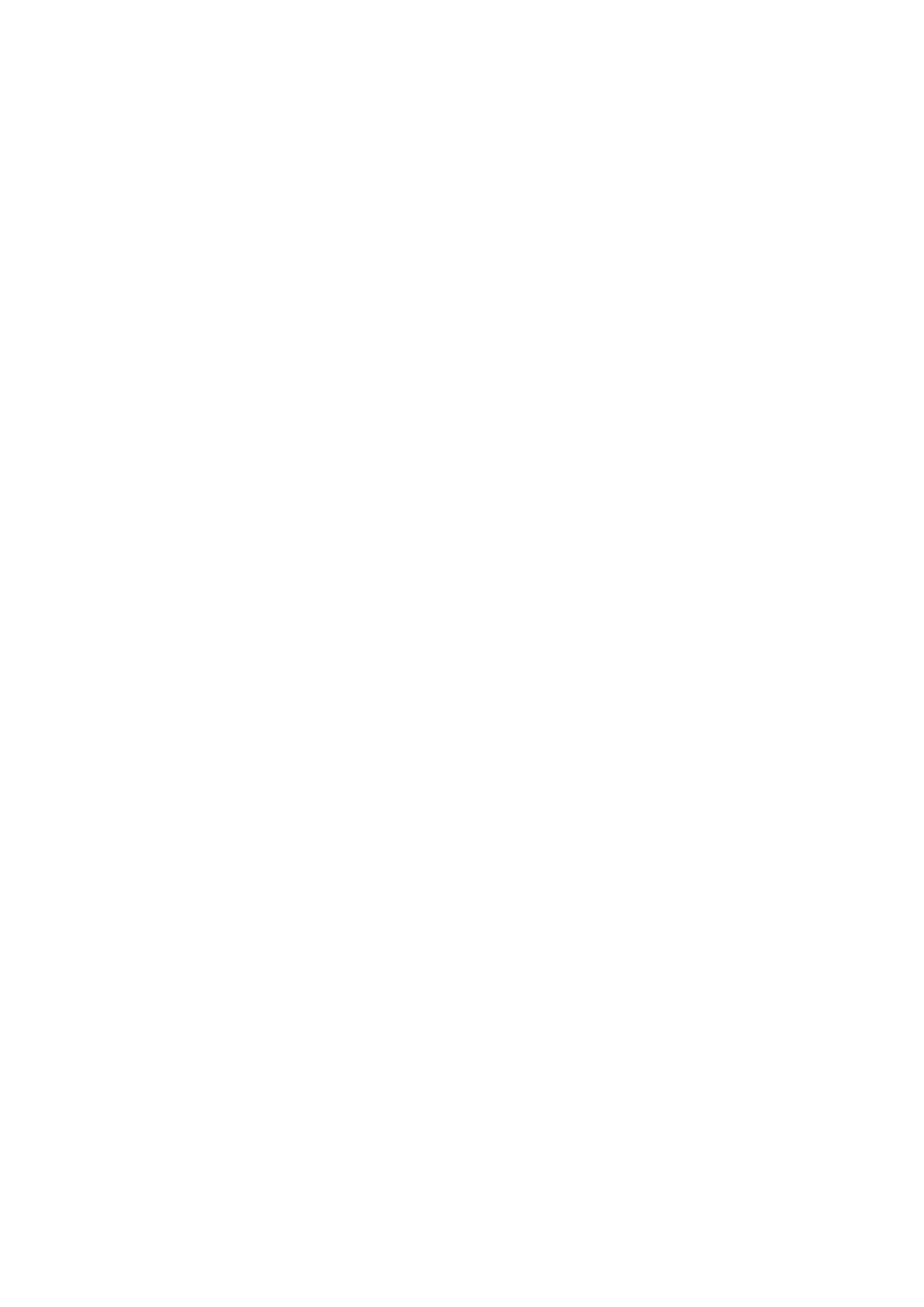

# **Rituximab for the treatment of relapsed or refractory stage III or IV follicular non-Hodgkin's lymphoma**

# A Boland, A Bagust, J Hockenhull, H Davis, P Chu and R Dickson\*

Liverpool Reviews and Implementation Group, Sherrington Buildings, University of Liverpool, Liverpool, UK

\*Corresponding author

### **Declared competing interests of authors:** none

# **Abstract**

This paper presents a summary of the evidence review group report into the clinical effectiveness and cost-effectiveness of rituximab for the treatment of relapsed or refractory stage III or IV follicular non-Hodgkin's lymphoma (NHL), in accordance with the licensed indication, based upon the evidence submission from Roche Products Ltd to the National Institute for Health and Clinical Excellence (NICE) as part of the single technology appraisal (STA) process. The submitted clinical evidence included two randomised controlled trials [European Organisation for Research and Treatment of Cancer (EORTC) and German Low Grade Lymphoma Study Group – Fludarabine, Cyclophosphamide and Mitoxantrone and (GLSG-FCM)] comparing the clinical effects of chemotherapy with or without rituximab in the induction of remission at first or second relapse and the clinical benefits of rituximab maintenance therapy versus the NHS's current clinical practice of observation for follicular lymphoma (FL) patients. Both trials showed that in patients with relapsed FL the addition of rituximab to chemotherapy induction treatment increased overall response rates. Furthermore, rituximab maintenance therapy increased the median length of remission when compared with observation only. Safety data from the two trials showed that while the majority of patients reported some adverse events, the number of patients withdrawing from treatment in the EORTC trial was low, with rates not being reported for the GLSG-FCM trial.

### **HTA 06/87/01**

#### **Date of ERG submission:** August 2007

**TAR Centre(s):** Liverpool Reviews and Implementation Group

#### **List of authors:**

A Boland, A Bagust, J Hockenhull, H Davis, P Chu and R Dickson

#### **Contact details:**

Rumona Dickson (LRiG Director), Liverpool Reviews and Implementation Group, Sherrington Buildings, University of Liverpool, Ashton Street, Liverpool L69 3GE, UK

#### E-mail: LRiG@liv.ac.uk

The research reported in this article of the journal supplement was commissioned and funded by the HTA programme on behalf of NICE as project number 06/87/01. The assessment report began editorial review in September 2008 and was accepted for publication in April 2009. See the HTA programme web site for further project information (www.hta.ac.uk). This summary of the ERG report was compiled after the Appraisal Committee's review.

The views and opinions expressed therein are those of the authors and do not necessarily reflect those of the Department of Health.

Discussion of ERG reports is invited. Visit the HTA website correspondence forum (www.hta.ac.uk/ correspond).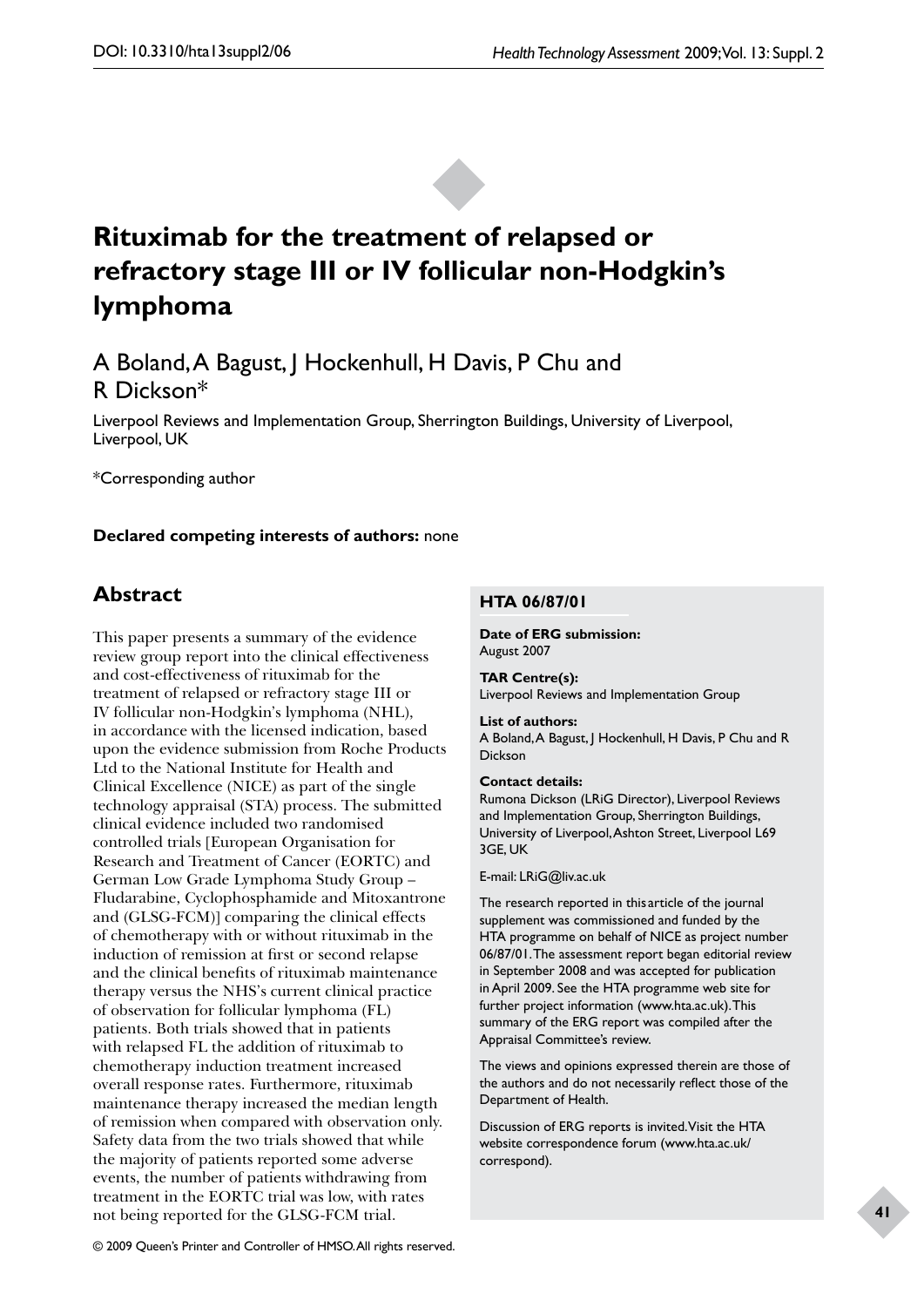The most commonly reported adverse events were blood/bone marrow toxicity, skin rashes and allergies. The ERG reran the manufacturer's economic model after altering several of the assumptions and parameter values in order to recalculate the cost–utility ratios, quality-adjusted life-years (QALYs) and estimates of benefits. The manufacturer reported that maintenance therapy with rituximab was cost-effective compared with observation against commonly applied thresholds, with an incremental cost-effectiveness ratio of £7721 per QALY gained. The greatest clinical effectiveness is achieved by R-CHOP followed by rituximab maintenance (R-CHOP>R) and this treatment strategy had the greatest probability of being cost-effective for a QALY of approximately £18,000 or greater. The guidance issued by NICE as a result of the STA states that in people with relapsed stage III or IV follicular NHL, rituximab is now an option in combination with chemotherapy to induce remission or alone as maintenance therapy during remission. Rituximab monotherapy is also an option for people with relapsed or refractory disease when all alternative treatment options have been exhausted.

### **Introduction**

The National Institute for Health and Clinical Excellence (NICE) is an independent organisation within the NHS that is responsible for providing national guidance on the treatment and care of people using the NHS in England and Wales. One of responsibilities of NICE is to provide guidance to the NHS on the use of selected new and established health technologies, based on an appraisal of those technologies.

NICE's single technology appraisal (STA) process is specifically designed for the appraisal of a single product, device or other technology, with a single indication, where most of the relevant evidence lies with one manufacturer or sponsor.<sup>1</sup> Typically, it is used for new pharmaceutical products close to launch. The principal evidence for an STA is derived from a submission by the manufacturer/ sponsor of the technology. In addition, a report reviewing the evidence submission is submitted by the evidence review group (ERG); an external organisation independent of the Institute. This paper presents a summary of the ERG report for the STA entitled 'Rituximab for the treatment of relapsed or refractory stage III or IV follicular non-Hodgkin's lymphoma'.2

#### **Description of the underlying health problem**

Non-Hodgkin's lymphoma (NHL) represents about 3% of all cancers diagnosed in the UK. In 2002 there were 9443 people diagnosed with NHL in the UK<sup>3</sup> with an incidence of 16 per  $100,000$ in England and 15.6 per 100,000 in Wales. The overall rate is increasing at 3–4% per year, which is greater than would be expected from simply a combination of the effects of an ageing population plus improved diagnostic techniques.4 Follicular lymphoma (FL) is the second most common type of NHL (22%) with a UK incidence of approximately 4 per 100,0005 and a prevalence of about 40 per 100,000.4,5

Low-grade or indolent disease is differentiated from high-grade or aggressive disease by histology. Histological grading of the disease is determined by the World Health Organization classification grades I, II or IIIa or IIIb.<sup>5</sup> The grade is determined by the number and size of abnormal cells taken from lymph node biopsies. There is a growing consensus that histological grade III and, in particular, grade IIIb disease should be classified as aggressive and treated as such rather than treated as indolent disease.

Survival for patients with FL is prolonged. Different figures for median survival have been reported, but 8–10 years from diagnosis is typical.6,7 However, these are likely to be underestimates as there is good evidence from recent large population-based<sup>8</sup> and single institution studies $9,10$  that survival is improving.11 This is probably as a consequence of improved treatment, especially the introduction of rituximab, which is the first drug treatment for this disease to demonstrate an ability to improve overall survival in randomised controlled trials.

### **Scope of the evidence review group report**

The ERG report presents the results of the assessment of the manufacturer's/sponsor's evidence submission regarding the use of rituximab for the treatment of relapsed/refractory FL. The ERG report includes an assessment of both the clinical and the cost-effectiveness evidence submitted by Roche Products Limited. The manufacturer's submission (MS) considers two ways of using rituximab: firstly, in conjunction with cytotoxic chemotherapy in order to induce remission in relapsed FL; and secondly, as maintenance therapy after successful induction of remission, regardless of the chemotherapy used to induce remission. The manufacturer presents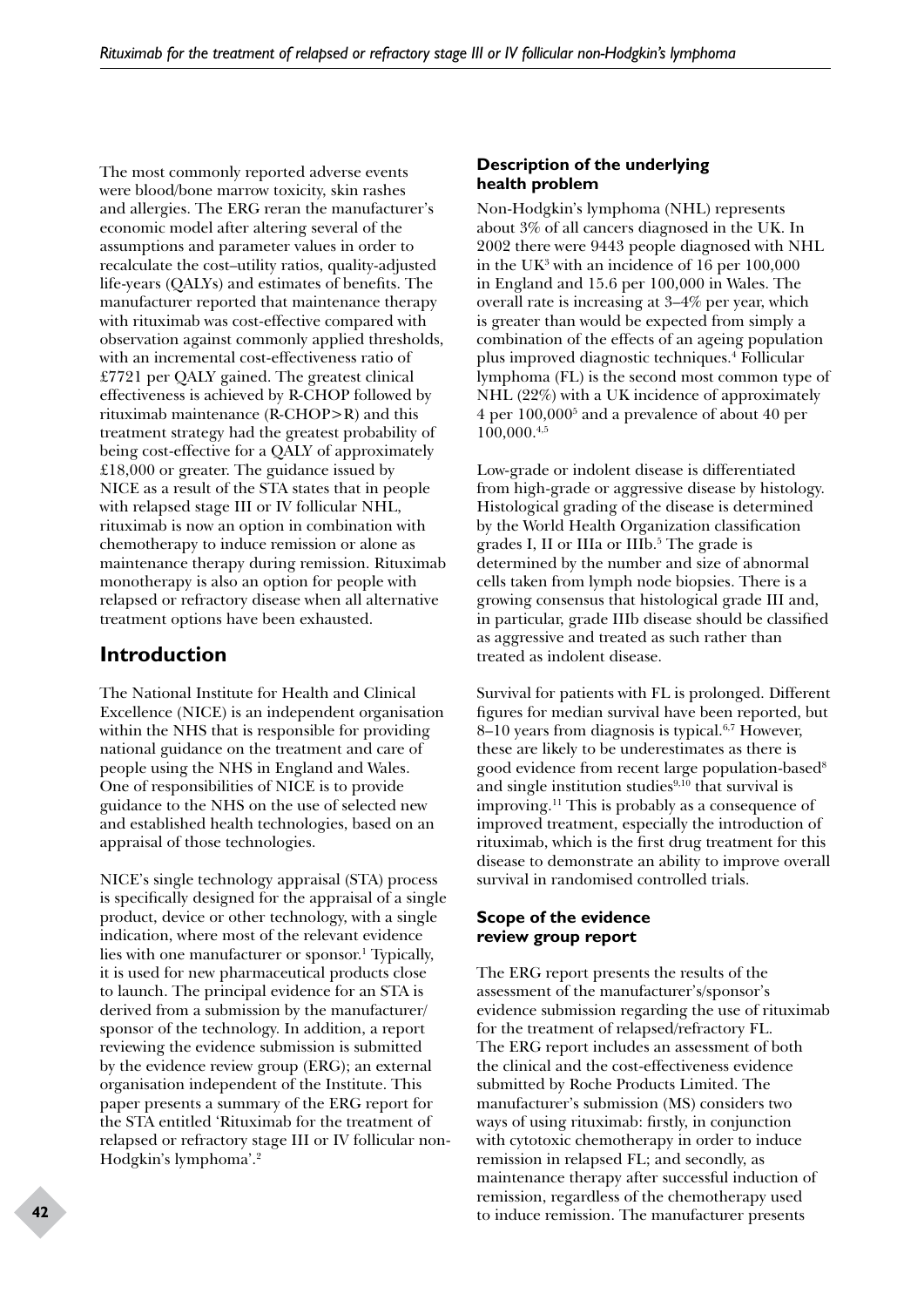clinical evidence to support the use of (1) rituximab plus chemotherapy (e.g. R-CHOP and R-FCM) in the induction phase and (2) rituximab versus observation in the maintenance phase of treatment for FL patients. Only clinical evidence from the CHOP comparisons is used in the cost-effectiveness analyses. The MS claims that there is no new evidence for the use of rituximab in adult patients with stage III–IV FL who are chemoresistant or are in their second or subsequent relapse after chemotherapy. Therefore the MS presents no new case for the use of rituximab in this patient population.

# **Methods**

The ERG report comprised a critical review of the clinical and cost-effectiveness evidence presented in the MS to NICE as part of the STA process. The ERG assessed the quality of the clinical effectiveness review using a checklist, and attempted to replicate relevant clinical effectiveness and cost-effectiveness literature searches. The ERG re-ran the manufacturer's economic model after altering several of the assumptions and parameter values in order to recalculate the cost–utility ratios, quality-adjusted life-years (QALYs) and estimates of benefits.

# **Results**

### **Summary of submitted clinical evidence**

The MS provides clinical evidence from two randomized controlled trials (EORTC and GLSG-FCM). Both trials were included in the clinical systematic review and compare the clinical effects of chemotherapy with or without rituximab in the induction of remission at first or second relapse, and the clinical benefits of rituximab maintenance therapy versus the NHS's current clinical practice of observation for FL patients. Both trials had two points of randomisation. The induction phases included 465 and 147 patients with relapsed FL in EORTC and GLSG-FCM trials respectively. The maintenance phases included 395 and 176 patients who had responded to induction therapy in EORTC and GLSG-FCM trials respectively. Only 113 patients in the GLSG-FCM trial who received maintenance therapy or observation were FL patients. Both trials showed that in patients with relapsed FL the addition of rituximab to chemotherapy induction treatment increased overall response rates; 72.3% (CHOP) versus 85.1% (R-CHOP) in the EORTC trial and 70%

(FCM) versus 94% (R-FCM) in the GLSG-FCM trial. Furthermore, rituximab maintenance therapy increased the median length of remission when compared with observation only. In the EORTC trial, median progression-free survival (PFS) was 14.9 months for those on observation compared with 51.5 months for those receiving rituximab. In the GLSG-FCM trial for FL patients who received R-FCM, median PFS in the observation group was 26 months, and for those receiving rituximab median PFS was not reached.

Safety data from the two trials showed that while the majority of patients reported some adverse events, the number of patients withdrawing from treatment in the EORTC trial was low: 3% in each group at induction and 4% in the rituximab group at maintenance (rates were not reported for the GLSG-FCM trial). The most commonly reported adverse events were blood/bone marrow toxicity, skin rashes and allergies.

### **Summary of submitted costeffectiveness evidence**

The MS presents the results of two sets of economic evaluations. The first compares the use of rituximab maintenance (following response to an induction therapy) with observation only (no treatment until relapse). This is referred to as the maintenance two-arm model. A three-state transition model (progression free, progressive disease and death) is used to capture the costs and benefits of relapsed/refractory FL.

The second model compares the use of rituximab maintenance therapy with observation only for patients responding to chemotherapy with or without rituximab, and tests whether the use of rituximab as an induction therapy in addition to maintenance therapy is cost-effective. This is referred to as the induction plus maintenance four-arm model. A five-state transition model (progression free in the induction setting, progression free in the maintenance setting, progression free but not in the induction or maintenance setting, progressive disease and death) captures the costs and benefits of relapsed/ refractory FL.

Evidence from the EORTC trial is the principal source of clinical data used in the economic evaluations. A half-cycle correction is applied in both models. Patients in the economic evaluation are followed through the health states in monthly cycles over a period of 30 years in order to capture the entire lifetime costs and effects of the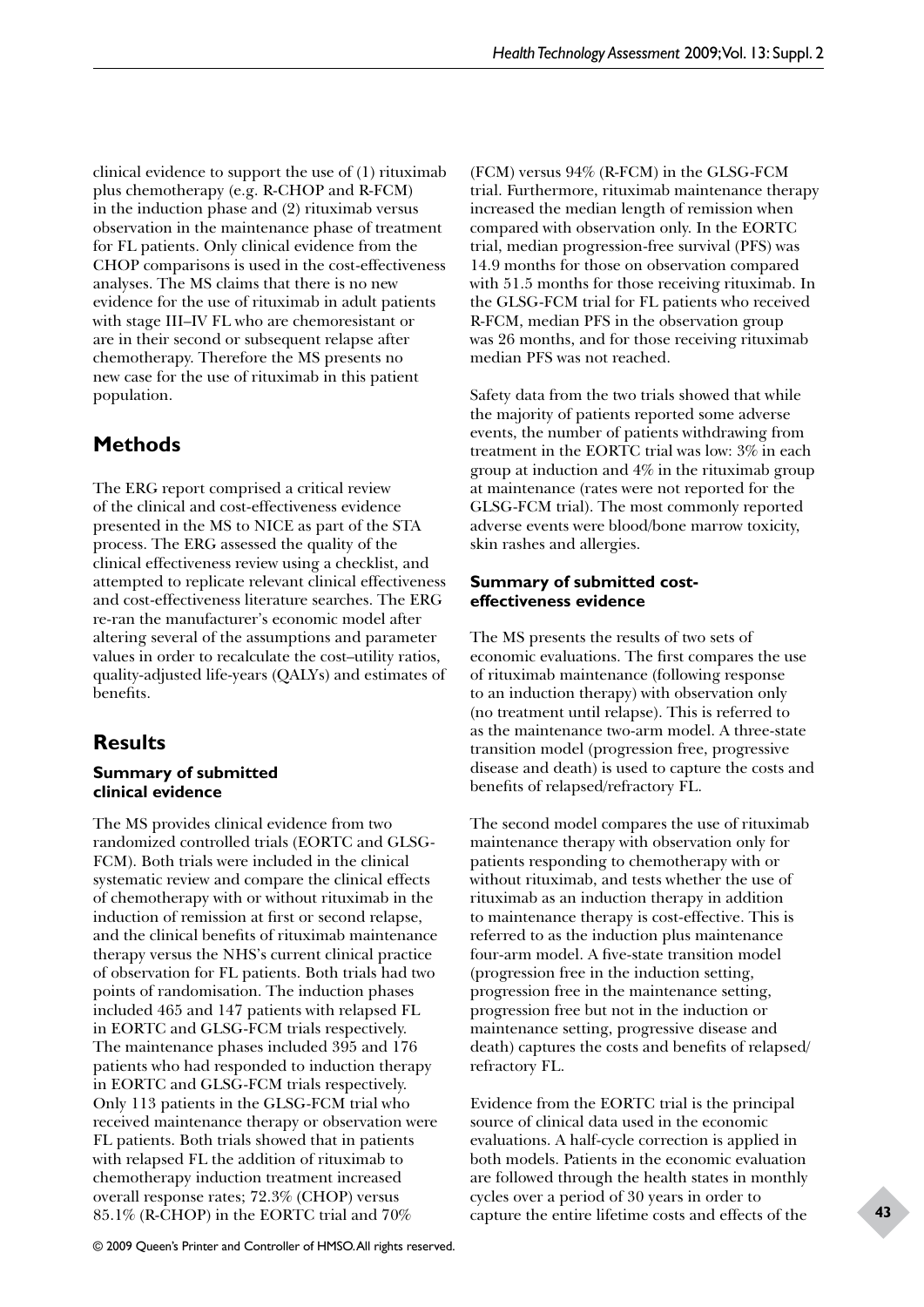population. Patients only exit the model due to death.

In the MS, the two-arm model is used to demonstrate that maintenance therapy with rituximab when compared with observation is costeffective against commonly applied thresholds. The manufacturer reports an incremental costeffectiveness ratio (ICER) of £7721 per QALY gained for this comparison. In the MS, when subject to extensive univariate and probabilistic sensitivity analysis (PSA), this ICER is shown to be robust (*Table 1*). In the MS, the four-arm economic model illustrates that the greatest clinical effectiveness is achieved by R-CHOP followed by rituximab maintenance (R-CHOP>R). The MS concludes that R-CHOP>R is cost-effective when compared with the second most clinically effective intervention of CHOP induction followed by rituximab maintenance therapy (CHOP>R); the estimated ICER is £16,749 per QALY gained. Again, in the MS this ICER is shown to be robust (*Table 2*).

For the PSA, scatter plots and cost-effectiveness acceptability curves were calculated. For the fourarm model, the manufacturer presents a scatter plot to illustrate the considerable overlap of costs and QALYs across the four treatment groups (*Figure 1*). The cost-effectiveness acceptability curve shows that at a willingness to pay (WTP) for a QALY of approximately £18,000 or greater, the R-CHOP>R treatment strategy had the greatest probability of being cost-effective (*Figure 2*).

#### **Commentary on the robustness of submitted evidence** *Strengths*

The MS includes supporting clinical data from two randomised controlled trials, both of which closed early due to interim analyses showing a significant clinical benefit for rituximab treatment as induction and/or maintenance therapy before enrolment was complete.

The two economic models submitted by the manufacturer are implemented to a generally high standard, clearly presented and with a large amount of source information included to aid traceability. The layouts of the various elements of the models are generally logical, and the formulae employed are straightforward.

#### *Weakness*

The systematic review (SR) reported in the MS does not clearly specify the inclusion and exclusion criteria employed, which results in ambiguity regarding reasons for the exclusion of some trials. In addition, the MS fails to describe adequately the existing clinical evidence for the use of rituximab monotherapy in the treatment of relapsed FL.

The GLSG-FCM trial includes FL, mantle cell and lymphocytoid lymphoma patients. Evidence to support the use of rituximab as maintenance from the GLSG-FCM trial is inconclusive due to missing clinical data for FL patients only.

*TABLE 1 Incremental cost-effectiveness of rituximab maintenance compared with observation*

| <b>Treatment group</b>                   | <b>Total costs</b> | <b>QALYs</b> gained | Incremental cost per<br><b>QALY</b> gained |
|------------------------------------------|--------------------|---------------------|--------------------------------------------|
| Rituximab                                | £21,608            | 4.2250              |                                            |
| 'Observation'                            | £14,722            | 3.3331              |                                            |
| Incremental                              | £6886              | 0.8919              | £7721                                      |
| QALY(s), quality-adjusted life-years(s). |                    |                     |                                            |

*TABLE 2 Incremental cost-effectiveness of a treatment strategy of R-CHOP>R versus a treatment strategy of CHOP>R in patients presenting for induction therapy*

| <b>Treatment and</b><br>comparator groups | Costs   | <b>QALYs</b> gained | Incremental cost per<br><b>QALY</b> gained |
|-------------------------------------------|---------|---------------------|--------------------------------------------|
| R-CHOP>R                                  | £28,585 | 4.0906              |                                            |
| CHOP>R                                    | £22,389 | 3.7207              |                                            |
| Incremental                               | £6196   | 0.3699              | £16.749                                    |
| QALY(s), quality-adjusted life-years(s).  |         |                     |                                            |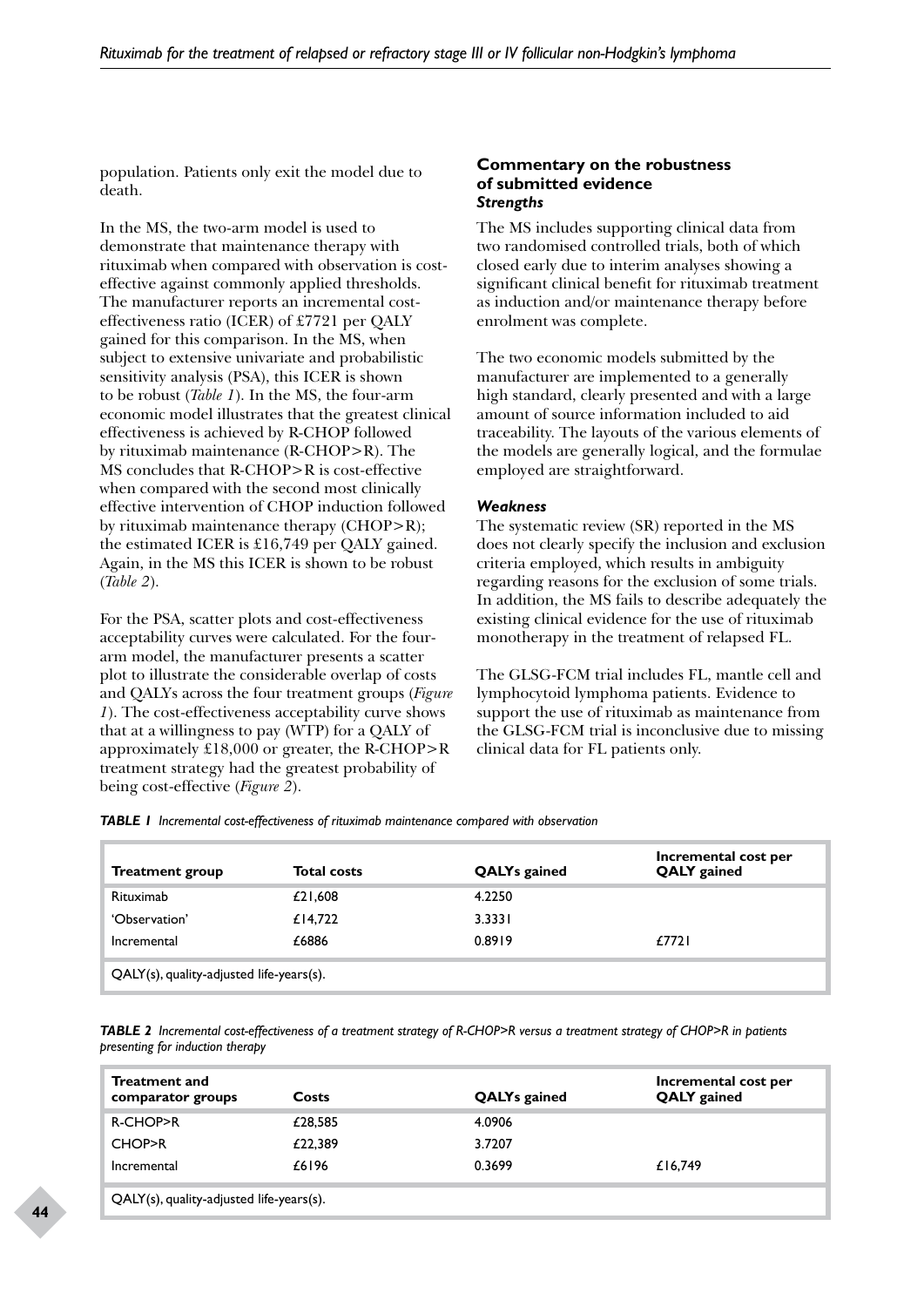

*FIGURE 1 Scatter plot showing incremental cost and effect of maintenance therapy over CHOP>observation across 2000 simulations of the economic model.*



(WTP) threshold.<sup>27</sup><br>
(WTP) threshold. *FIGURE 2 Cost-effectiveness acceptability curve – probability that each treatment practice is cost-effective at a given willingness-to-pay* 

From the available clinical evidence, the ERG concludes that the maintenance two-arm economic model is too simplistic and therefore the ERG concentrates on the results generated by the induction plus maintenance four-arm model.

#### *Uncertainty*

The clinical effectiveness of R-CHOP induction in patients previously treated with rituximab cannot be assessed from this STA as patients in the EORTC trial are rituximab naive at entry. In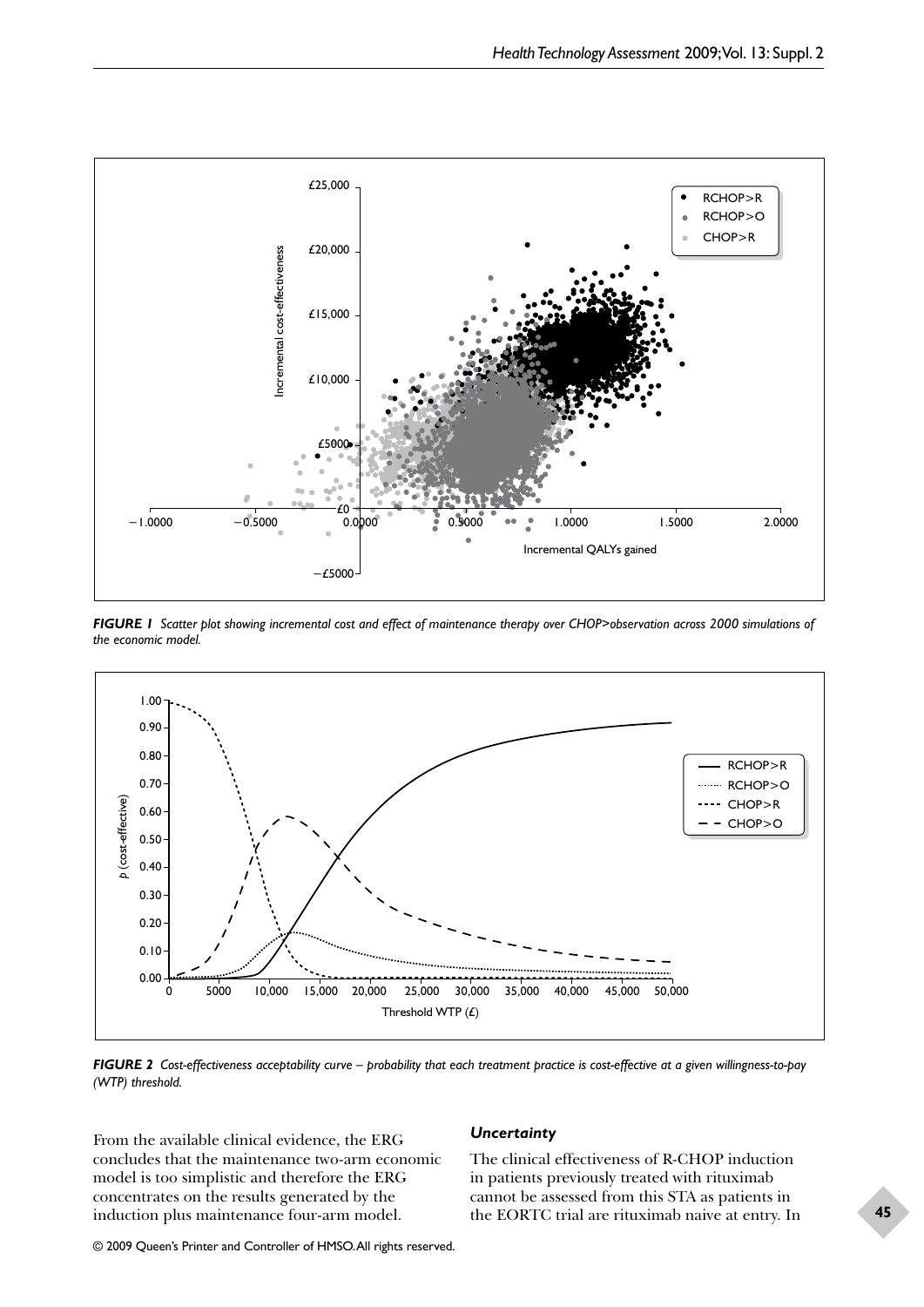TABLE 3 Combined effect on cost-effectiveness of applying ERG modifications to the submitted four-arm *TABLE 3 Combined effect on cost-effectiveness of applying ERG modifications to the submitted four-arm*

|                                                                                                                                                                                                                                                                                                                                                                                                                                                                                                                                    | Model projections |                         |             | outcome projections | ERG modifications but using original |                                                                               | outcome estimates | ERG modifications including K-M |             |
|------------------------------------------------------------------------------------------------------------------------------------------------------------------------------------------------------------------------------------------------------------------------------------------------------------------------------------------------------------------------------------------------------------------------------------------------------------------------------------------------------------------------------------|-------------------|-------------------------|-------------|---------------------|--------------------------------------|-------------------------------------------------------------------------------|-------------------|---------------------------------|-------------|
| Comparison                                                                                                                                                                                                                                                                                                                                                                                                                                                                                                                         |                   | $\overline{\mathsf{C}}$ | <b>ICER</b> |                     | $\overline{Q}$                       | <b>ICER</b>                                                                   |                   | $\overline{\mathsf{C}}$         | <b>ICER</b> |
| R-CHOP>R vs CHOP>R                                                                                                                                                                                                                                                                                                                                                                                                                                                                                                                 | 56196             | 0.3699                  | £16,749     | £8849               | 0.3705                               | £23,882                                                                       | 18660             | 0.2015                          | £42,982     |
| R-CHOP>R vs R-CHOP>O                                                                                                                                                                                                                                                                                                                                                                                                                                                                                                               | £531              | 0.4646                  | £11,904     | £7686               | 0.4656                               | £16,509                                                                       | £7289             | 0.1728                          | £42,192     |
| R-CHOP>R vs CHOP>O                                                                                                                                                                                                                                                                                                                                                                                                                                                                                                                 | £1,927            | 1.0014                  | 211,910     | £12,149             | 1.0034                               | £12,108                                                                       | (12, 157)         | 0.4680                          | £25,978     |
| CHOP>R vs R-CHOP>O                                                                                                                                                                                                                                                                                                                                                                                                                                                                                                                 | -£665             | 0.0947                  | Dominant    | $-21,163$           | 0.0951                               | $-£12,232$                                                                    | $-1371$           | $-0.0287$                       | £47,734     |
| CHOP>R vs CHOP>O                                                                                                                                                                                                                                                                                                                                                                                                                                                                                                                   | £5731             | 0.6315                  | £9076       | £3300               | 0.6329                               | £5,214                                                                        | £3497             | 0.2665                          | (13, 122)   |
| R-OHO S O <aoho-2< td=""><td>£6396</td><td>0.5368</td><td>211,916</td><td>£4463</td><td>0.5378</td><td>£8,298</td><td>£4867</td><td>0.2952</td><td><math>-16,488</math></td></aoho-2<>                                                                                                                                                                                                                                                                                                                                             | £6396             | 0.5368                  | 211,916     | £4463               | 0.5378                               | £8,298                                                                        | £4867             | 0.2952                          | $-16,488$   |
| a ERG modifications: amended discounting logic; increased cost of drug administration; revised calculation of relapsed treatment costs; inclusion of £5000 per patient terminal care<br>ERG, evidence review group; IC, incremental discounted cost per patient; ICER, incremental cost-effectiveness ratio; IQ, incremental discounted QALYs per patient; ICER,<br>incremental cost per QALY gained; K–M, Kaplan–Meyer; QALY(s), quality-adjusted life-year(s).<br>costs; replace projected overall and progression-free survival |                   |                         |             |                     |                                      | estimates with K-M estimates at 1500 days (right-hand section of table only). |                   |                                 |             |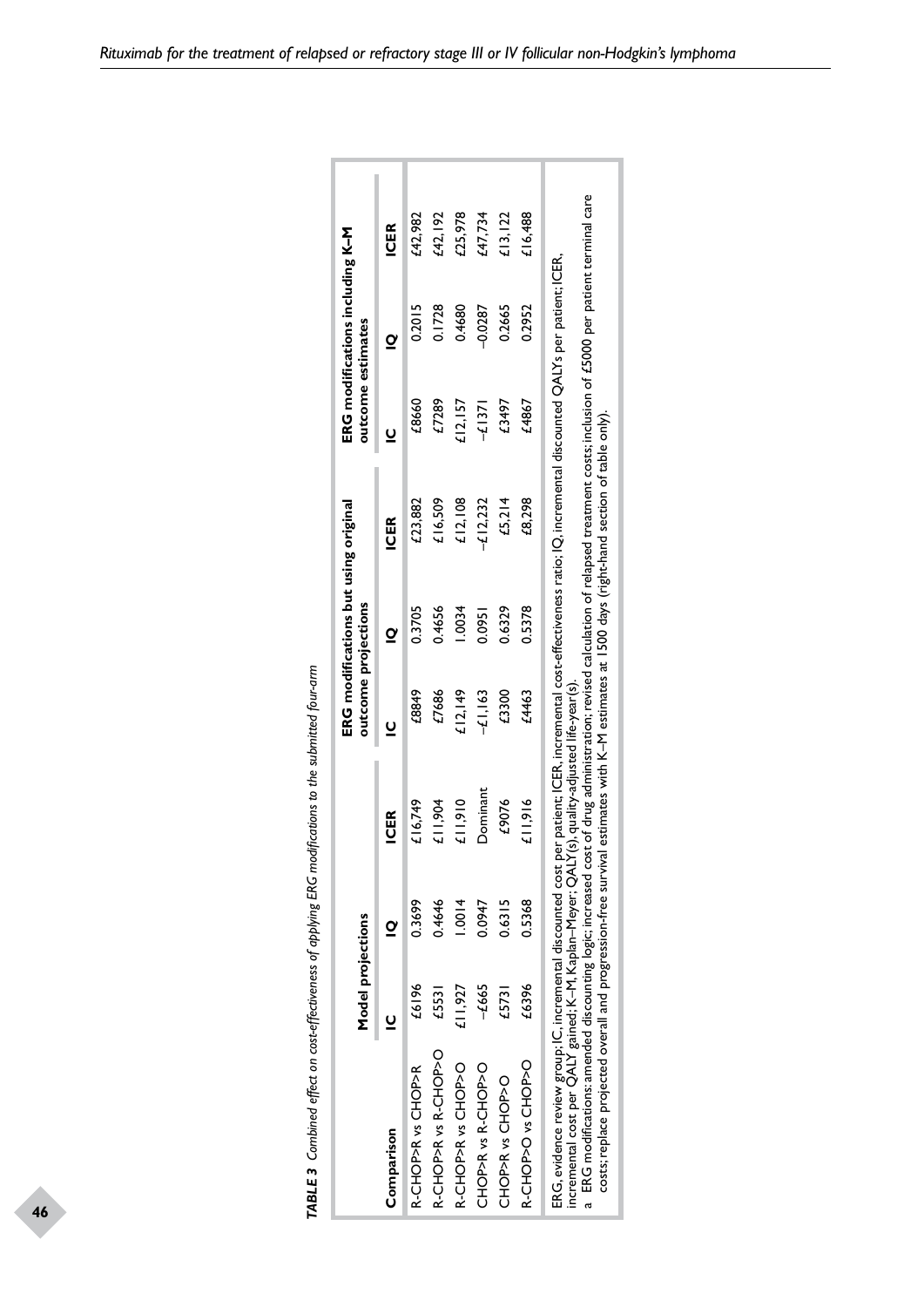2006, R-CVP was approved by NICE $12$  as a firstline treatment for patients with FL. It is therefore unlikely that future patients with relapsed FL in the NHS in England and Wales will be rituximab naive.

The ERG raised some concerns about the modelling of the survival data. The ERG was unable to overcome such concerns (e.g. by conducting PSA) as the manufacturer did not provide the requested additional information on the disposition of patients in the EORTC trial and the mean time spent in each segment of the treatment pathway.

# **Conclusions**

The ERG acknowledges that the economic models submitted by the manufacturer are implemented to a generally high standard, clearly presented and with a large amount of source information included to aid traceability. The layouts of the various elements of the models are generally logical, and the formulae employed are straightforward.

On detailed examination of the models, the ERG identified a minor anomaly in the model coding that affected estimates of both costs and outcomes. Correction of this anomaly favoured the rituximab patients. In terms of costs, the ERG made two adjustments which increased the R-CHOP>R versus CHOP>R ICER. Firstly, the outpatient cost (£86) is replaced by a chemotherapy administration cost (£504) in order to reflect that demanding chemotherapy regimens are typically given within a day-case setting and the ICER increases from £16,749 to £18,204. Secondly, the calculation of alternative postprogression treatment costs by the ERG also increases the ICER from £16,749 to £22,688.

In terms of utilities, changing the postprogression utility values does not have a major impact on the ICERs. However, the preferred approach to survival modelling does impact on the size of the ICER for every possible combination in the four-arm model. The ERG identifies four areas of concern regarding the manufacturer's estimation of lifetime benefits from use of rituximab. In order to overcome such concerns, the ERG requested additional information from the manufacturer about the disposition of patients and the mean time spent in each segment of the treatment pathway. The manufacturer declined to provide this information. Consequently, the ERG used the observed and reported evidence on PFS and overall survival (OS) from the EORTC trial rather than the manufacturer's projections. In doing so, the ICERs for the six possible combinations now range from £13,895 to £73,140.

The ERG calculated the cumulative effect of all of the changes on the ICERs (*Table 3*). It is clear that the single-use strategies are the most costeffective options, i.e. use of rituximab for induction of remission (£13,122 per QALY gained) or for maintenance of remission (£16,488 per QALY gained). Dual-use strategies compared with singleuse strategies are the least cost-effective options at around £42,000 per QALY gained. A comparison of dual use of rituximab with no use of rituximab also appears to be moderately cost-effective (£26,000 per QALY gained). However, in order to fully inform decision-making about the preferred use of rituximab for FL, a comprehensive PSA in the form of a cost-effectiveness acceptability plot is required. However, as all of the necessary data were not available to the ERG, it was not possible to carry out this assessment.

In summary, the ERG agrees that the use of rituximab for the treatment of FL is probably costeffective, but cannot confidently recommend either or both single-use strategies over the dual-use strategy, based on the available data.

# **Summary of NICE guidance issued February 2008 as a result of the STA**

In people with relapsed stage III or IV follicular NHL, rituximab is now an option in combination with chemotherapy to induce remission or alone as maintenance therapy during remission. Rituximab monotherapy is also an option for people with relapsed or refractory disease when all alternative treatment options have been exhausted.

# **Key references**

- 1. National Institute for Health and Clinical Excellence. 2004. *Guide to the methods of technology appraisal.* URL: www.nice.org.uk/pdf/TAP\_Methods. pdf (accessed June 2007).
- 2. Bagust A, Boland A, Hockenhull J, Davis H, Chu P, Dickson R. ERG report: Rituximab for the treatment of relapsed or refractory stage III or IV follicular non-Hodgkin's lymphoma. Evidence review group single technology appraisal for NICE. 2007.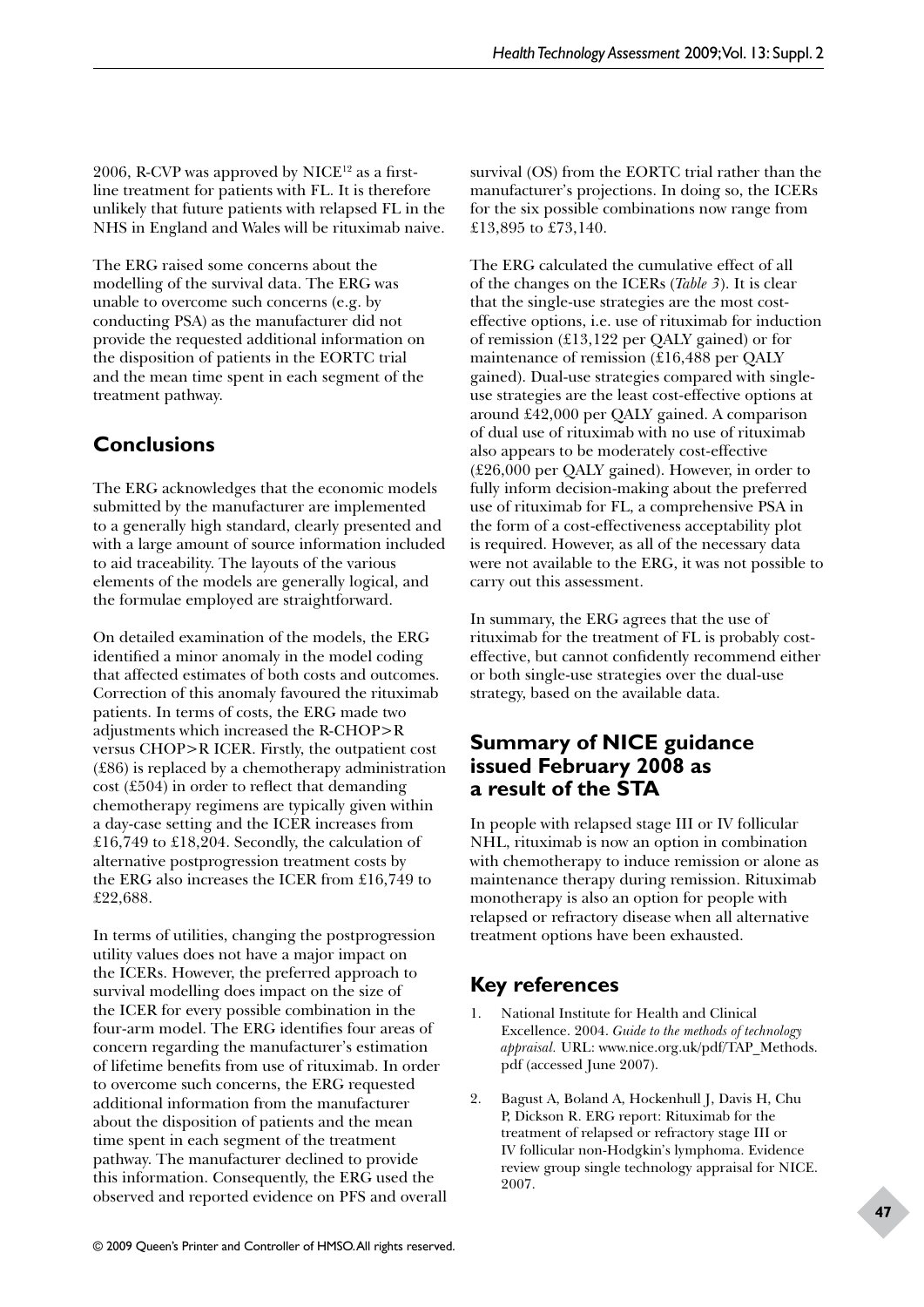- 3. Cancer Research UK. *Cancer facts and figures.* 2006. URL: www.cancerresearchuk.org (accessed 27 June 2007).
- 4. National Institute for Clinical Excellence. *Guidance on the use of rituximab for recurrent or refractory stage III or IV follicular non-Hodgkin's lymphoma.* London: NICE, Technology Appraisal Guidance; 2002.
- 5. British Committee for Standards in Haematology. 2002. *BCSH guidelines on nodal non-Hodgkin's lymphoma.* URL: www.bcshguidelines.com/pdf/ NHL\_100903.pdf (accessed June 2007).
- 6. Horning S, Rosenberg S. Natural history of initially untreated low-grade non-Hodgkin's lymphoma. *New Engl J Med* 1984;**311**:1471–5.
- 7. Lister T. The management of follicular lymphoma. *Annals Oncol* 1991;**2**(Suppl. 2):131–5.
- 8. Swenson WT, Wooldridge JE, Lynch CF, Forman-Hoffman VL, Chrischilles E, Link BK. Improved

survival of follicular lymphoma patients in the United States. *J Clin Oncol* 2005;**23**:5019–26.

- 9. Dillman R, Chico S. Improved survival of lymphoma patients after introduction of rituximab. *Blood* 2005;**106**:4650.
- 10. Liu Q, Fayad L, Cabanillas F, Hagemeister F, Ayers G, Hess M, *et al*. Improvement of overall and failure-free survival in stage IV follicular lymphoma: 25 years of treatment experience at the University of Texas. *J Clin Oncol* 2006;**24**:1582–9.
- 11. Fisher R, LeBlanc M, Press O, Maloney D, Unger J, Miller T. New treatment options have changed the survival of patients with follicular lymphoma. *J Clin Oncol* 2005;**23**:8447–52.
- 12. National Institute for Health and Clinical Excellence. *Rituximab for the treatment of follicular lymphoma: NICE Technology Appraisal Guidance 10.* London: NICE, Technology Appraisal Guidance; 2006.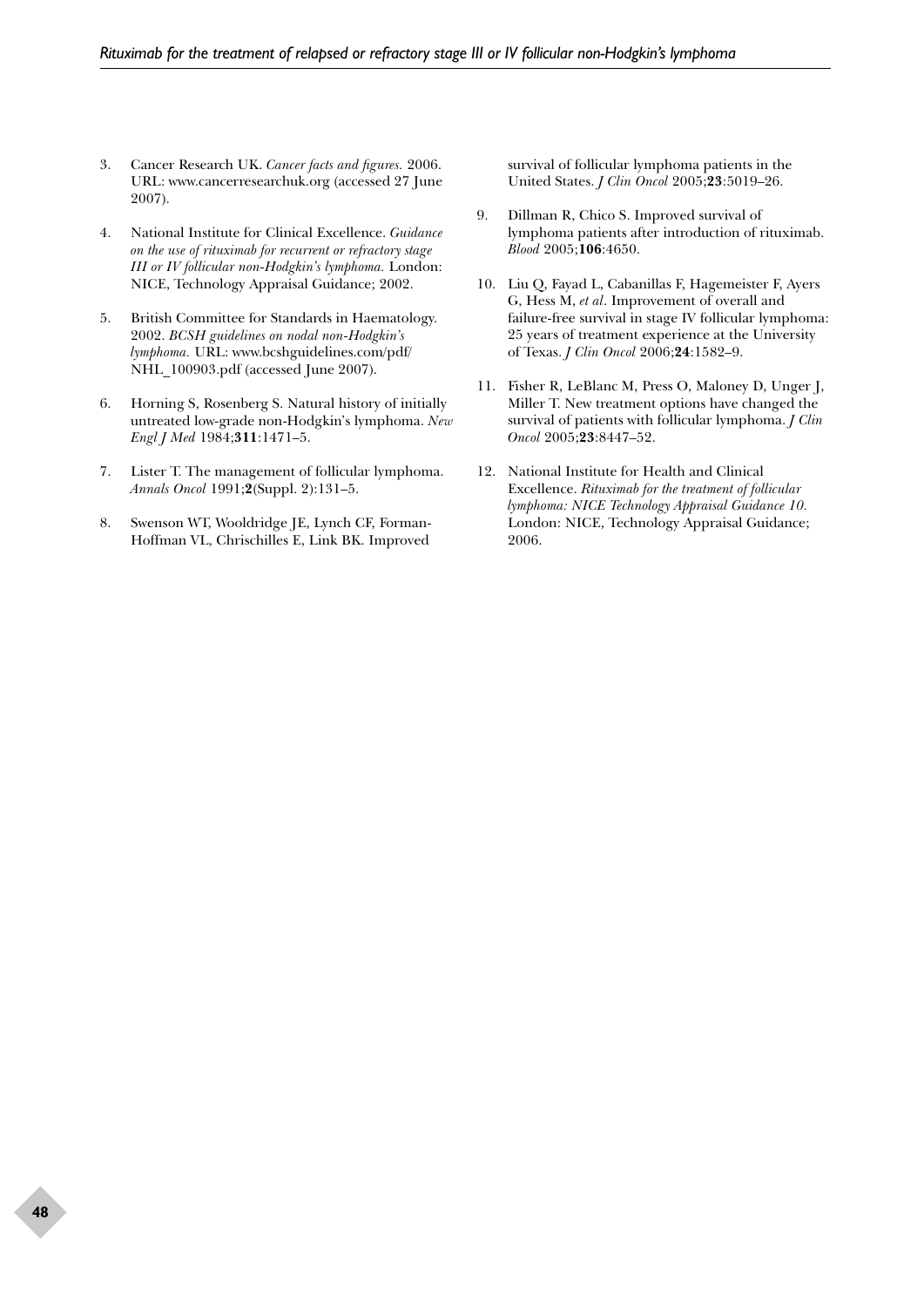

# **Adalimumab for the treatment of psoriasis**

# D Turner, J Picot,\* K Cooper and E Loveman

Southampton Health Technology Assessments Centre, Wessex Institute for Health Research and Development, University of Southampton, Southampton, UK

\*Corresponding author

#### **Declared competing interests of authors:** none

# **Abstract**

This paper presents a summary of the evidence review group (ERG) report into the clinical and cost-effectiveness of adalimumab for the treatment of moderate to severe plaque psoriasis based upon a review of the manufacturer's submission to the National Institute for Health and Clinical Excellence (NICE) as part of the single technology appraisal (STA) process. The submission's clinical evidence came from three randomised controlled trials comparing adalimumab with placebo, two extension studies and one ongoing open-label extension study. The studies were of reasonable quality and measured a range of clinically relevant outcomes. A higher proportion of patients on 40mg adalimumab every other week achieved an improvement on the Psoriasis Area and Severity Index (PASI) of at least 75% (PASI 75) compared with placebo groups after 12 or 16 weeks of treatment, and there was a statistically significant difference in favour of adalimumab for the proportion of patients achieving a PASI 50 and a PASI 90. In a mixed treatment comparison, for each PASI outcome the probability of a response was greater for infliximab than for adalimumab, but the probability of response with adalimumab was greater than that with etanercept, efalizumab and non-biological systemic therapies. Adverse event rates were similar in the treatment and placebo arms and discontinuations because of adverse events were low and comparable between groups. The submission's economic model presents treatment effectiveness for adalimumab versus other biological therapies based upon utility values obtained from two clinical trials. The model is generally internally consistent and appropriate to psoriasis in terms of structural assumptions and the methods used are appropriate. The base-case

#### **HTA 07/71/01**

**Date of ERG submission:** November 2007

**TAR Centre(s):** ERG Group: Southampton Health Technology Assessments Centre

**List of authors:**

D Turner, J Picot, K Cooper and E Loveman

#### **Contact details:**

Jo Picot, Southampton Health Technology Assessments Centre, First Floor, Epsilon House, Enterprise Road, Southampton Science Park, Southampton SO16 7NS, UK

E-mail: j.picot@soton.ac.uk

The research reported in this article of the journal supplement was commissioned and funded by the HTA programme on behalf of NICE as project number 07/71/01. The assessment report began editorial review in February 2008 and was accepted for publication in April 2009. See the HTA programme web site for further project information (www.hta.ac.uk). This summary of the ERG report was compiled after the Appraisal Committee's review.

The views and opinions expressed therein are those of the authors and do not necessarily reflect those of the Department of Health.

Discussion of ERG reports is invited. Visit the HTA website correspondence forum (www.hta.ac.uk/ correspond).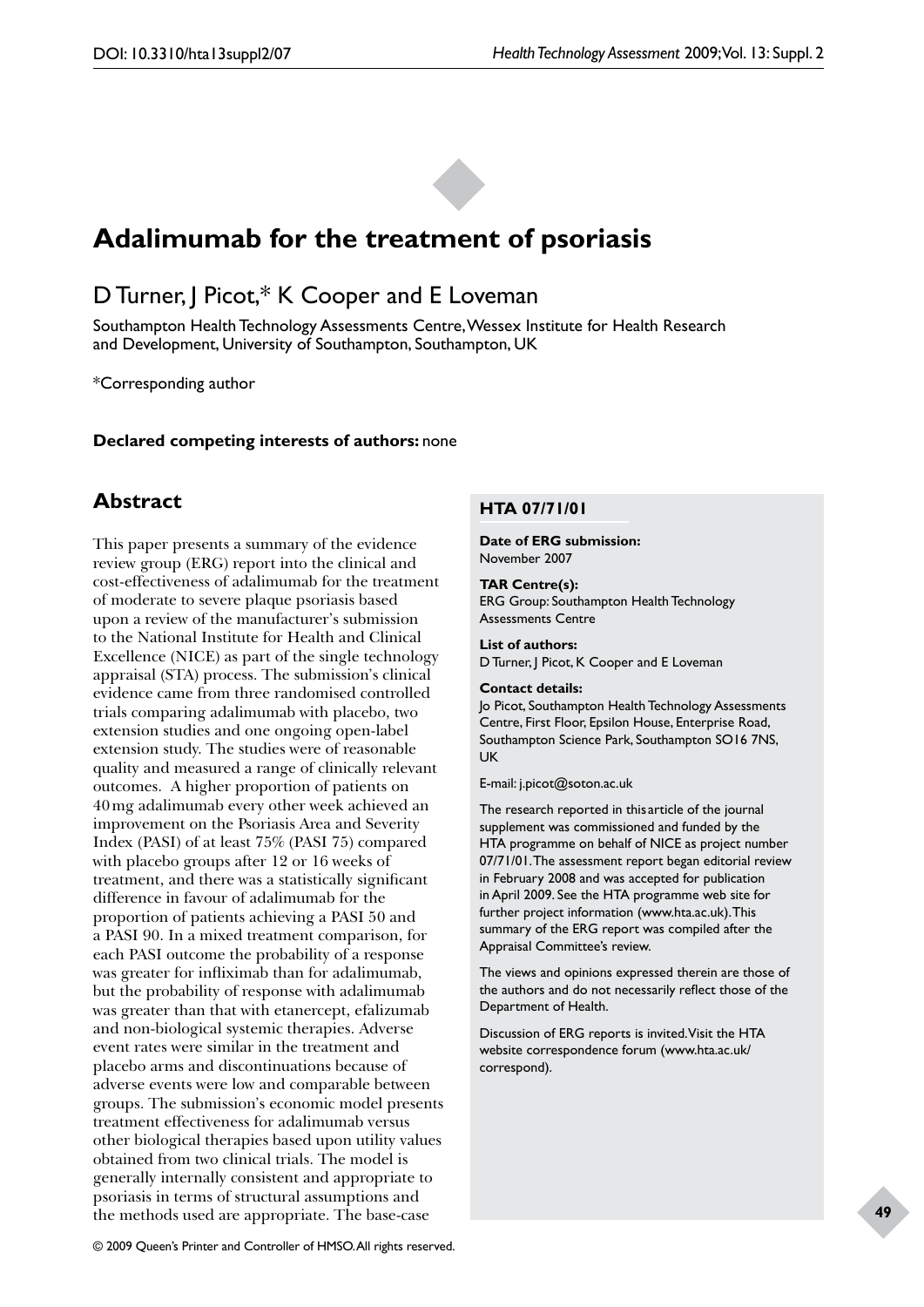incremental cost-effectiveness ratio for adalimumab compared with supportive care for patients with severe psoriasis was £30,538 per quality-adjusted life-year. Scenario analysis shows that the model was most sensitive to the utility values used. Weaknesses of the clinical evidence included not undertaking a systematic review of the comparator trials, providing very little in the way of a narrative synthesis of outcome data from the key trials and not performing a meta-analysis so that the overall treatment effect of adalimumab achieved across the trials is unknown. Weaknesses of the economic model included that the assumptions made to estimate the cost-effectiveness of intermittent etanercept used inconsistent methodology for costs and benefits and there were no clear data on the amount of inpatient care required under supportive care. The NICE guidance issued as a result of the STA states that adalimumab is recommended as a treatment option for adults with plaque psoriasis in whom anti-tumour necrosis factor treatment is being considered and when the disease is severe and when the psoriasis has not responded to standard systemic therapies or the person is intolerant to or has a contraindication to these treatments.

# **Introduction**

The National Institute for Health and Clinical Excellence (NICE) is an independent organisation within the NHS that is responsible for providing national guidance on the treatment and care of people using the NHS in England and Wales. One of the responsibilities of NICE is to provide guidance to the NHS on the use of selected new and established health technologies, based on an appraisal of those technologies.

NICE's single technology appraisal (STA) process is specifically designed for the appraisal of a single product, device or other technology, with a single indication, for which most of the relevant evidence lies with one manufacturer or sponsor.<sup>1</sup> Typically, it is used for new pharmaceutical products close to launch. The principal evidence for an STA is derived from a submission by the manufacturer/ sponsor of the technology. In addition, a report reviewing the evidence submission is submitted by the evidence review group (ERG), an external organisation independent of NICE. This paper presents a summary of the ERG report for the STA of adalimumab for the treatment of psoriasis.

# **Description of the underlying health problem**

Psoriasis is an inflammatory skin disease that can take several forms. The most common type is plaque psoriasis, characterised by exacerbations of thickened, erythematous, scaly patches of skin that can occur anywhere on the body. The severity of psoriasis can vary from mild through to moderate and severe. The disease impacts on quality of life at all levels of disease severity.

It is well recognised that obtaining estimates for psoriasis prevalence is difficult. NICE guidance on the use of etanercept and efalizumab indicates that approximately 2% of the UK population have psoriasis.<sup>2</sup> Defining what constitutes mild, moderate and severe psoriasis is also problematic as a number of different criteria are available and differing approaches are taken. One of the main accepted systems for classifying the severity of psoriasis is the Psoriasis Area and Severity Index (PASI). The limitations of this measure have been well documented,<sup>3</sup> but despite its shortcomings it is the measure used in most clinical trials. Body surface area (BSA) and the Dermatology Life Quality Index (DLQI) are also commonly used as systems for classifying the severity of psoriasis. The guidance for the use of biological therapies in psoriasis issued by NICE in July 20062 defines severe psoriasis as a PASI of  $\geq 10$  combined with a DLQI  $> 10$ . A 2005 review<sup>4</sup> of the PASI alone (i.e. without DLQI or BSA) as an instrument in determining the severity of chronic plaque-type psoriasis defines severe psoriasis as a PASI >12 and moderate psoriasis as a PASI ranging from 7 to 12.

# **Scope of the ERG report**

The ERG critically evaluated the evidence submission from Abbott Laboratories on the use of adalimumab for the treatment of moderate to severe plaque psoriasis. At the time of the evaluation adalimumab had not yet been licensed for this indication.

Adalimumab is a recombinant human immunoglobulin monoclonal antibody that binds to the proinflammatory cytokine tumour necrosis factor-alpha (TNF- $\alpha$ ). Adalimumab neutralises the biological function of TNF- $\alpha$  by blocking its interaction with the p55 and p75 cell-surface TNF receptors.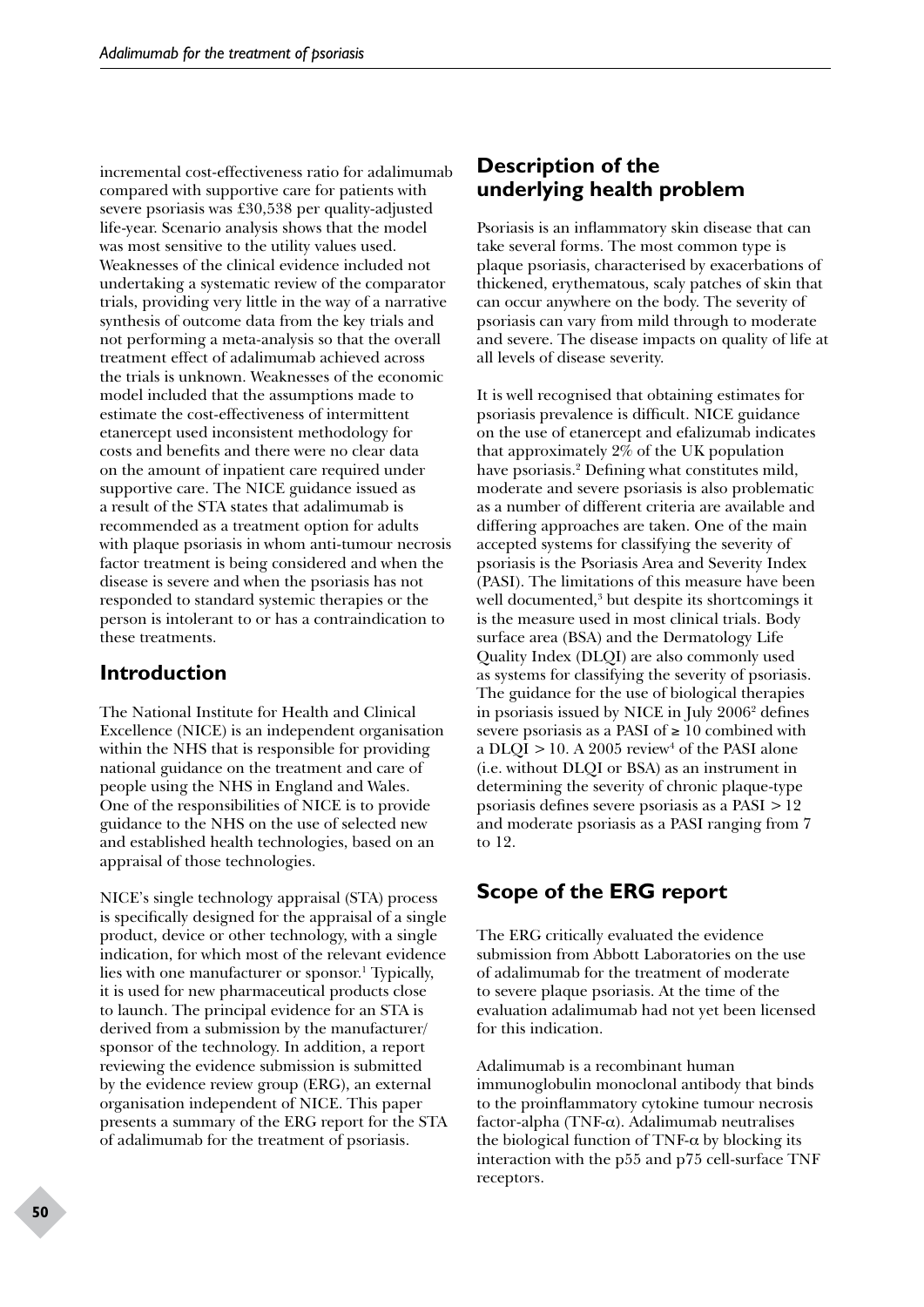The anticipated licensed indication for adalimumab is the treatment of moderate to severe chronic plaque psoriasis in adult patients who failed to respond to or who have a contraindication to or who are intolerant to other systemic therapy including ciclosporin, methotrexate or PUVA.

The outcomes stated in the manufacturer's definition of the decision problem were measures of severity of psoriasis, remission rate, adverse effects of treatment and health-related quality of life.

## **Methods**

The ERG report comprised a critical review of the evidence for the clinical effectiveness and costeffectiveness of the technology based upon the manufacturer's/sponsor's submission to NICE as part of the STA process.

The ERG checked the literature searches and applied the NICE critical appraisal checklist to the included studies and checked the quality of the manufacturer's submission with the Centre for Reviews and Dissemination (CRD) quality assessment criteria for a systematic review. In addition, the ERG checked and provided commentary on the manufacturer's model using standard checklists. A one-way sensitivity analysis, scenario analysis and a probabilistic sensitivity analysis (*Figure 1*) were undertaken by the ERG.

## **Results**

#### **Summary of submitted clinical evidence**

The main evidence on efficacy in the submission comes from three randomised controlled trials (RCTs) comparing adalimumab with placebo. One of these RCTs also compares adalimumab with methotrexate. One further RCT contributes evidence on efficacy and time to relapse. Additionally two extension studies and one ongoing open-label extension study were included. Other than the one RCT mentioned above, which included a methotrexate arm, no trials of potential comparator treatments were included.

A higher proportion of patients on 40mg adalimumab every other week achieved an improvement on the PASI of at least 75% (PASI 75) compared with placebo groups after either 12 weeks (two trials) or 16 weeks (two trials) of treatment. There was also a statistically significant difference in favour of adalimumab for the proportion of patients achieving a PASI 50 (three trials) and a PASI 90 (four trials).

The manufacturer's submission did not present a narrative or quantitative synthesis of the data from the four trials except in the mixed treatment comparison. The mixed treatment comparison result for treatment with 40mg adalimumab every other week was a mean probability of achieving a PASI 75 response to treatment of 67% (2.5–97.5% credible interval of 57–74%), compared with a mean probability of achieving a PASI 75 of 5% (2.5–97.5% credible interval of 4–6%) with supportive care. The mixed treatment comparison results for PASI 50 and PASI 90 were also in favour of adalimumab over supportive care. For each PASI outcome in the mixed treatment comparison the probability of a response was greater for infliximab 5mg/kg/day than for adalimumab, but the probability of response with adalimumab was greater than the probability of response with etanercept, efalizumab and the non-biological systemic therapies.

In terms of secondary outcomes there were statistically significant differences between adalimumab and placebo in Physician's Global Assessment (PGA) score, DLQI, the EuroQoL quality of life questionnaire (EQ-5D) and the shortform version 36 (SF-36) quality of life outcomes. The incidence of any adverse event was similar in the treatment and placebo arms, serious adverse events were comparable and discontinuations because of adverse events were low and comparable between groups.

### **Summary of submitted costeffectiveness evidence**

The cost-effectiveness analysis estimates the mean length of time that an individual would respond to treatment, and the utility gains associated with this response. The model is based closely upon the model reported in the NICE appraisal of etanercept and efalizumab for psoriasis.<sup>2</sup> The results are presented for adalimumab compared with other biological therapies, including intermittent etanercept, based upon utility values obtained from two clinical trials.

The model is generally internally consistent and appropriate to psoriasis in terms of structural assumptions. The cost-effectiveness analysis generally conforms to the NICE reference case, the scope and the decision problem.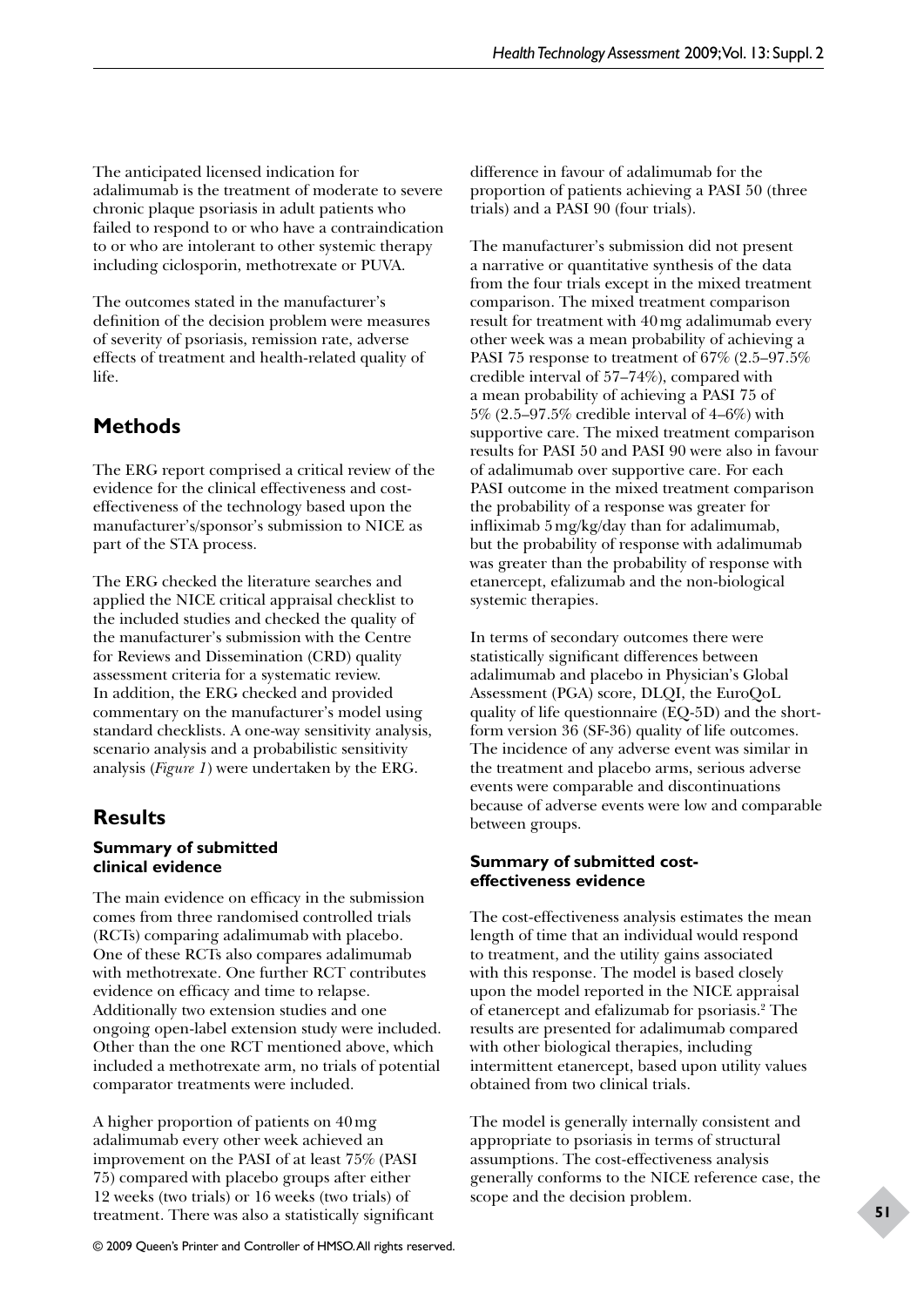

*FIGURE 1 Cost-effectiveness acceptability curve for ERG probabilistic sensitivity analysis. QALY, quality-adjusted life-year.*

Treatment effectiveness is reported in terms of the numbers of patients achieving PASI 50, 75 and 90 goals at the end of the trial period. Evidence was synthesised from a variety of trials for all therapies considered in the model using a mixed treatment comparison model. Patients who achieve improvements in PASI score were assigned an associated improvement in quality of life with higher responses associated with larger improvements in quality of life.

The base-case incremental cost-effectiveness ratio (ICER) for adalimumab compared with supportive care for patients with severe psoriasis was £30,538 per quality-adjusted life-year (QALY). Scenario analysis reported in the manufacturer's submission shows that the model was most sensitive to the utility values used (with  $DLOI \leq 10$  having much higher cost-effectiveness ratios then DLQI > 10).

## **Commentary on the robustness of submitted evidence**

#### **Strengths**

The manufacturer conducted a systematic search for clinical effectiveness and cost-effectiveness studies of adalimumab. It appears unlikely that the searches missed any additional trials that http://data from the key trials and did would have met the inclusion criteria. The four key adalimumab trials identified were of reasonable methodological quality and measured a range of

outcomes that are as appropriate and clinically relevant as possible. Overall, the manufacturer's submission presents an unbiased estimate of treatment efficacy for adalimumab based on the results of the placebo-controlled trials.

The economic model presented with the manufacturer's submission used an appropriate approach for the disease area given the available data. The measure of utility gain was taken from two randomised clinical trials that directly linked changes in PASI score to changes in utility using the EQ-5D.

#### **Weaknesses**

The processes undertaken by the manufacturer for screening references, data extraction and quality assessment of included studies were not well reported in the manufacturer's submission. However, the manufacturer was able to provide details when requested.

The manufacturer did not undertake a systematic review of the comparator trials and reported very limited information on the comparator trials that were included in the mixed treatment comparison. The manufacturer's submission provided very little in the way of a narrative synthesis of outcome data from the key trials and did not perform a meta-analysis. A mixed treatment comparison was conducted, but few methodological details were provided on this.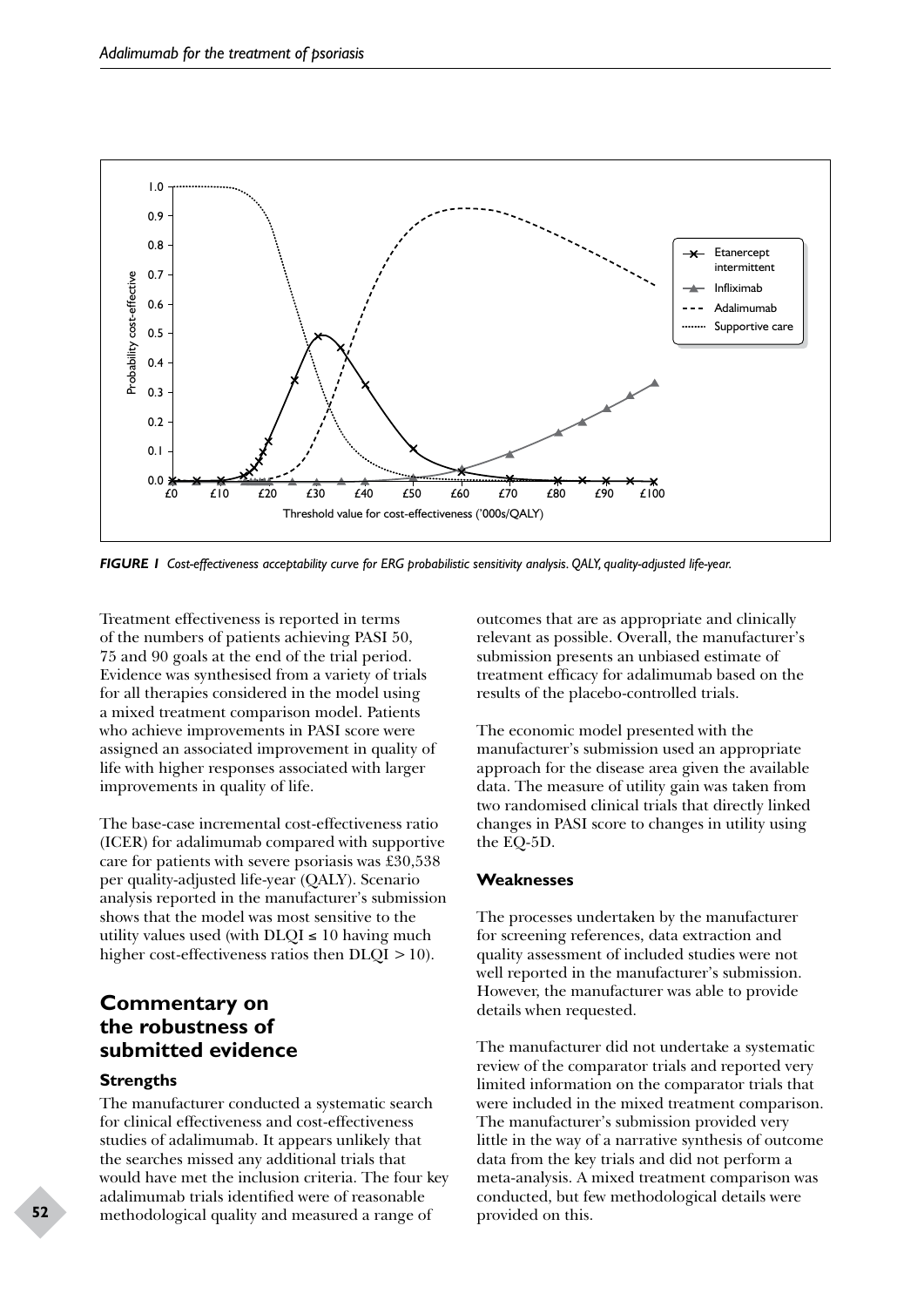The assumptions made to estimate the costeffectiveness of intermittent etanercept used inconsistent methodology for costs and benefits. The estimation of QALYs and costs generated were based upon different estimates of the length of time that individuals would spend on etanercept, with the estimate used for costs greater than that used for QALYs.

There were no clear data on the amount of inpatient care required under supportive care.

A fourth infusion for infliximab was included in the trial period at 14 weeks. This would last for the first 8 weeks of the treatment period and hence is most appropriately included in the treatment period costs. The clinical expert consulted believed that generally in clinical practice the fourth infusion would be given only after the individual's response category was assessed.

# **Conclusions**

### **Areas of uncertainty**

As a standard meta-analysis was not conducted the overall treatment effect of adalimumab achieved across the trials is unknown. A meta-analysis might also have identified whether there is heterogeneity across the trials. If heterogeneity was found to be present the appropriateness of conducting a mixed treatment comparison would need to be reconsidered.

The limited descriptions of both the comparator trials included in the mixed treatment comparison and the methodological assumptions underlying the mixed treatment comparison make it difficult for the ERG to critique the model outputs.

The extent to which the trial populations of the included adalimumab trials match the population specified in the decision problem, in terms of previous treatment with systemic therapy, is uncertain.

A regression model was used to relate changes in PASI score to EQ-5D data. However, few details were given of this model and so the ERG could not be sure of the appropriateness of the approach taken.

Uncertainty exists as to the correct way to model key alternatives to adalimumab, particularly intermittent etanercept. It is unclear how widely intermittent etanercept is used in clinical practice and the degree to which costs are avoided with

intermittent therapy. It is also unclear as to how much utility is lost because of psoriasis flare-ups.

There appears to be a paucity of data regarding the need for inpatient stays in psoriasis patients. The assumption is that individuals who are not responders to treatment receive 21 days per year and those who are on treatment receive no inpatient stays. The model is sensitive to changes in the length of supportive care inpatient stay.

### **Key issues**

The majority of the trials of adalimumab efficacy presented in the manufacturer's submission were placebo-controlled trials. Only one head-tohead RCT was included that directly compared adalimumab with methotrexate. No studies were identified that directly compared adalimumab with the other possible comparators listed in the scope. The manufacturer carried out an indirect comparison, but because of the limited information presented on the included comparison trials and the methodological assumptions the ERG have reservations about this.

The precise definition of the severity of the psoriasis patients included in the model is unclear. A clear specification of this and a tailoring of the effectiveness, quality of life and cost data, to reflect specific severities, would improve the applicability of the model.

There is a need for better data relating to the need for inpatient stays for non-responders with various severities of disease.

The assumptions made in estimating the values for key parameters used for the comparators are important in determining the relative costeffectiveness of adalimumab compared with other biological treatments, particularly the costing assumptions made for intermittent etanercept.

# **Summary of NICE guidance issued as a result of the STA**

NICE issued an Appraisal Consultation Document in January 2008 which states that:

1.1 Adalimumab is recommended as a treatment option for adults with plaque psoriasis in whom anti-tumour necrosis factor (TNF) treatment is being considered and when the following criteria are both met.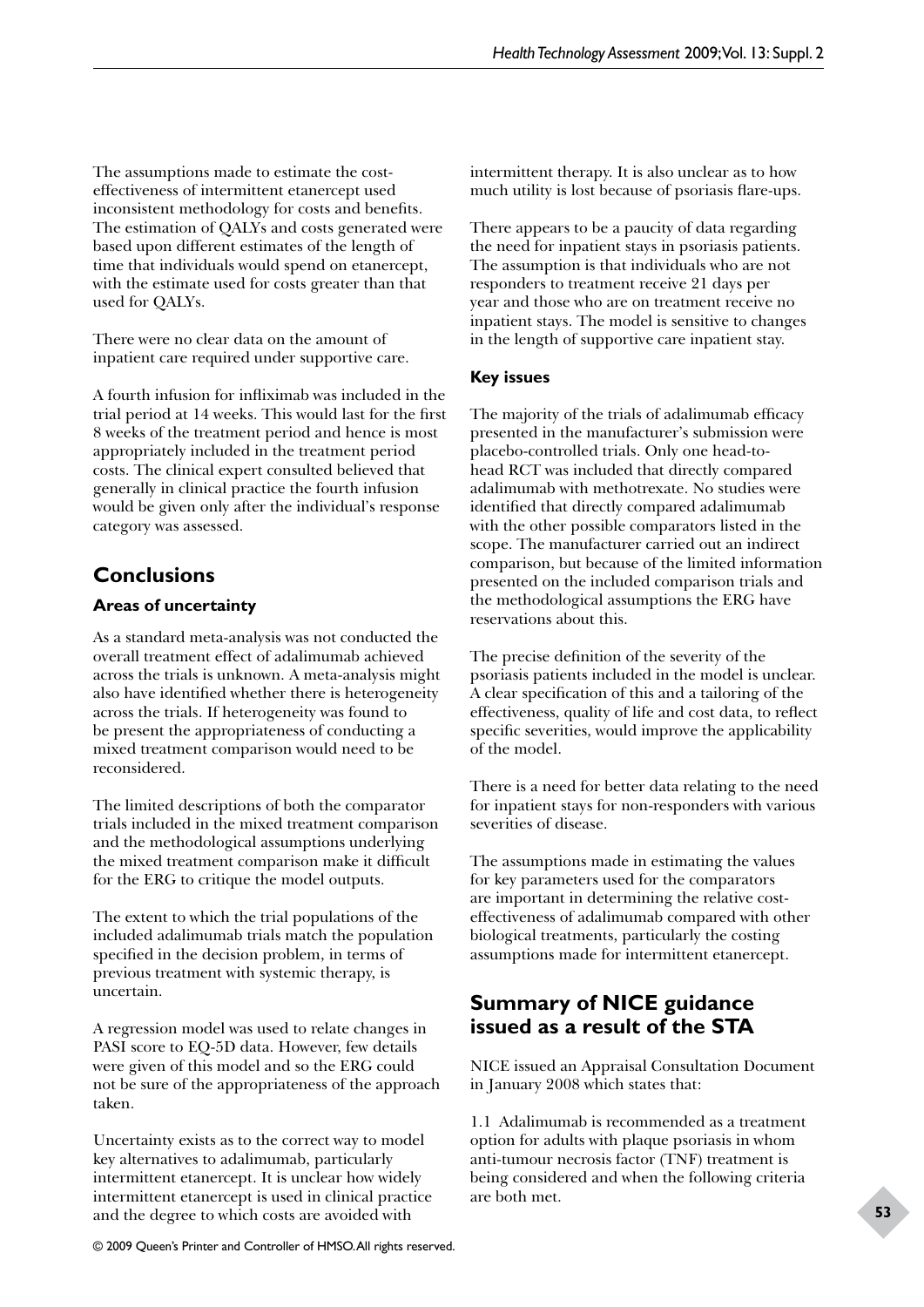- The disease is severe as defined by a total Psoriasis Area Severity Index (PASI) of 10 or more and a Dermatology Life Quality Index (DLQI) of more than 10.
- The psoriasis has not responded to standard systemic therapies including ciclosporin, methotrexate and PUVA (psoralen and longwave ultraviolet radiation); or the person is intolerant to, or has a contraindication to, these treatments.

1.2 It is recommended that adalimumab is discontinued in people whose psoriasis has not responded adequately at 12 weeks. An adequate response is defined as either:

- a 75% reduction in the PASI score (PASI 75) from when treatment started, or
- a 50% reduction in the PASI score (PASI 50) and a five-point reduction in DLQI from start of treatment.

1.3 It is recommended that, when using the DLQI, healthcare professionals take care to ensure that a person's disabilities (such as physical impairments) and linguistic or other communication difficulties are taken into account when reaching conclusions on the severity of plaque psoriasis. In such cases, healthcare professionals should ensure that their use of the DLQI continues to be a sufficiently

accurate measure. The same approach should apply in the context of a decision about whether to continue the use of the drug in accordance with section 1.2.

### **Key references**

- 1. National Institute for Health and Clinical Excellence. *Guide to the single technology (STA) process*. 19 September 2006. URL: www.nice.org.uk/page. aspx?o=STAprocessguide.
- 2. National Institute for Health and Clinical Excellence. *Etanercept and efalizumab for the treatment of adults with psoriasis*. NICE technology appraisal guidance 103. London: NICE; 2006.
- 3. Woolacott N, Bravo VY, Hawkins N, Kainth A, Khadjesari Z, Misso K, *et al*. Etanercept and infliximab for the treatment of psoriatic arthritis: a systematic review and economic evaluation. *Health Technol Assess* 2006;**10**:iii–239.
- 4. Schmitt J, Wozel G. The Psoriasis Area and Severity Index is the adequate criterion to define severity in chronic plaque-type psoriasis. *Dermatology* 2005;**210**:194–9.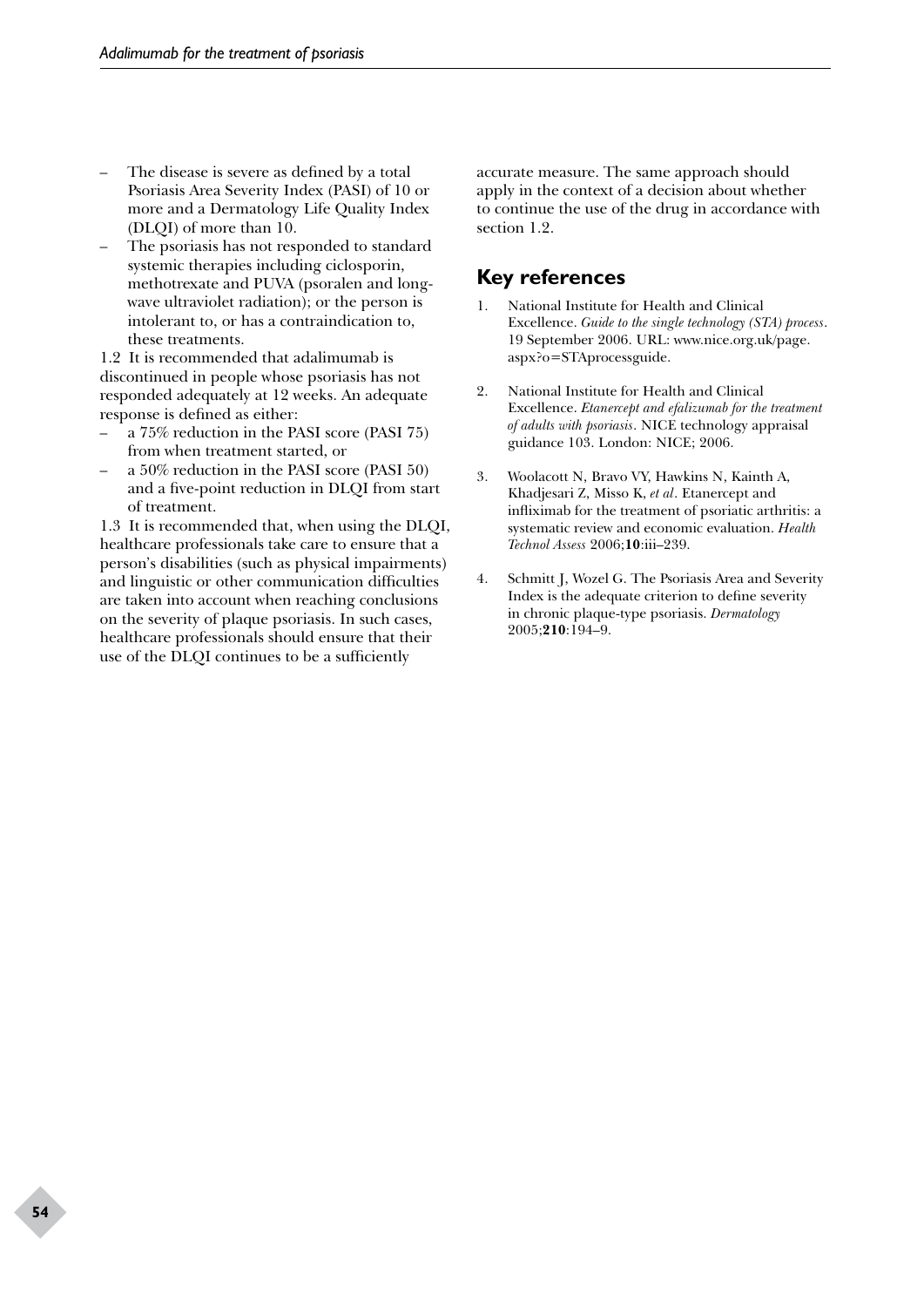

# **Dabigatran etexilate for the prevention of venous thromboembolism in patients undergoing elective hip and knee surgery: a single technology appraisal**

M Holmes,\* C Carroll and D Papaioannou

School of Health and Related Research (ScHARR), University of Sheffield, UK

\*Corresponding author

**Declared competing interests of authors:** Dr Eddie Hampton (Senior Lecturer and Honorary Consultant in Haematology, Sheffield Teaching Hospitals): none. Dr Raj Patel (Consultant Haematologist, King's College Hospital): none. Dr Rhona Maclean (Consultant Haematologist, Sheffield Teaching Hospitals): Dr Maclean is a local investigator in a study of the use of dabigatran for the treatment of venous thromboembolism and has been approached by Boehringer Ingelheim to do an educational session/lecture in April 2008 for the employees of Boehringer Ingelheim for which she will receive payment. All other authors: none.

# **Abstract**

This paper presents a summary of the evidence review group (ERG) report into the clinical effectiveness and cost-effectiveness of dabigatran etexilate (DBG) for the prevention of venous thromboembolism (VTE) in patients undergoing elective hip and knee surgery based upon a review of the manufacturer's submission to the NICE as part of the single technology appraisal (STA) process. The submission's evidence came from three reasonable-quality trials comparing DBG with enoxaparin, and a comparison of DBG with fondaparinux based on the relative efficacy and safety as derived from a mixed treatment comparison (MTC) meta-analysis. DBG (220mg and 150mg once daily) is not inferior to enoxaparin (40mg once daily and 30mg twice daily) in terms of major VTE or VTE-related events (secondary outcome). Meta-analysis shows that 220mg DBG is not inferior to enoxaparin (40mg once daily or 30mg twice daily) in reducing total VTE and all-cause mortality (primary outcome) in total hip or knee replacement, whereas there is uncertainty around the clinical effectiveness of 150mg DBG for this outcome. In the MTC analysis DBG compared favourably with the other interventions, with the exception of extended enoxaparin and fondaparinux. The adverse event profile was not significantly different in those receiving DBG and those receiving enoxaparin.

#### **HTA 07/90/01**

**Date of ERG submission:**  May 2008

**TAR Centre(s):** School of Health and Related Research (ScHARR)

**List of authors:** M Holmes, C Carroll and D Papaioannou

#### **Contact details:**

Michael Holmes, Research Fellow, ScHARR, University of Sheffield, Regents Court, 30 Regent Street, Sheffield S1 4DA, UK

E-mail: m.w.holmes@shef.ac.uk.

The research reported in this article of the journal supplement was commissioned and funded by the HTA programme on behalf of NICE as project number 07/90/01. The assessment report began editorial review in June 2008 and was accepted for publication in April 2009. See the HTA programme web site for further project information (www.hta.ac.uk). This summary of the ERG report was compiled after the Appraisal Committee's review.

The views and opinions expressed therein are those of the authors and do not necessarily reflect those of the Department of Health.

Discussion of ERG reports is invited. Visit the HTA website correspondence forum (www.hta.ac.uk/ correspond).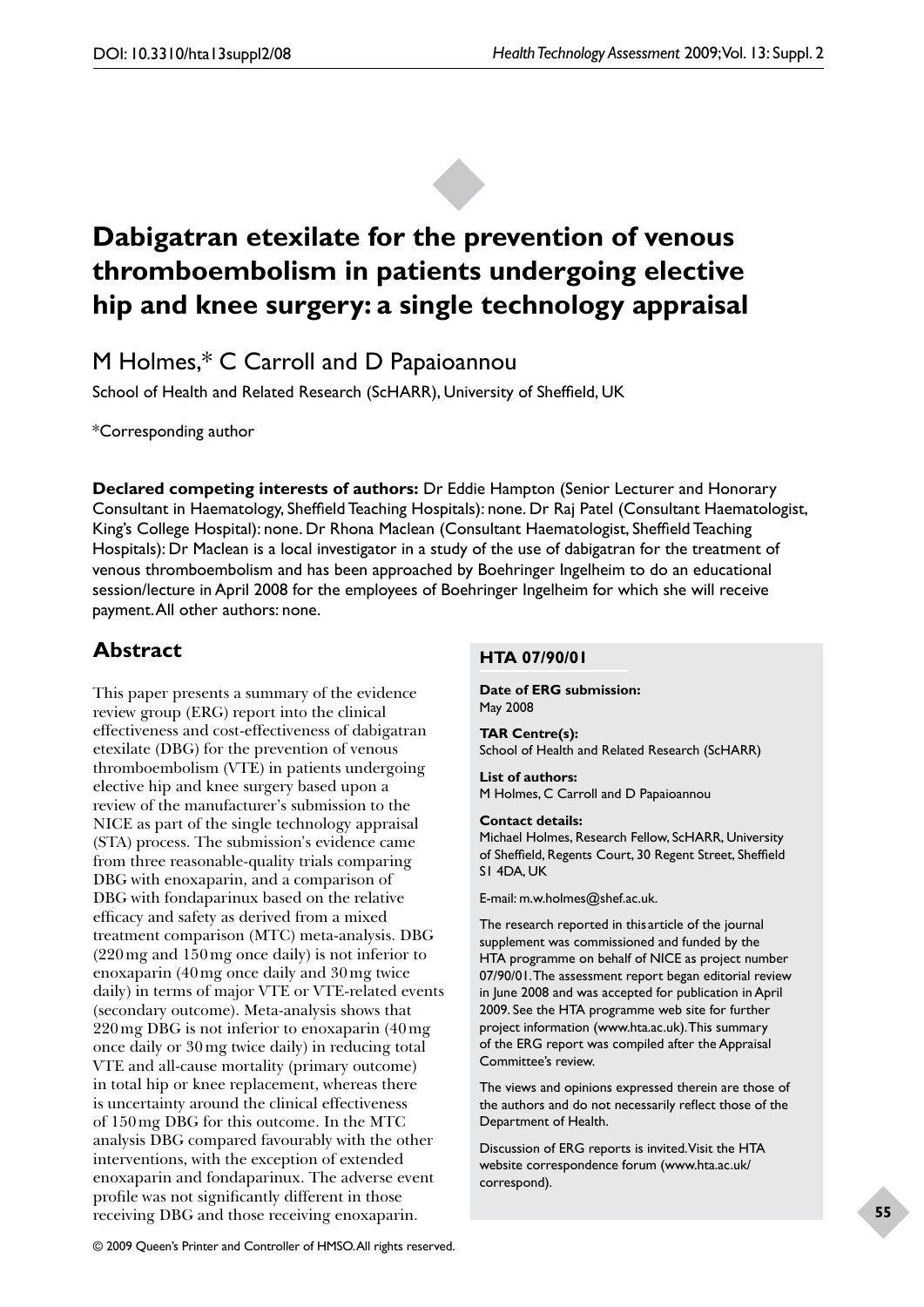The submitted two-phase economic model compares DBG with enoxaparin and fondaparinux in total hip and knee replacement. The model structure is appropriate and the model assumptions are reasonable. The health states, costs, utilities and recurrence rates used are considered to be appropriate for the required analysis. The model estimated that at the licensed dose of 220mg once daily DBG dominates enoxaparin in both total hip replacement and total knee replacement and that at the lower dose of 150mg once daily DBG dominates enoxaparin in total hip replacement and enoxaparin dominates DBG in total knee replacement. DBG is less cost-effective than fondaparinux in total hip replacement at both doses; the cost per quality-adjusted life-year of fondaparinux versus DBG is £11,111 and £6857 for the higher and lower doses of DBG respectively. In total knee replacement, both DBG doses are dominated by fondaparinux. For DBG versus all comparators in all cases the cost-effectiveness results are based on small incremental cost and health benefits. Weaknesses of the submitted evidence include that methods used for screening studies, data extraction and applying quality assessment criteria to included studies, as well as key details of trials included in the MTC, were not adequately described. In addition, some input parameters into the modelling process are incorrect. The ERG was unable to correct all of these mistakes and the impact on the model results is therefore unknown. The National Institute for Health and Clinical Excellence guidance issued as a result of the STA states that DBG is recommended as an option for the primary prevention of VTE events in adults who have undergone elective total hip or knee replacement surgery.

### **Introduction**

The National Institute for Health and Clinical Excellence (NICE) is an independent organisation within the NHS that is responsible for providing national guidance on the treatment and care of people using the NHS in England and Wales. One of the responsibilities of NICE is to provide guidance to the NHS on the use of selected new and established health technologies, based on an appraisal of those technologies.

NICE's single technology appraisal (STA) process is specifically designed for the appraisal of a single product, device or other technology, with a single indication, for which most of the relevant evidence lies with one manufacturer or sponsor.<sup>1</sup> Typically,

it is used for new pharmaceutical products close to launch. The principal evidence for an STA is derived from a submission by the manufacturer/ sponsor of the technology. In addition, a report reviewing the evidence submission is submitted by the evidence review group (ERG), an external organisation independent of NICE. This paper presents a summary of the ERG report for the STA of dabigatran etexilate for the prevention of venous thromboembolism in patients undergoing elective hip and knee surgery.<sup>2</sup>

### **Description of the underlying health problem**

Venous thromboembolism (VTE) is the formation of a blood clot (thrombus) in a vein, which may dislodge from its site of origin to cause an embolism. Most thrombi occur in the deep veins of the legs; this is called deep vein thrombosis (DVT). Dislodged thrombi may travel to the lungs; this is called a pulmonary embolism (PE) and can be fatal. Thrombi can also cause long-term morbidity due to venous insufficiency and post-thrombotic syndrome, potentially leading to venous ulceration.

Recurrence of DVT is common. Studies have shown that up to 30% of patients who have experienced an acute DVT will experience one or more recurrences over the following  $10-15$  years.<sup>3–5</sup>

Total hip or knee replacement surgery is a strong risk factor for VTE. In the absence of thromboprophylaxis the risk of developing a DVT after a primary total hip replacement and after a primary total knee replacement is 50% and 60% respectively.6

Mortality due to VTE is significant. Long-term follow-up of patients who have experienced an episode of VTE (usually acute DVT) has shown that there is a high mortality rate over the subsequent 10–15 years. $3,5,7,8$ 

PE has a high mortality rate with 13% proving fatal in elderly patients 1 month after onset<sup>9</sup> and  $17.5\%$ within 3 months.<sup>10</sup>

The National Joint Registry for England and Wales recorded 61,456 hip replacement procedures, of which 10% were revisions or reoperations, and 60,986 knee replacement procedures, of which 8% were revisions or reoperations, undertaken between 1 January and 31 December 2006.11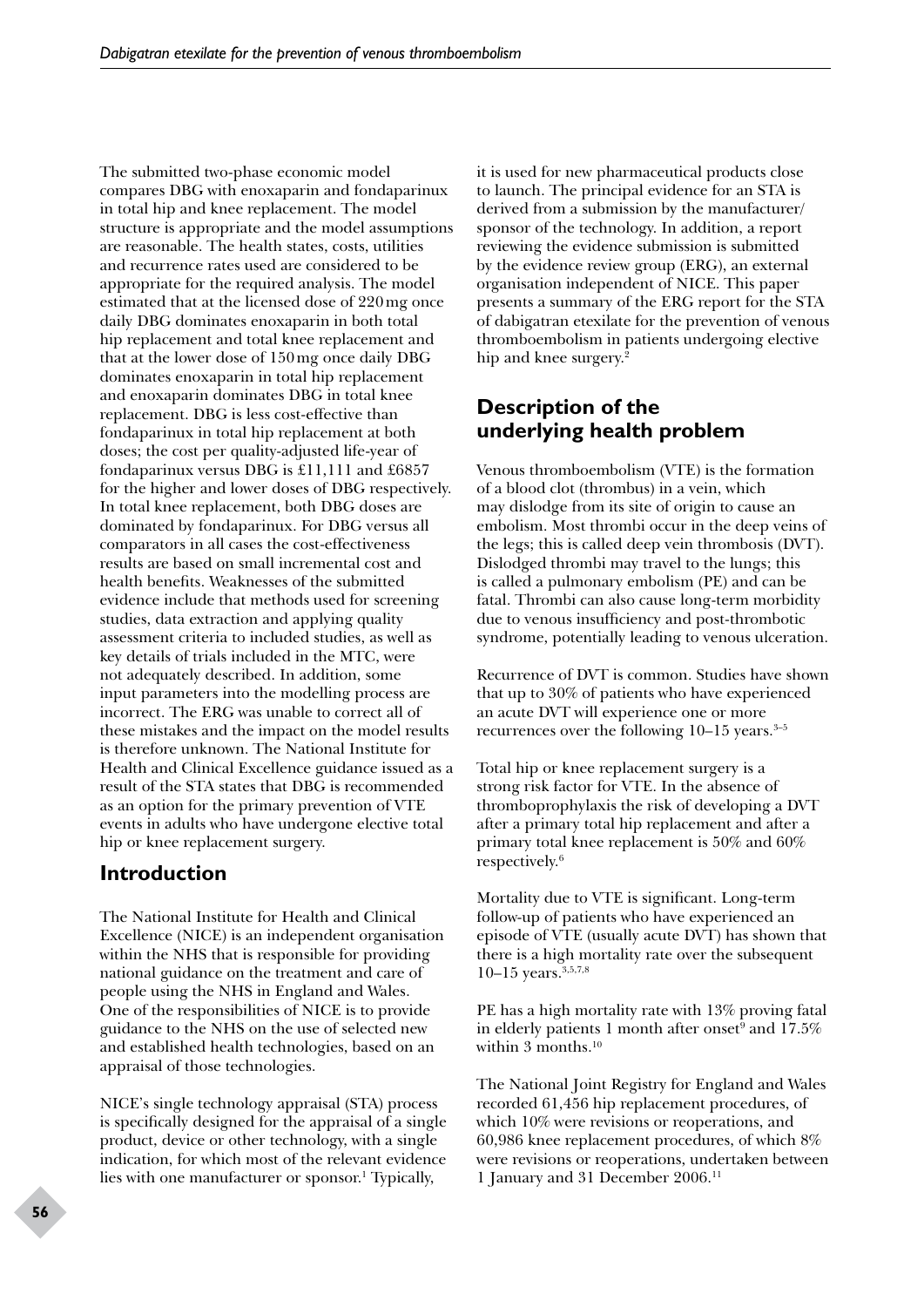# **Scope of the ERG report**

The objective of the appraisal is to evaluate the clinical effectiveness and cost-effectiveness of dabigatran etexilate (DBG) within its licensed indication for the prevention of VTE after elective hip or knee replacement surgery in adults. The comparators are enoxaparin (a low-molecularweight heparin) and fondaparinux.

In total hip replacement, the recommended standard dose of DBG is 110mg within 1–4 hours of surgery, continuing with 220mg daily thereafter for a total of 28–35 days. In total knee replacement, the recommended standard dose is 110mg within 1–4 hours of surgery, continuing with 220mg daily thereafter for a total of 10 days. A reduced dose of 150mg once a day is recommended for special populations: those aged 75 years and older, those with moderate renal impairment and those taking amiodarone.

The outcomes measured are mortality, incidence of DVT, incidence of PE, post DVT complications including post-thrombotic syndrome, length of hospital stay, health-related quality of life and adverse effects of treatment including bleeding events (minor and major).

The comparison with enoxaparin is based on the evidence from two pivotal head-to-head DBG phase III clinical trials: RE-NOVATE12 in a total hip replacement population and RE-MODEL<sup>13</sup> in a total knee replacement population. There are no head-to-head trials comparing DBG with fondaparinux. This comparison is based on the relative efficacy and safety as derived from a mixed treatment comparison (MTC) meta-analysis.

The economic evaluation presented a cost–utility analysis with cost-effectiveness expressed in terms of incremental cost per quality-adjusted life-years (QALYs). Given the potential chronic nature of some complications arising from VTE, the time horizon of the model was lifetime. Costs were considered from an NHS and personal social services perspective.

# **Methods**

The ERG report comprised a critical review of the evidence for the clinical effectiveness and costeffectiveness of the technology based upon the manufacturer's/sponsor's submission to NICE as part of the STA process.

The only additional work undertaken by the ERG was a series of meta-analyses on the primary safety outcomes. There was no difference between DBG and enoxaparin in any of these outcomes.

The ERG requested the manufacturers to repeat the cost-effectiveness analysis with the inclusion of the RE-MOBILIZE study,<sup>14</sup> a second trial in a total knee replacement population. The inclusion of the RE-MOBILIZE study reverses the results, from DBG dominating to DBG being dominated for both dosages. However, the manufacturers do not believe that the RE-MOBILIZE study is generalisable to the England and Wales setting. It is their opinion that these analyses are therefore inappropriate for this submission. The ERG's clinical advisors agree with this opinion.

# **Results**

### **Summary of submitted clinical evidence**

The main evidence in the submission is derived from three head-to-head, phase III, multi-arm, randomised, double-blind, controlled, noninferiority trials (RE-NOVATE, RE-MODEL and RE-MOBILIZE). These trials compared the efficacy and safety of DBG at doses of 220mg and 150mg once daily with that of enoxaparin [40mg once daily in RE-NOVATE and RE-MODEL, 30mg twice daily in RE-MOBILIZE] in patients undergoing total knee replacement (RE-MODEL and RE-MOBILIZE) or total hip replacement (RE-NOVATE). Follow-up was 12–14 weeks.

DBG (at both 220mg once daily and 150mg once daily) does not appear to be inferior to enoxaparin (40mg once daily and 30mg twice daily) in terms of the secondary efficacy outcome of major VTE or VTE-related events.

The meta-analysis of the primary efficacy outcome across all three trials, and across combinations of these trials, appears to show that the intervention DBG at a dose of 220mg once daily was not inferior to the comparator enoxaparin (at either 40mg once daily or 30mg twice daily) in reducing levels of total VTE and all-cause mortality among patients undergoing total hip replacement and total knee replacement.

Evidence from post hoc subgroup analyses of the included trials indicates that the 150-mg once daily dose may be less effective in terms of incidence of total VTE and all-cause mortality than the 220-mg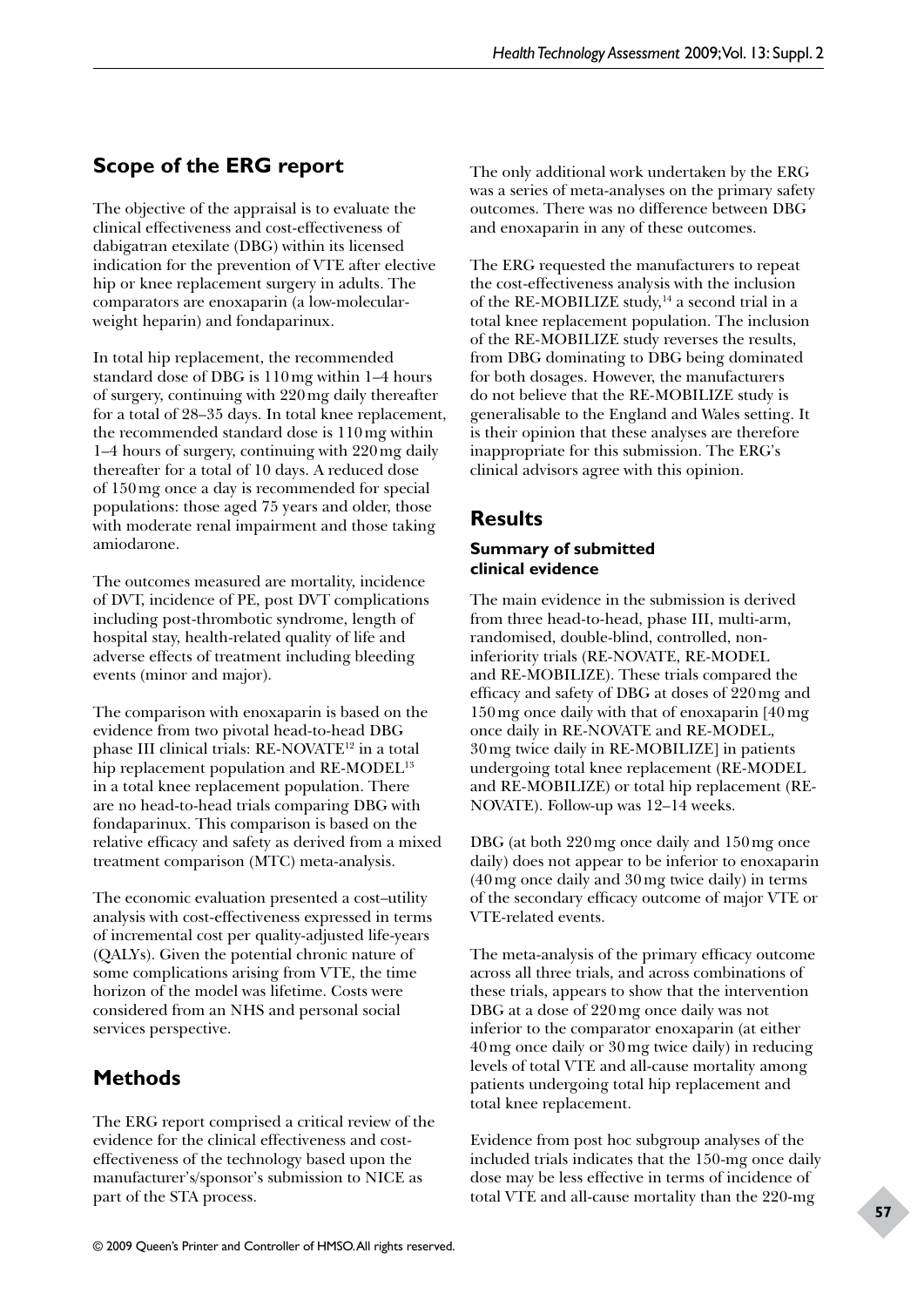once daily dose in the special populations indicated for this lower dose and for whom the lower dose is specifically licensed. Safety outcomes were not reported for these subgroups.

The meta-analysis of the RE-MODEL and RE-NOVATE trials appears to show that the 150-mg once daily dose of DBG is not inferior to the comparator enoxaparin (at either 40mg once daily or 30mg twice daily) in reducing levels of total VTE and all-cause mortality among patients undergoing total hip replacement and total knee replacement.

The meta-analyses of the two total knee replacement trials combined (RE-MODEL and RE-MOBILIZE) and the three total knee replacement and total hip replacement trials combined (RE-NOVATE, RE-MODEL and RE-MOBILIZE) appear to show that the 150-mg once daily dose of DBG is inferior to the comparator enoxaparin (at both 40mg once daily and 30mg twice daily) in reducing levels of total VTE and all-cause mortality among patients undergoing total hip replacement and total knee replacement.

An MTC analysis compared the results of these trials of DBG with results for all other available interventions for patients undergoing surgery and at risk of DVT and found that DBG compared favourably with the other interventions, with the exception of extended enoxaparin and fondaparinux, which appear to be relatively more effective (level of statistical significance of difference not reported).

The adverse event profile was not significantly different in those receiving DBG compared with those receiving enoxaparin. The primary safety end point was major bleeding. Clinically relevant bleeding, any bleeding and liver function were also measured (secondary end points).

#### **Summary of submitted costeffectiveness evidence**

The model developed by Boehringer Ingelheim has an acute phase that starts at the time of surgery and ends at 10 weeks post surgery and a chronic phase with a lifetime horizon. The model compares DBG with enoxaparin and fondaparinux in both total hip replacement and total knee replacement. The acute phase model is a decision tree which predicts the health states that patients will be in at 10 weeks based on evidence from phase III trials of DBG compared with enoxaparin and from an MTC of DBG compared with fondaparinux. At 10 weeks

patients enter a chronic phase Markov model in the same health state in which they terminated the decision tree model. No further treatment effect is applied in the chronic phase model. Transition between states in the chronic phase model is dependent on VTE recurrence rates obtained from the literature.

The health states, costs, utilities and recurrence rates used within the model are considered to be appropriate for the required analysis.

The Boehringer Ingelheim model estimated that:

- at the licensed dose of 220 mg once daily DBG dominates enoxaparin in both total hip replacement and total knee replacement
- at the lower dose of 150 mg once daily DBG dominates enoxaparin in total hip replacement and enoxaparin dominates DBG in total knee replacement
- DBG is less cost-effective than fondaparinux in total hip replacement at both doses of DBG. The cost/QALY of fondaparinux versus DBG is £11,111 and £6857, respectively, for the higher and lower doses of DBG.
- In total knee replacement, both DBG doses are dominated by fondaparinux.

*Table 1* presents a summary of the cost-effectiveness results. For DBG versus all comparators it should be noted that in all cases the cost-effectiveness results are based on small incremental cost and health benefits.

# **Commentary on the robustness of submitted evidence**

#### **Strengths**

The manufacturer conducted a limited, but systematic search for clinical and cost-effectiveness studies of DBG for the prevention of VTE in patients undergoing total knee replacement and total hip replacement. It appears unlikely that any additional trials would have met the inclusion criteria had the search been widened to include more free-text terms or to include other databases.

The three identified trials, which represent the main clinical efficacy evidence, were of reasonable methodological quality, with some limitations, and measured a range of outcomes that were appropriate and clinically relevant.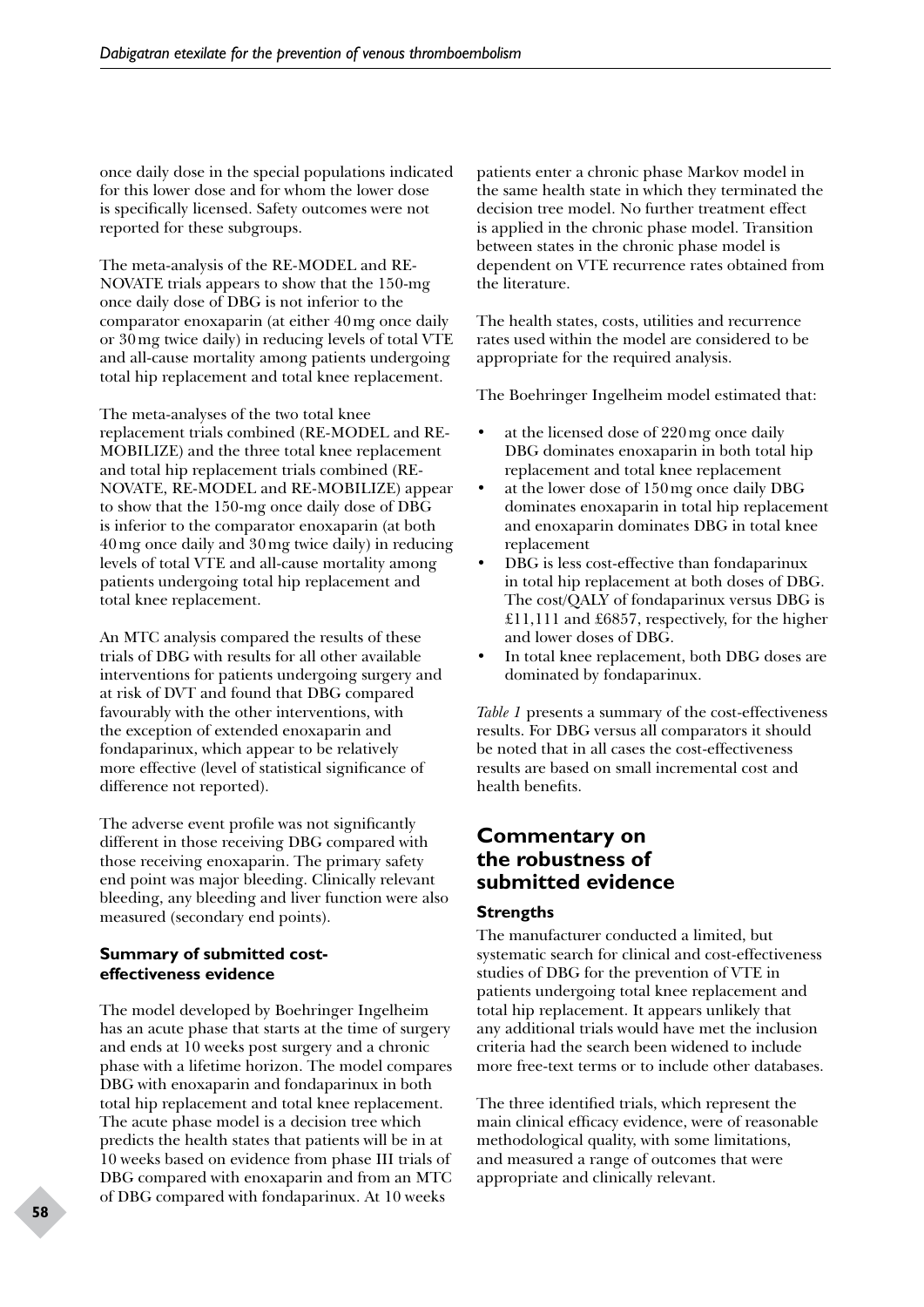|                                                |                         | Probability cost-effective at<br>threshold: |              |
|------------------------------------------------|-------------------------|---------------------------------------------|--------------|
|                                                | <b>Deterministic</b>    | £20,000/QALY                                | £30,000/QALY |
| DBG compared with enoxaparin in THR patients   |                         |                                             |              |
| DBG 220 mg                                     |                         |                                             |              |
| Incremental cost                               | $-E99$                  | 99%                                         | 98%          |
| Incremental QALYs                              | 0.010                   |                                             |              |
| <b>ICER</b>                                    | DBG dominant            |                                             |              |
| DBG 150mg                                      |                         |                                             |              |
| Incremental cost                               | $-£83$                  | 76%                                         | 71%          |
| Incremental QALYs                              | 0.001                   |                                             |              |
| <b>ICER</b>                                    | DBG dominant            |                                             |              |
| DBG compared with enoxaparin in TKR patients   |                         |                                             |              |
| DBG 220 mg                                     |                         |                                             |              |
| Incremental cost                               | $-L18$                  | 82%                                         | 82%          |
| Incremental QALYs                              | 0.011                   |                                             |              |
| <b>ICER</b>                                    | DBG dominant            |                                             |              |
| DBG 150mg                                      |                         |                                             |              |
| Incremental cost                               | £20                     | 38%                                         | 39%          |
| Incremental QALYs                              | $-0.002$                |                                             |              |
| <b>ICER</b>                                    | DBG dominated           |                                             |              |
| DBG compared with fondaparinux in THR patients |                         |                                             |              |
| DBG 220mg                                      |                         |                                             |              |
| Incremental cost                               | $-\pounds 200$          | 40%                                         | 35%          |
| Incremental QALYs                              | $-0.018$                |                                             |              |
| <b>ICER</b>                                    | $f  ,$     <sup>a</sup> |                                             |              |
| DBG 150mg                                      |                         |                                             |              |
| Incremental cost                               | $-L192$                 | 32%                                         | 27%          |
| Incremental QALYs                              | $-0.028$                |                                             |              |
| <b>ICER</b>                                    | £6857 <sup>a</sup>      |                                             |              |
| DBG compared with fondaparinux in TKR patients |                         |                                             |              |
| DBG 220 mg                                     |                         |                                             |              |
| Incremental cost                               | £16                     | 0%                                          | 0%           |
| Incremental QALYs                              | $-0.016$                |                                             |              |
| <b>ICER</b>                                    | DBG dominated           |                                             |              |
| DBG 150mg                                      |                         |                                             |              |
| Incremental cost                               | £25                     | 0%                                          | 0%           |
| Incremental QALYs                              | $-0.019$                |                                             |              |
| <b>ICER</b>                                    | DBG dominated           |                                             |              |

*TABLE 1 Summary of deterministic and probabilistic sensitivity analysis results* 

DBG, dabigatran etexilate; ICER, incremental cost-effectiveness ratio; QALY(s), quality-adjusted life-year(s); THR, total hip replacement; TKR, total knee replacement.

a Note that this ICER is in the 'south/west' quadrant of the cost-effectiveness plane.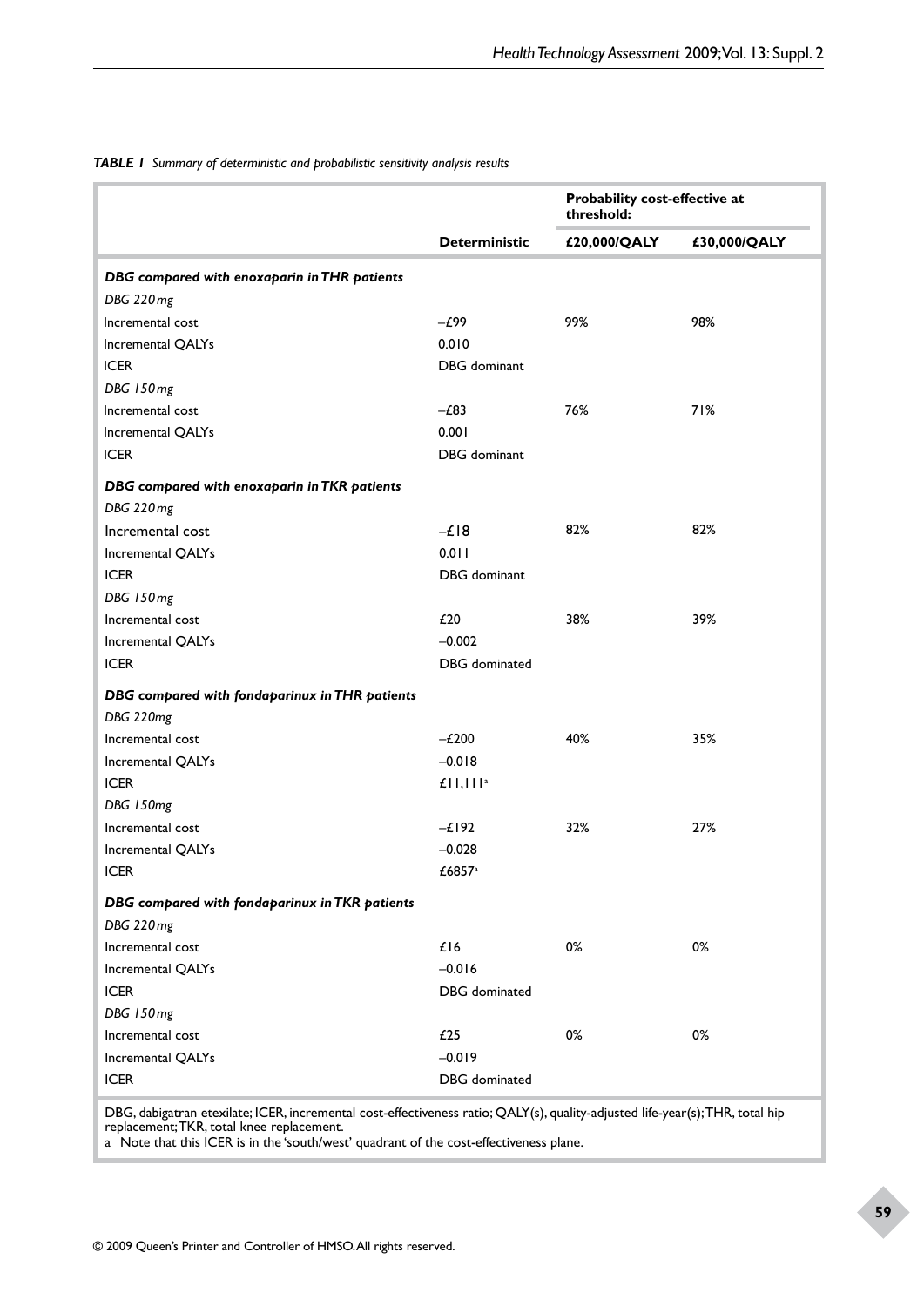The meta-analyses demonstrated the noninferiority of DBG 220mg once daily versus enoxaparin in terms of the efficacy and safety end points, and acknowledged the apparent inferiority of the 150-mg once daily dose in terms of the primary efficacy outcome.

An MTC analysis compared DBG with all other available interventions for patients undergoing surgery and at risk of DVT and found that DBG compared favourably with the other interventions, with the exception of extended low-molecularweight heparins and fondaparinux, which appear to be more effective.

The model structure is appropriate and allows sensitivity analysis to be carried out easily.

The model assumptions are reasonable.

The univariate sensitivity analysis is extensive and is performed on appropriate parameters.

The probabilistic sensitivity analysis is performed correctly.

#### **Weaknesses**

The processes undertaken by the manufacturer for screening studies, data extraction and applying quality assessment criteria to included studies were not made explicitly clear in the submission. These factors limit the robustness of the systematic review.

Quality assessment of the included studies should have been undertaken using a checklist appropriate to the types of study included (non-inferiority randomised trials).

One of the trials used in the clinical effectiveness section is published only as an abstract (RE-MOBILIZE); much of the key data employed are unpublished.

A simple pooled analysis of the patient level data from the two pivotal trials, as well as all three head-to-head trials, was reported. However, the methods used for this data pooling were not described; the statistical approach for combining the data appears to be inappropriate as it fails to preserve randomisation and introduces bias and confounding. The resulting pooled data should therefore be treated with caution.

Elements of the MTC reported in the manufacturer's submission are reproduced from documents produced by organisations other

than the manufacturer, rather than specifically in response to the scope. The key details of trials included in the MTC, and issues relating to heterogeneity of trials, are neither reported nor discussed. The resulting MTC should therefore be treated with caution.

The economic results for DBG compared with enoxaparin in total hip replacement and total knee replacement both rely on one trial each. These trials indicate that DBG is not inferior to enoxaparin. The small numerical difference seen in these trials is reproduced in the model in terms of both incremental costs and incremental health benefits (see *Table 1*). A small change in the direction of the trial results could significantly change the cost-effectiveness conclusions.

The economic results for DBG versus fondaparinux in total hip replacement are based on one study for which the manufacturer appears to have used an incorrect relative risk estimate. However, the difference is small and the impact on the results is likely to be small.

VTE recurrence rates, post-thrombotic syndrome rates and quality of life utilities used in the model are based on a literature review limited to economic studies. It is therefore possible that non-economic studies reporting these data in sources such as MEDLINE have not been identified.

Some input parameters into the modelling process are incorrect. These include using the underlying risk of DVT instead of the underlying risk of VTE for the comparison of DBG with fondaparinux, wrongly estimating the recurrence rates for VTE, wrongly estimating the probability of PE being severe, not including intensive care unit costs in PE post discharge and including the cost of informal care when it should be excluded. The ERG was unable to correct all of these mistakes and the impact on the model results is therefore unknown.

## **Conclusions**

#### **Key issues**

The external validity of the evidence is limited. Only a single randomised controlled trial (RCT) using a comparator and dose applied in England and Wales has been conducted on each of the relevant total hip replacement and total knee replacement populations. The addition of evidence from any future RCTs may alter the results regarding the non-inferiority of DBG. Small changes in key parameters could markedly alter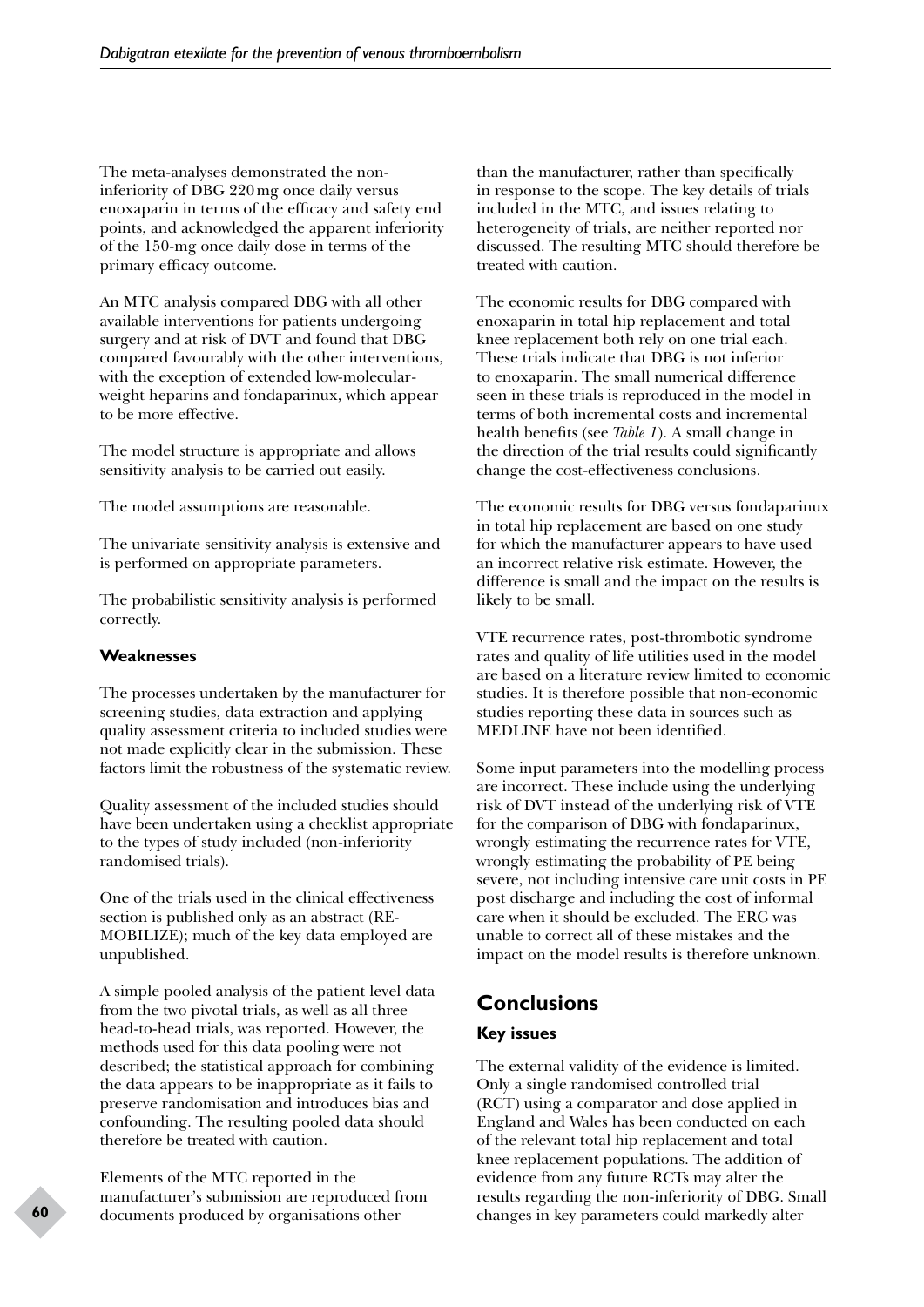the conclusions with respect to cost and clinical effectiveness.

The results of the RE-MOBILIZE total knee replacement trial indicate that both the 220 mg once daily and the 150-mg once daily dose of DBG are inferior to enoxaparin in terms of the primary efficacy outcome of total VTE and all-cause mortality. When the pivotal trials (RE-MODEL and RE-NOVATE) are combined with this trial in a meta-analysis the 150-mg once daily dose of DBG is found to be inferior to enoxaparin in terms of the primary efficacy outcome. The 150 mg once daily dose may therefore not be suitable for use in the special populations indicated. Post hoc subgroup analyses for total VTE and all-cause mortality conducted on the special populations indicated also suggest that this dose may be less effective than the 220-mg once daily dose in terms of the primary efficacy outcome.

The economic results for DBG compared with enoxaparin in total hip replacement and total knee replacement both rely on one trial each. These trials indicate that DBG is not inferior to enoxaparin. Although at the licensed dose of 220mg once daily DBG dominates enoxaparin, a small change in the direction of the trial results could significantly alter the cost-effectiveness conclusions.

The cost-effectiveness analysis based on a metaanalysis of the RE-MODEL plus the RE-MOBILIZE trials reverses the direction of the results, that is, DBG is now dominated by enoxaparin for both doses. However, it is the manufacturer's opinion that the RE-MOBILIZE study is not generalisable to the England and Wales setting. This is also the opinion of the clinical advisors to the ERG.

#### **Areas of uncertainty**

There is uncertainty around the clinical effectiveness and cost-effectiveness of DBG compared with other relevant treatments included in the scope, especially fondaparinux and standard and extended low-molecular-weight heparins other than enoxaparin, especially with respect to the 150 mg once daily dose. The 150-mg once daily dose may be less effective than the 220-mg once daily dose for the special populations for whom this lower dose is licensed.

The economic results for DBG compared with enoxaparin in total hip replacement and total knee replacement both rely on one trial each. The small numerical difference seen in these

trials is reproduced in the model in terms of both incremental costs and incremental health benefits. The conclusions of the cost-effectiveness analysis could be significantly changed with only a small change in the direction of the trial results.

## **Summary of NICE guidance issued as a result of the STA**

At the time of writing, the final appraisal determination issued by NICE on 21 July 2008 states that:

Dabigatran etexilate, within its marketing authorisation, is recommended as an option for the primary prevention of venous thromboembolic events in adults who have undergone elective total hip replacement surgery or elective total knee replacement surgery.

# **Key references**

- 1. National Institute for Health and Clinical Excellence. *Guide to the single technology (STA) process*. 19 September 2006. URL: www.nice.org.uk/page. aspx?o=STAprocessguide.
- 2. Holmes M, Carroll C, Papaioannou D. *Dabigatran etexilate for the prevention of venous thromboembolism in patients undergoing elective hip and knee surgery: a single technology appraisal*. NICE Guidance 2008; 157.
- 3. Bergqvist D, Jendteg S, Johansen L, Persson U, Odegaard K. Cost of long-term complications of deep venous thrombosis of the lower extremities: an analysis of a defined patient population in Sweden. *Ann Intern Med* 1997;**126**:454–7.
- 4. Janssen MC, Haenen JH, van Asten WN, Wollersheim H, Heijstraten FM, de Rooij MJ, *et al*. Clinical and haemodynamic sequelae of deep venous thrombosis: retrospective evaluation after 7–13 years. *Clin Sci (Lond)* 1997;**93**:7–12.
- 5. Schulman S, Lindmarker P, Holmstrom M, Larfars G, Carlsson A, Nicol P, *et al*. Post-thrombotic syndrome, recurrence, and death 10 years after the first episode of venous thromboembolism treated with warfarin for 6 weeks or 6 months. *J Thromb Haemost* 2006;**4**:734–42.
- 6. Faroug R, Konnuru S, Min S, Hussain F, Ampat G. Venous thromboembolism prevention post neck of femur fractures – does it make a difference? *Thrombosis J* 2008;**6**:8
- 7. Eichlisberger R, Widmer MT, Frauchiger B, Widmer LK, Jager K. [The incidence of post-thrombotic

© 2009 Queen's Printer and Controller of HMSO. All rights reserved.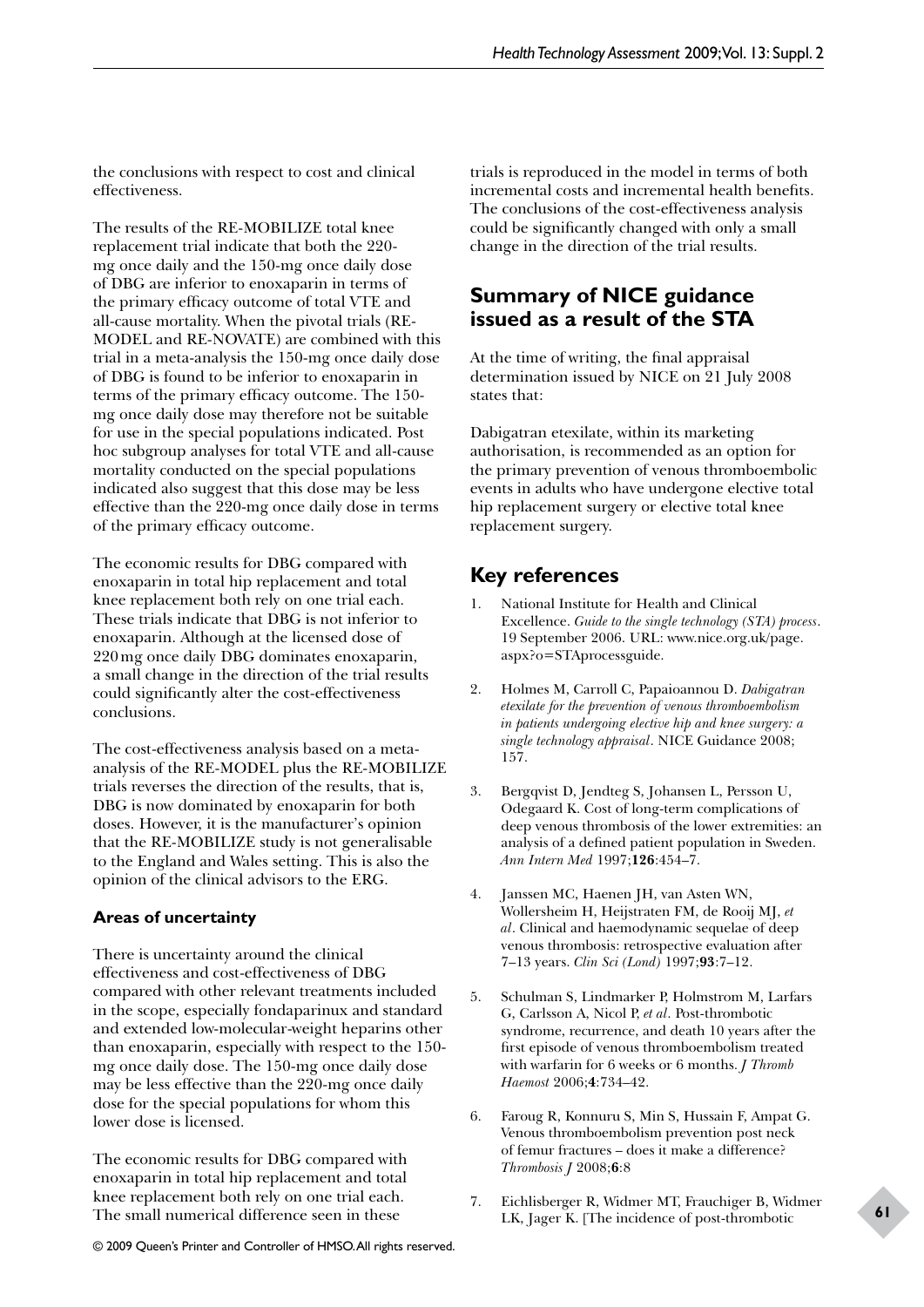syndrome] [German]. *Wien Med Wochenschr* 1994;**144**:192–5.

- 8. Murray DW, Britton AR, Bulstrode CJ. Thromboprophylaxis and death after total hip replacement. *J Bone Joint Surg Br* 1996;**78**:863–70.
- 9. Siddique RM, Siddique MI, Connors AF, Jr, Rimm AA. Thirty-day case-fatality rates for pulmonary embolism in the elderly. *Arch Intern Med* 1996;**156**:2343–7.
- 10. Goldhaber SZ, Visani L, De Rosa M. Acute pulmonary embolism: clinical outcomes in the International Cooperative Pulmonary Embolism Registry (ICOPER). *Lancet* 1999;**353**:1386–9.
- 11. National Joint Registry for England and Wales 4th Annual Report. URL: www.rcseng.ac.uk/ surgical research units/docs/National%20Joint%20 Registry%20Report%202007.pdf.
- 12. Eriksson BI, Dahl OE, Rosencher N, Kurth AA, van Dijk CN, Frostick SP, *et al*; RE-NOVATE Study Group. Dabigatran etexilate versus enoxaparin for prevention of venous thromboembolism after total hip replacement: a randomised, double-blind, noninferiority trial. *Lancet* 2007;**370**:949–56.
- 13. Eriksson BI, Dahl OE, Rosencher N, Kurth AA, van Dijk CN, Frostick SP, *et al*. Oral dabigatran etexilate vs. subcutaneous enoxaparin for the prevention of venous thromboembolism after total knee replacement: the RE-MODEL randomized trial. *J Thromb Haemost* 2007;**5**:2178–85.
- 14. Friedman RJ, Caprini JA, Comp PC, Davidson BL, Francis CW, Ginsberg J, *et al*. Dabigatran etexilate versus enoxaparin in preventing venous thromboembolism following total knee arthroplasty. *J Thromb Haemost* 2007;**5**(Suppl. 2):W-051.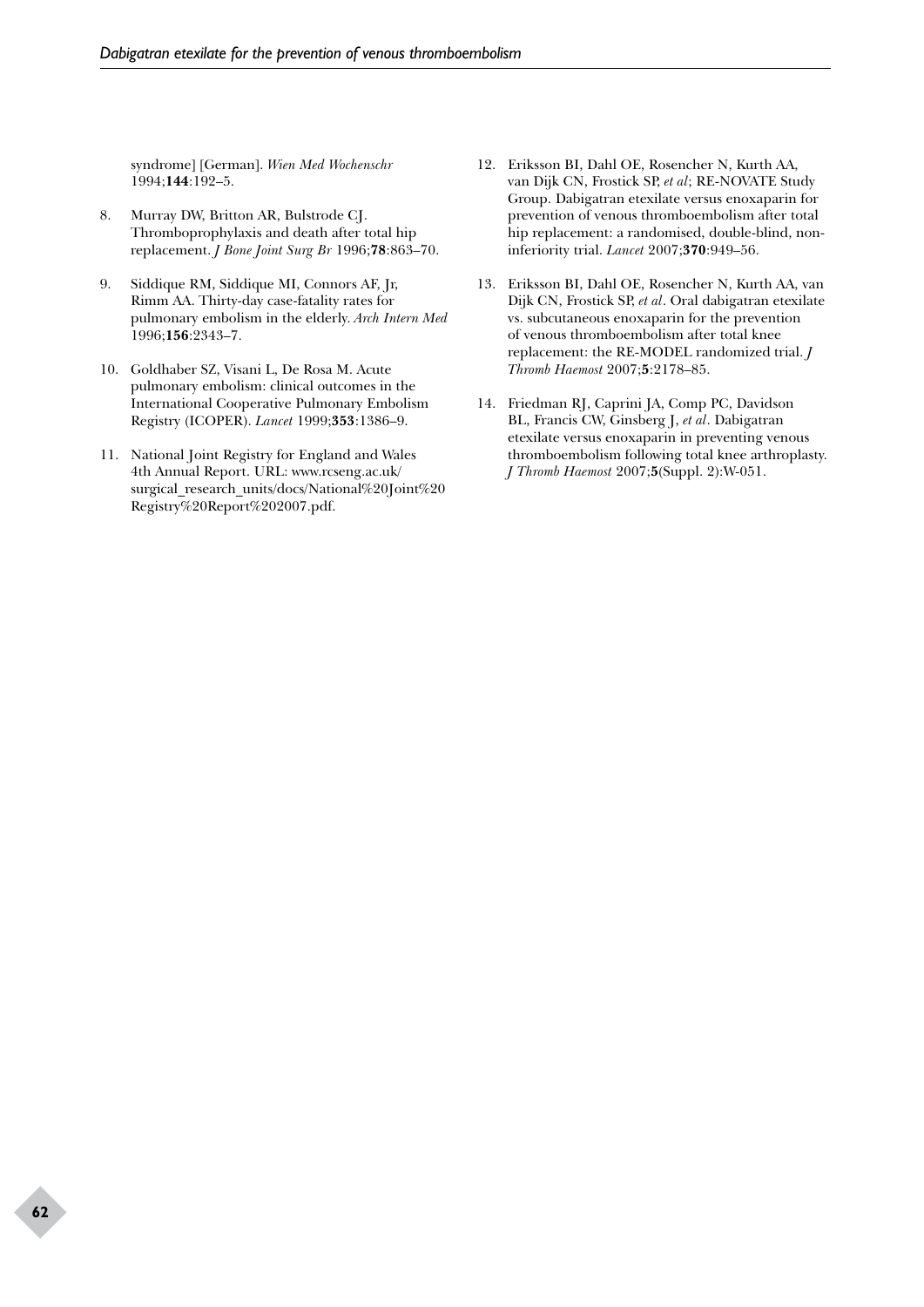

# **Romiplostim for the treatment of chronic immune or idiopathic thrombocytopenic purpura: a single technology appraisal**

# G Mowatt,\* C Boachie, M Crowther, C Fraser, R Hernández, X Jia and L Ternent

Aberdeen Health Technology Assessment Group, University of Aberdeen, UK

\*Corresponding author

### **Declared competing interests of authors:** none

# **Abstract**

This paper presents a summary of the evidence review group (ERG) report into the clinical and cost-effectiveness of romiplostim for the treatment of adults with chronic immune or idiopathic thrombocytopenic purpura (ITP) based upon a review of the manufacturer's submission to the National Institute for Health and Clinical Excellence (NICE) as part of the single technology appraisal (STA) process. The submission's evidence came from two relatively high-quality randomised controlled trials (RCTs). The ERG found no evidence that any important data were missed or that data extraction was inaccurate. In both RCTs more patients in the romiplostim than in the placebo group achieved a durable platelet response [non-splenectomised patients: romiplostim 25/41 (61%), placebo 1/21 (5%), odds ratio (OR) 24.45, 95% confidence interval (CI) 3.34 to 179.18; splenectomised patients: romiplostim 16/42 (38%), placebo 0/21 (0%), OR 8.5 (95% CI 1.15 to 372)] and an overall platelet response [non-splenectomised patients: romiplostim 36/41 (88%), placebo 3/21 (14%), OR 34.74, 95% CI 7.77 to 155.38; splenectomised patients: romiplostim 33/42 (79%), placebo 0/21 (0%), OR 16.6 (95% CI 2.37 to 706]. The difference in mean period with a platelet response was 13.9 weeks (95% CI 10.5 to 17.4) in favour of romiplostim in the RCT of non-splectomised patients and 12.1 weeks (95% CI 8.7 to 15.6) in favour of romiplostim in the RCT of splectomised patients. The manufacturer's economic model evaluated the cost-effectiveness of romiplostim compared with standard care. The

### **Date of ERG submission:**

December 2008

**HTA 08/02/01**

**TAR Centre(s):** Aberdeen Health Technology Assessment Group

#### **List of authors:** G Mowatt, C Boachie, M Crowther, C Fraser, R Hernández, X Jia and L Ternent

#### **Contact details:**

Graham Mowatt, Health Services Research Unit, University of Aberdeen Health Sciences Building, Forresterhill, Aberdeen AB25 2ZD, UK

E-mail: g.mowatt@abdn.ac.uk

The research reported in this article of the journal supplement was commissioned and funded by the HTA programme on behalf of NICE as project number 08/02/01. The assessment report began editorial review in April 2009 and was accepted for publication in April 2009. See the HTA programme web site for further project information (www.hta.ac.uk). This summary of the ERG report was compiled after the Appraisal Committee's review.

The views and opinions expressed therein are those of the authors and do not necessarily reflect those of the Department of Health.

Discussion of ERG reports is invited. Visit the HTA website correspondence forum (www.hta.ac.uk/ correspond).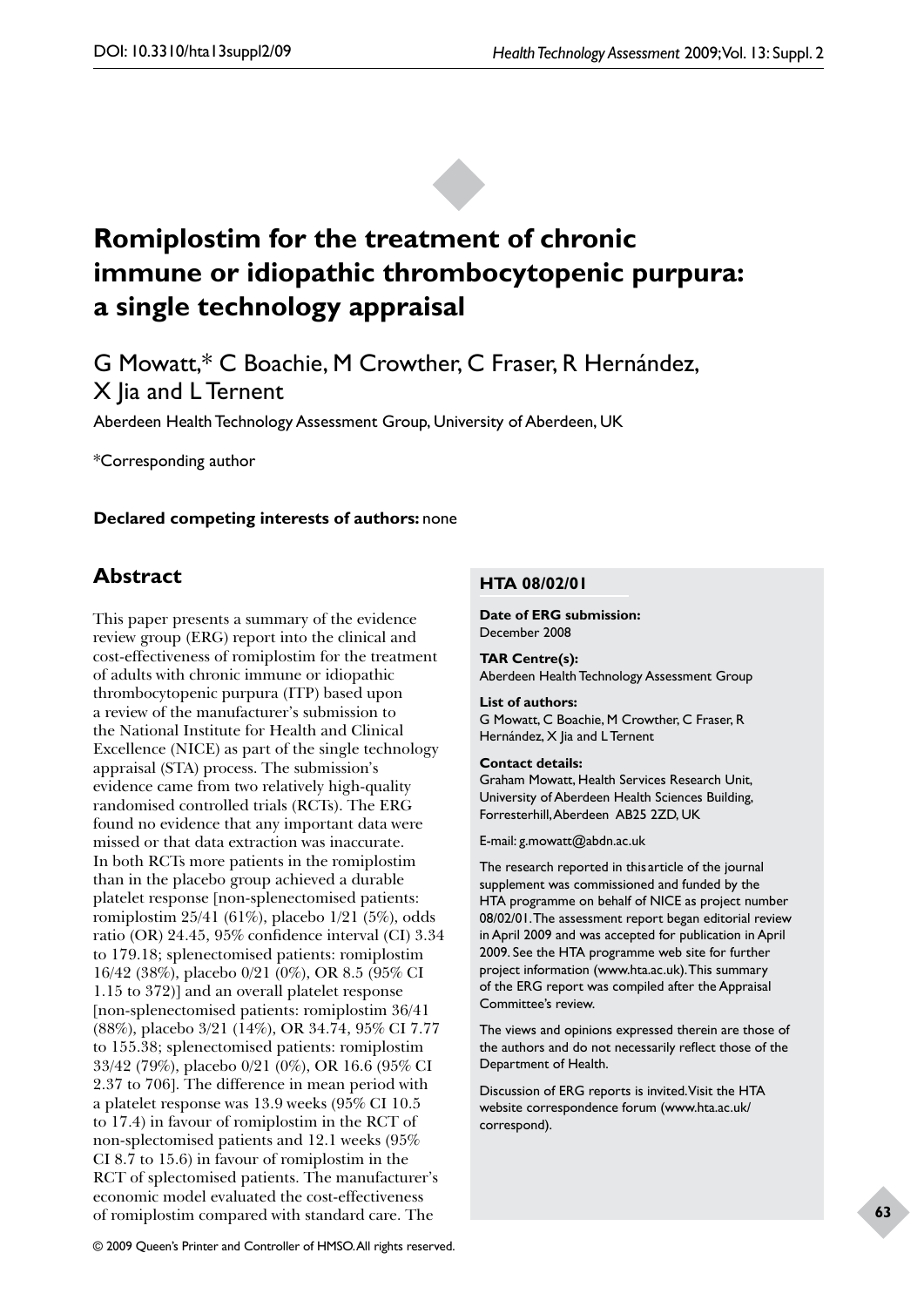ERG had concerns about the way the decision problem was addressed in the economic model and about the non-adjustment of findings for confounding factors. In non-splenectomised patients, using romiplostim as a first option treatment, the base-case incremental costeffectiveness ratio (ICER) was £14,840 per qualityadjusted life-year (QALY). In splenectomised patients the ICER was £14,655 per QALY. Additional sensitivity analyses performed by the ERG identified two issues of importance: whether individuals entered the model on watch and rescue or on active therapy in the comparator arm (ICER £21,674 per QALY for non-splenectomised patients, £29,771 per QALY for splenectomised patients); whether it was assumed that any unused medicine would be wasted. Combining all of the separate sensitivity analyses, and assuming that watch and rescue was not the first-line treatment, increased the ICERs further (non-splenectomised £37,290 per QALY; splenectomised £131,017 per QALY). In conclusion, the manufacturer's submission and additional work conducted by the ERG suggest that romiplostim has short-term efficacy for the treatment of ITP, but there is no robust evidence on long-term effectiveness or cost-effectiveness of romiplostim compared with relevant comparators.

## **Introduction**

The National Institute for Health and Clinical Excellence (NICE) is an independent organisation within the NHS that is responsible for providing national guidance on the treatment and care of people using the NHS in England and Wales. One of the responsibilities of NICE is to provide guidance to the NHS on the use of selected new and established health technologies, based on an appraisal of those technologies.

NICE's single technology appraisal (STA) process is specifically designed for the appraisal of a single product, device or other technology, with a single indication, for which most of the relevant evidence lies with one manufacturer or sponsor.<sup>1</sup> Typically, it is used for new pharmaceutical products close to launch. The principal evidence for an STA is derived from a submission by the manufacturer/ sponsor of the technology. In addition, a report reviewing the evidence submission is submitted by the evidence review group (ERG), an external organisation independent of NICE. This paper presents a summary of the ERG report for the STA of romiplostim for the treatment of chronic immune or idiopathic thrombocytopenic purpura (ITP).

# **Description of the underlying health problem**

Immune thrombocytopenic purpura is a condition in which autoantibodies are formed against platelets. ITP may present as bleeding and/or bruising or may be asymptomatic and picked up on blood counts taken for other reasons. The incidence rates quoted for adult ITP in the UK/USA range from  $1.13^2$  to  $6.6^3$ per 100,000 per year. Licensed treatments for ITP are steroids, intravenous immunoglobulin and anti-D immunoglobulin. Other treatments include splenectomy (a surgical treatment), cyclophosphamide, vinca alkaloids, danazol, azathioprine, ciclosporin, rituximab, mycophenolate mofetil, dapsone, alemtuzumab, autologous stem cell transplantation, interferon and combination chemotherapy. More recent novel treatments include the thrombopoietin analogues (romiplostim and eltrombopag), which appear to increase platelet production.

# **Scope of the ERG report**

The manufacturer's submission assessed the efficacy, safety and cost-effectiveness of romiplostim for the treatment of chronic ITP in adult patients with platelet counts of less than  $30 \times 10^9$ /l. Two subgroups were assessed: non-splenectomised patients with inadequate response to initial corticosteroid treatment, in whom splenectomy was medically contraindicated, and ITP patients refractory to splenectomy. The primary outcome was the incidence of durable response, defined as achieving at least six weekly platelet responses (platelets ≥50 × 10<sup>9</sup>/l) during the last 8 weeks of treatment with no rescue medications administered at any time during the 24-week treatment period.

The data used to assess the efficacy and safety of romiplostim came from two small randomised controlled trials (RCTs) by Kuter and colleagues $4$ comparing romiplostim with placebo in (1) nonsplenectomised patients and (2) splenectomised patients. In addition, data were also reported for an 'ITP safety set' consisting of a number of other non-randomised phase II studies.

The manufacturer submitted an economic evaluation. The economic model was a cohort-type model constructed in Microsoft excel in which the two patient populations were modelled. The model evaluated the cost-effectiveness of romiplostim compared with standard care, defined by reference to international guidelines in the treatment of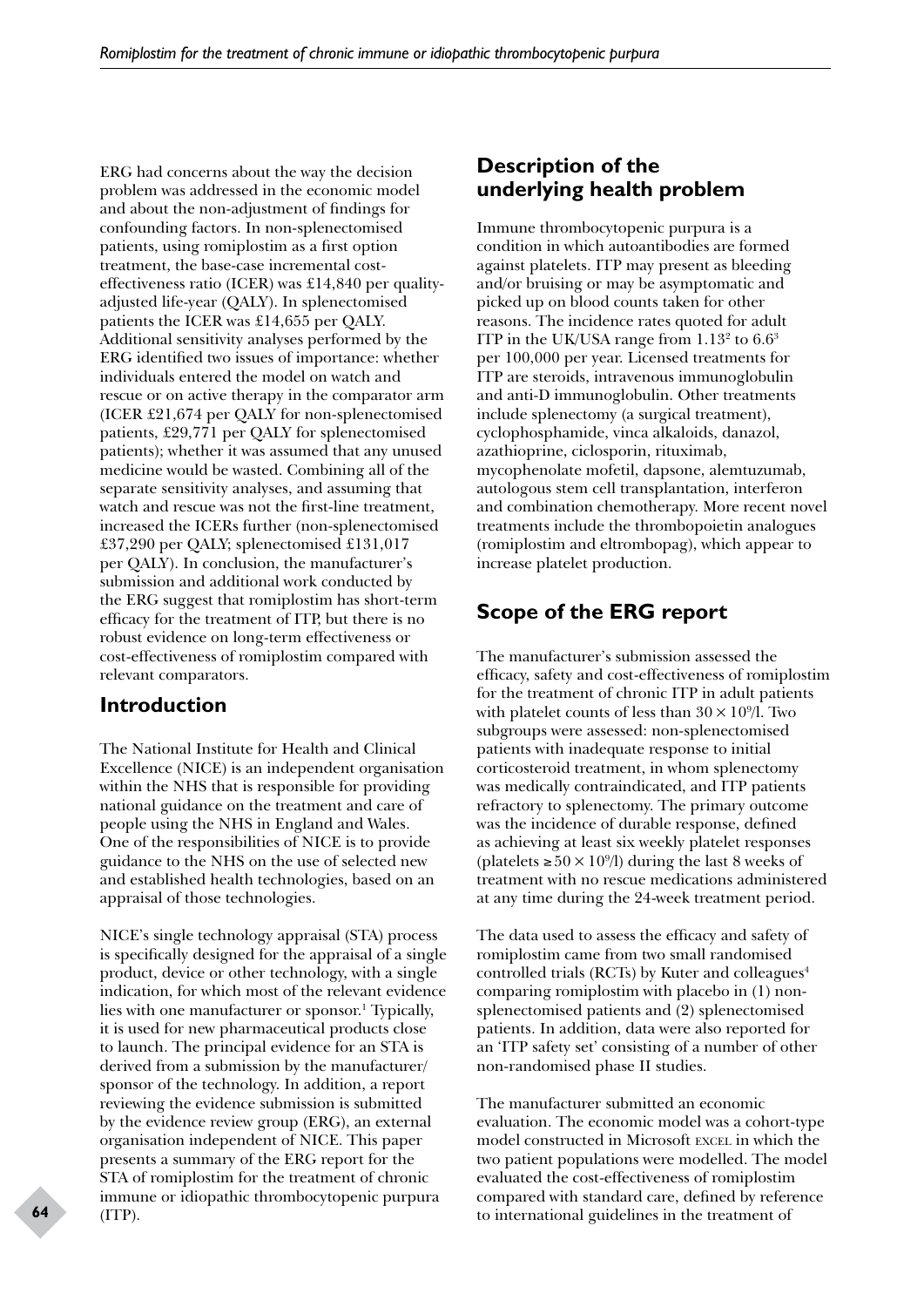ITP and the manufacturer's own commissioned survey. In the model, patients initially enter a watch and rescue state or are treated first with romiplostim. The model was populated with a variety of observational data for the effectiveness of alternative treatments from a number of small studies. The RCT data on romiplostim were also treated as observational data within the economic model.

Romiplostim is designed to increase the production of platelets at a rate that outpaces their destruction by the immune system. The European Medicines Agency's (EMEA) Committee for Medicinal Products for Human Use (CHMP) positive opinion for romiplostim (Nplate™, Amgen) stated that Nplate was indicated for adult chronic ITP splenectomised patients who were refractory to other treatments, and that Nplate could also be considered as second-line treatment for adult non-splenectomised patients in whom surgery was contraindicated.

# **Methods**

The ERG report comprised a critical review of the evidence for the clinical effectiveness and costeffectiveness of the technology based upon the manufacturer's/sponsor's submission to NICE as part of the STA process.

Following submission of the manufacturer's report the ERG:

- requested clarification from the manufacturer on a number of points, mainly relating to the clinical effectiveness and cost-effectiveness aspects of the submission
- assessed the clinical effectiveness part of the manufacturer's submission for its quality as a systematic review using the questions in the Centre for Reviews and Dissemination (CRD) Report No. 45
- replicated the manufacturer's MEDLINE search strategy with the inclusion of the term 'nplate.tw,rn' and adapted the searches for the other databases using the appropriate subject heading terms
- • undertook complementary searches for additional evidence on each comparator
- requested the manufacturer to rerun the economic model for a number of additional analyses, and
- performed additional sensitivity analyses on the economic model.

### **Results**

#### **Summary of submitted clinical evidence**

Evidence on the efficacy of romiplostim came from two RCTs by Kuter and colleagues with a 24-week follow-up.4 In the RCT of non-splenectomised patients, 25/41 (61%) patients in the romiplostim group and 1/21 (5%) in the placebo group achieved a durable platelet response [odds ratio (OR) 24.45, 95% confidence interval (CI) 3.34 to 179.18]. An overall platelet response was achieved by 36/41 (88%) patients in the romiplostim group and 3/21 (14%) in the placebo group (OR 34.74, 95% CI 7.77 to 155.38). The Kaplan–Meier estimated median time to the first platelet response was 2.0 weeks and the mean period with a platelet response was 15.2 weeks for romiplostim and 1.3 weeks for placebo (difference 13.9 weeks, 95% CI 10.5 to 17.4 weeks).

In the RCT of splenectomised patients, 16/42 (38%) patients in the romiplostim group and 0/21 (0%) in the placebo group achieved a durable platelet response. The OR estimated by the ERG using an assumption of one event in the placebo group was 8.5 (95% CI 1.15 to 372). An overall platelet response was achieved by 33/42 (79%) patients in the romiplostim group and 0/21 (0%) in the placebo group. The OR estimated by the ERG using the same assumption above was 16.6 (95% CI 2.37 to 706). The Kaplan–Meier estimated median time to the first platelet response was 3.0 weeks and the mean period with a platelet response was 12.3 weeks for romiplostim and 0.2 weeks for placebo (difference 12.1 weeks,  $95\%$  CI 8.7 to 15.6 weeks).

The efficacy of 24-week administration of romiplostim was significantly better than that of placebo in the above outcomes and also in reduction of concurrent ITP therapy. Across both studies headache (29/84, 35%) was the most common adverse drug reaction amongst romiplostim patients, followed by arthralgia (22/84, 26%), dizziness (14/84, 17%) and insomnia (13/84, 15%). In the RCT of splenectomised patients three patients in the placebo group died, with causes of death pneumonia, pulmonary embolism and cerebral haemorrhage. In the RCT of non-splenectomised patients one patient in the romiplostim group died, the cause of death being an intracranial haemorrhage.

The manufacturer used evidence from existing reviews and primary studies from complementary searches to report the efficacy and safety of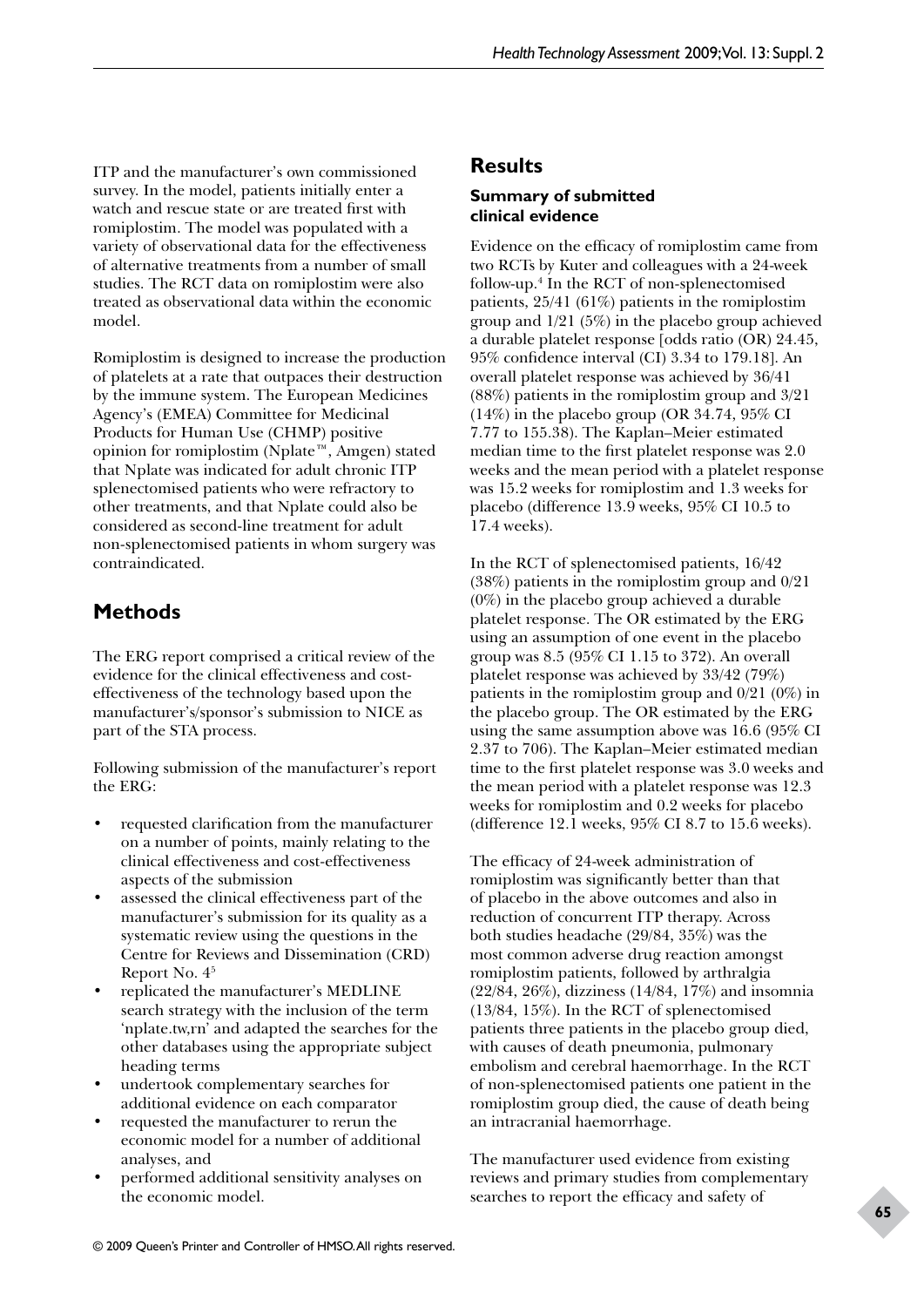comparator drugs. The majority of the efficacy and safety data came from non-randomised studies or case series.

#### **Summary of submitted costeffectiveness evidence**

The manufacturer's economic model evaluated the cost-effectiveness of romiplostim compared with standard care, defined by reference to international guidelines on the treatment of ITP and the manufacturer's own commissioned survey. In the model, patients initially entered a watch and rescue state or were treated first with romiplostim.

The results from the manufacturer's revised basecase analysis showed that, in non-splenectomised patients, using romiplostim as a first option treatment resulted in an incremental costeffectiveness ratio (ICER) of £14,840 per qualityadjusted life-year (QALY). In splenectomised patients the ICER was £14,655 per QALY. Additional sensitivity analyses were performed by the ERG (*Tables 1* and *2*). The combined sensitivity analysis provided far larger changes in the ICER than were reflected in one-way sensitivity analysis. The two issues of most importance were

(1) whether individuals entered the model on watch and rescue or on an active therapy in the comparator arm (ICER £21,674 per QALY for non-splenectomised patients, £29,771 per QALY for splenectomised patients) and (2) as vials of the drug came in a fixed size, whether it was assumed that any unused medicine would be wasted. Combining all of the separate sensitivity analyses, with the additional assumption that watch and rescue was not the first-line treatment, increased the ICERs further (non-splenectomised £37,290 per QALY; splenectomised £131,017 per QALY).

# **Commentary on the robustness of submitted evidence**

Overall the quality of the RCTs reporting romiplostim was relatively high and the ERG found no evidence that any data of consequence were missed in the reviews or that data extraction was inaccurate. The evidence base for both romiplostim and the comparator treatments was limited.

Although the decision problem, description of alternatives and perspective were all well outlined

*TABLE 1 ERG's exploratory sensitivity analyses (non-splenectomised patients)*

|                                                                | ICER (£ per QALY gained)                                                                            |                                                                                                 |
|----------------------------------------------------------------|-----------------------------------------------------------------------------------------------------|-------------------------------------------------------------------------------------------------|
| <b>Scenario</b>                                                | <b>Watch and rescue is</b><br>initial comparator<br>intervention<br>(as adopted by<br>manufacturer) | Rituximab is initial<br>comparator intervention<br>(ERG analysis using<br>manufacturer's model) |
| Base case                                                      | 14,633                                                                                              | 21,674                                                                                          |
| Use of EQ-5D data from RCTs<br>L.                              | 16,503                                                                                              | 24,426                                                                                          |
| Change in number of vials (from 0.93 to 1.0)<br>2.             | 21,214                                                                                              | 28,556                                                                                          |
| Serious adverse events +50%<br>3.                              | 14,623                                                                                              | 21,658                                                                                          |
| Serious adverse events -50%<br>4.                              | 14,641                                                                                              | 29,741                                                                                          |
| Cost of bone marrow test included<br>5.                        | 14,663                                                                                              | 21,706                                                                                          |
| Cost of blood assessment included<br>6.                        | 19,230                                                                                              | 36,131                                                                                          |
| Reducing frequency of physician visits<br>7.                   | 14,669                                                                                              | 21,701                                                                                          |
| Combining 1 and 2 and 4-7<br>8.                                | 29,179                                                                                              | 37,290                                                                                          |
| Response rate for romiplostim (worst case for censoring)<br>9. | 16,258                                                                                              | 57,593                                                                                          |
| 10. Response rate for romiplostim (best case for censoring)    | 14,152                                                                                              | 18,776                                                                                          |
| 11. Combining 8 and 9                                          | 29,934                                                                                              | 76,728                                                                                          |
| 12. Romiplostim effectiveness reduced to 0.25 of base case     | 16,354                                                                                              | 165, 129                                                                                        |
| 13. Romiplostim effectiveness reduced to 0.75 of base case     | 14,884                                                                                              | 26,439                                                                                          |

EQ-5D, EuroQol 5 dimensions questionnaire; ERG, evidence review group; ICER, incremental cost-effectiveness ratio; QALY, quality-adjusted life year; RCTs, randomised controlled trials.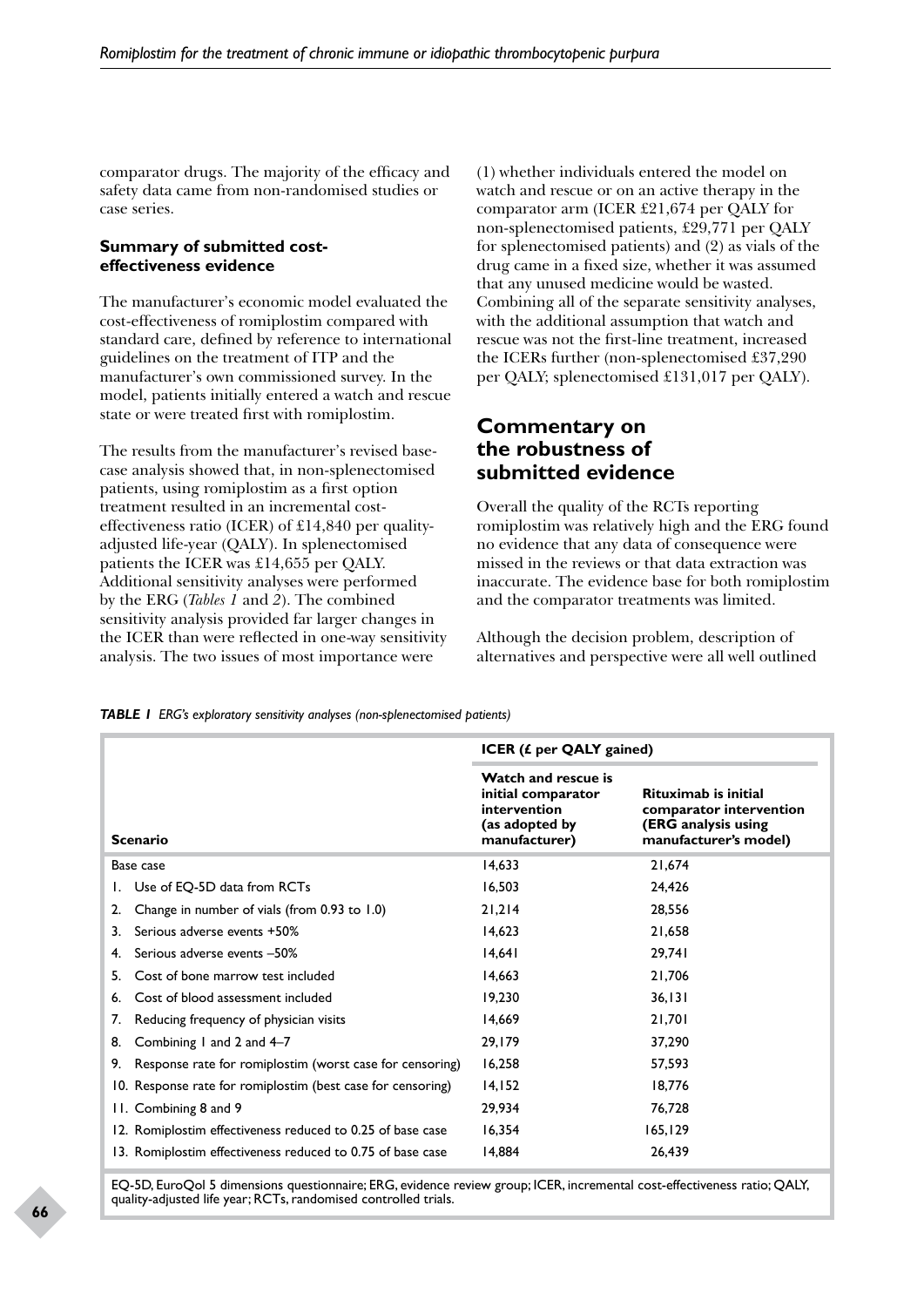|                                                                | ICER (£ per QALY gained)                                                                            |                                                                                                           |
|----------------------------------------------------------------|-----------------------------------------------------------------------------------------------------|-----------------------------------------------------------------------------------------------------------|
| <b>Scenario</b>                                                | <b>Watch and rescue is</b><br>initial comparator<br>intervention<br>(as adopted by<br>manufacturer) | <b>Rituximab is</b><br>initial comparator<br>intervention (ERG<br>analysis using<br>manufacturer's model) |
| Base case                                                      | 15,595                                                                                              | 29.771                                                                                                    |
| Use of EQ-5D data from RCTs                                    | 17,580                                                                                              | 33.558                                                                                                    |
| Change in number of vials (from 1.38 to 2.0)<br>2.             | 91,406                                                                                              | 109,802                                                                                                   |
| Serious adverse events +50%<br>З.                              | 15,580                                                                                              | 21,687                                                                                                    |
| Serious adverse events -50%<br>4.                              | 15,608                                                                                              | 29,796                                                                                                    |
| Cost of bone marrow test included<br>5.                        | 15,639                                                                                              | 29,817                                                                                                    |
| Cost of blood assessment included<br>6.                        | 22,068                                                                                              | 26,154                                                                                                    |
| Reducing frequency of physician visits<br>7.                   | 15,642                                                                                              | 29,803                                                                                                    |
| Combining 1 and 2 and 4-7<br>8.                                | 110,352                                                                                             | 131,017                                                                                                   |
| Response rate for romiplostim (worst case for censoring)<br>9. | 17,501                                                                                              | 106,703                                                                                                   |
| 10. Response rate for romiplostim (best case for censoring)    | 15,367                                                                                              | 24,669                                                                                                    |
| 11. Combining 8 and 9                                          | 106, 515                                                                                            | 233,106                                                                                                   |
| 12. Romiplostim effectiveness reduced to 0.25 of base case     | 17,245                                                                                              | 446,204                                                                                                   |
| 13. Romiplostim effectiveness reduced to 0.75 of base case     | 15,808                                                                                              | 39,268                                                                                                    |

*TABLE 2 ERG's exploratory sensitivity analyses (splenectomised patients)*

EQ-5D, EuroQol-5 dimensions questionnaire; ERG, evidence review group; ICER, incremental cost-effectiveness ratio; QALY, quality-adjusted life year; RCTs, randomised controlled trials.

in the submission, there were some concerns about the way that the decision problem was addressed in the economic model, which related to the structure of the model and whether patients entered the model on watch and rescue or on an active treatment.

The ERG raised a number of concerns about the pre-model data analyses and the statistical and epidemiological techniques employed. These concerns related to the manufacturer not adjusting the findings for confounding factors (e.g. severity of ITP, age, number of previous treatments, concurrent treatments, and withdrawal rates), which might affect the reliability and size of the treatment effect.

# **Conclusions**

Based on the manufacturer's submission and the additional work conducted by the ERG the evidence available for romiplostim for both nonsplenectomised and splenectomised patient groups suggests that:

romiplostim appears to be a safe treatment for ITP, although no long-term data exist

- romiplostim has short-term efficacy for the treatment of ITP
- there is no robust evidence on long-term efficacy of romiplostim
- there is no robust evidence on long-term effectiveness of romiplostim compared with relevant comparators
- there is no robust evidence on long-term costeffectiveness of romiplostim compared with relevant comparators.

Key issues for the decision-making process are:

- Will the use of romiplostim lead to wastage of the drug? Within the base-case industry submission it was assumed that there would be no wastage, but if there is then the costeffectiveness of romiplostim will be reduced.
- Is the appropriate comparison for romiplostim an active treatment rather than watch and rescue? If so then the use of romiplostim is far less likely to be considered cost-effective.
- Can the results of an international study be extrapolated to the UK population? There appeared to be differences between the study population and the average UK patient.
- Is it plausible that patients in the romiplostim trial who were censored were more likely to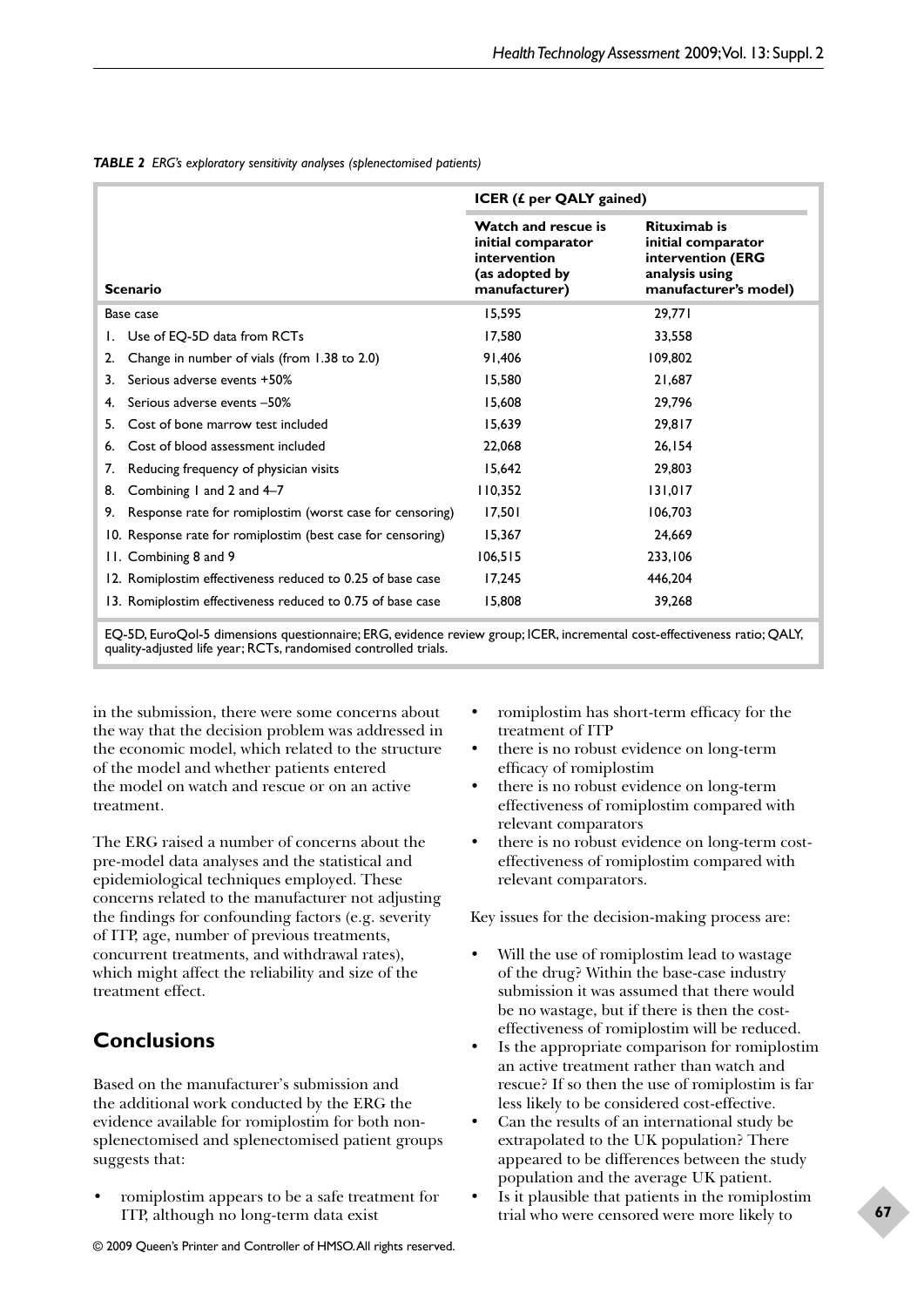cease to respond to romiplostim? If so then the use of romiplostim is far less likely to be considered cost-effective.

What is the extent and direction of bias caused by the use of indirect comparisons of noncomparative observational data? If the current data, as used in the manufacturer's submission, overestimate the relative effectiveness of romiplostim then it is far less likely to be considered cost-effective.

# **Summary of NICE guidance issued as a result of the STA**

At the time of writing, the guidance had not been issued by NICE .

# **Key references**

1. National Institute for Health and Clinical Excellence. *Guide to the single technology (STA) process*. 19 September 2006. URL: www.nice.org.uk/page. aspx?o=STAprocessguide.

- 2. Neylon AJ, Saunders PW, Howard MR, Proctor SJ, Taylor PR, Northern Region Haematology Group. Clinically significant newly presenting autoimmune thrombocytopenic purpura in adults: a prospective study of a population-based cohort of 245 patients. *Br J Haematol* 2003;**122**:966–74.
- 3. George JN, El-Harake MA, Aster RH. Thrombocytopenia due to enhanced platelet destruction by immunologic mechanisms. In Beutler E, Lichtman MA, Coller BS, Kipps TJ, editors. *Williams Hematology*. New York: McGraw-Hill; 1995. pp. 1315–1355.
- 4. Kuter DJ, Bussel JB, Lyons RM, Pullarkat V, Gernsheimer TB, Senecal FM, *et al*. Efficacy of romiplostim in patients with chronic immune thrombocytopenic purpura: a double-blind randomised controlled trial. *Lancet* 2008;**371**:395– 403.
- 5. Centre for Reviews and Dissemination. *Undertaking systematic reviews of research on effectiveness. CRD's guidance for those carrying out or commissioning reviews*. CRD Report Number 4. University of York: Centre for Reviews and Dissemination; 2001.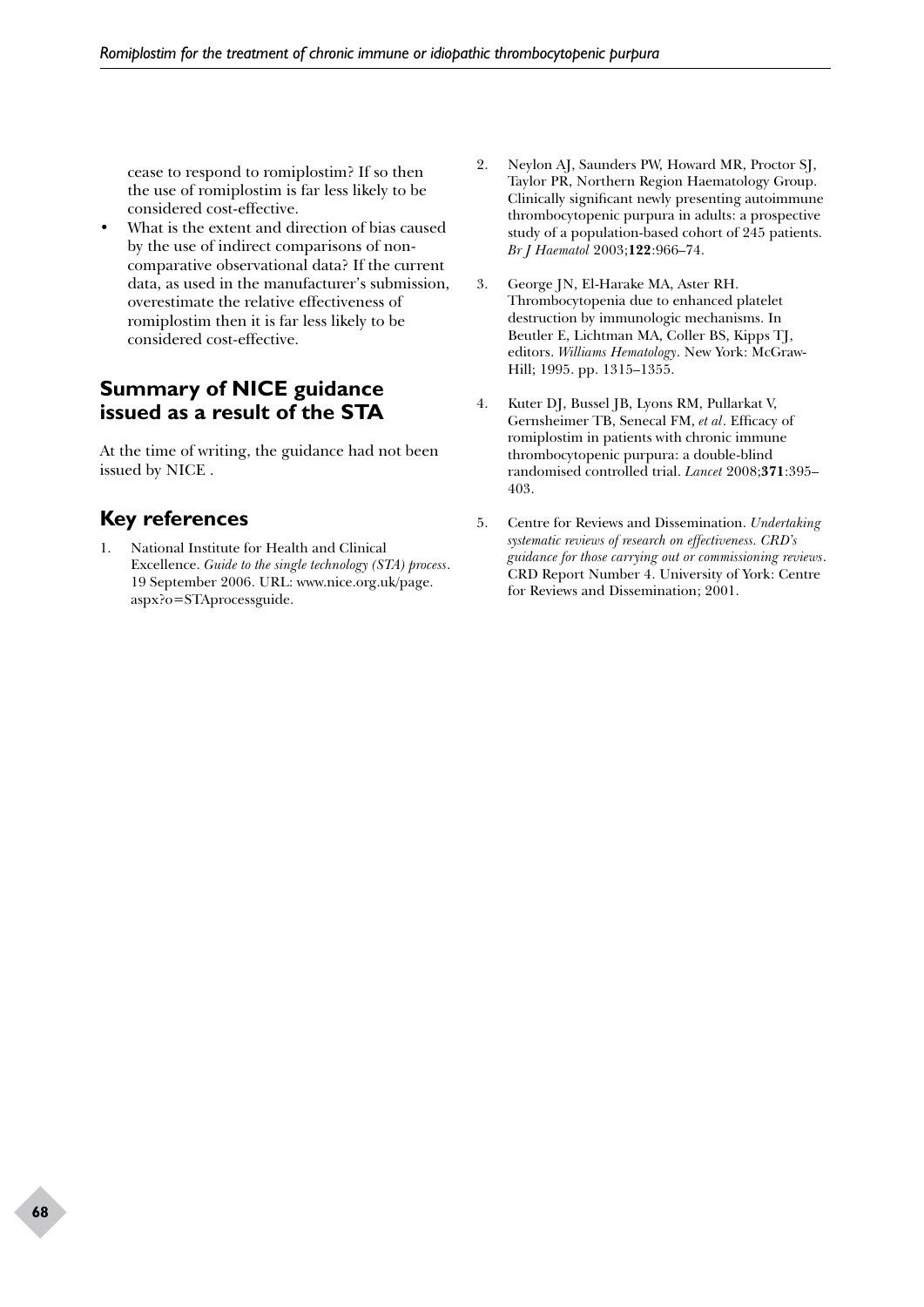

# **Sunitinib for the treatment of gastrointestinal stromal tumours: a critique of the submission from Pfizer**

M Bond,<sup>1\*</sup> M Hoyle,<sup>1</sup> T Moxham,<sup>1</sup> M Napier<sup>2</sup> and R Anderson<sup>1</sup>

1 PenTAG, Peninsula Medical School, Universities of Exeter and Plymouth, UK 2 Royal Devon and Exeter Foundation Trust, UK

\*Corresponding author

### **Declared competing interests of authors:** none

# **Abstract**

The submission's evidence for the clinical effectiveness and cost-effectiveness of sunitinib for the treatment of gastrointestinal stromal tumours (GISTs) is based on a randomised controlled trial (RCT) comparing sunitinib with placebo for people with unresectable and/or metastatic GIST after failure of imatinib and with Eastern Cooperative Oncology Group (ECOG) progression status 0–1, and an ongoing, non-comparative cohort study of a similar population but with ECOG progression status 0–4. The searches are appropriate and include all relevant studies and the RCT is of high quality. In the RCT sunitinib arm overall survival was 73 median weeks [95% confidence interval (CI) 61 to 83] versus 75 median weeks (95% CI 68 to 84) for the cohort study. However, time to tumour progression in the cohort study was different from that in the RCT sunitinib arm [41 (95% CI 36 to 47) versus 29 (95% CI 22 to 41) median weeks respectively]. Median progressionfree survival with sunitinib was 24.6 weeks (95% CI 12.1 to 28.4) versus 6.4 weeks (95% CI 4.4 to 10.0) on placebo (hazard ratio 0.333, 95% CI 0.238 to 0.467,  $p < 0.001$ ). The manufacturer used a threestate Markov model to model the cost-effectiveness of sunitinib compared with best supportive care for GIST patients; the modelling approach and sources and justification of estimates are reasonable. The base-case incremental cost-effectiveness ratio (ICER) was £27,365 per quality-adjusted life-year (QALY) with the first cycle of sunitinib treatment not costed; when we included the cost of the first treatment cycle we estimated a base-case

### **HTA 08/89/01**

**Date of ERG submission:** January 2009

**TAR Centre(s):** PenTAG

**List of authors:** M Bond, M Hoyle, T Moxham, M Napier and R Anderson

### **Contact details:**

Mary Bond, PenTAG, Noy Scott House, Barrack Road, Exeter EX2 5DW, UK

E-mail: mary.bond@pms.ac.uk

The research reported in this article of the journal supplement was commissioned and funded by the HTA programme on behalf of NICE as project number 08/89/01. The assessment report began editorial review in March 2009 and was accepted for publication in March 2009. See the HTA programme web site for further project information (www.hta.ac.uk). This summary of the ERG report was compiled after the Appraisal Committee's review.

The views and opinions expressed therein are those of the authors and do not necessarily reflect those of the Department of Health.

Discussion of ERG reports is invited. Visit the HTA website correspondence forum (www.hta.ac.uk/ correspond).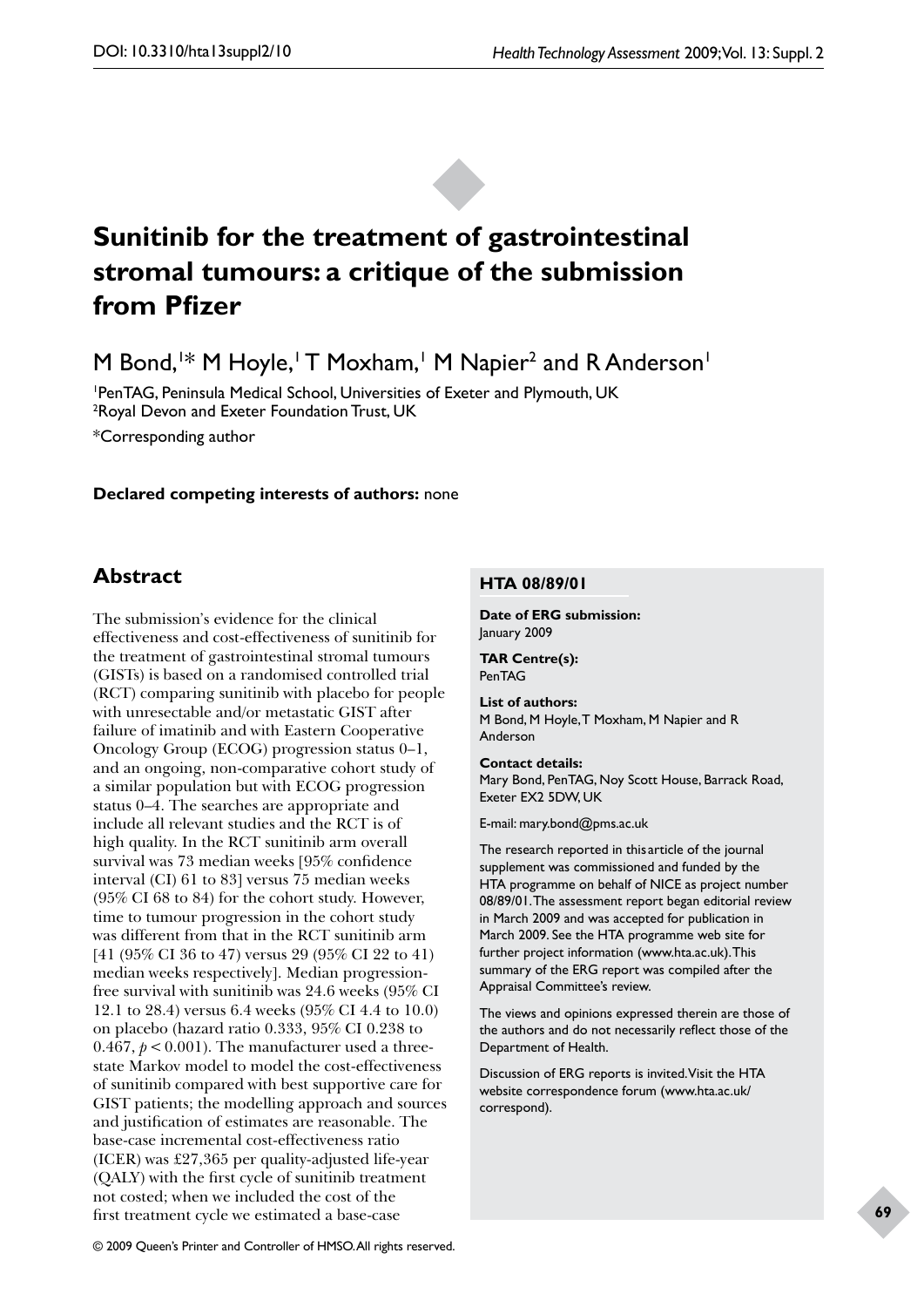ICER of £32,636 per QALY. Pfizer's sensitivity analysis produced a range of ICERs from £15,536 per QALY to £59,002 per QALY. Weaknesses of the manufacturer's submission include that the evidence is based on only one published RCT; that 84% of the RCT control population crossed over to the intervention group, giving rise to the use of unusual rank preserved structural failure time (RPSFT) analysis to correct for possible bias; and that a number of errors and omissions were made in the probabilistic sensitivity analysis, meaning that it is not possible to come to firm conclusions about the cost-effectiveness of sunitinib for GIST in this patient population. In conclusion, during the blinded phase of the RCT, overall survival was significantly longer in the sunitinib arm than in the placebo arm (hazard ratio 0.491, 95% CI 0.290 to  $0.831, p < 0.007$ ). However, intention-to-treat analysis of the entire study showed no statistically significant difference in overall survival for those who received sunitinib (73 weeks) versus those who received placebo (65 weeks) (hazard ratio 0.876, 95% CI 0.679 to 1.129, *p*=0.306).

# **Introduction**

The National Institute for Health and Clincal Excellence (NICE) is an independent organisation within the NHS that is responsible for providing national guidance on the treatment and care of people using the NHS in England and Wales. One of responsibilities of NICE is to provide guidance to the NHS on the use of selected new and established health technologies, based on an appraisal of those technologies.

NICE's single technology appraisal (STA) process is specifically designed for the appraisal of a single product, device or other technology, with a single indication, for which most of the relevant evidence lies with one manufacturer or sponsor.<sup>1</sup> Typically, it is used for new pharmaceutical products close to launch. The principal evidence for an STA is derived from a submission by the manufacturer/ sponsor of the technology. In addition, a report reviewing the evidence submission is submitted by the evidence review group (ERG), an external organisation independent of NICE. This paper presents a summary of the ERG report<sup>2</sup> for the STA of the clinical and cost-effectiveness of sunitinib for gastrointestinal stromal tumours.

# **Description of the underlying health problem**

Gastrointestinal stromal tumours (GISTs) represent the most common mesenchymal neoplasms of the gastrointestinal tract.3,4 GISTs are believed to originate from an intestinal pacemaker cell called the interstitial cell of Cajal.<sup>5</sup> The incidence of GIST is estimated at  $11-14.5$  cases per million per year.<sup>6,7</sup> The most frequent primary sites are gastric (50%) and small bowel (25%). Colorectal, oesophageal and peritoneal GISTs are less frequent. GIST can be diagnosed at any age, with a median age at diagnosis of 60 years.<sup>8</sup>

Estimates vary widely on the incidence of new cases of GIST, with figures between 200 and 2000 quoted<sup>9</sup> with an apparent acceptance of an upper limit of 240. Approximately half of new cases of GIST are likely to be metastatic and/or unresectable on first presentation, the prognosis of which is poor, with few, if any, people surviving beyond 5 years in the absence of effective treatment.9

The clinical presentation of GIST is highly variable according to site and tumour size.10 GIST often remains clinically silent until tumours reach a large size, when mass effects, bleeding or rupture may ensue.11

# **Scope of the ERG report**

## **Research question**

The research question that Pfizer addressed was: 'What is the clinical and cost-effectiveness of sunitinib for unresectable and/or metastatic GISTs after the failure of imatinib mesylate treatment due to resistance or intolerance?'

### **Intervention**

The intervention is a multitargeted tyrosine kinase inhibitor produced by Pfizer with the brand name of Sutent® and the approved name of sunitinib malate.

### **Outcomes**

The outcomes measured for clinical effectiveness are overall survival, progression-free survival, time to tumour progression, response rates, adverse effects of treatment and health-related quality of life. Those measured for cost-effectiveness are incremental cost per quality-adjusted life-year (QALY), incremental cost per life-year gained,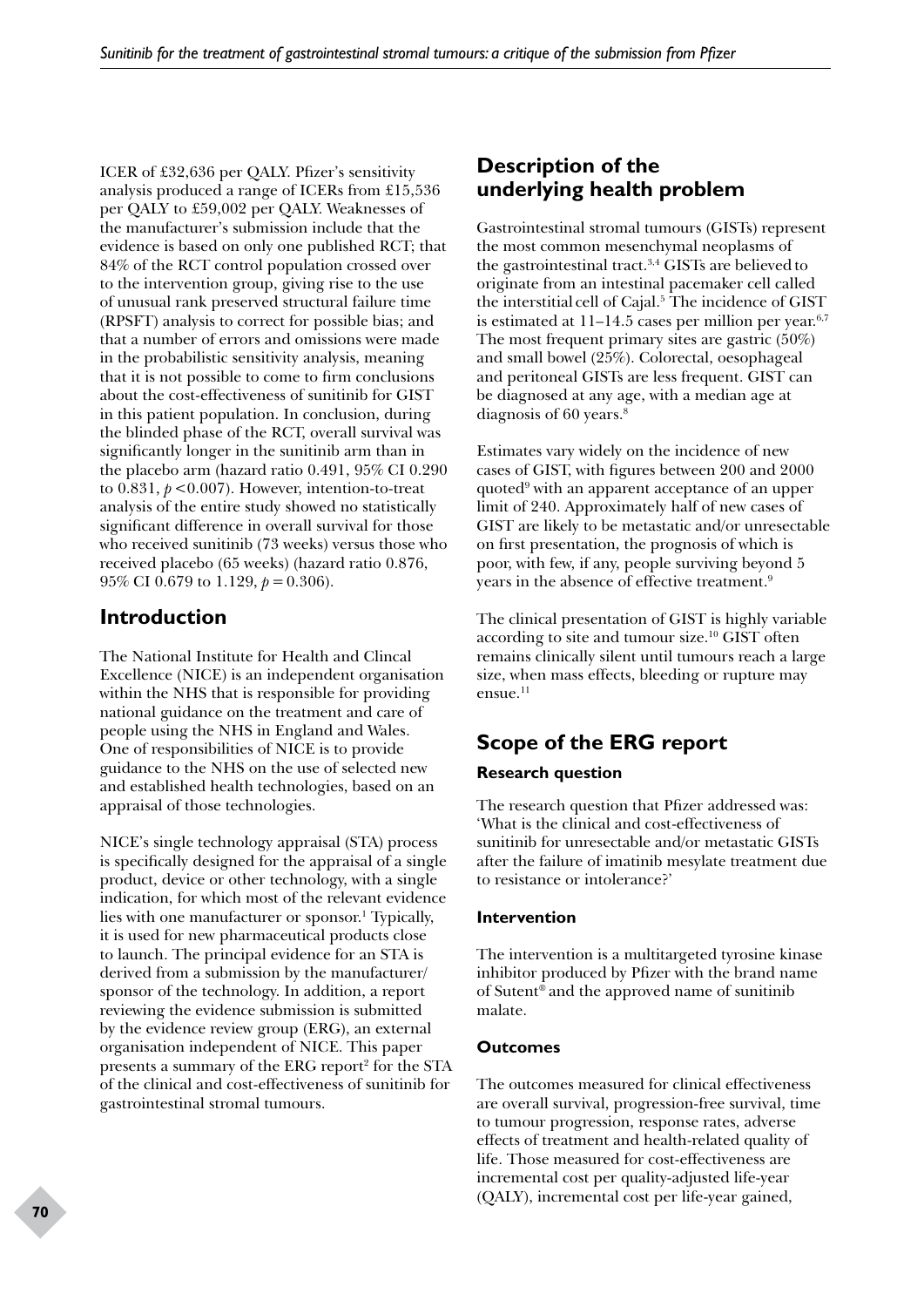resource utilisation and the cost of treating adverse events.

### **Type of clinical/costeffectiveness data used**

In the clinical effectiveness evidence the type of data used is 'time to event'; this is reported as median time in weeks with the point estimates expressed as hazard ratios and 95% confidence intervals. To provide cost-effectiveness evidence Pfizer built a Markov model. The model was parameterised by effectiveness data and health state utilities [derived from the EuroQol 5 dimensions (EQ-5D) questionnaire] from a randomised controlled trial (RCT) by Demetri *et al*. 12,13 and longer follow-up unpublished data from the same trial. Costs were based on an NHS and personal social services perspective.

## **Stated potential health effects**

Pfizer stated that sunitinib potentially benefits patients as a second-line treatment for GIST by increasing the time to tumour progression, progression-free survival and overall survival through inhibiting vascular endothelial growth factor/platelet-derived growth factor receptors on cancer cells, vascular endothelial cells and pericytes, thus constraining the proliferation of tumour cells and the development of tumour blood vessels.

## **Stated costs**

Pfizer reported that sunitinib malate is available at the following costs: 12.5-mg 28-capsule pack  $=$  £784.70; 25-mg 28-capsule pack  $=$  £1569.40; 50-mg 28-capsule pack = £3138.80; 12.5-mg 30-capsule pack =  $£840.75$ ; 25-mg 30-capsule pack  $=$  £1681.50; and 50-mg 30-capsule pack = £3363.

# **Methods**

The ERG report comprised a critical review of the evidence for the clinical effectiveness and costeffectiveness of the technology based upon the manufacturer's/sponsor's submission to NICE as part of the STA process.

The manufacturer's search strategy was reviewed by an Information Scientist and the searches were rerun with a more extensive RCT filter to see if any relevant trials had been omitted. The methods used by the manufacturer to report the clinical effectiveness were critiqued using the

principles found in the Centre for Reviews and Dissemination's guidance for undertaking reviews in health care.14 We considered Pfizer's economic evaluation against the following study quality checklists: NICE reference case,15 Drummond *et al*. 16 and Philips *et al*. 17 for decision model-based economic evaluations. The model was rerun to check for wiring and parameterisation errors.

# **Results**

### **Summary of submitted clinical evidence**

The evidence for this submission is based on one  $RCT<sup>12,13</sup>$  that compares sunitinib with placebo for people with unresectable and/or metastatic GIST after failure of imatinib due to resistance or intolerance and with Eastern Cooperative Oncology Group (ECOG) progression status 0–1 (the most physically able), and one, ongoing, noncomparative cohort study18 that gives expanded access to a similar population but with ECOG progression status 0–4.

The RCT was a double-blind, placebo-controlled, parallel-group, multicentre, phase III clinical trial. The blinded phase became open-label upon disease progression or at the time of interim analysis (54 weeks) when patients were allowed to cross over from placebo to treatment group.

The results for overall survival are similar in both studies with the RCT reporting results for the sunitinib arm of 73 median weeks [95% confidence interval (CI) 61 to 83 weeks] in comparison to 75 median weeks 95% CI 68 to 84 weeks] for the cohort study. However, the results for time to tumour progression in the cohort study (median weeks = 41,  $95\%$  CI 36 to 47 weeks) are quite different from those of the sunitinib arm of the RCT (median weeks =  $29, 95\%$  CI 22 to 41 weeks). These results may be influenced by the different ECOG performance status of the two study populations and a greater median overall survival for the ECOG grade 0–1 in the cohort study [RCT 73 weeks (95% CI 61 to 83 weeks), cohort 88 weeks (95% CI 77 to 97 weeks)].

The interim RCT results for progression-free survival showed that those in the sunitinib group had a significantly better chance of being alive and free from progressive disease than those in the placebo group. Median progression-free survival with sunitinib was 24.6 weeks (95% CI 12.1 to 28.4 weeks) compared with 6.4 weeks (95% CI 4.4 to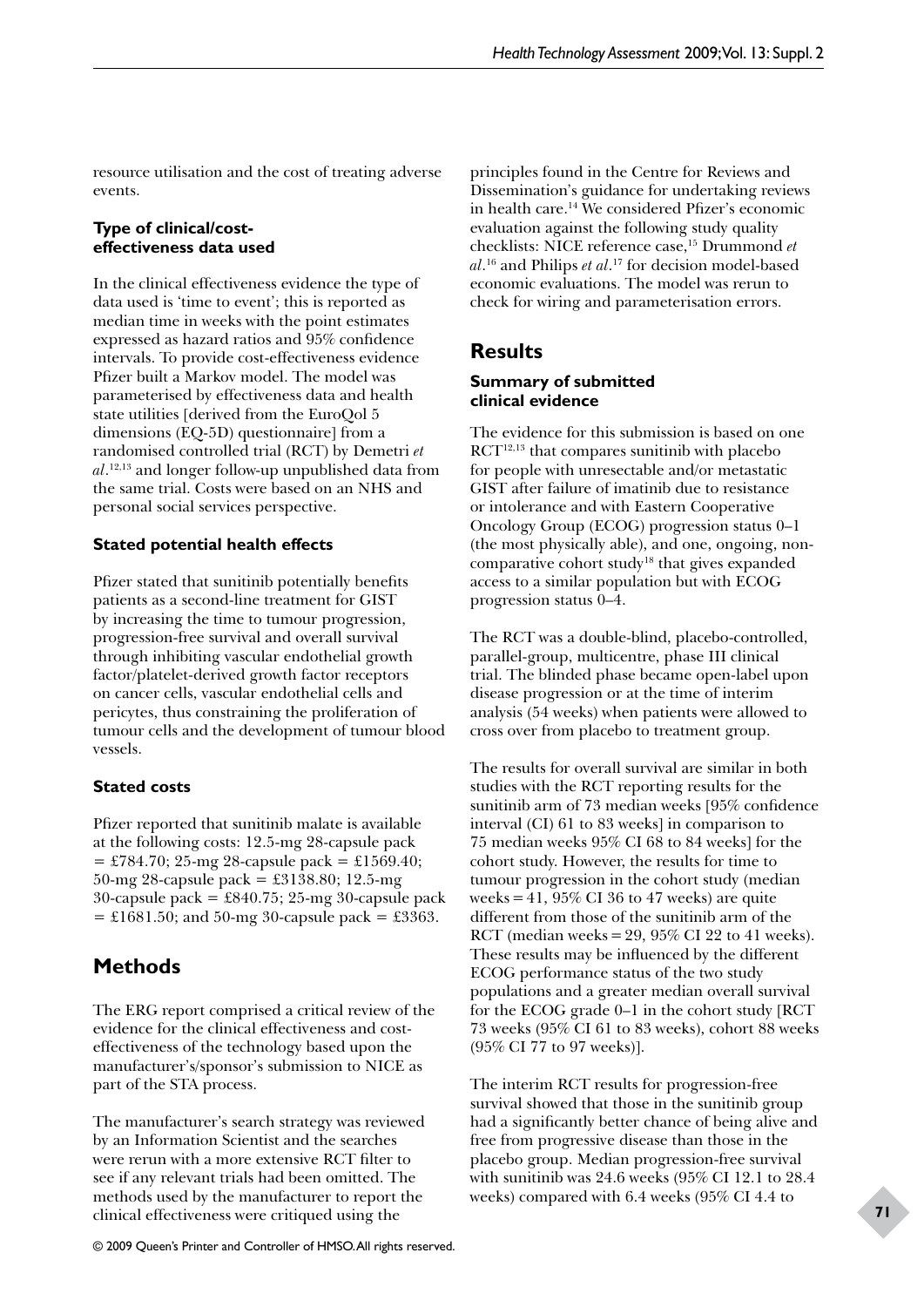10.0 weeks) on placebo (hazard ratio 0.333, 95% CI 0.238 to 0.467,  $p < 0.001$ ).

### **Summary of submitted costeffectiveness evidence**

The manufacturer used a Markov model, based on the renal cell carcinoma (RCC) model developed by the Peninsula Technology Assessment Group (PenTAG), to model the cost-effectiveness of sunitinib compared with best supportive care for GIST patients. This had a three-state structure: progression-free survival, progressive disease and death.

Pfizer's base-case analysis produced an incremental cost-effectiveness ratio (ICER) of £27,365 per QALY with the first cycle of sunitinib treatment not costed and using effectiveness estimates from their rank preserved structural failure time (RPSFT) analysis. When we included the cost of the first cycle of treatment we estimated that the value of the base-case ICER was £32,636 per QALY, again using RPSFT effectiveness data. Pfizer's sensitivity analysis produced a range of ICERs from £15,536 per QALY to £59,002 per QALY.

When a conventional method of unadjusted intention-to-treat (ITT) analysis is used to calculate the base-case ICER, values of £93,062 per QALY (first cycle costed) and £77,107 per QALY (first cycle free) are produced. However, this method does not account for the overestimated effectiveness results in the placebo arm due to crossovers; independent expert statistical opinion favours the RPSFT method.

# **Commentary on the robustness of submitted evidence**

### **Clinical effectiveness**

The searches are appropriate and include all relevant studies and the RCT is of high quality.

### **Cost-effectiveness**

The approach taken to modelling is reasonable and the sources and justification of estimates are also generally reasonable.

### **Weaknesses**

The evidence is based on only one completed and published RCT. The expanded access cohort study is ongoing, is not comparative and is only published as an abstract at the time of this report.

The majority of the control population (84%) in the RCT crossed over to the intervention group. This gave rise to the use of unusual methods of analysis (RPSFT) to correct for the bias that this may have introduced. Although we believe this to be the correct approach we have been unable to check that it was applied correctly.

In their economic evaluation, Pfizer have presented a miscalculation of cost-effectiveness using the ITT overall survival data for best supportive care (Kaplan–Meier analysis). The stated ICER is £34,649 per QALY when it should have been £93,062 per QALY with sunitinib fully costed (or £77,107 per QALY if the first cycle of treatment is free). (Pfizer corrected this error following questions from us.)

A number of errors and omissions were also made in the probabilistic sensitivity analysis:

- Pfizer used the standard deviation rather than the standard error for the utilities
- in the model, Pfizer assume a standard deviation of 0.02 for progression-free survival, whereas the report says 0.20
- importantly, Pfizer have not modelled all of the uncertainty in the treatment effect for progression-free survival and overall survival
- there are errors in the Cholesky matrix decompositions in modelling the uncertainty of the fit of the Weibull curves for treatment effectiveness in worksheets 'PFS', 'overall survival\_RPSFT analysis' and 'overall survival ITT analysis'.

# **Conclusions**

During the blinded phase of the RCT, overall survival was significantly longer for those in the sunitinib arm than for those who received placebo, with a hazard ratio of 0.491 (95% CI 0.290 to 0.831,  $p < 0.007$ ). However, the ITT analysis of the entire study showed that there was no statistically significant difference in overall survival for those who received sunitinib (73 weeks) compared with those who received placebo (65 weeks), with a hazard ratio of 0.876 (95% CI 0.679 to 1.129,  $p=0.306$ ).

The degree of uncertainty (listed in the next section) in the cost-effectiveness analysis means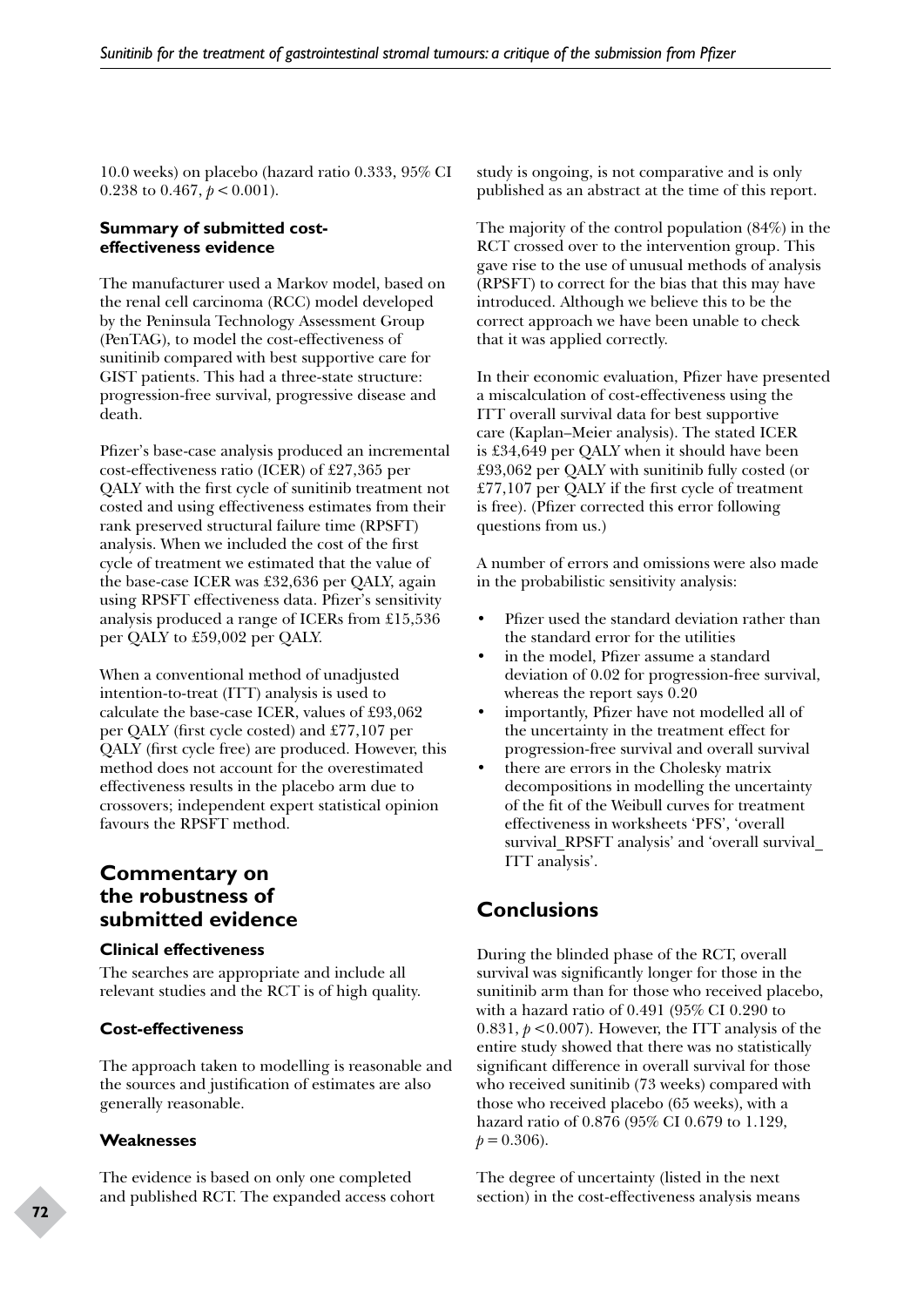that it is not possible to come to firm conclusions about the cost-effectiveness of sunitinib for GIST in this patient population.

### **Areas of uncertainty**

Given that there are several major errors in the probabilistic sensitivity analysis the precise degree of uncertainty in the base-case ICER is unknown. However, we can say that the uncertainty in the base-case ICER (reported as £27,365 per QALY – first cycle free) is substantial, given the wide (95%) CI for the hazard ratio of overall survival of 0.262 to 1.234 (using the RPSFT method).

The use of the RPSFT method of analysis has had a very large impact on cost-effectiveness; the ICER using this method (£32,636 per QALY – first cycle costed) is a great deal less than that based on the unadjusted ITT data analysis (£93,062 per QALY – first cycle costed). Expert statistical advice from Ian White (MRC Biostatistics Unit, Cambridge) indicates that the RPSFT is the correct method for analysis and that it appears to have been correctly applied. However, we cannot be sure of this.

We caution that the base-case ICERs may be slightly too low as Pfizer's calculation does not include the cost of sunitinib in progressive disease for some patients randomised to sunitinib (54 patients in the sunitinib arm carried on with this treatment after disease progression) who theoretically may have benefited.

### **Key issues**

The use of the RPSFT method of analysis (instead of the conventional approach of censoring participants at the point of crossover) greatly affects the estimated cost-effectiveness of sunitinib for GIST. However, this is a common analysis issue in trials of cancer drugs that are found to be effective mid-trial, and the use of the RPSFT seems appropriate.

The lack of costing of sunitinib in progressive disease for patients initially randomised to sunitinib does not reflect the treatment of some patients in the RCT (22% continued with sunitinib after disease progression).

There is a large amount of uncertainty in the relative treatment effectiveness for overall survival between sunitinib and best supportive care under the RPSFT method.

Whether to assume that the first cycle of sunitinib is free to the NHS.

Patients in the expanded access cohort study had a longer median time to tumour progression than those in the RCT.

# **Summary of NICE guidance issued as a result of the STA**

The Appraisal Consultation Document has yet to be issued by NICE.

# **Key references**

- 1. National Institute for Health and Clinical Excellence. *Guide to the single technology (STA) process*. 19 September 2006. URL: www.nice.org.uk/page. aspx?o=STAprocessguide.
- 2. Bond M, Hoyle M, Moxham T, Napier M, Anderson R. The clinical and cost-effectiveness of sunitinib for the treatment of gastrointestinal stromal tumors: a critique of the submission from Pfizer. London. NICE; 2009. URL: www.nice.org.uk/.
- 3. Rubin BP, Heinrich MC, Corless CL. Gastrointestinal stromal tumour. *Lancet* 2007;**369**:1731–41.
- 4. Joensuu H. Gastrointestinal stromal tumor (GIST). *Ann Oncol* 2006;**17**(Suppl. 10):x280–6.
- 5. Kindblom LG, Remotti HE, Aldenborg F, Meis-Kindblom JM. Gastrointestinal pacemaker cell tumor (GIPACT): gastrointestinal stromal tumors show phenotypic characteristics of the interstitial cells of Cajal. *Am J Pathol* 1998;**152**:1259–69.
- 6. Nilsson B, Bumming P, Meis-Kindblom JM, Oden A, Dortok A, Gustavsson B, *et al*. Gastrointestinal stromal tumors: the incidence, prevalence, clinical course, and prognostication in the preimatinib mesylate era – a population-based study in western Sweden. *Cancer* 2005;**103**:821–9.
- 7. Tryggvason G, Gislason HG, Magnusson MK, Jonasson JG. Gastrointestinal stromal tumors in Iceland, 1990-2003: the icelandic GIST study, a population-based incidence and pathologic risk stratification study. *Int J Cancer* 2005;**117**:289–93.
- 8. ESMO Guidelines Working Group. Gastrointestinal stromal tumours: ESMO clinical recommendations for diagnosis, treatment and follow up. *Ann Oncol* 2007;(Suppl. 2):ii27–9.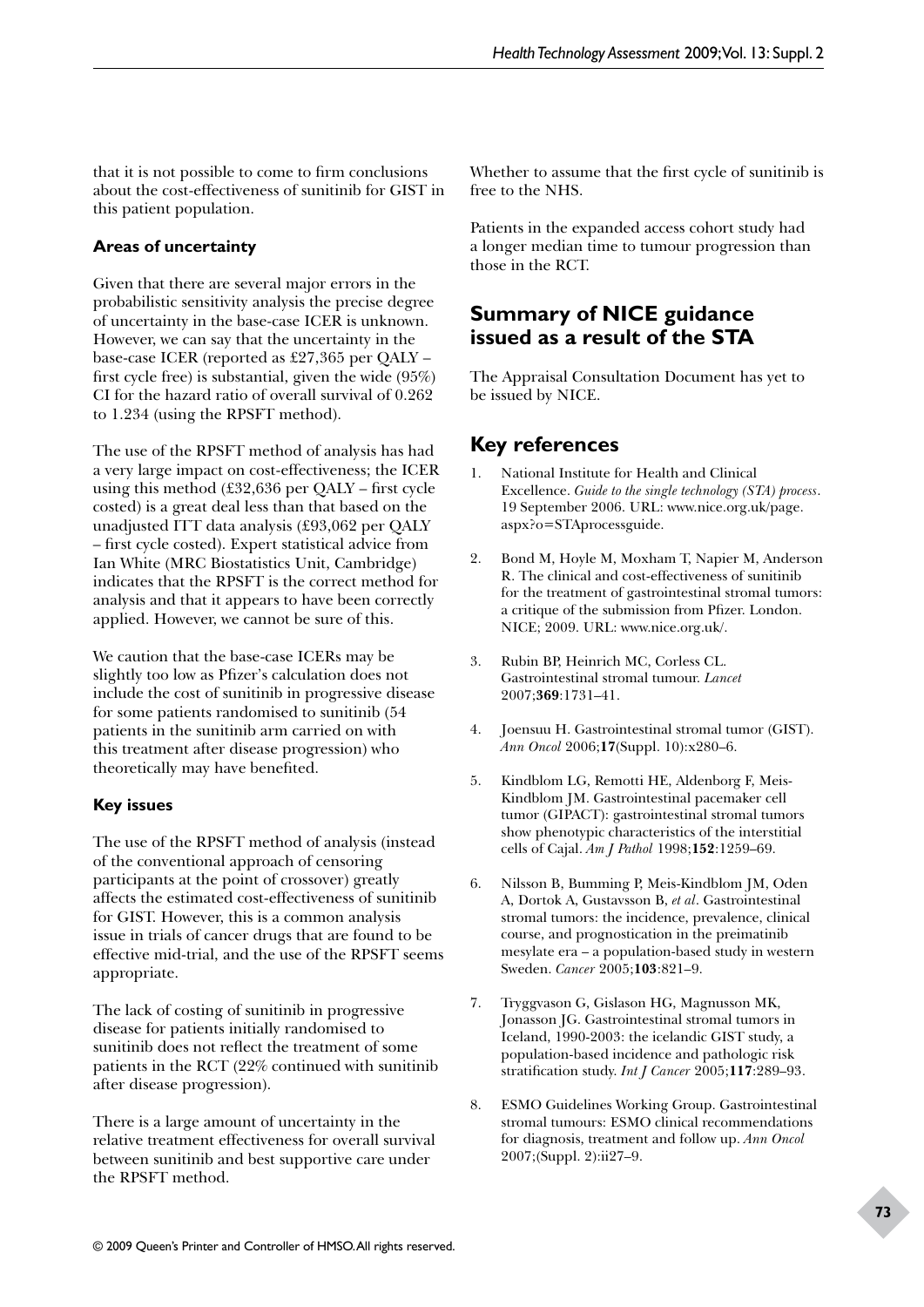- 9. National Institute for Health and Clinical Excellence. *Imatinib for the treatment of unresectable and/or metastatic gastrointestinal stromal tumours*. 2004. URL: www.nice.org.uk/page. aspx?o=TAO86guidance. Cited 28 November 2008.
- 10. Lau S, Tam KF, Kam CK, Lui CY, Siu CW, Lam HS, *et al*. Imaging of gastrointestinal stromal tumour (GIST). *Clin Radiol* 2004;**59**:487–98.
- 11. Ghazanfar S, Sial KS, Quraishy MS. Gastrointestinal stromal tumor (gist) of the duodenum. *J Coll Physicians Surg Pak* 2007;**17**:362–3.
- 12. Demetri GD, van Oosterom AT, Garrett CR, Blackstein ME, Shah MH, Verweij J, *et al*. Efficacy and safety of sunitinib in patients with advanced gastrointestinal stromal tumour after failure of imatinib: a randomised controlled trial. *Lancet* 2006;**368**:1329–38.
- 13. Demetri GD, Huang X, Garrett CR, Schoffski P, Blackstein ME, Shah MH, *et al*. Novel statistical analysis of long-term survival to account for crossover in a phase III trial of sunitinib versus placebo in advanced GIST after imatinib failure. Abstract

no. 10524. 44th Annual Meeting of the American Society of Clinical Oncology, 2008.

- 14. NHS Centre for Reviews and Dissemination. *Systematic reviews: CRD's guidance for undertaking reviews in health care*. Report No. 4 update. York: CRD University of York; 2009.
- 15. National Institute for Health and Clinical Excellence. *Guide to the methods of technology appraisal*. London: NICE; 2008.
- 16. Drummond M, O'Brien B, Stoddart G, Torrance G. *Methods for the economic evaluation of health care programmes*. Oxford: Oxford University Press; 1997.
- 17. Philips Z, Bojke L, Sculpher M, Claxton K, Golder S. Good practice guidelines for decision-analytic modelling in health technology assessment: a review and consolidation of quality assessment. *Pharmacoeconomics* 2006;**24**:355–71.
- 18. Detailed analysis of survival and safety with sunitinib in a worldwide treatment use trial of patients with advanced GIST. 44th Annual Meeting of the American Society of Clinical Oncology, 2008. Abstract.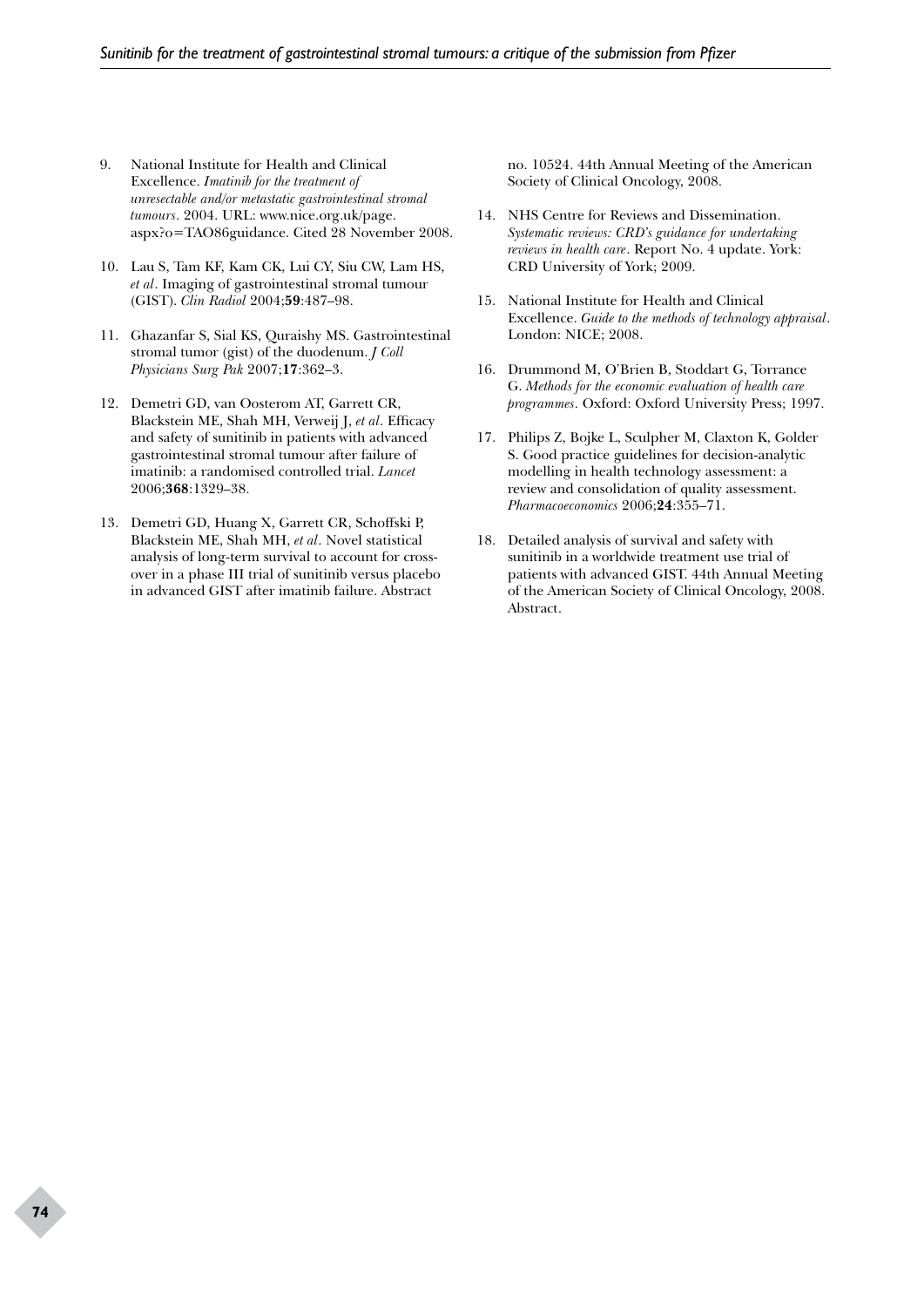# Health Technology Assessment reports published to date

### **Volume 1, 1997**

### **No. 1**

Home parenteral nutrition: a systematic review.

By Richards DM, Deeks JJ, Sheldon TA, Shaffer JL.

### **No. 2**

Diagnosis, management and screening of early localised prostate cancer. A review by Selley S, Donovan J, Faulkner A, Coast J, Gillatt D.

**No. 3**

The diagnosis, management, treatment and costs of prostate cancer in England and Wales.

A review by Chamberlain J, Melia J, Moss S, Brown J.

### **No. 4**

Screening for fragile X syndrome. A review by Murray J, Cuckle H, Taylor G, Hewison J.

### **No. 5**

A review of near patient testing in primary care. By Hobbs FDR, Delaney BC,

Fitzmaurice DA, Wilson S, Hyde CJ, Thorpe GH, *et al*.

### **No. 6**

Systematic review of outpatient services for chronic pain control. By McQuay HJ, Moore RA, Eccleston C, Morley S, de C Williams AC.

### **No. 7**

Neonatal screening for inborn errors of metabolism: cost, yield and outcome. A review by Pollitt RJ, Green A, McCabe CJ, Booth A, Cooper NJ, Leonard JV, *et al*.

### **No. 8**

Preschool vision screening. A review by Snowdon SK, Stewart-Brown SL.

### **No. 9**

Implications of socio-cultural contexts for the ethics of clinical trials. A review by Ashcroft RE, Chadwick DW, Clark SRL, Edwards RHT, Frith L, Hutton JL.

### **No. 10**

A critical review of the role of neonatal hearing screening in the detection of congenital hearing impairment. By Davis A, Bamford J, Wilson I,

Ramkalawan T, Forshaw M, Wright S.

### **No. 11**

Newborn screening for inborn errors of metabolism: a systematic review.

By Seymour CA, Thomason MJ, Chalmers RA, Addison GM, Bain MD, Cockburn F, *et al*.

### **No. 12**

Routine preoperative testing: a systematic review of the evidence. By Munro J, Booth A, Nicholl J.

### **No. 13**

Systematic review of the effectiveness of laxatives in the elderly.

By Petticrew M, Watt I, Sheldon T.

### **No. 14**

When and how to assess fast-changing technologies: a comparative study of medical applications of four generic technologies.

A review by Mowatt G, Bower DJ, Brebner JA, Cairns JA, Grant AM, McKee L.

### **Volume 2, 1998**

### **No. 1**

Antenatal screening for Down's syndrome.

A review by Wald NJ, Kennard A, Hackshaw A, McGuire A.

### **No. 2**

Screening for ovarian cancer: a systematic review. By Bell R, Petticrew M, Luengo S, Sheldon TA.

### **No. 3**

Consensus development methods, and their use in clinical guideline development.

A review by Murphy MK, Black NA, Lamping DL, McKee CM, Sanderson CFB, Askham J, *et al*.

### **No. 4**

A cost–utility analysis of interferon beta for multiple sclerosis.

By Parkin D, McNamee P, Jacoby A, Miller P, Thomas S, Bates D.

### **No. 5**

Effectiveness and efficiency of methods of dialysis therapy for end-stage renal disease: systematic reviews.

By MacLeod A, Grant A, Donaldson C, Khan I, Campbell M, Daly C, *et al*.

### **No. 6**

Effectiveness of hip prostheses in primary total hip replacement: a critical review of evidence and an economic model.

By Faulkner A, Kennedy LG, Baxter K, Donovan J, Wilkinson M, Bevan G.

### **No. 7**

Antimicrobial prophylaxis in colorectal surgery: a systematic review of randomised controlled trials. By Song F, Glenny AM.

### **No. 8**

Bone marrow and peripheral blood stem cell transplantation for malignancy. A review by Johnson PWM, Simnett SJ, Sweetenham JW, Morgan GJ, Stewart LA.

### **No. 9**

Screening for speech and language delay: a systematic review of the literature. By Law J, Boyle J, Harris F,

Harkness A, Nye C.

### **No. 10**

Resource allocation for chronic stable angina: a systematic review of effectiveness, costs and cost-effectiveness of alternative interventions. By Sculpher MJ, Petticrew M,

Kelland JL, Elliott RA, Holdright DR, Buxton MJ.

### **No. 11**

Detection, adherence and control of hypertension for the prevention of stroke: a systematic review. By Ebrahim S.

### **No. 12**

Postoperative analgesia and vomiting, with special reference to day-case surgery: a systematic review. By McQuay HJ, Moore RA.

### **No. 13**

Choosing between randomised and nonrandomised studies: a systematic review.

By Britton A, McKee M, Black N, McPherson K, Sanderson C, Bain C.

### **No. 14**

Evaluating patient-based outcome measures for use in clinical trials. A review by Fitzpatrick R, Davey C, Buxton MJ, Jones DR.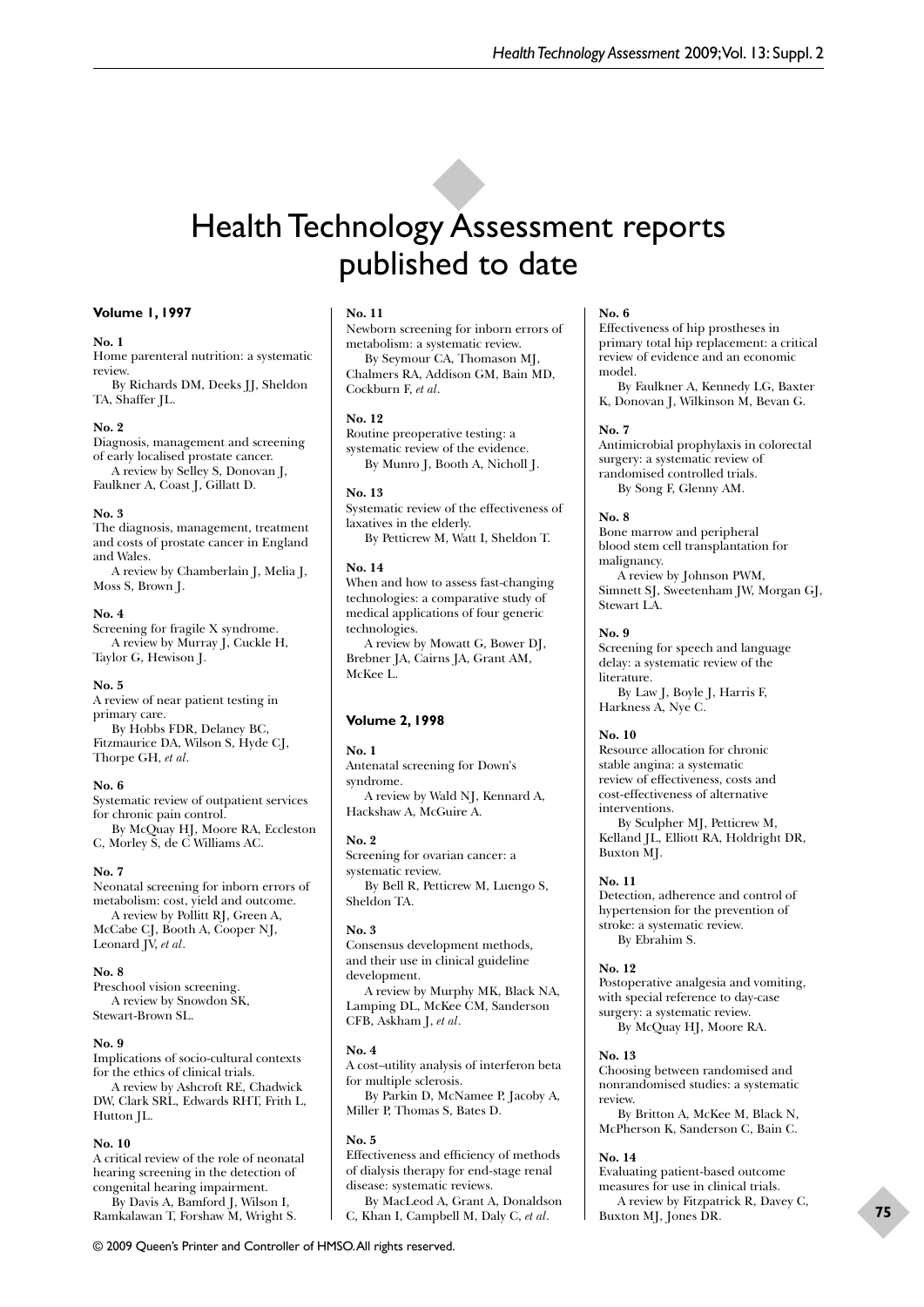Ethical issues in the design and conduct of randomised controlled trials.

A review by Edwards SJL, Lilford RJ, Braunholtz DA, Jackson JC, Hewison J, Thornton J.

#### **No. 16**

Qualitative research methods in health technology assessment: a review of the literature.

By Murphy E, Dingwall R, Greatbatch D, Parker S, Watson P.

#### **No. 17**

The costs and benefits of paramedic skills in pre-hospital trauma care. By Nicholl J, Hughes S, Dixon S, Turner J, Yates D.

#### **No. 18**

Systematic review of endoscopic ultrasound in gastro-oesophageal cancer.

By Harris KM, Kelly S, Berry E, Hutton J, Roderick P, Cullingworth J, *et al*.

#### **No. 19**

Systematic reviews of trials and other studies.

By Sutton AJ, Abrams KR, Jones DR, Sheldon TA, Song F.

#### **No. 20**

Primary total hip replacement surgery: a systematic review of outcomes and modelling of cost-effectiveness associated with different prostheses.

A review by Fitzpatrick R, Shortall E, Sculpher M, Murray D, Morris R, Lodge M, *et al*.

### **Volume 3, 1999**

#### **No. 1**

Informed decision making: an annotated bibliography and systematic review.

By Bekker H, Thornton JG, Airey CM, Connelly JB, Hewison J, Robinson MB, *et al*.

#### **No. 2**

Handling uncertainty when performing economic evaluation of healthcare interventions.

A review by Briggs AH, Gray AM.

#### **No. 3**

The role of expectancies in the placebo effect and their use in the delivery of health care: a systematic review. By Crow R, Gage H, Hampson S,

Hart J, Kimber A, Thomas H.

### **No. 4**

A randomised controlled trial of different approaches to universal antenatal HIV testing: uptake and acceptability. Annex: Antenatal HIV testing – assessment of a routine voluntary approach.

By Simpson WM, Johnstone FD, Boyd FM, Goldberg DJ, Hart GJ, Gormley SM, *et al*.

#### **No. 5**

Methods for evaluating area-wide and organisation-based interventions in health and health care: a systematic review.

By Ukoumunne OC, Gulliford MC, Chinn S, Sterne JAC, Burney PGJ.

#### **No. 6**

Assessing the costs of healthcare technologies in clinical trials. A review by Johnston K, Buxton MJ, Jones DR, Fitzpatrick R.

#### **No. 7**

Cooperatives and their primary care emergency centres: organisation and impact.

By Hallam L, Henthorne K.

### **No. 8**

Screening for cystic fibrosis. A review by Murray J, Cuckle H, Taylor G, Littlewood J, Hewison J.

#### **No. 9**

A review of the use of health status measures in economic evaluation.

By Brazier J, Deverill M, Green C, Harper R, Booth A.

### **No. 10**

Methods for the analysis of qualityof-life and survival data in health technology assessment. A review by Billingham LJ, Abrams KR, Jones DR.

#### **No. 11**

Antenatal and neonatal haemoglobinopathy screening in the UK: review and economic analysis. By Zeuner D, Ades AE, Karnon J, Brown J, Dezateux C, Anionwu EN.

#### **No. 12**

Assessing the quality of reports of randomised trials: implications for the conduct of meta-analyses.

A review by Moher D, Cook DJ, Jadad AR, Tugwell P, Moher M, Jones A, *et al*.

#### **No. 13**

'Early warning systems' for identifying new healthcare technologies. By Robert G, Stevens A, Gabbay J.

#### **No. 14**

A systematic review of the role of human papillomavirus testing within a cervical screening programme. By Cuzick J, Sasieni P, Davies P, Adams J, Normand C, Frater A, *et al*.

#### **No. 15**

Near patient testing in diabetes clinics: appraising the costs and outcomes. By Grieve R, Beech R, Vincent J, Mazurkiewicz J.

#### **No. 16**

Positron emission tomography: establishing priorities for health technology assessment. A review by Robert G, Milne R.

#### **No. 17 (Pt 1)**

The debridement of chronic wounds: a systematic review.

By Bradley M, Cullum N, Sheldon T.

### **No. 17 (Pt 2)**

Systematic reviews of wound care management: (2) Dressings and topical agents used in the healing of chronic wounds.

By Bradley M, Cullum N, Nelson EA, Petticrew M, Sheldon T, Torgerson D.

#### **No. 18**

A systematic literature review of spiral and electron beam computed tomography: with particular reference to clinical applications in hepatic lesions, pulmonary embolus and coronary artery disease.

By Berry E, Kelly S, Hutton J, Harris KM, Roderick P, Boyce JC, *et al*.

#### **No. 19**

What role for statins? A review and economic model.

By Ebrahim S, Davey Smith G, McCabe C, Payne N, Pickin M, Sheldon TA, *et al*.

### **No. 20**

Factors that limit the quality, number and progress of randomised controlled trials.

A review by Prescott RJ, Counsell CE, Gillespie WJ, Grant AM, Russell IT, Kiauka S, *et al*.

#### **No. 21**

Antimicrobial prophylaxis in total hip replacement: a systematic review. By Glenny AM, Song F.

#### **No. 22**

Health promoting schools and health promotion in schools: two systematic reviews.

By Lister-Sharp D, Chapman S, Stewart-Brown S, Sowden A.

#### **No. 23**

Economic evaluation of a primary care-based education programme for patients with osteoarthritis of the knee. A review by Lord J, Victor C,

Littlejohns P, Ross FM, Axford JS.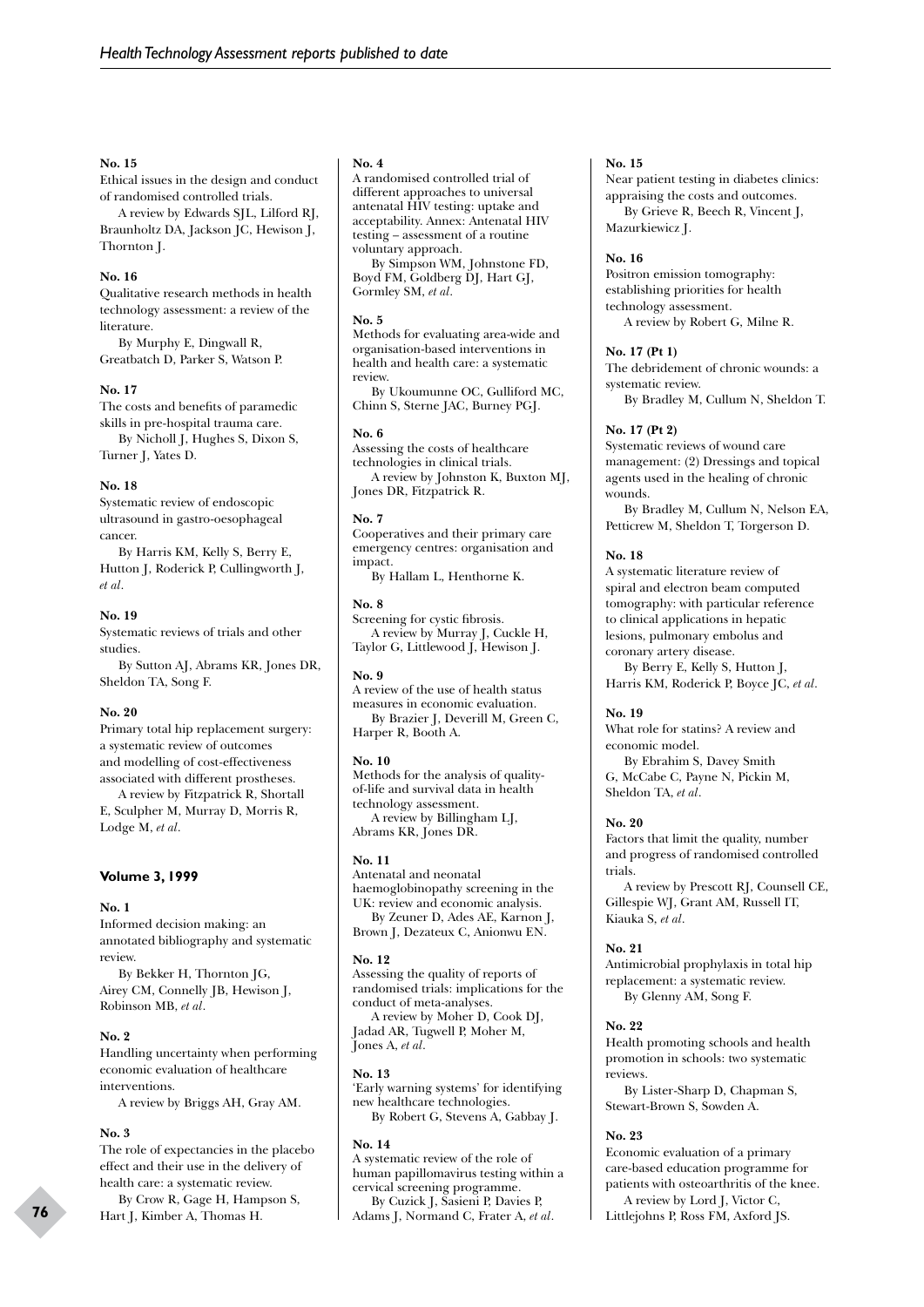### **Volume 4, 2000**

### **No. 1**

The estimation of marginal time preference in a UK-wide sample (TEMPUS) project. A review by Cairns JA, van der Pol MM.

### **No. 2**

Geriatric rehabilitation following fractures in older people: a systematic review.

By Cameron I, Crotty M, Currie C, Finnegan T, Gillespie L, Gillespie W, *et al*.

### **No. 3**

Screening for sickle cell disease and thalassaemia: a systematic review with supplementary research.

By Davies SC, Cronin E, Gill M, Greengross P, Hickman M, Normand C.

### **No. 4**

Community provision of hearing aids and related audiology services. A review by Reeves DJ, Alborz A, Hickson FS, Bamford JM.

### **No. 5**

False-negative results in screening programmes: systematic review of impact and implications. By Petticrew MP, Sowden AJ, Lister-Sharp D, Wright K.

### **No. 6**

Costs and benefits of community postnatal support workers: a randomised controlled trial.

By Morrell CJ, Spiby H, Stewart P, Walters S, Morgan A.

### **No. 7**

Implantable contraceptives (subdermal implants and hormonally impregnated intrauterine systems) versus other forms of reversible contraceptives: two systematic reviews to assess relative effectiveness, acceptability, tolerability and cost-effectiveness.

By French RS, Cowan FM, Mansour DJA, Morris S, Procter T, Hughes D, *et al*.

### **No. 8**

An introduction to statistical methods for health technology assessment. A review by White SJ, Ashby D,

Brown PJ.

### **No. 9**

Disease-modifying drugs for multiple sclerosis: a rapid and systematic review. By Clegg A, Bryant J, Milne R.

### **No. 10**

Publication and related biases. A review by Song F, Eastwood AJ, Gilbody S, Duley L, Sutton AJ.

### **No. 11**

Cost and outcome implications of the organisation of vascular services. By Michaels J, Brazier J, Palfreyman S, Shackley P, Slack R.

### **No. 12**

Monitoring blood glucose control in diabetes mellitus: a systematic review. By Coster S, Gulliford MC, Seed PT, Powrie JK, Swaminathan R.

### **No. 13**

The effectiveness of domiciliary health visiting: a systematic review of international studies and a selective review of the British literature. By Elkan R, Kendrick D, Hewitt M,

Robinson JJA, Tolley K, Blair M, *et al*.

### **No. 14**

The determinants of screening uptake and interventions for increasing uptake: a systematic review. By Jepson R, Clegg A, Forbes C, Lewis R, Sowden A, Kleijnen J.

### **No. 15**

The effectiveness and cost-effectiveness of prophylactic removal of wisdom teeth.

A rapid review by Song F, O'Meara S, Wilson P, Golder S, Kleijnen J.

### **No. 16**

Ultrasound screening in pregnancy: a systematic review of the clinical effectiveness, cost-effectiveness and women's views.

By Bricker L, Garcia J, Henderson J, Mugford M, Neilson J, Roberts T, *et al*.

### **No. 17**

A rapid and systematic review of the effectiveness and cost-effectiveness of the taxanes used in the treatment of advanced breast and ovarian cancer. By Lister-Sharp D, McDonagh MS, Khan KS, Kleijnen J.

### **No. 18**

Liquid-based cytology in cervical screening: a rapid and systematic review.

By Payne N, Chilcott J, McGoogan E.

### **No. 19**

Randomised controlled trial of nondirective counselling, cognitive– behaviour therapy and usual general practitioner care in the management of depression as well as mixed anxiety and depression in primary care.

By King M, Sibbald B, Ward E, Bower P, Lloyd M, Gabbay M, *et al*.

### **No. 20**

Routine referral for radiography of patients presenting with low back pain: is patients' outcome influenced by GPs' referral for plain radiography? By Kerry S, Hilton S, Patel S, Dundas D, Rink E, Lord J.

### **No. 21**

Systematic reviews of wound care management: (3) antimicrobial agents for chronic wounds; (4) diabetic foot ulceration.

By O'Meara S, Cullum N, Majid M, Sheldon T.

### **No. 22**

Using routine data to complement and enhance the results of randomised controlled trials.

By Lewsey JD, Leyland AH, Murray GD, Boddy FA.

### **No. 23**

Coronary artery stents in the treatment of ischaemic heart disease: a rapid and systematic review. By Meads C, Cummins C, Jolly K,

Stevens A, Burls A, Hyde C.

### **No. 24**

Outcome measures for adult critical care: a systematic review. By Hayes JA, Black NA, Jenkinson C, Young JD, Rowan KM, Daly K, *et al*.

### **No. 25**

A systematic review to evaluate the effectiveness of interventions to promote the initiation of breastfeeding. By Fairbank L, O'Meara S, Renfrew MJ, Woolridge M, Sowden AJ, Lister-Sharp D.

### **No. 26**

Implantable cardioverter defibrillators: arrhythmias. A rapid and systematic review.

By Parkes J, Bryant J, Milne R.

### **No. 27**

Treatments for fatigue in multiple sclerosis: a rapid and systematic review. By Brañas P, Jordan R, Fry-Smith A, Burls A, Hyde C.

### **No. 28**

Early asthma prophylaxis, natural history, skeletal development and economy (EASE): a pilot randomised controlled trial.

By Baxter-Jones ADG, Helms PJ, Russell G, Grant A, Ross S, Cairns JA, *et al*.

### **No. 29**

Screening for hypercholesterolaemia versus case finding for familial hypercholesterolaemia: a systematic review and cost-effectiveness analysis.

By Marks D, Wonderling D, Thorogood M, Lambert H, Humphries SE, Neil HAW.

### **No. 30**

A rapid and systematic review of the clinical effectiveness and costeffectiveness of glycoprotein IIb/IIIa antagonists in the medical management of unstable angina.

By McDonagh MS, Bachmann LM, Golder S, Kleijnen J, ter Riet G.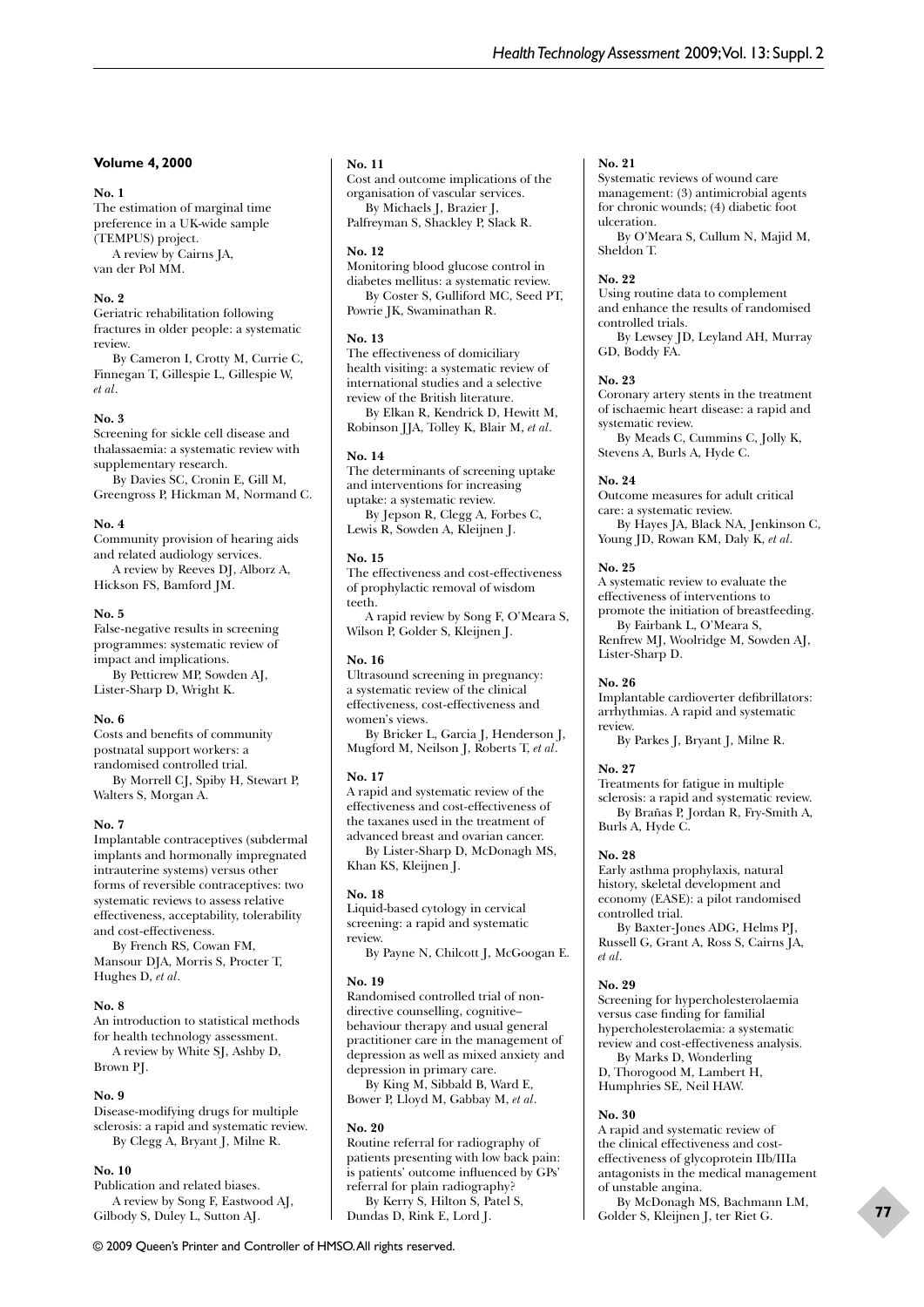A randomised controlled trial of prehospital intravenous fluid replacement therapy in serious trauma. By Turner J, Nicholl J, Webber L, Cox H, Dixon S, Yates D.

#### **No. 32**

Intrathecal pumps for giving opioids in chronic pain: a systematic review. By Williams JE, Louw G, Towlerton G.

#### **No. 33**

Combination therapy (interferon alfa and ribavirin) in the treatment of chronic hepatitis C: a rapid and systematic review. By Shepherd J, Waugh N, Hewitson P.

#### **No. 34**

A systematic review of comparisons of effect sizes derived from randomised and non-randomised studies.

By MacLehose RR, Reeves BC, Harvey IM, Sheldon TA, Russell IT, Black AMS.

### **No. 35**

Intravascular ultrasound-guided interventions in coronary artery disease: a systematic literature review, with decision-analytic modelling, of outcomes and cost-effectiveness.

By Berry E, Kelly S, Hutton J, Lindsay HSJ, Blaxill JM, Evans JA, *et al*.

#### **No. 36**

A randomised controlled trial to evaluate the effectiveness and costeffectiveness of counselling patients with chronic depression. By Simpson S, Corney R, Fitzgerald P, Beecham J.

#### **No. 37**

Systematic review of treatments for atopic eczema. By Hoare C, Li Wan Po A, Williams H.

#### **No. 38**

Bayesian methods in health technology assessment: a review. By Spiegelhalter DJ, Myles JP, Jones DR, Abrams KR.

#### **No. 39**

The management of dyspepsia: a systematic review. By Delaney B, Moayyedi P, Deeks J, Innes M, Soo S, Barton P, *et al*.

#### **No. 40**

A systematic review of treatments for severe psoriasis.

By Griffiths CEM, Clark CM, Chalmers RJG, Li Wan Po A, Williams HC.

#### **Volume 5, 2001**

#### **No. 1**

Clinical and cost-effectiveness of donepezil, rivastigmine and galantamine for Alzheimer's disease: a rapid and systematic review.

By Clegg A, Bryant J, Nicholson T, McIntyre L, De Broe S, Gerard K, *et al*.

#### **No. 2**

The clinical effectiveness and costeffectiveness of riluzole for motor neurone disease: a rapid and systematic review.

By Stewart A, Sandercock J, Bryan S, Hyde C, Barton PM, Fry-Smith A, *et al*.

### **No. 3**

Equity and the economic evaluation of healthcare. By Sassi F, Archard L, Le Grand J.

#### **No. 4**

Quality-of-life measures in chronic diseases of childhood. By Eiser C, Morse R.

#### **No. 5**

Eliciting public preferences for healthcare: a systematic review of techniques. By Ryan M, Scott DA, Reeves C, Bate A, van Teijlingen ER, Russell EM, *et al*.

### **No. 6**

General health status measures for people with cognitive impairment: learning disability and acquired brain injury.

By Riemsma RP, Forbes CA, Glanville JM, Eastwood AJ, Kleijnen J.

#### **No. 7**

An assessment of screening strategies for fragile X syndrome in the UK. By Pembrey ME, Barnicoat AJ,

Carmichael B, Bobrow M, Turner G.

### **No. 8**

Issues in methodological research: perspectives from researchers and commissioners.

By Lilford RJ, Richardson A, Stevens A, Fitzpatrick R, Edwards S, Rock F, *et al*.

#### **No. 9**

Systematic reviews of wound care management: (5) beds; (6) compression; (7) laser therapy, therapeutic ultrasound, electrotherapy and electromagnetic therapy. By Cullum N, Nelson EA, Flemming K, Sheldon T.

### **No. 10**

Effects of educational and psychosocial interventions for adolescents with diabetes mellitus: a systematic review. By Hampson SE, Skinner TC, Hart J,

Storey L, Gage H, Foxcroft D, *et al*.

#### **No. 11**

Effectiveness of autologous chondrocyte transplantation for hyaline cartilage defects in knees: a rapid and systematic review.

By Jobanputra P, Parry D, Fry-Smith A, Burls A.

#### **No. 12**

Statistical assessment of the learning curves of health technologies. By Ramsay CR, Grant AM, Wallace SA, Garthwaite PH, Monk AF, Russell IT.

#### **No. 13**

The effectiveness and cost-effectiveness of temozolomide for the treatment of recurrent malignant glioma: a rapid and systematic review. By Dinnes J, Cave C, Huang S,

Major K, Milne R.

#### **No. 14**

A rapid and systematic review of the clinical effectiveness and costeffectiveness of debriding agents in treating surgical wounds healing by secondary intention.

By Lewis R, Whiting P, ter Riet G, O'Meara S, Glanville J.

#### **No. 15**

Home treatment for mental health problems: a systematic review. By Burns T, Knapp M, Catty J, Healey A, Henderson J, Watt H, *et al*.

#### **No. 16**

How to develop cost-conscious guidelines. By Eccles M, Mason J.

#### **No. 17**

The role of specialist nurses in multiple sclerosis: a rapid and systematic review. By De Broe S, Christopher F, Waugh N.

#### **No. 18**

A rapid and systematic review of the clinical effectiveness and cost-effectiveness of orlistat in the management of obesity. By O'Meara S, Riemsma R, Shirran L, Mather L, ter Riet G.

#### **No. 19**

The clinical effectiveness and costeffectiveness of pioglitazone for type 2 diabetes mellitus: a rapid and systematic review.

By Chilcott J, Wight J, Lloyd Jones M, Tappenden P.

### **No. 20**

Extended scope of nursing practice: a multicentre randomised controlled trial of appropriately trained nurses and preregistration house officers in preoperative assessment in elective general surgery.

By Kinley H, Czoski-Murray C, George S, McCabe C, Primrose J, Reilly C, *et al*.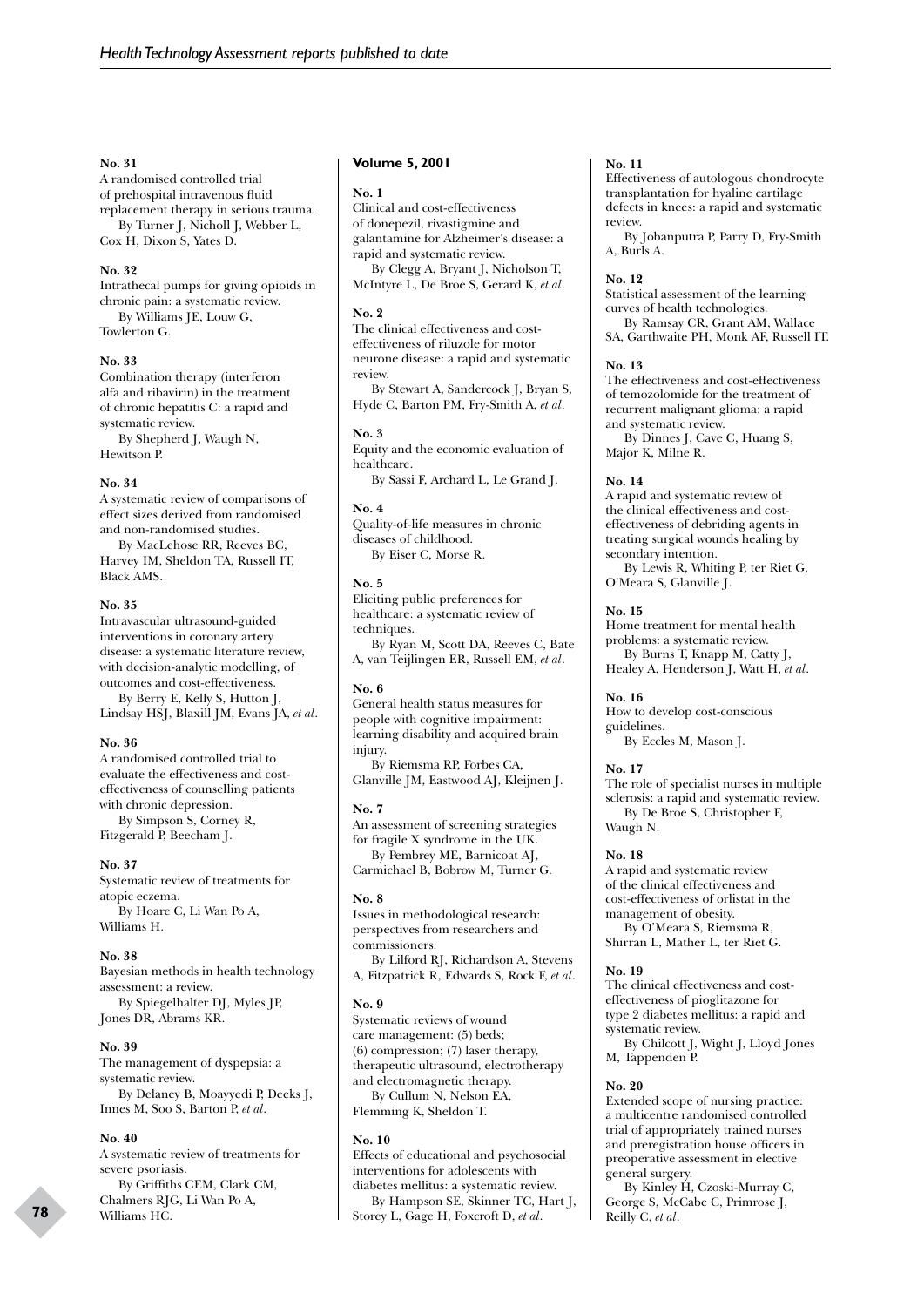Systematic reviews of the effectiveness of day care for people with severe mental disorders: (1) Acute day hospital versus admission; (2) Vocational rehabilitation; (3) Day hospital versus outpatient care.

By Marshall M, Crowther R, Almaraz- Serrano A, Creed F, Sledge W, Kluiter H, *et al*.

### **No. 22**

The measurement and monitoring of surgical adverse events.

By Bruce J, Russell EM, Mollison J, Krukowski ZH.

### **No. 23**

Action research: a systematic review and guidance for assessment.

By Waterman H, Tillen D, Dickson R, de Koning K.

#### **No. 24**

A rapid and systematic review of the clinical effectiveness and costeffectiveness of gemcitabine for the treatment of pancreatic cancer.

By Ward S, Morris E, Bansback N, Calvert N, Crellin A, Forman D, *et al*.

### **No. 25**

A rapid and systematic review of the evidence for the clinical effectiveness and cost-effectiveness of irinotecan, oxaliplatin and raltitrexed for the treatment of advanced colorectal cancer.

By Lloyd Jones M, Hummel S, Bansback N, Orr B, Seymour M.

#### **No. 26**

Comparison of the effectiveness of inhaler devices in asthma and chronic obstructive airways disease: a systematic review of the literature.

By Brocklebank D, Ram F, Wright J, Barry P, Cates C, Davies L, *et al*.

#### **No. 27**

The cost-effectiveness of magnetic resonance imaging for investigation of the knee joint.

By Bryan S, Weatherburn G, Bungay H, Hatrick C, Salas C, Parry D, *et al*.

### **No. 28**

A rapid and systematic review of the clinical effectiveness and costeffectiveness of topotecan for ovarian cancer.

By Forbes C, Shirran L, Bagnall A-M, Duffy S, ter Riet G.

#### **No. 29**

Superseded by a report published in a later volume.

#### **No. 30**

The role of radiography in primary care patients with low back pain of at least 6 weeks duration: a randomised (unblinded) controlled trial.

By Kendrick D, Fielding K, Bentley E, Miller P, Kerslake R, Pringle M.

### **No. 31**

Design and use of questionnaires: a review of best practice applicable to surveys of health service staff and patients.

By McColl E, Jacoby A, Thomas L, Soutter J, Bamford C, Steen N, *et al*.

#### **No. 32**

A rapid and systematic review of the clinical effectiveness and costeffectiveness of paclitaxel, docetaxel, gemcitabine and vinorelbine in nonsmall-cell lung cancer.

By Clegg A, Scott DA, Sidhu M, Hewitson P, Waugh N.

### **No. 33**

Subgroup analyses in randomised controlled trials: quantifying the risks of false-positives and false-negatives. By Brookes ST, Whitley E, Peters TJ, Mulheran PA, Egger M, Davey Smith G.

#### **No. 34**

Depot antipsychotic medication in the treatment of patients with schizophrenia: (1) Meta-review; (2) Patient and nurse attitudes. By David AS, Adams C.

#### **No. 35**

A systematic review of controlled trials of the effectiveness and costeffectiveness of brief psychological treatments for depression.

By Churchill R, Hunot V, Corney R, Knapp M, McGuire H, Tylee A, *et al.*

### **No. 36**

Cost analysis of child health surveillance.

By Sanderson D, Wright D, Acton C, Duree D.

### **Volume 6, 2002**

#### **No. 1**

A study of the methods used to select review criteria for clinical audit. By Hearnshaw H, Harker R, Cheater F, Baker R, Grimshaw G.

#### **No. 2**

Fludarabine as second-line therapy for B cell chronic lymphocytic leukaemia: a technology assessment.

By Hyde C, Wake B, Bryan S, Barton P, Fry-Smith A, Davenport C, *et al*.

### **No. 3**

Rituximab as third-line treatment for refractory or recurrent Stage III or IV follicular non-Hodgkin's lymphoma: a systematic review and economic evaluation.

By Wake B, Hyde C, Bryan S, Barton P, Song F, Fry-Smith A, *et al*.

### **No. 4**

A systematic review of discharge arrangements for older people. By Parker SG, Peet SM, McPherson

A, Cannaby AM, Baker R, Wilson A, *et al*.

### **No. 5**

The clinical effectiveness and costeffectiveness of inhaler devices used in the routine management of chronic asthma in older children: a systematic review and economic evaluation.

By Peters J, Stevenson M, Beverley C, Lim J, Smith S.

### **No. 6**

The clinical effectiveness and costeffectiveness of sibutramine in the management of obesity: a technology assessment.

By O'Meara S, Riemsma R, Shirran L, Mather L, ter Riet G.

### **No. 7**

The cost-effectiveness of magnetic resonance angiography for carotid artery stenosis and peripheral vascular disease: a systematic review.

By Berry E, Kelly S, Westwood ME, Davies LM, Gough MJ, Bamford JM, *et al*.

#### **No. 8**

Promoting physical activity in South Asian Muslim women through 'exercise on prescription'. By Carroll B, Ali N, Azam N.

**No. 9** Zanamivir for the treatment of influenza in adults: a systematic review and economic evaluation. By Burls A, Clark W, Stewart T,

Preston C, Bryan S, Jefferson T, *et al*.

### **No. 10**

A review of the natural history and epidemiology of multiple sclerosis: implications for resource allocation and health economic models. By Richards RG, Sampson FC, Beard SM, Tappenden P.

### **No. 11**

Screening for gestational diabetes: a systematic review and economic evaluation.

By Scott DA, Loveman E, McIntyre L, Waugh N.

### **No. 12**

The clinical effectiveness and costeffectiveness of surgery for people with morbid obesity: a systematic review and economic evaluation.

By Clegg AJ, Colquitt J, Sidhu MK, Royle P, Loveman E, Walker A.

### **No. 13**

The clinical effectiveness of trastuzumab for breast cancer: a systematic review. By Lewis R, Bagnall A-M, Forbes C,

Shirran E, Duffy S, Kleijnen J, *et al*.

#### **No. 14**

The clinical effectiveness and costeffectiveness of vinorelbine for breast cancer: a systematic review and economic evaluation.

By Lewis R, Bagnall A-M, King S, Woolacott N, Forbes C, Shirran L, *et al*.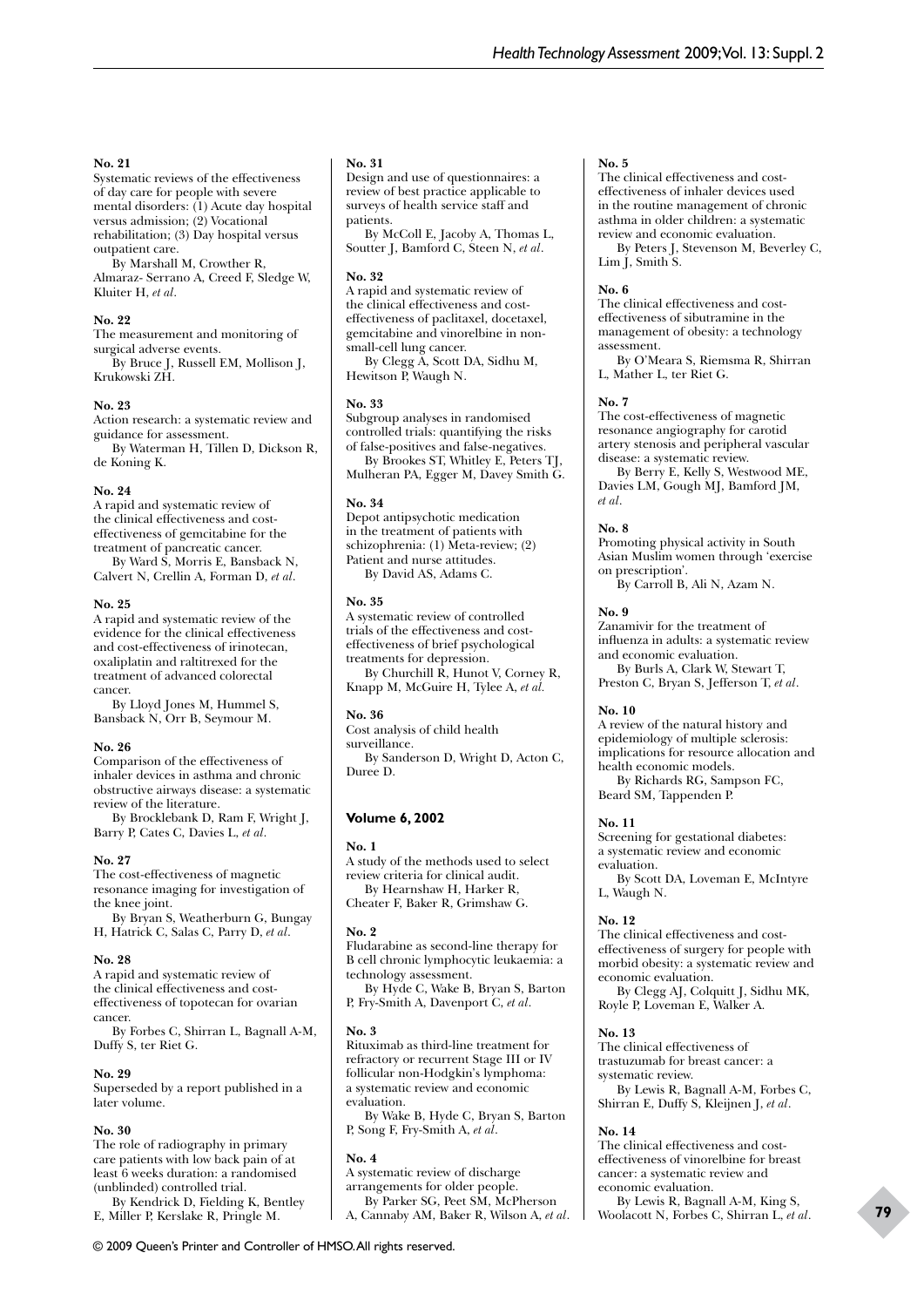A systematic review of the effectiveness and cost-effectiveness of metal-onmetal hip resurfacing arthroplasty for treatment of hip disease.

By Vale L, Wyness L, McCormack K, McKenzie L, Brazzelli M, Stearns SC.

### **No. 16**

The clinical effectiveness and costeffectiveness of bupropion and nicotine replacement therapy for smoking cessation: a systematic review and economic evaluation.

By Woolacott NF, Jones L, Forbes CA, Mather LC, Sowden AJ, Song FJ, *et al*.

#### **No. 17**

A systematic review of effectiveness and economic evaluation of new drug treatments for juvenile idiopathic arthritis: etanercept.

By Cummins C, Connock M, Fry-Smith A, Burls A.

#### **No. 18**

Clinical effectiveness and costeffectiveness of growth hormone in children: a systematic review and economic evaluation.

By Bryant J, Cave C, Mihaylova B, Chase D, McIntyre L, Gerard K, *et al*.

#### **No. 19**

Clinical effectiveness and costeffectiveness of growth hormone in adults in relation to impact on quality of life: a systematic review and economic evaluation.

By Bryant J, Loveman E, Chase D, Mihaylova B, Cave C, Gerard K, *et al*.

#### **No. 20**

Clinical medication review by a pharmacist of patients on repeat prescriptions in general practice: a randomised controlled trial. By Zermansky AG, Petty DR, Raynor

DK, Lowe CJ, Freementle N, Vail A.

#### **No. 21**

The effectiveness of infliximab and etanercept for the treatment of rheumatoid arthritis: a systematic review and economic evaluation.

By Jobanputra P, Barton P, Bryan S, Burls A.

#### **No. 22**

A systematic review and economic evaluation of computerised cognitive behaviour therapy for depression and anxiety.

By Kaltenthaler E, Shackley P, Stevens K, Beverley C, Parry G, Chilcott J.

#### **No. 23**

A systematic review and economic evaluation of pegylated liposomal doxorubicin hydrochloride for ovarian cancer.

By Forbes C, Wilby J, Richardson G, Sculpher M, Mather L, Reimsma R.

### **No. 24**

A systematic review of the effectiveness of interventions based on a stages-ofchange approach to promote individual behaviour change.

By Riemsma RP, Pattenden J, Bridle C, Sowden AJ, Mather L, Watt IS, *et al*.

#### **No. 25**

A systematic review update of the clinical effectiveness and costeffectiveness of glycoprotein IIb/IIIa antagonists.

By Robinson M, Ginnelly L, Sculpher M, Jones L, Riemsma R, Palmer S, *et al*.

#### **No. 26**

A systematic review of the effectiveness, cost-effectiveness and barriers to implementation of thrombolytic and neuroprotective therapy for acute ischaemic stroke in the NHS.

By Sandercock P, Berge E, Dennis M, Forbes J, Hand P, Kwan J, *et al*.

#### **No. 27**

A randomised controlled crossover trial of nurse practitioner versus doctorled outpatient care in a bronchiectasis clinic.

By Caine N, Sharples LD, Hollingworth W, French J, Keogan M, Exley A, *et al*.

#### **No. 28**

Clinical effectiveness and cost – consequences of selective serotonin reuptake inhibitors in the treatment of sex offenders.

By Adi Y, Ashcroft D, Browne K, Beech A, Fry-Smith A, Hyde C.

#### **No. 29**

Treatment of established osteoporosis: a systematic review and cost–utility analysis.

By Kanis JA, Brazier JE, Stevenson M, Calvert NW, Lloyd Jones M.

#### **No. 30**

Which anaesthetic agents are costeffective in day surgery? Literature review, national survey of practice and randomised controlled trial.

By Elliott RA Payne K, Moore JK, Davies LM, Harper NJN, St Leger AS, *et al*.

#### **No. 31**

Screening for hepatitis C among injecting drug users and in genitourinary medicine clinics: systematic reviews of effectiveness, modelling study and national survey of current practice.

By Stein K, Dalziel K, Walker A, McIntyre L, Jenkins B, Horne J*, et al*.

#### **No. 32**

The measurement of satisfaction with healthcare: implications for practice from a systematic review of the literature.

By Crow R, Gage H, Hampson S, Hart J, Kimber A, Storey L, *et al*.

#### **No. 33**

The effectiveness and cost-effectiveness of imatinib in chronic myeloid leukaemia: a systematic review. By Garside R, Round A, Dalziel K, Stein K, Royle R.

#### **No. 34**

A comparative study of hypertonic saline, daily and alternate-day rhDNase in children with cystic fibrosis. By Suri R, Wallis C, Bush A,

Thompson S, Normand C, Flather M, *et al*.

#### **No. 35**

A systematic review of the costs and effectiveness of different models of paediatric home care.

By Parker G, Bhakta P, Lovett CA, Paisley S, Olsen R, Turner D, *et al*.

#### **Volume 7, 2003**

#### **No. 1**

How important are comprehensive literature searches and the assessment of trial quality in systematic reviews? Empirical study.

By Egger M, Jüni P, Bartlett C, Holenstein F, Sterne J.

### **No. 2**

Systematic review of the effectiveness and cost-effectiveness, and economic evaluation, of home versus hospital or satellite unit haemodialysis for people with end-stage renal failure.

By Mowatt G, Vale L, Perez J, Wyness L, Fraser C, MacLeod A, *et al*.

#### **No. 3**

Systematic review and economic evaluation of the effectiveness of infliximab for the treatment of Crohn's disease.

By Clark W, Raftery J, Barton P, Song F, Fry-Smith A, Burls A.

### **No. 4**

A review of the clinical effectiveness and cost-effectiveness of routine anti-D prophylaxis for pregnant women who are rhesus negative.

By Chilcott J, Lloyd Jones M, Wight J, Forman K, Wray J, Beverley C, *et al*.

#### **No. 5**

Systematic review and evaluation of the use of tumour markers in paediatric oncology: Ewing's sarcoma and neuroblastoma.

By Riley RD, Burchill SA, Abrams KR, Heney D, Lambert PC, Jones DR, *et al*.

#### **No. 6**

The cost-effectiveness of screening for *Helicobacter pylori* to reduce mortality and morbidity from gastric cancer and peptic ulcer disease: a discrete-event simulation model.

By Roderick P, Davies R, Raftery J, Crabbe D, Pearce R, Bhandari P, *et al*.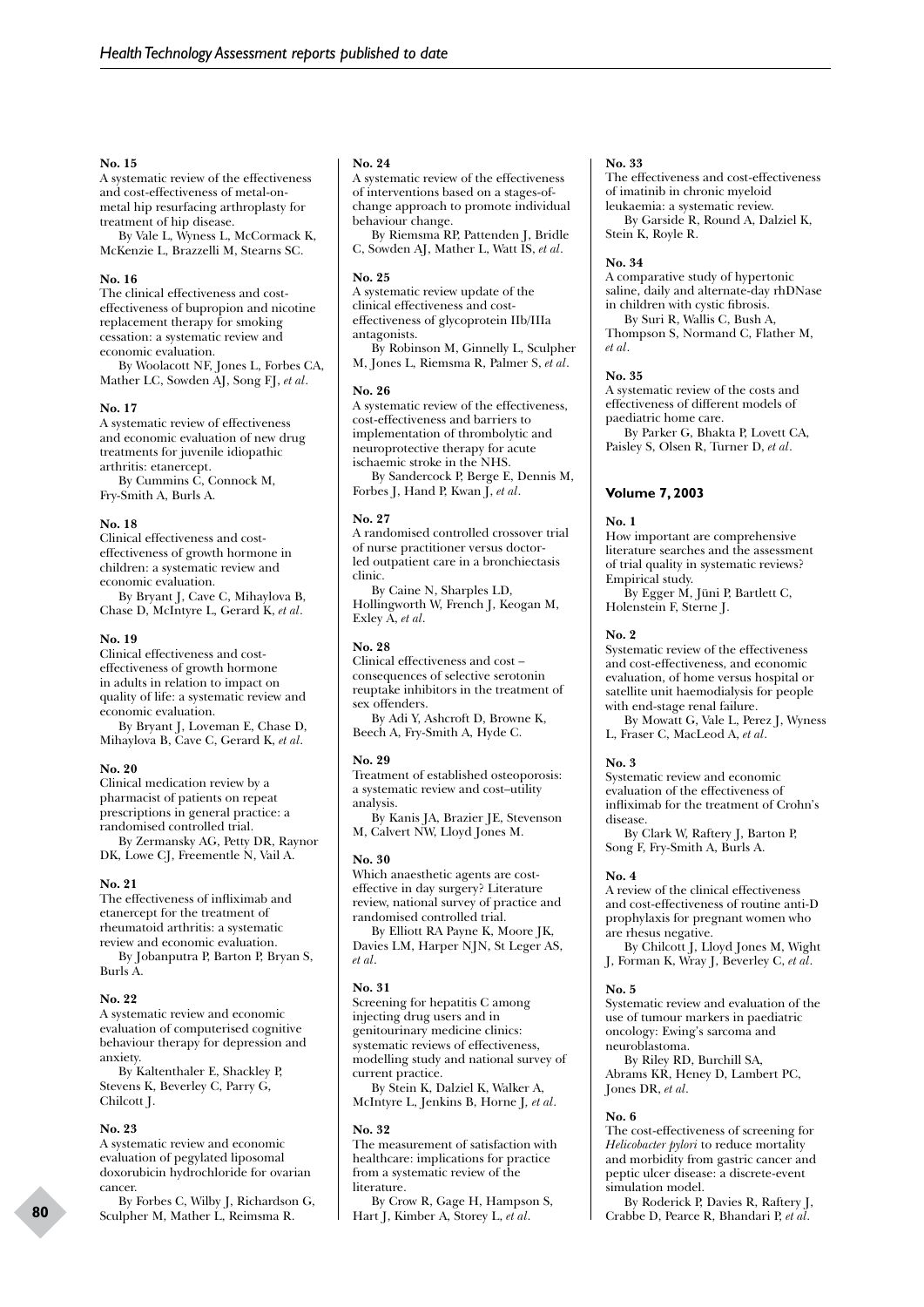The clinical effectiveness and costeffectiveness of routine dental checks: a systematic review and economic evaluation.

By Davenport C, Elley K, Salas C, Taylor-Weetman CL, Fry-Smith A, Bryan S, *et al*.

### **No. 8**

A multicentre randomised controlled trial assessing the costs and benefits of using structured information and analysis of women's preferences in the management of menorrhagia.

By Kennedy ADM, Sculpher MJ, Coulter A, Dwyer N, Rees M, Horsley S, *et al*.

#### **No. 9**

Clinical effectiveness and cost–utility of photodynamic therapy for wet age-related macular degeneration: a systematic review and economic evaluation.

By Meads C, Salas C, Roberts T, Moore D, Fry-Smith A, Hyde C.

#### **No. 10**

Evaluation of molecular tests for prenatal diagnosis of chromosome abnormalities.

By Grimshaw GM, Szczepura A, Hultén M, MacDonald F, Nevin NC, Sutton F, *et al*.

#### **No. 11**

First and second trimester antenatal screening for Down's syndrome: the results of the Serum, Urine and Ultrasound Screening Study (SURUSS). By Wald NJ, Rodeck C, Hackshaw

AK, Walters J, Chitty L, Mackinson AM.

### **No. 12**

The effectiveness and cost-effectiveness of ultrasound locating devices for central venous access: a systematic review and economic evaluation.

By Calvert N, Hind D, McWilliams RG, Thomas SM, Beverley C, Davidson A.

#### **No. 13**

A systematic review of atypical antipsychotics in schizophrenia. By Bagnall A-M, Jones L, Lewis R, Ginnelly L, Glanville J, Torgerson D, *et al.*

#### **No. 14**

Prostate Testing for Cancer and Treatment (ProtecT) feasibility study. By Donovan J, Hamdy F, Neal D, Peters T, Oliver S, Brindle L, *et al*.

#### **No. 15**

Early thrombolysis for the treatment of acute myocardial infarction: a systematic review and economic evaluation.

By Boland A, Dundar Y, Bagust A, Haycox A, Hill R, Mujica Mota R, *et al*.

### **No. 16**

Screening for fragile X syndrome: a literature review and modelling. By Song FJ, Barton P, Sleightholme V, Yao GL, Fry-Smith A.

#### **No. 17**

Systematic review of endoscopic sinus surgery for nasal polyps. By Dalziel K, Stein K, Round A, Garside R, Royle P.

### **No. 18**

Towards efficient guidelines: how to monitor guideline use in primary care. By Hutchinson A, McIntosh A, Cox S, Gilbert C.

### **No. 19**

Effectiveness and cost-effectiveness of acute hospital-based spinal cord injuries services: systematic review.

By Bagnall A-M, Jones L, Richardson G, Duffy S, Riemsma R.

#### **No. 20**

Prioritisation of health technology assessment. The PATHS model: methods and case studies.

By Townsend J, Buxton M, Harper G.

### **No. 21**

Systematic review of the clinical effectiveness and cost-effectiveness of tension-free vaginal tape for treatment of urinary stress incontinence. By Cody J, Wyness L, Wallace S,

Glazener C, Kilonzo M, Stearns S, *et al*.

### **No. 22**

The clinical and cost-effectiveness of patient education models for diabetes: a systematic review and economic evaluation.

By Loveman E, Cave C, Green C, Royle P, Dunn N, Waugh N.

### **No. 23**

The role of modelling in prioritising and planning clinical trials. By Chilcott J, Brennan A, Booth A, Karnon J, Tappenden P.

### **No. 24**

Cost–benefit evaluation of routine influenza immunisation in people 65–74 years of age.

By Allsup S, Gosney M, Haycox A, Regan M.

### **No. 25**

The clinical and cost-effectiveness of pulsatile machine perfusion versus cold storage of kidneys for transplantation retrieved from heart-beating and nonheart-beating donors.

By Wight J, Chilcott J, Holmes M, Brewer N.

#### **No. 26**

Can randomised trials rely on existing electronic data? A feasibility study to explore the value of routine data in health technology assessment.

By Williams JG, Cheung WY, Cohen DR, Hutchings HA, Longo MF, Russell IT.

### **No. 27**

Evaluating non-randomised intervention studies.

By Deeks JJ, Dinnes J, D'Amico R, Sowden AJ, Sakarovitch C, Song F, *et al*.

#### **No. 28**

A randomised controlled trial to assess the impact of a package comprising a patient-orientated, evidence-based selfhelp guidebook and patient-centred consultations on disease management and satisfaction in inflammatory bowel disease.

By Kennedy A, Nelson E, Reeves D, Richardson G, Roberts C, Robinson A, *et al*.

#### **No. 29**

The effectiveness of diagnostic tests for the assessment of shoulder pain due to soft tissue disorders: a systematic review.

By Dinnes J, Loveman E, McIntyre L, Waugh N.

#### **No. 30**

The value of digital imaging in diabetic retinopathy.

By Sharp PF, Olson J, Strachan F, Hipwell J, Ludbrook A, O'Donnell M, *et al*.

### **No. 31**

Lowering blood pressure to prevent myocardial infarction and stroke: a new preventive strategy.

By Law M, Wald N, Morris J.

### **No. 32**

Clinical and cost-effectiveness of capecitabine and tegafur with uracil for the treatment of metastatic colorectal cancer: systematic review and economic evaluation.

By Ward S, Kaltenthaler E, Cowan J, Brewer N.

### **No. 33**

Clinical and cost-effectiveness of new and emerging technologies for early localised prostate cancer: a systematic review.

By Hummel S, Paisley S, Morgan A, Currie E, Brewer N.

### **No. 34**

Literature searching for clinical and cost-effectiveness studies used in health technology assessment reports carried out for the National Institute for Clinical Excellence appraisal system. By Royle P, Waugh N.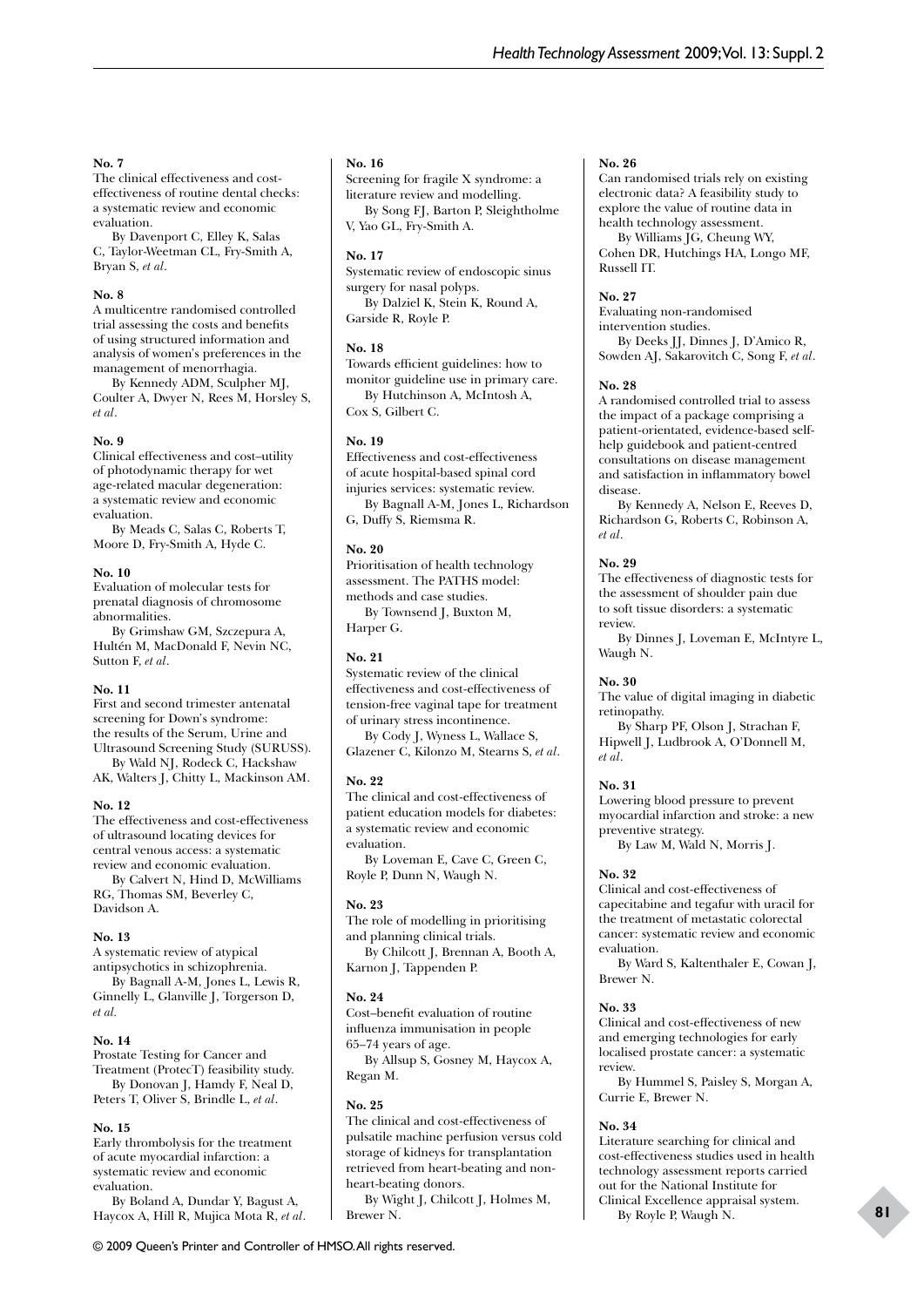Systematic review and economic decision modelling for the prevention and treatment of influenza A and B. By Turner D, Wailoo A, Nicholson K,

Cooper N, Sutton A, Abrams K.

#### **No. 36**

A randomised controlled trial to evaluate the clinical and costeffectiveness of Hickman line insertions in adult cancer patients by nurses.

By Boland A, Haycox A, Bagust A, Fitzsimmons L.

#### **No. 37**

Redesigning postnatal care: a randomised controlled trial of protocolbased midwifery-led care focused on individual women's physical and psychological health needs.

By MacArthur C, Winter HR, Bick DE, Lilford RJ, Lancashire RJ, Knowles H, *et al*.

#### **No. 38**

Estimating implied rates of discount in healthcare decision-making.

By West RR, McNabb R, Thompson AGH, Sheldon TA, Grimley Evans J.

#### **No. 39**

Systematic review of isolation policies in the hospital management of methicillin-resistant *Staphylococcus aureus*: a review of the literature with epidemiological and economic modelling.

By Cooper BS, Stone SP, Kibbler CC, Cookson BD, Roberts JA, Medley GF, *et al*.

#### **No. 40**

Treatments for spasticity and pain in multiple sclerosis: a systematic review. By Beard S, Hunn A, Wight J.

#### **No. 41**

The inclusion of reports of randomised trials published in languages other than English in systematic reviews. By Moher D, Pham B, Lawson ML, Klassen TP.

#### **No. 42**

The impact of screening on future health-promoting behaviours and health beliefs: a systematic review.

By Bankhead CR, Brett J, Bukach C, Webster P, Stewart-Brown S, Munafo M, *et al*.

### **Volume 8, 2004**

#### **No. 1**

What is the best imaging strategy for acute stroke?

By Wardlaw JM, Keir SL, Seymour J, Lewis S, Sandercock PAG, Dennis MS, *et al*.

### **No. 2**

Systematic review and modelling of the investigation of acute and chronic chest pain presenting in primary care.

By Mant J, McManus RJ, Oakes RAL, Delaney BC, Barton PM, Deeks JJ, *et al*.

#### **No. 3**

The effectiveness and cost-effectiveness of microwave and thermal balloon endometrial ablation for heavy menstrual bleeding: a systematic review and economic modelling.

By Garside R, Stein K, Wyatt K, Round A, Price A.

### **No. 4**

A systematic review of the role of bisphosphonates in metastatic disease. By Ross JR, Saunders Y, Edmonds PM, Patel S, Wonderling D, Normand C, *et al*.

#### **No. 5**

Systematic review of the clinical effectiveness and cost-effectiveness of capecitabine (Xeloda®) for locally advanced and/or metastatic breast cancer.

By Jones L, Hawkins N, Westwood M, Wright K, Richardson G, Riemsma R.

#### **No. 6**

Effectiveness and efficiency of guideline dissemination and implementation strategies.

By Grimshaw JM, Thomas RE, MacLennan G, Fraser C, Ramsay CR, Vale L, *et al*.

#### **No. 7**

Clinical effectiveness and costs of the Sugarbaker procedure for the treatment of pseudomyxoma peritonei.

By Bryant J, Clegg AJ, Sidhu MK, Brodin H, Royle P, Davidson P.

#### **No. 8**

Psychological treatment for insomnia in the regulation of long-term hypnotic drug use.

By Morgan K, Dixon S, Mathers N, Thompson J, Tomeny M.

### **No. 9**

Improving the evaluation of therapeutic interventions in multiple sclerosis: development of a patientbased measure of outcome.

By Hobart JC, Riazi A, Lamping DL, Fitzpatrick R, Thompson AJ.

### **No. 10**

A systematic review and economic evaluation of magnetic resonance cholangiopancreatography compared with diagnostic endoscopic retrograde cholangiopancreatography.

By Kaltenthaler E, Bravo Vergel Y, Chilcott J, Thomas S, Blakeborough T, Walters SJ, *et al*.

#### **No. 11**

The use of modelling to evaluate new drugs for patients with a chronic condition: the case of antibodies against tumour necrosis factor in rheumatoid arthritis.

By Barton P, Jobanputra P, Wilson J, Bryan S, Burls A.

#### **No. 12**

Clinical effectiveness and costeffectiveness of neonatal screening for inborn errors of metabolism using tandem mass spectrometry: a systematic review.

By Pandor A, Eastham J, Beverley C, Chilcott J, Paisley S.

#### **No. 13**

Clinical effectiveness and costeffectiveness of pioglitazone and rosiglitazone in the treatment of type 2 diabetes: a systematic review and economic evaluation.

By Czoski-Murray C, Warren E, Chilcott J, Beverley C, Psyllaki MA, Cowan J.

#### **No. 14**

Routine examination of the newborn: the EMREN study. Evaluation of an extension of the midwife role including a randomised controlled trial of appropriately trained midwives and paediatric senior house officers.

By Townsend J, Wolke D, Hayes J, Davé S, Rogers C, Bloomfield L, *et al*.

### **No. 15**

Involving consumers in research and development agenda setting for the NHS: developing an evidence-based approach.

By Oliver S, Clarke-Jones L, Rees R, Milne R, Buchanan P, Gabbay J, *et al*.

#### **No. 16**

A multi-centre randomised controlled trial of minimally invasive direct coronary bypass grafting versus percutaneous transluminal coronary angioplasty with stenting for proximal stenosis of the left anterior descending coronary artery.

By Reeves BC, Angelini GD, Bryan AJ, Taylor FC, Cripps T, Spyt TJ, *et al*.

#### **No. 17**

Does early magnetic resonance imaging influence management or improve outcome in patients referred to secondary care with low back pain? A pragmatic randomised controlled trial.

By Gilbert FJ, Grant AM, Gillan MGC, Vale L, Scott NW, Campbell MK, *et al*.

#### **No. 18**

The clinical and cost-effectiveness of anakinra for the treatment of rheumatoid arthritis in adults: a systematic review and economic analysis.

By Clark W, Jobanputra P, Barton P, Burls A.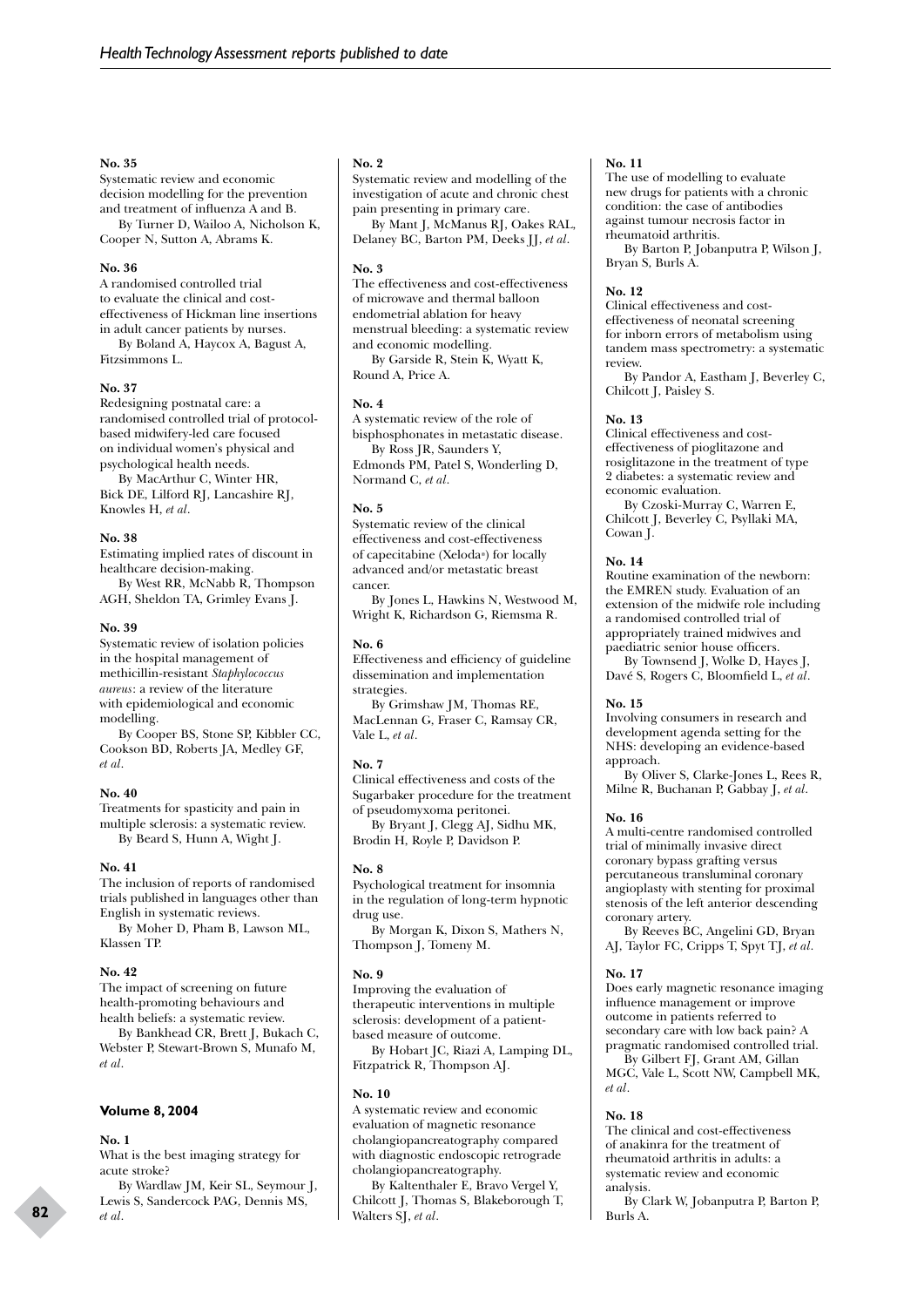A rapid and systematic review and economic evaluation of the clinical and cost-effectiveness of newer drugs for treatment of mania associated with bipolar affective disorder.

By Bridle C, Palmer S, Bagnall A-M, Darba J, Duffy S, Sculpher M, *et al*.

### **No. 20**

Liquid-based cytology in cervical screening: an updated rapid and systematic review and economic analysis.

By Karnon J, Peters J, Platt J, Chilcott J, McGoogan E, Brewer N.

#### **No. 21**

Systematic review of the long-term effects and economic consequences of treatments for obesity and implications for health improvement.

By Avenell A, Broom J, Brown TJ, Poobalan A, Aucott L, Stearns SC, *et al*.

### **No. 22**

Autoantibody testing in children with newly diagnosed type 1 diabetes mellitus.

By Dretzke J, Cummins C, Sandercock J, Fry-Smith A, Barrett T, Burls A.

### **No. 23**

Clinical effectiveness and costeffectiveness of prehospital intravenous fluids in trauma patients. By Dretzke J, Sandercock J, Bayliss

S, Burls A.

#### **No. 24**

Newer hypnotic drugs for the shortterm management of insomnia: a systematic review and economic evaluation.

By Dündar Y, Boland A, Strobl J, Dodd S, Haycox A, Bagust A, *et al*.

#### **No. 25**

Development and validation of methods for assessing the quality of diagnostic accuracy studies.

By Whiting P, Rutjes AWS, Dinnes J, Reitsma JB, Bossuyt PMM, Kleijnen J.

#### **No. 26**

EVALUATE hysterectomy trial: a multicentre randomised trial comparing abdominal, vaginal and laparoscopic methods of hysterectomy.

By Garry R, Fountain J, Brown J, Manca A, Mason S, Sculpher M, *et al*.

#### **No. 27**

Methods for expected value of information analysis in complex health economic models: developments on the health economics of interferon-β and glatiramer acetate for multiple sclerosis.

By Tappenden P, Chilcott JB, Eggington S, Oakley J, McCabe C.

### **No. 28**

Effectiveness and cost-effectiveness of imatinib for first-line treatment of chronic myeloid leukaemia in chronic phase: a systematic review and economic analysis.

By Dalziel K, Round A, Stein K, Garside R, Price A.

### **No. 29**

VenUS I: a randomised controlled trial of two types of bandage for treating venous leg ulcers.

By Iglesias C, Nelson EA, Cullum NA, Torgerson DJ, on behalf of the VenUS Team.

#### **No. 30**

Systematic review of the effectiveness and cost-effectiveness, and economic evaluation, of myocardial perfusion scintigraphy for the diagnosis and management of angina and myocardial infarction.

By Mowatt G, Vale L, Brazzelli M, Hernandez R, Murray A, Scott N, *et al*.

#### **No. 31**

A pilot study on the use of decision theory and value of information analysis as part of the NHS Health Technology Assessment programme. By Claxton K, Ginnelly L, Sculpher

M, Philips Z, Palmer S.

### **No. 32**

The Social Support and Family Health Study: a randomised controlled trial and economic evaluation of two alternative forms of postnatal support for mothers living in disadvantaged inner-city areas.

By Wiggins M, Oakley A, Roberts I, Turner H, Rajan L, Austerberry H, *et al*.

#### **No. 33**

Psychosocial aspects of genetic screening of pregnant women and newborns: a systematic review. By Green JM, Hewison J, Bekker HL,

Bryant, Cuckle HS.

### **No. 34**

Evaluation of abnormal uterine bleeding: comparison of three outpatient procedures within cohorts defined by age and menopausal status.

By Critchley HOD, Warner P, Lee AJ, Brechin S, Guise J, Graham B.

#### **No. 35**

Coronary artery stents: a rapid systematic review and economic evaluation.

By Hill R, Bagust A, Bakhai A, Dickson R, Dündar Y, Haycox A, *et al*.

#### **No. 36**

Review of guidelines for good practice in decision-analytic modelling in health technology assessment.

By Philips Z, Ginnelly L, Sculpher M, Claxton K, Golder S, Riemsma R, *et al*.

#### **No. 37**

Rituximab (MabThera®) for aggressive non-Hodgkin's lymphoma: systematic review and economic evaluation.

By Knight C, Hind D, Brewer N, Abbott V.

#### **No. 38**

Clinical effectiveness and costeffectiveness of clopidogrel and modified-release dipyridamole in the secondary prevention of occlusive vascular events: a systematic review and economic evaluation.

By Jones L, Griffin S, Palmer S, Main C, Orton V, Sculpher M, *et al.*

#### **No. 39**

Pegylated interferon α-2a and -2b in combination with ribavirin in the treatment of chronic hepatitis C: a systematic review and economic evaluation.

By Shepherd J, Brodin H, Cave C, Waugh N, Price A, Gabbay J.

#### **No. 40**

Clopidogrel used in combination with aspirin compared with aspirin alone in the treatment of non-ST-segmentelevation acute coronary syndromes: a systematic review and economic evaluation.

By Main C, Palmer S, Griffin S, Jones L, Orton V, Sculpher M, *et al.*

#### **No. 41**

Provision, uptake and cost of cardiac rehabilitation programmes: improving services to under-represented groups. By Beswick AD, Rees K, Griebsch I,

Taylor FC, Burke M, West RR, *et al.*

#### **No. 42**

Involving South Asian patients in clinical trials.

By Hussain-Gambles M, Leese B, Atkin K, Brown J, Mason S, Tovey P.

### **No. 43**

Clinical and cost-effectiveness of continuous subcutaneous insulin infusion for diabetes. By Colquitt JL, Green C, Sidhu MK, Hartwell D, Waugh N.

### **No. 44**

Identification and assessment of ongoing trials in health technology assessment reviews. By Song FJ, Fry-Smith A, Davenport

C, Bayliss S, Adi Y, Wilson JS, *et al*.

#### **No. 45**

Systematic review and economic evaluation of a long-acting insulin analogue, insulin glargine By Warren E, Weatherley-Jones E, Chilcott J, Beverley C.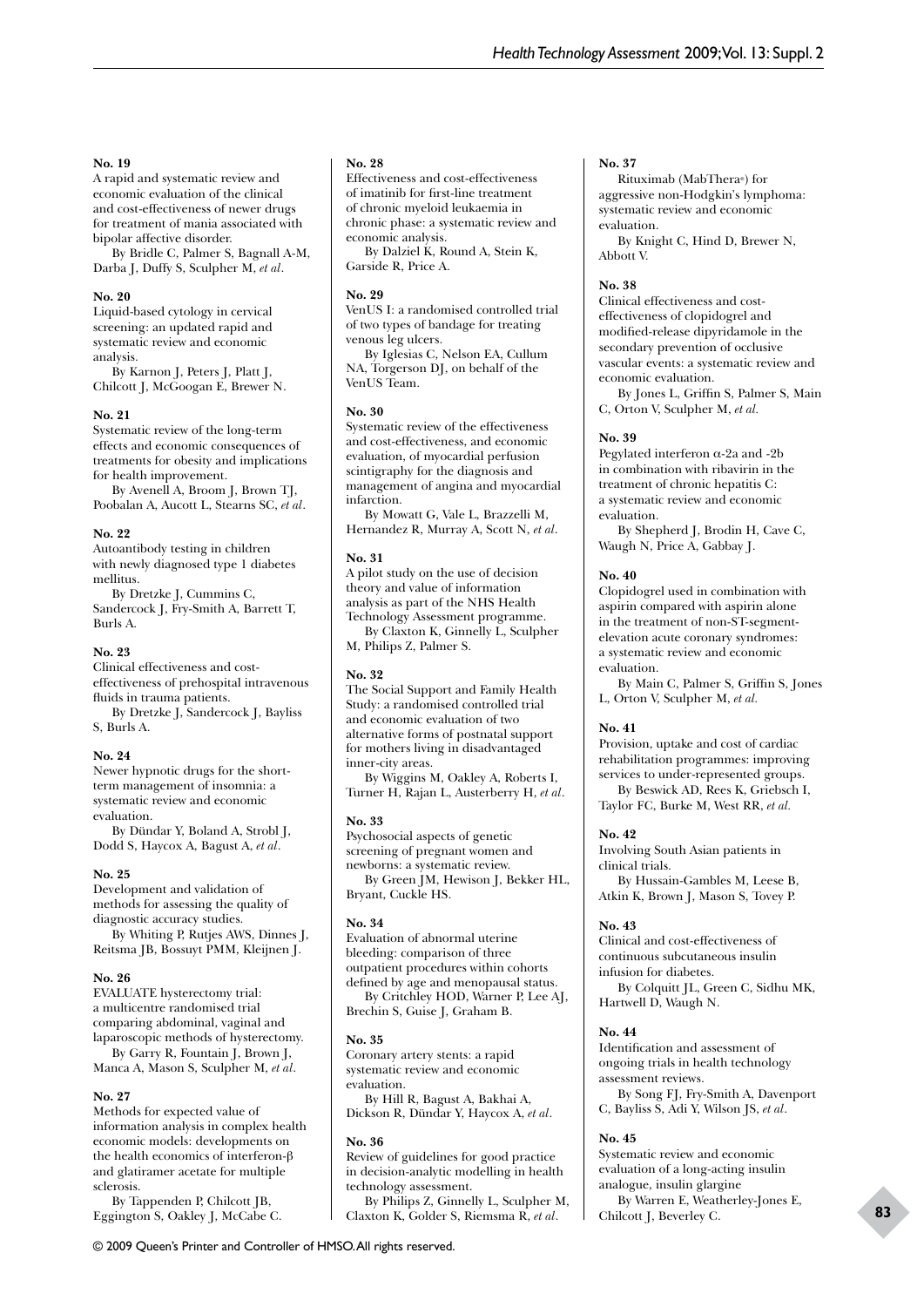Supplementation of a home-based exercise programme with a classbased programme for people with osteoarthritis of the knees: a randomised controlled trial and health economic analysis.

By McCarthy CJ, Mills PM, Pullen R, Richardson G, Hawkins N, Roberts CR, *et al*.

#### **No. 47**

Clinical and cost-effectiveness of oncedaily versus more frequent use of same potency topical corticosteroids for atopic eczema: a systematic review and economic evaluation.

By Green C, Colquitt JL, Kirby J, Davidson P, Payne E.

### **No. 48**

Acupuncture of chronic headache disorders in primary care: randomised controlled trial and economic analysis. By Vickers AJ, Rees RW, Zollman CE,

McCarney R, Smith CM, Ellis N, *et al*.

#### **No. 49**

Generalisability in economic evaluation studies in healthcare: a review and case studies.

By Sculpher MJ, Pang FS, Manca A, Drummond MF, Golder S, Urdahl H, *et al*.

#### **No. 50**

Virtual outreach: a randomised controlled trial and economic evaluation of joint teleconferenced medical consultations.

By Wallace P, Barber J, Clayton W, Currell R, Fleming K, Garner P, *et al*.

#### **Volume 9, 2005**

#### **No. 1**

Randomised controlled multiple treatment comparison to provide a costeffectiveness rationale for the selection of antimicrobial therapy in acne.

By Ozolins M, Eady EA, Avery A, Cunliffe WJ, O'Neill C, Simpson NB, *et al*.

### **No. 2**

Do the findings of case series studies vary significantly according to methodological characteristics?

By Dalziel K, Round A, Stein K, Garside R, Castelnuovo E, Payne L.

#### **No. 3**

Improving the referral process for familial breast cancer genetic counselling: findings of three randomised controlled trials of two interventions.

By Wilson BJ, Torrance N, Mollison J, Wordsworth S, Gray JR, Haites NE, *et al*.

#### **No. 4**

Randomised evaluation of alternative electrosurgical modalities to treat bladder outflow obstruction in men with benign prostatic hyperplasia.

By Fowler C, McAllister W, Plail R, Karim O, Yang Q.

#### **No. 5**

A pragmatic randomised controlled trial of the cost-effectiveness of palliative therapies for patients with inoperable oesophageal cancer.

By Shenfine J, McNamee P, Steen N, Bond J, Griffin SM.

#### **No. 6**

Impact of computer-aided detection prompts on the sensitivity and specificity of screening mammography. By Taylor P, Champness J, Given-Wilson R, Johnston K, Potts H.

### **No. 7**

Issues in data monitoring and interim analysis of trials.

By Grant AM, Altman DG, Babiker AB, Campbell MK, Clemens FJ, Darbyshire JH, *et al*.

#### **No. 8**

Lay public's understanding of equipoise and randomisation in randomised controlled trials.

By Robinson EJ, Kerr CEP, Stevens AJ, Lilford RJ, Braunholtz DA, Edwards SJ, *et al*.

#### **No. 9**

Clinical and cost-effectiveness of electroconvulsive therapy for depressive illness, schizophrenia, catatonia and mania: systematic reviews and economic modelling studies. By Greenhalgh J, Knight C, Hind D, Beverley C, Walters S.

#### **No. 10**

Measurement of health-related quality of life for people with dementia: development of a new instrument (DEMQOL) and an evaluation of current methodology.

By Smith SC, Lamping DL, Banerjee S, Harwood R, Foley B, Smith P, *et al*.

#### **No. 11**

Clinical effectiveness and costeffectiveness of drotrecogin alfa (activated) (Xigris®) for the treatment of severe sepsis in adults: a systematic review and economic evaluation.

By Green C, Dinnes J, Takeda A, Shepherd J, Hartwell D, Cave C, *et al*.

### **No. 12**

A methodological review of how heterogeneity has been examined in systematic reviews of diagnostic test accuracy.

By Dinnes J, Deeks J, Kirby J, Roderick P.

#### **No. 13**

Cervical screening programmes: can automation help? Evidence from systematic reviews, an economic analysis and a simulation modelling exercise applied to the UK. By Willis BH, Barton P, Pearmain P, Bryan S, Hyde C.

#### **No. 14**

Laparoscopic surgery for inguinal hernia repair: systematic review of effectiveness and economic evaluation.

By McCormack K, Wake B, Perez J, Fraser C, Cook J, McIntosh E, *et al*.

#### **No. 15**

Clinical effectiveness, tolerability and cost-effectiveness of newer drugs for epilepsy in adults: a systematic review and economic evaluation.

By Wilby J, Kainth A, Hawkins N, Epstein D, McIntosh H, McDaid C, *et al*.

#### **No. 16**

A randomised controlled trial to compare the cost-effectiveness of tricyclic antidepressants, selective serotonin reuptake inhibitors and lofepramine.

By Peveler R, Kendrick T, Buxton M, Longworth L, Baldwin D, Moore M, *et al*.

#### **No. 17**

Clinical effectiveness and costeffectiveness of immediate angioplasty for acute myocardial infarction: systematic review and economic evaluation. By Hartwell D, Colquitt J, Loveman

E, Clegg AJ, Brodin H, Waugh N, *et al*.

### **No. 18**

A randomised controlled comparison of alternative strategies in stroke care. By Kalra L, Evans A, Perez I, Knapp M, Swift C, Donaldson N.

#### **No. 19**

The investigation and analysis of critical incidents and adverse events in healthcare.

By Woloshynowych M, Rogers S, Taylor-Adams S, Vincent C.

#### **No. 20**

Potential use of routine databases in health technology assessment. By Raftery J, Roderick P, Stevens A.

#### **No. 21**

Clinical and cost-effectiveness of newer immunosuppressive regimens in renal transplantation: a systematic review and modelling study. By Woodroffe R, Yao GL, Meads C,

Bayliss S, Ready A, Raftery J, *et al*.

### **No. 22**

A systematic review and economic evaluation of alendronate, etidronate, risedronate, raloxifene and teriparatide for the prevention and treatment of postmenopausal osteoporosis.

By Stevenson M, Lloyd Jones M, De Nigris E, Brewer N, Davis S, Oakley J.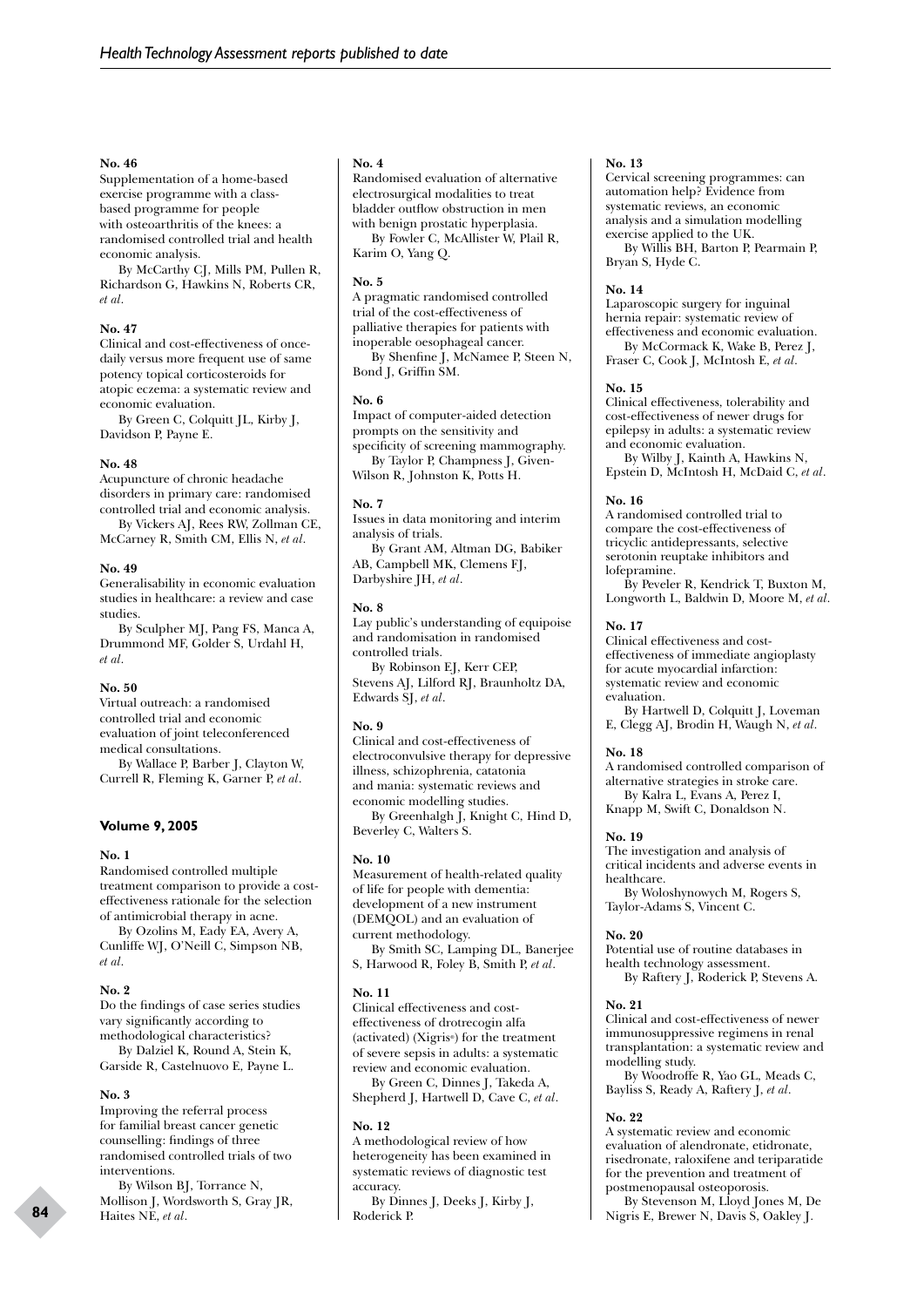A systematic review to examine the impact of psycho-educational interventions on health outcomes and costs in adults and children with difficult asthma.

By Smith JR, Mugford M, Holland R, Candy B, Noble MJ, Harrison BDW, *et al*.

### **No. 24**

An evaluation of the costs, effectiveness and quality of renal replacement therapy provision in renal satellite units in England and Wales.

By Roderick P, Nicholson T, Armitage A, Mehta R, Mullee M, Gerard K, *et al*.

#### **No. 25**

Imatinib for the treatment of patients with unresectable and/or metastatic gastrointestinal stromal tumours: systematic review and economic evaluation.

By Wilson J, Connock M, Song F, Yao G, Fry-Smith A, Raftery J, *et al*.

#### **No. 26**

Indirect comparisons of competing interventions.

By Glenny AM, Altman DG, Song F, Sakarovitch C, Deeks JJ, D'Amico R, *et al*.

#### **No. 27**

Cost-effectiveness of alternative strategies for the initial medical management of non-ST elevation acute coronary syndrome: systematic review and decision-analytical modelling.

By Robinson M, Palmer S, Sculpher M, Philips Z, Ginnelly L, Bowens A, *et al*.

#### **No. 28**

Outcomes of electrically stimulated gracilis neosphincter surgery.

By Tillin T, Chambers M, Feldman R.

### **No. 29**

The effectiveness and cost-effectiveness of pimecrolimus and tacrolimus for atopic eczema: a systematic review and economic evaluation.

By Garside R, Stein K, Castelnuovo E, Pitt M, Ashcroft D, Dimmock P, *et al*.

#### **No. 30**

Systematic review on urine albumin testing for early detection of diabetic complications.

By Newman DJ, Mattock MB, Dawnay ABS, Kerry S, McGuire A, Yaqoob M, *et al*.

### **No. 31**

Randomised controlled trial of the costeffectiveness of water-based therapy for lower limb osteoarthritis. By Cochrane T, Davey RC,

Matthes Edwards SM.

### **No. 32**

Longer term clinical and economic benefits of offering acupuncture care to patients with chronic low back pain.

By Thomas KJ, MacPherson H, Ratcliffe J, Thorpe L, Brazier J, Campbell M, *et al*.

### **No. 33**

Cost-effectiveness and safety of epidural steroids in the management of sciatica.

By Price C, Arden N, Coglan L, Rogers P.

### **No. 34**

The British Rheumatoid Outcome Study Group (BROSG) randomised controlled trial to compare the effectiveness and cost-effectiveness of aggressive versus symptomatic therapy in established rheumatoid arthritis.

By Symmons D, Tricker K, Roberts C, Davies L, Dawes P, Scott DL.

### **No. 35**

Conceptual framework and systematic review of the effects of participants' and professionals' preferences in randomised controlled trials.

By King M, Nazareth I, Lampe F, Bower P, Chandler M, Morou M, *et al*.

### **No. 36**

The clinical and cost-effectiveness of implantable cardioverter defibrillators: a systematic review.

By Bryant J, Brodin H, Loveman E, Payne E, Clegg A.

### **No. 37**

A trial of problem-solving by community mental health nurses for anxiety, depression and life difficulties among general practice patients. The CPN-GP study.

By Kendrick T, Simons L, Mynors-Wallis L, Gray A, Lathlean J, Pickering R, *et al*.

### **No. 38**

The causes and effects of sociodemographic exclusions from clinical trials.

By Bartlett C, Doyal L, Ebrahim S, Davey P, Bachmann M, Egger M, *et al*.

#### **No. 39**

Is hydrotherapy cost-effective? A randomised controlled trial of combined hydrotherapy programmes compared with physiotherapy land techniques in children with juvenile idiopathic arthritis.

By Epps H, Ginnelly L, Utley M, Southwood T, Gallivan S, Sculpher M, *et al*.

### **No. 40**

A randomised controlled trial and cost-effectiveness study of systematic screening (targeted and total population screening) versus routine practice for the detection of atrial fibrillation in people aged 65 and over. The SAFE study.

By Hobbs FDR, Fitzmaurice DA, Mant J, Murray E, Jowett S, Bryan S, *et al*.

### **No. 41**

Displaced intracapsular hip fractures in fit, older people: a randomised comparison of reduction and fixation, bipolar hemiarthroplasty and total hip arthroplasty.

By Keating JF, Grant A, Masson M, Scott NW, Forbes JF.

#### **No. 42**

Long-term outcome of cognitive behaviour therapy clinical trials in central Scotland.

By Durham RC, Chambers JA, Power KG, Sharp DM, Macdonald RR, Major KA, *et al*.

### **No. 43**

The effectiveness and cost-effectiveness of dual-chamber pacemakers compared with single-chamber pacemakers for bradycardia due to atrioventricular block or sick sinus syndrome: systematic review and economic evaluation.

By Castelnuovo E, Stein K, Pitt M, Garside R, Payne E.

### **No. 44**

Newborn screening for congenital heart defects: a systematic review and costeffectiveness analysis.

By Knowles R, Griebsch I, Dezateux C, Brown J, Bull C, Wren C.

### **No. 45**

The clinical and cost-effectiveness of left ventricular assist devices for endstage heart failure: a systematic review and economic evaluation.

By Clegg AJ, Scott DA, Loveman E, Colquitt J, Hutchinson J, Royle P, *et al*.

### **No. 46**

The effectiveness of the Heidelberg Retina Tomograph and laser diagnostic glaucoma scanning system (GDx) in detecting and monitoring glaucoma.

By Kwartz AJ, Henson DB, Harper RA, Spencer AF, McLeod D.

### **No. 47**

Clinical and cost-effectiveness of autologous chondrocyte implantation for cartilage defects in knee joints: systematic review and economic evaluation.

By Clar C, Cummins E, McIntyre L, Thomas S, Lamb J, Bain L, *et al*.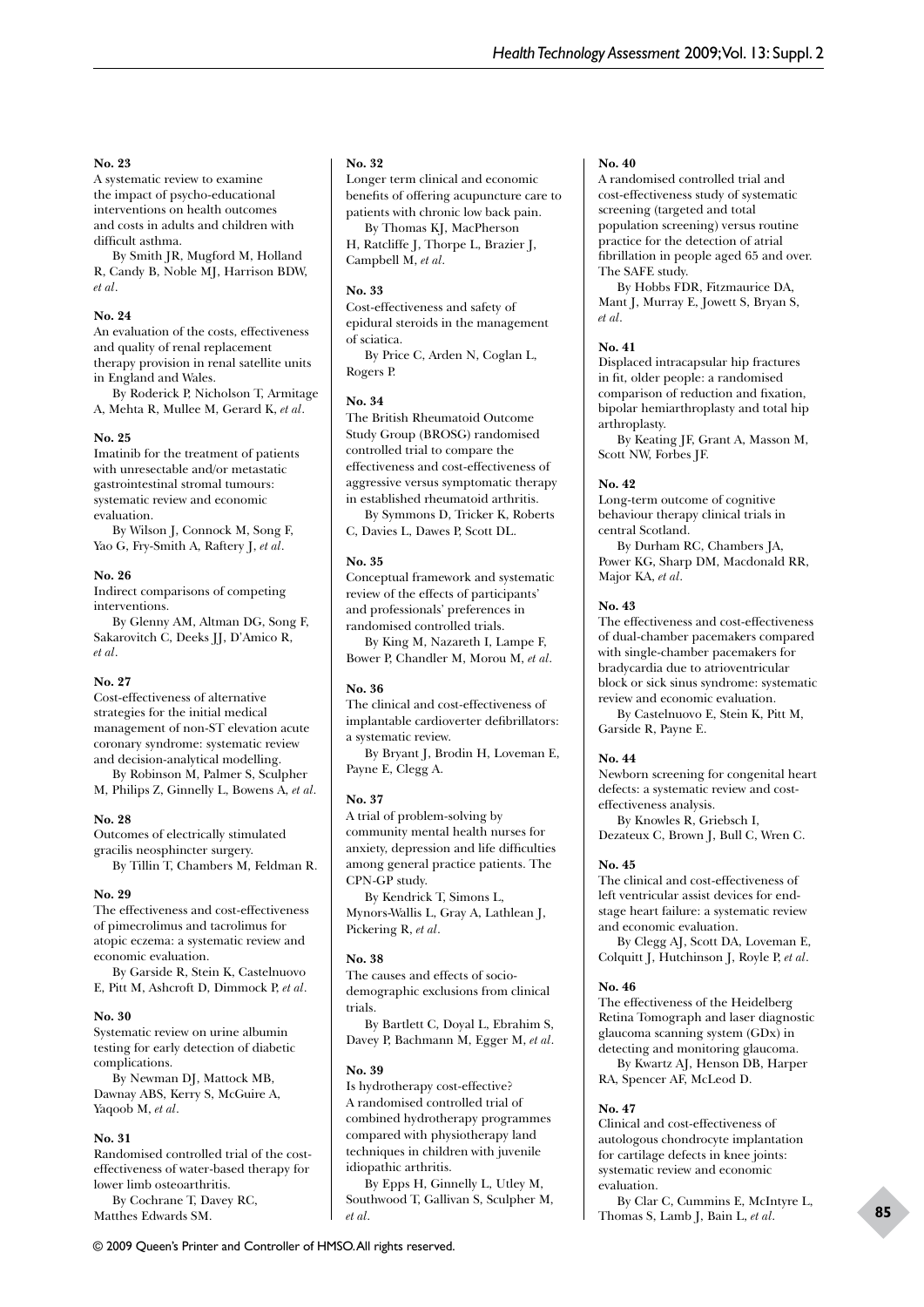Systematic review of effectiveness of different treatments for childhood retinoblastoma.

By McDaid C, Hartley S, Bagnall A-M, Ritchie G, Light K, Riemsma R.

### **No. 49**

Towards evidence-based guidelines for the prevention of venous thromboembolism: systematic reviews of mechanical methods, oral anticoagulation, dextran and regional anaesthesia as thromboprophylaxis.

By Roderick P, Ferris G, Wilson K, Halls H, Jackson D, Collins R, *et al*.

#### **No. 50**

The effectiveness and cost-effectiveness of parent training/education programmes for the treatment of conduct disorder, including oppositional defiant disorder, in children.

By Dretzke J, Frew E, Davenport C, Barlow J, Stewart-Brown S, Sandercock J, *et al*.

#### **Volume 10, 2006**

#### **No. 1**

The clinical and cost-effectiveness of donepezil, rivastigmine, galantamine and memantine for Alzheimer's disease.

By Loveman E, Green C, Kirby J, Takeda A, Picot J, Payne E, *et al*.

#### **No. 2**

FOOD: a multicentre randomised trial evaluating feeding policies in patients admitted to hospital with a recent stroke.

By Dennis M, Lewis S, Cranswick G, Forbes J.

#### **No. 3**

The clinical effectiveness and costeffectiveness of computed tomography screening for lung cancer: systematic reviews.

By Black C, Bagust A, Boland A, Walker S, McLeod C, De Verteuil R, *et al*.

#### **No. 4**

A systematic review of the effectiveness and cost-effectiveness of neuroimaging assessments used to visualise the seizure focus in people with refractory epilepsy being considered for surgery.

By Whiting P, Gupta R, Burch J, Mujica Mota RE, Wright K, Marson A, *et al*.

### **No. 5**

Comparison of conference abstracts and presentations with full-text articles in the health technology assessments of rapidly evolving technologies.

By Dundar Y, Dodd S, Dickson R, Walley T, Haycox A, Williamson PR.

### **No. 6**

Systematic review and evaluation of methods of assessing urinary incontinence.

By Martin JL, Williams KS, Abrams KR, Turner DA, Sutton AJ, Chapple C, *et al*.

#### **No. 7**

The clinical effectiveness and costeffectiveness of newer drugs for children with epilepsy. A systematic review.

By Connock M, Frew E, Evans B-W, Bryan S, Cummins C, Fry-Smith A, *et al*.

#### **No. 8**

Surveillance of Barrett's oesophagus: exploring the uncertainty through systematic review, expert workshop and economic modelling.

By Garside R, Pitt M, Somerville M, Stein K, Price A, Gilbert N.

#### **No. 9**

Topotecan, pegylated liposomal doxorubicin hydrochloride and paclitaxel for second-line or subsequent treatment of advanced ovarian cancer: a systematic review and economic evaluation.

By Main C, Bojke L, Griffin S, Norman G, Barbieri M, Mather L, *et al*.

### **No. 10**

Evaluation of molecular techniques in prediction and diagnosis of cytomegalovirus disease in immunocompromised patients.

By Szczepura A, Westmoreland D, Vinogradova Y, Fox J, Clark M.

#### **No. 11**

Screening for thrombophilia in highrisk situations: systematic review and cost-effectiveness analysis. The Thrombosis: Risk and Economic Assessment of Thrombophilia Screening (TREATS) study.

By Wu O, Robertson L, Twaddle S, Lowe GDO, Clark P, Greaves M, *et al*.

#### **No. 12**

A series of systematic reviews to inform a decision analysis for sampling and treating infected diabetic foot ulcers.

By Nelson EA, O'Meara S, Craig D, Iglesias C, Golder S, Dalton J, *et al*.

### **No. 13**

Randomised clinical trial, observational study and assessment of costeffectiveness of the treatment of varicose veins (REACTIV trial).

By Michaels JA, Campbell WB, Brazier JE, MacIntyre JB, Palfreyman SJ, Ratcliffe J, *et al*.

#### **No. 14**

The cost-effectiveness of screening for oral cancer in primary care.

By Speight PM, Palmer S, Moles DR, Downer MC, Smith DH, Henriksson M, *et al*.

#### **No. 15**

Measurement of the clinical and costeffectiveness of non-invasive diagnostic testing strategies for deep vein thrombosis.

By Goodacre S, Sampson F, Stevenson M, Wailoo A, Sutton A, Thomas S, *et al*.

#### **No. 16**

Systematic review of the effectiveness and cost-effectiveness of HealOzone® for the treatment of occlusal pit/fissure caries and root caries.

By Brazzelli M, McKenzie L, Fielding S, Fraser C, Clarkson J, Kilonzo M, *et al*.

#### **No. 17**

Randomised controlled trials of conventional antipsychotic versus new atypical drugs, and new atypical drugs versus clozapine, in people with schizophrenia responding poorly to, or intolerant of, current drug treatment.

By Lewis SW, Davies L, Jones PB, Barnes TRE, Murray RM, Kerwin R, *et al*.

#### **No. 18**

Diagnostic tests and algorithms used in the investigation of haematuria: systematic reviews and economic evaluation.

By Rodgers M, Nixon J, Hempel S, Aho T, Kelly J, Neal D, *et al*.

#### **No. 19**

Cognitive behavioural therapy in addition to antispasmodic therapy for irritable bowel syndrome in primary care: randomised controlled trial.

By Kennedy TM, Chalder T, McCrone P, Darnley S, Knapp M, Jones RH, *et al*.

### **No. 20**

A systematic review of the clinical effectiveness and costeffectiveness of enzyme replacement therapies for Fabry's disease and mucopolysaccharidosis type 1.

By Connock M, Juarez-Garcia A, Frew E, Mans A, Dretzke J, Fry-Smith A, *et al*.

#### **No. 21**

Health benefits of antiviral therapy for mild chronic hepatitis C: randomised controlled trial and economic evaluation.

By Wright M, Grieve R, Roberts J, Main J, Thomas HC, on behalf of the UK Mild Hepatitis C Trial Investigators.

#### **No. 22**

Pressure relieving support surfaces: a randomised evaluation.

By Nixon J, Nelson EA, Cranny G, Iglesias CP, Hawkins K, Cullum NA, *et al*.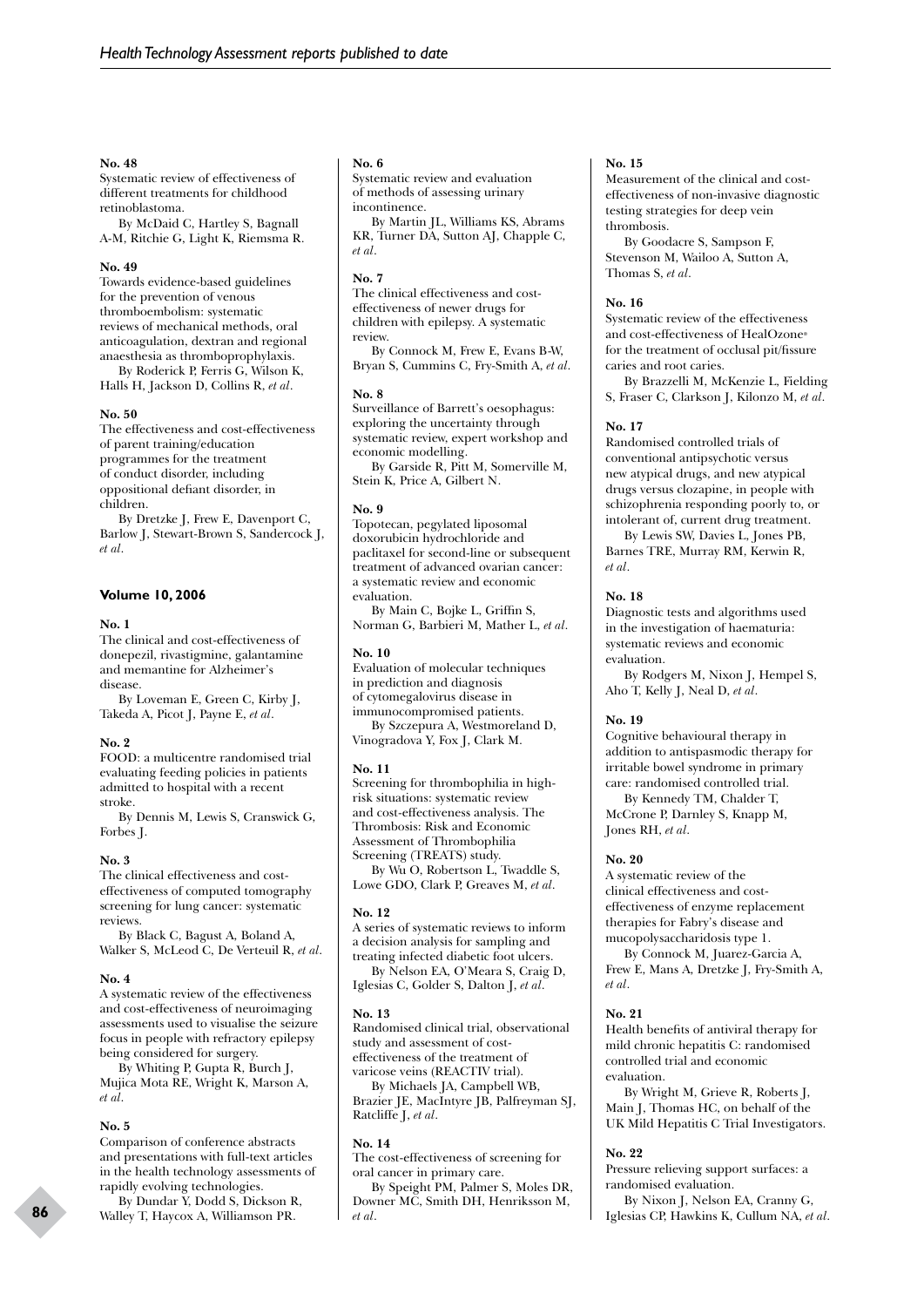A systematic review and economic model of the effectiveness and costeffectiveness of methylphenidate, dexamfetamine and atomoxetine for the treatment of attention deficit hyperactivity disorder in children and adolescents.

By King S, Griffin S, Hodges Z, Weatherly H, Asseburg C, Richardson G, *et al.*

#### **No. 24**

The clinical effectiveness and costeffectiveness of enzyme replacement therapy for Gaucher's disease: a systematic review.

By Connock M, Burls A, Frew E, Fry-Smith A, Juarez-Garcia A, McCabe C, *et al*.

#### **No. 25**

Effectiveness and cost-effectiveness of salicylic acid and cryotherapy for cutaneous warts. An economic decision model.

By Thomas KS, Keogh-Brown MR, Chalmers JR, Fordham RJ, Holland RC, Armstrong SJ, *et al*.

#### **No. 26**

A systematic literature review of the effectiveness of non-pharmacological interventions to prevent wandering in dementia and evaluation of the ethical implications and acceptability of their use.

By Robinson L, Hutchings D, Corner L, Beyer F, Dickinson H, Vanoli A, *et al*.

#### **No. 27**

A review of the evidence on the effects and costs of implantable cardioverter defibrillator therapy in different patient groups, and modelling of costeffectiveness and cost–utility for these groups in a UK context.

By Buxton M, Caine N, Chase D, Connelly D, Grace A, Jackson C, *et al*.

#### **No. 28**

Adefovir dipivoxil and pegylated interferon alfa-2a for the treatment of chronic hepatitis B: a systematic review and economic evaluation.

By Shepherd J, Jones J, Takeda A, Davidson P, Price A.

#### **No. 29**

An evaluation of the clinical and costeffectiveness of pulmonary artery catheters in patient management in intensive care: a systematic review and a randomised controlled trial.

By Harvey S, Stevens K, Harrison D, Young D, Brampton W, McCabe C, *et al*.

#### **No. 30**

Accurate, practical and cost-effective assessment of carotid stenosis in the UK.

By Wardlaw JM, Chappell FM, Stevenson M, De Nigris E, Thomas S, Gillard J, *et al*.

#### **No. 31**

Etanercept and infliximab for the treatment of psoriatic arthritis: a systematic review and economic evaluation.

By Woolacott N, Bravo Vergel Y, Hawkins N, Kainth A, Khadjesari Z, Misso K, *et al*.

#### **No. 32**

The cost-effectiveness of testing for hepatitis C in former injecting drug users.

By Castelnuovo E, Thompson-Coon J, Pitt M, Cramp M, Siebert U, Price A, *et al*.

### **No. 33**

Computerised cognitive behaviour therapy for depression and anxiety update: a systematic review and economic evaluation.

By Kaltenthaler E, Brazier J, De Nigris E, Tumur I, Ferriter M, Beverley C, *et al*.

#### **No. 34**

Cost-effectiveness of using prognostic information to select women with breast cancer for adjuvant systemic therapy.

By Williams C, Brunskill S, Altman D, Briggs A, Campbell H, Clarke M, *et al*.

#### **No. 35**

Psychological therapies including dialectical behaviour therapy for borderline personality disorder: a systematic review and preliminary economic evaluation.

By Brazier J, Tumur I, Holmes M, Ferriter M, Parry G, Dent-Brown K, *et al*.

#### **No. 36**

Clinical effectiveness and costeffectiveness of tests for the diagnosis and investigation of urinary tract infection in children: a systematic review and economic model.

By Whiting P, Westwood M, Bojke L, Palmer S, Richardson G, Cooper J, *et al*.

#### **No. 37**

Cognitive behavioural therapy in chronic fatigue syndrome: a randomised controlled trial of an outpatient group programme.

By O'Dowd H, Gladwell P, Rogers CA, Hollinghurst S, Gregory A.

#### **No. 38**

A comparison of the cost-effectiveness of five strategies for the prevention of nonsteroidal anti-inflammatory drug-induced gastrointestinal toxicity: a systematic review with economic modelling.

By Brown TJ, Hooper L, Elliott RA, Payne K, Webb R, Roberts C, et al.

#### **No. 39**

The effectiveness and cost-effectiveness of computed tomography screening for coronary artery disease: systematic review.

By Waugh N, Black C, Walker S, McIntyre L, Cummins E, Hillis G.

#### **No. 40**

What are the clinical outcome and costeffectiveness of endoscopy undertaken by nurses when compared with doctors? A Multi-Institution Nurse Endoscopy Trial (MINuET).

By Williams J, Russell I, Durai D, Cheung W-Y, Farrin A, Bloor K, *et al*.

### **No. 41**

The clinical and cost-effectiveness of oxaliplatin and capecitabine for the adjuvant treatment of colon cancer: systematic review and economic evaluation.

By Pandor A, Eggington S, Paisley S, Tappenden P, Sutcliffe P.

### **No. 42**

A systematic review of the effectiveness of adalimumab, etanercept and infliximab for the treatment of rheumatoid arthritis in adults and an economic evaluation of their costeffectiveness.

By Chen Y-F, Jobanputra P, Barton P, Jowett S, Bryan S, Clark W, *et al*.

### **No. 43**

Telemedicine in dermatology: a randomised controlled trial. By Bowns IR, Collins K, Walters SJ, McDonagh AJG.

#### **No. 44**

Cost-effectiveness of cell salvage and alternative methods of minimising perioperative allogeneic blood transfusion: a systematic review and economic model.

By Davies L, Brown TJ, Haynes S, Payne K, Elliott RA, McCollum C.

#### **No. 45**

Clinical effectiveness and costeffectiveness of laparoscopic surgery for colorectal cancer: systematic reviews and economic evaluation.

By Murray A, Lourenco T, de Verteuil R, Hernandez R, Fraser C, McKinley A, *et al*.

#### **No. 46**

Etanercept and efalizumab for the treatment of psoriasis: a systematic review.

By Woolacott N, Hawkins N, Mason A, Kainth A, Khadjesari Z, Bravo Vergel Y, *et al*.

#### **No. 47**

Systematic reviews of clinical decision tools for acute abdominal pain. By Liu JLY, Wyatt JC, Deeks JJ, Clamp S, Keen J, Verde P, *et al*.

#### **No. 48**

Evaluation of the ventricular assist device programme in the UK. By Sharples L, Buxton M, Caine N, Cafferty F, Demiris N, Dyer M, *et al*.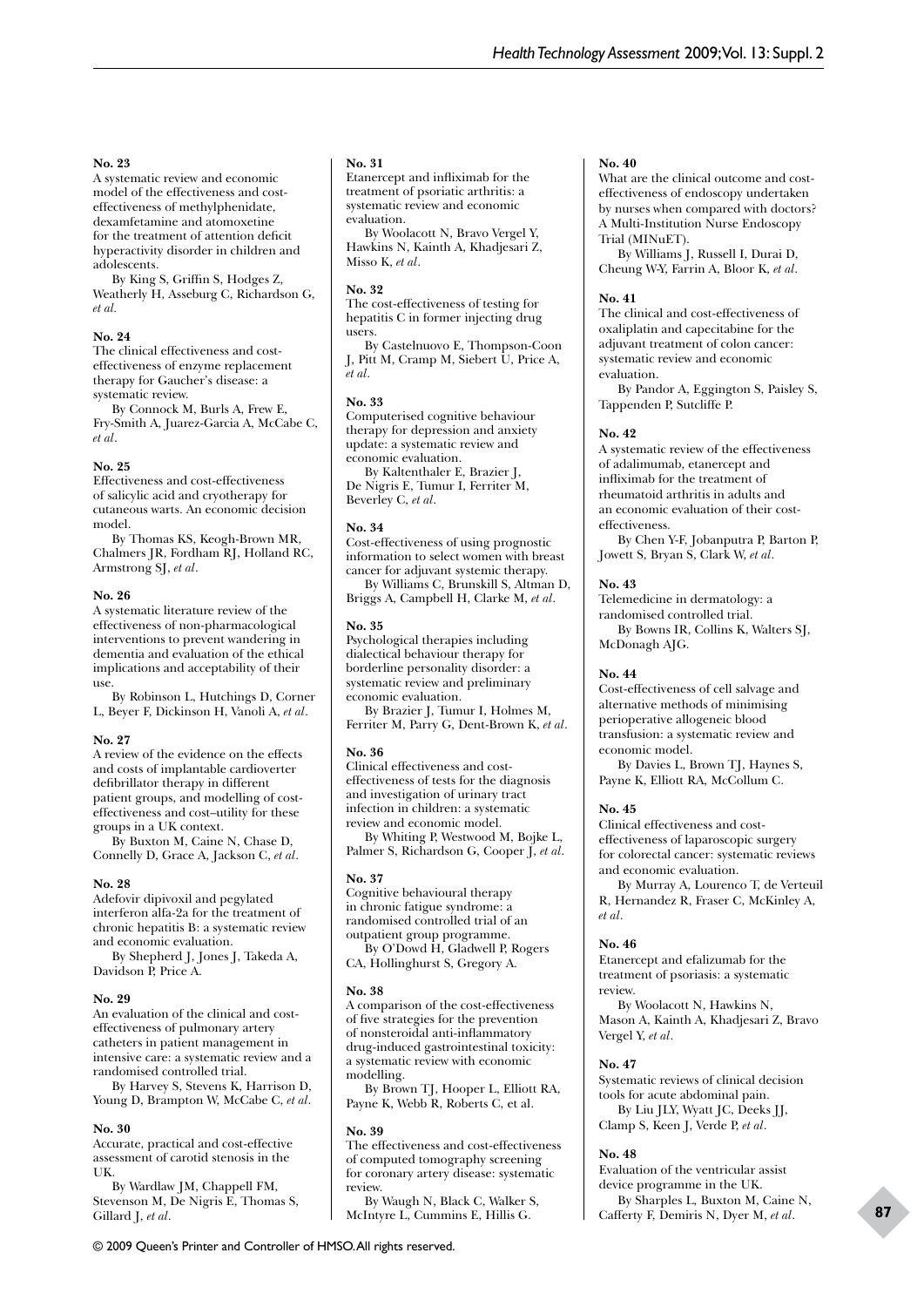A systematic review and economic model of the clinical and costeffectiveness of immunosuppressive therapy for renal transplantation in children.

By Yao G, Albon E, Adi Y, Milford D, Bayliss S, Ready A, *et al*.

#### **No. 50**

Amniocentesis results: investigation of anxiety. The ARIA trial.

By Hewison J, Nixon J, Fountain J, Cocks K, Jones C, Mason G, *et al*.

### **Volume 11, 2007**

#### **No. 1**

Pemetrexed disodium for the treatment of malignant pleural mesothelioma: a systematic review and economic evaluation.

By Dundar Y, Bagust A, Dickson R, Dodd S, Green J, Haycox A, *et al*.

#### **No. 2**

A systematic review and economic model of the clinical effectiveness and cost-effectiveness of docetaxel in combination with prednisone or prednisolone for the treatment of hormone-refractory metastatic prostate cancer.

By Collins R, Fenwick E, Trowman R, Perard R, Norman G, Light K, *et al*.

#### **No. 3**

A systematic review of rapid diagnostic tests for the detection of tuberculosis infection.

By Dinnes J, Deeks J, Kunst H, Gibson A, Cummins E, Waugh N, *et al*.

#### **No. 4**

The clinical effectiveness and costeffectiveness of strontium ranelate for the prevention of osteoporotic fragility fractures in postmenopausal women.

By Stevenson M, Davis S, Lloyd-Jones M, Beverley C.

#### **No. 5**

A systematic review of quantitative and qualitative research on the role and effectiveness of written information available to patients about individual medicines.

By Raynor DK, Blenkinsopp A, Knapp P, Grime J, Nicolson DJ, Pollock K, *et al*.

#### **No. 6**

Oral naltrexone as a treatment for relapse prevention in formerly opioiddependent drug users: a systematic review and economic evaluation. By Adi Y, Juarez-Garcia A, Wang D,

Jowett S, Frew E, Day E, *et al*.

### **No. 7**

Glucocorticoid-induced osteoporosis: a systematic review and cost–utility analysis.

By Kanis JA, Stevenson M, McCloskey EV, Davis S, Lloyd-Jones M.

#### **No. 8**

Epidemiological, social, diagnostic and economic evaluation of population screening for genital chlamydial infection.

By Low N, McCarthy A, Macleod J, Salisbury C, Campbell R, Roberts TE, *et al*.

#### **No. 9**

Methadone and buprenorphine for the management of opioid dependence: a systematic review and economic evaluation.

By Connock M, Juarez-Garcia A, Jowett S, Frew E, Liu Z, Taylor RJ, *et al*.

#### **No. 10**

Exercise Evaluation Randomised Trial (EXERT): a randomised trial comparing GP referral for leisure centre-based exercise, community-based walking and advice only.

By Isaacs AJ, Critchley JA, See Tai S, Buckingham K, Westley D, Harridge SDR, *et al*.

### **No. 11**

Interferon alfa (pegylated and nonpegylated) and ribavirin for the treatment of mild chronic hepatitis C: a systematic review and economic evaluation.

By Shepherd J, Jones J, Hartwell D, Davidson P, Price A, Waugh N.

#### **No. 12**

Systematic review and economic evaluation of bevacizumab and cetuximab for the treatment of metastatic colorectal cancer.

By Tappenden P, Jones R, Paisley S, Carroll C.

#### **No. 13**

A systematic review and economic evaluation of epoetin alfa, epoetin beta and darbepoetin alfa in anaemia associated with cancer, especially that attributable to cancer treatment.

By Wilson J, Yao GL, Raftery J, Bohlius J, Brunskill S, Sandercock J, *et al*.

#### **No. 14**

A systematic review and economic evaluation of statins for the prevention of coronary events.

By Ward S, Lloyd Jones M, Pandor A, Holmes M, Ara R, Ryan A, *et al*.

#### **No. 15**

A systematic review of the effectiveness and cost-effectiveness of different models of community-based respite care for frail older people and their carers.

By Mason A, Weatherly H, Spilsbury K, Arksey H, Golder S, Adamson J, *et al*.

#### **No. 16**

Additional therapy for young children with spastic cerebral palsy: a randomised controlled trial.

By Weindling AM, Cunningham CC, Glenn SM, Edwards RT, Reeves DJ.

#### **No. 17**

Screening for type 2 diabetes: literature review and economic modelling.

By Waugh N, Scotland G, McNamee P, Gillett M, Brennan A, Goyder E, *et al*.

### **No. 18**

The effectiveness and cost-effectiveness of cinacalcet for secondary hyperparathyroidism in end-stage renal disease patients on dialysis: a systematic review and economic evaluation.

By Garside R, Pitt M, Anderson R, Mealing S, Roome C, Snaith A, *et al*.

#### **No. 19**

The clinical effectiveness and costeffectiveness of gemcitabine for metastatic breast cancer: a systematic review and economic evaluation.

By Takeda AL, Jones J, Loveman E, Tan SC, Clegg AJ.

### **No. 20**

A systematic review of duplex ultrasound, magnetic resonance angiography and computed tomography angiography for the diagnosis and assessment of symptomatic, lower limb peripheral arterial disease.

By Collins R, Cranny G, Burch J, Aguiar-Ibáñez R, Craig D, Wright K, *et al*.

### **No. 21**

The clinical effectiveness and costeffectiveness of treatments for children with idiopathic steroid-resistant nephrotic syndrome: a systematic review.

By Colquitt JL, Kirby J, Green C, Cooper K, Trompeter RS.

### **No. 22**

A systematic review of the routine monitoring of growth in children of primary school age to identify growthrelated conditions.

By Fayter D, Nixon J, Hartley S, Rithalia A, Butler G, Rudolf M, *et al*.

### **No. 23**

Systematic review of the effectiveness of preventing and treating *Staphylococcus aureus* carriage in reducing peritoneal catheter-related infections.

By McCormack K, Rabindranath K, Kilonzo M, Vale L, Fraser C, McIntyre L, *et al*.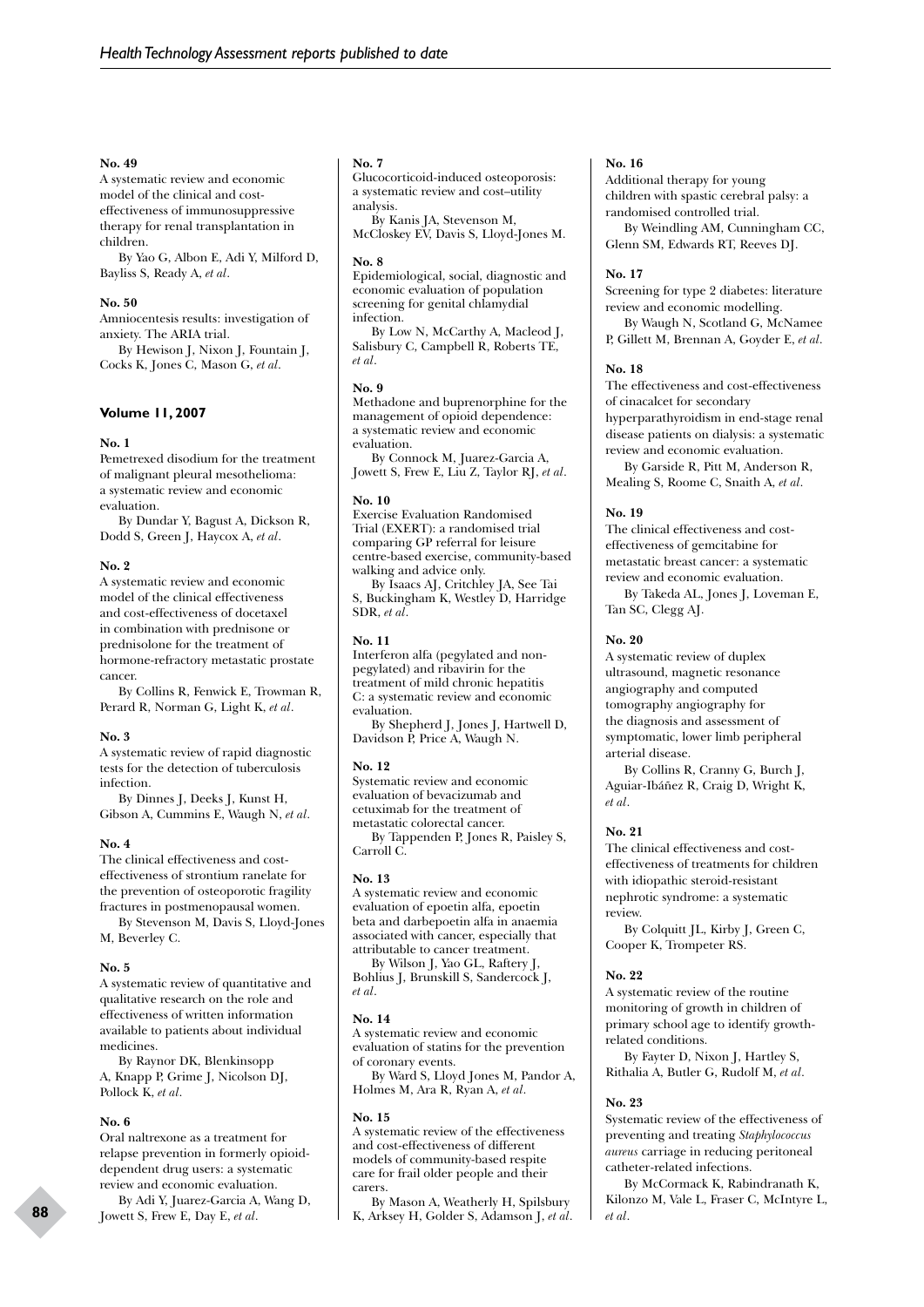The clinical effectiveness and cost of repetitive transcranial magnetic stimulation versus electroconvulsive therapy in severe depression: a multicentre pragmatic randomised controlled trial and economic analysis.

By McLoughlin DM, Mogg A, Eranti S, Pluck G, Purvis R, Edwards D, *et al*.

#### **No. 25**

A randomised controlled trial and economic evaluation of direct versus indirect and individual versus group modes of speech and language therapy for children with primary language impairment.

By Boyle J, McCartney E, Forbes J, O'Hare A.

#### **No. 26**

Hormonal therapies for early breast cancer: systematic review and economic evaluation.

By Hind D, Ward S, De Nigris E, Simpson E, Carroll C, Wyld L.

#### **No. 27**

Cardioprotection against the toxic effects of anthracyclines given to children with cancer: a systematic review.

By Bryant J, Picot J, Levitt G, Sullivan I, Baxter L, Clegg A.

#### **No. 28**

Adalimumab, etanercept and infliximab for the treatment of ankylosing spondylitis: a systematic review and economic evaluation.

By McLeod C, Bagust A, Boland A, Dagenais P, Dickson R, Dundar Y, *et al*.

#### **No. 29**

Prenatal screening and treatment strategies to prevent group B streptococcal and other bacterial infections in early infancy: costeffectiveness and expected value of information analyses.

By Colbourn T, Asseburg C, Bojke L, Philips Z, Claxton K, Ades AE, *et al*.

#### **No. 30**

Clinical effectiveness and costeffectiveness of bone morphogenetic proteins in the non-healing of fractures and spinal fusion: a systematic review.

By Garrison KR, Donell S, Ryder J, Shemilt I, Mugford M, Harvey I, *et al*.

#### **No. 31**

A randomised controlled trial of postoperative radiotherapy following breast-conserving surgery in a minimum-risk older population. The PRIME trial.

By Prescott RJ, Kunkler IH, Williams LJ, King CC, Jack W, van der Pol M, *et al*.

#### **No. 32**

Current practice, accuracy, effectiveness and cost-effectiveness of the school entry hearing screen.

By Bamford J, Fortnum H, Bristow K, Smith J, Vamvakas G, Davies L, *et al*.

### **No. 33**

The clinical effectiveness and costeffectiveness of inhaled insulin in diabetes mellitus: a systematic review and economic evaluation.

By Black C, Cummins E, Royle P, Philip S, Waugh N.

#### **No. 34**

Surveillance of cirrhosis for hepatocellular carcinoma: systematic review and economic analysis.

By Thompson Coon J, Rogers G, Hewson P, Wright D, Anderson R, Cramp M, *et al*.

#### **No. 35**

The Birmingham Rehabilitation Uptake Maximisation Study (BRUM). Homebased compared with hospitalbased cardiac rehabilitation in a multiethnic population: cost-effectiveness and patient adherence.

By Jolly K, Taylor R, Lip GYH, Greenfield S, Raftery J, Mant J, *et al*.

#### **No. 36**

A systematic review of the clinical, public health and cost-effectiveness of rapid diagnostic tests for the detection and identification of bacterial intestinal pathogens in faeces and food.

By Abubakar I, Irvine L, Aldus CF, Wyatt GM, Fordham R, Schelenz S, *et al*.

#### **No. 37**

A randomised controlled trial examining the longer-term outcomes of standard versus new antiepileptic drugs. The SANAD trial.

By Marson AG, Appleton R, Baker GA, Chadwick DW, Doughty J, Eaton B, *et al*.

### **No. 38**

Clinical effectiveness and costeffectiveness of different models of managing long-term oral anticoagulation therapy: a systematic review and economic modelling.

By Connock M, Stevens C, Fry-Smith A, Jowett S, Fitzmaurice D, Moore D, *et al*.

#### **No. 39**

A systematic review and economic model of the clinical effectiveness and cost-effectiveness of interventions for preventing relapse in people with bipolar disorder.

By Soares-Weiser K, Bravo Vergel Y, Beynon S, Dunn G, Barbieri M, Duffy S, *et al*.

#### **No. 40**

Taxanes for the adjuvant treatment of early breast cancer: systematic review and economic evaluation.

By Ward S, Simpson E, Davis S, Hind D, Rees A, Wilkinson A.

### **No. 41**

The clinical effectiveness and costeffectiveness of screening for open angle glaucoma: a systematic review and economic evaluation.

By Burr JM, Mowatt G, Hernández R, Siddiqui MAR, Cook J, Lourenco T, *et al*.

#### **No. 42**

Acceptability, benefit and costs of early screening for hearing disability: a study of potential screening tests and models.

By Davis A, Smith P, Ferguson M, Stephens D, Gianopoulos I.

### **No. 43**

Contamination in trials of educational interventions.

By Keogh-Brown MR, Bachmann MO, Shepstone L, Hewitt C, Howe A, Ramsay CR, *et al*.

#### **No. 44**

Overview of the clinical effectiveness of positron emission tomography imaging in selected cancers.

By Facey K, Bradbury I, Laking G, Payne E.

### **No. 45**

The effectiveness and cost-effectiveness of carmustine implants and temozolomide for the treatment of newly diagnosed high-grade glioma: a systematic review and economic evaluation.

By Garside R, Pitt M, Anderson R, Rogers G, Dyer M, Mealing S, *et al*.

#### **No. 46**

Drug-eluting stents: a systematic review and economic evaluation.

By Hill RA, Boland A, Dickson R, Dündar Y, Haycox A, McLeod C, *et al*.

### **No. 47**

The clinical effectiveness and cost-effectiveness of cardiac resynchronisation (biventricular pacing) for heart failure: systematic review and economic model.

By Fox M, Mealing S, Anderson R, Dean J, Stein K, Price A, *et al*.

#### **No. 48**

Recruitment to randomised trials: strategies for trial enrolment and participation study. The STEPS study.

By Campbell MK, Snowdon C, Francis D, Elbourne D, McDonald AM, Knight R, *et al*.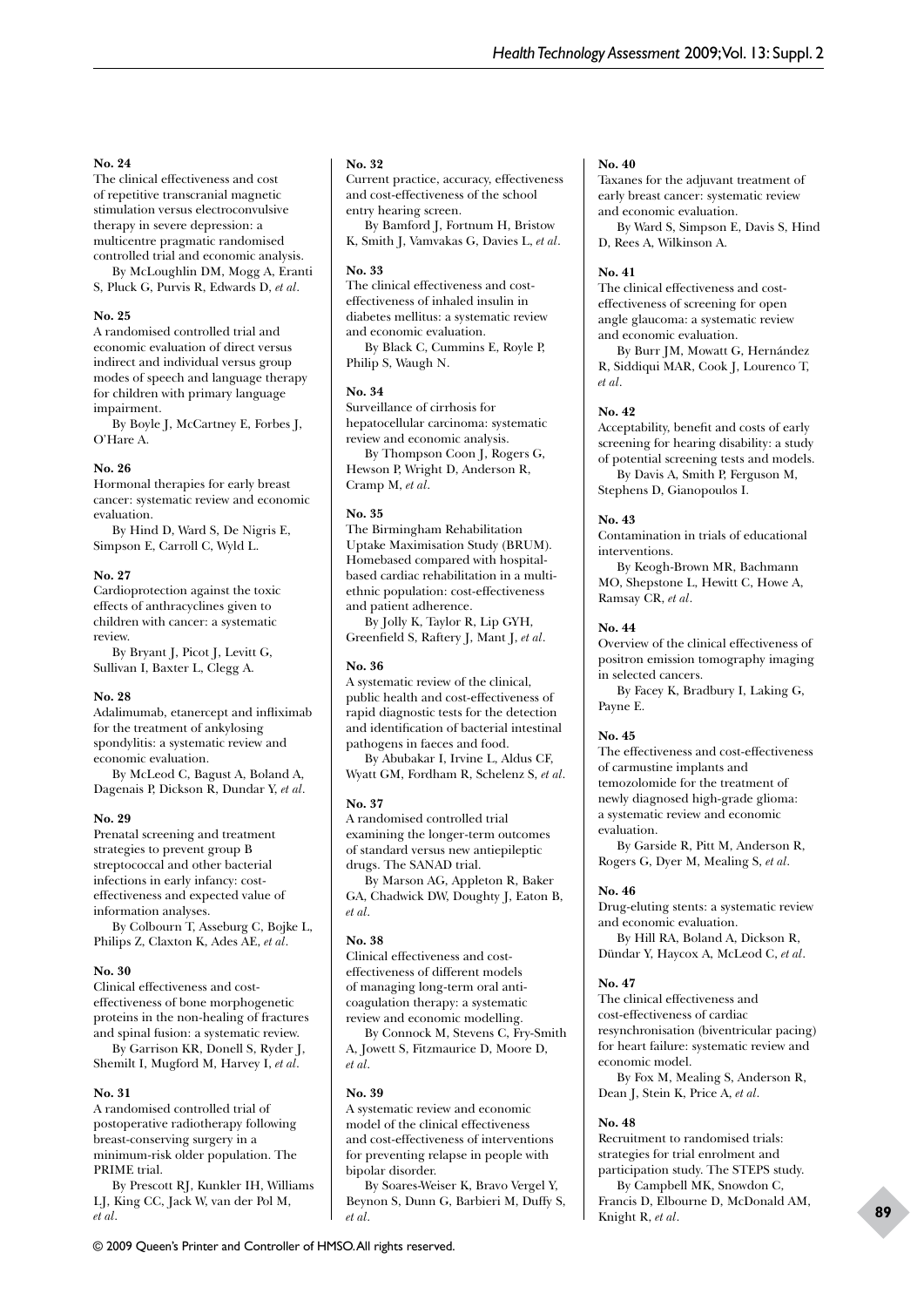Cost-effectiveness of functional cardiac testing in the diagnosis and management of coronary artery disease: a randomised controlled trial. The CECaT trial.

By Sharples L, Hughes V, Crean A, Dyer M, Buxton M, Goldsmith K, *et al*.

### **No. 50**

Evaluation of diagnostic tests when there is no gold standard. A review of methods.

By Rutjes AWS, Reitsma JB, Coomarasamy A, Khan KS, Bossuyt PMM.

#### **No. 51**

Systematic reviews of the clinical effectiveness and cost-effectiveness of proton pump inhibitors in acute upper gastrointestinal bleeding.

By Leontiadis GI, Sreedharan A, Dorward S, Barton P, Delaney B, Howden CW, *et al*.

### **No. 52**

A review and critique of modelling in prioritising and designing screening programmes.

By Karnon J, Goyder E, Tappenden P, McPhie S, Towers I, Brazier J, *et al*.

#### **No. 53**

An assessment of the impact of the NHS Health Technology Assessment Programme.

By Hanney S, Buxton M, Green C, Coulson D, Raftery J.

### **Volume 12, 2008**

#### **No. 1**

A systematic review and economic model of switching from nonglycopeptide to glycopeptide antibiotic prophylaxis for surgery.

By Cranny G, Elliott R, Weatherly H, Chambers D, Hawkins N, Myers L, *et al*.

#### **No. 2**

'Cut down to quit' with nicotine replacement therapies in smoking cessation: a systematic review of effectiveness and economic analysis.

By Wang D, Connock M, Barton P, Fry-Smith A, Aveyard P, Moore D.

#### **No. 3**

A systematic review of the effectiveness of strategies for reducing fracture risk in children with juvenile idiopathic arthritis with additional data on longterm risk of fracture and cost of disease management.

By Thornton J, Ashcroft D, O'Neill T, Elliott R, Adams J, Roberts C, *et al*.

### **No. 4**

Does befriending by trained lay workers improve psychological well-being and quality of life for carers of people with dementia, and at what cost? A randomised controlled trial.

By Charlesworth G, Shepstone L, Wilson E, Thalanany M, Mugford M, Poland F.

#### **No. 5**

A multi-centre retrospective cohort study comparing the efficacy, safety and cost-effectiveness of hysterectomy and uterine artery embolisation for the treatment of symptomatic uterine fibroids. The HOPEFUL study.

By Hirst A, Dutton S, Wu O, Briggs A, Edwards C, Waldenmaier L, *et al*.

#### **No. 6**

Methods of prediction and prevention of pre-eclampsia: systematic reviews of accuracy and effectiveness literature with economic modelling.

By Meads CA, Cnossen JS, Meher S, Juarez-Garcia A, ter Riet G, Duley L, *et al*.

### **No. 7**

The use of economic evaluations in NHS decision-making: a review and empirical investigation. By Williams I, McIver S, Moore D, Bryan S.

#### **No. 8**

Stapled haemorrhoidectomy (haemorrhoidopexy) for the treatment of haemorrhoids: a systematic review and economic evaluation.

By Burch J, Epstein D, Baba-Akbari A, Weatherly H, Fox D, Golder S, *et al*.

#### **No. 9**

The clinical effectiveness of diabetes education models for Type 2 diabetes: a systematic review.

By Loveman E, Frampton GK, Clegg AJ.

#### **No. 10**

Payment to healthcare professionals for patient recruitment to trials: systematic review and qualitative study.

By Raftery J, Bryant J, Powell J, Kerr C, Hawker S.

#### **No. 11**

Cyclooxygenase-2 selective nonsteroidal anti-inflammatory drugs (etodolac, meloxicam, celecoxib, rofecoxib, etoricoxib, valdecoxib and lumiracoxib) for osteoarthritis and rheumatoid arthritis: a systematic review and economic evaluation.

By Chen Y-F, Jobanputra P, Barton P, Bryan S, Fry-Smith A, Harris G, *et al*.

#### **No. 12**

The clinical effectiveness and costeffectiveness of central venous catheters treated with anti-infective agents in preventing bloodstream infections: a systematic review and economic evaluation.

By Hockenhull JC, Dwan K, Boland A, Smith G, Bagust A, Dundar Y, *et al*.

#### **No. 13**

Stepped treatment of older adults on laxatives. The STOOL trial.

By Mihaylov S, Stark C, McColl E, Steen N, Vanoli A, Rubin G, *et al*.

### **No. 14**

A randomised controlled trial of cognitive behaviour therapy in adolescents with major depression treated by selective serotonin reuptake inhibitors. The ADAPT trial.

By Goodyer IM, Dubicka B, Wilkinson P, Kelvin R, Roberts C, Byford S, *et al*.

#### **No. 15**

The use of irinotecan, oxaliplatin and raltitrexed for the treatment of advanced colorectal cancer: systematic review and economic evaluation.

By Hind D, Tappenden P, Tumur I, Eggington E, Sutcliffe P, Ryan A.

### **No. 16**

Ranibizumab and pegaptanib for the treatment of age-related macular degeneration: a systematic review and economic evaluation.

By Colquitt JL, Jones J, Tan SC, Takeda A, Clegg AJ, Price A.

#### **No. 17**

Systematic review of the clinical effectiveness and cost-effectiveness of 64-slice or higher computed tomography angiography as an alternative to invasive coronary angiography in the investigation of coronary artery disease.

By Mowatt G, Cummins E, Waugh N, Walker S, Cook J, Jia X, *et al*.

#### **No. 18**

Structural neuroimaging in psychosis: a systematic review and economic evaluation.

By Albon E, Tsourapas A, Frew E, Davenport C, Oyebode F, Bayliss S, *et al.*

#### **No. 19**

Systematic review and economic analysis of the comparative effectiveness of different inhaled corticosteroids and their usage with long-acting beta, agonists for the treatment of chronic asthma in adults and children aged 12 years and over.

By Shepherd J, Rogers G, Anderson R, Main C, Thompson-Coon J, Hartwell D, *et al*.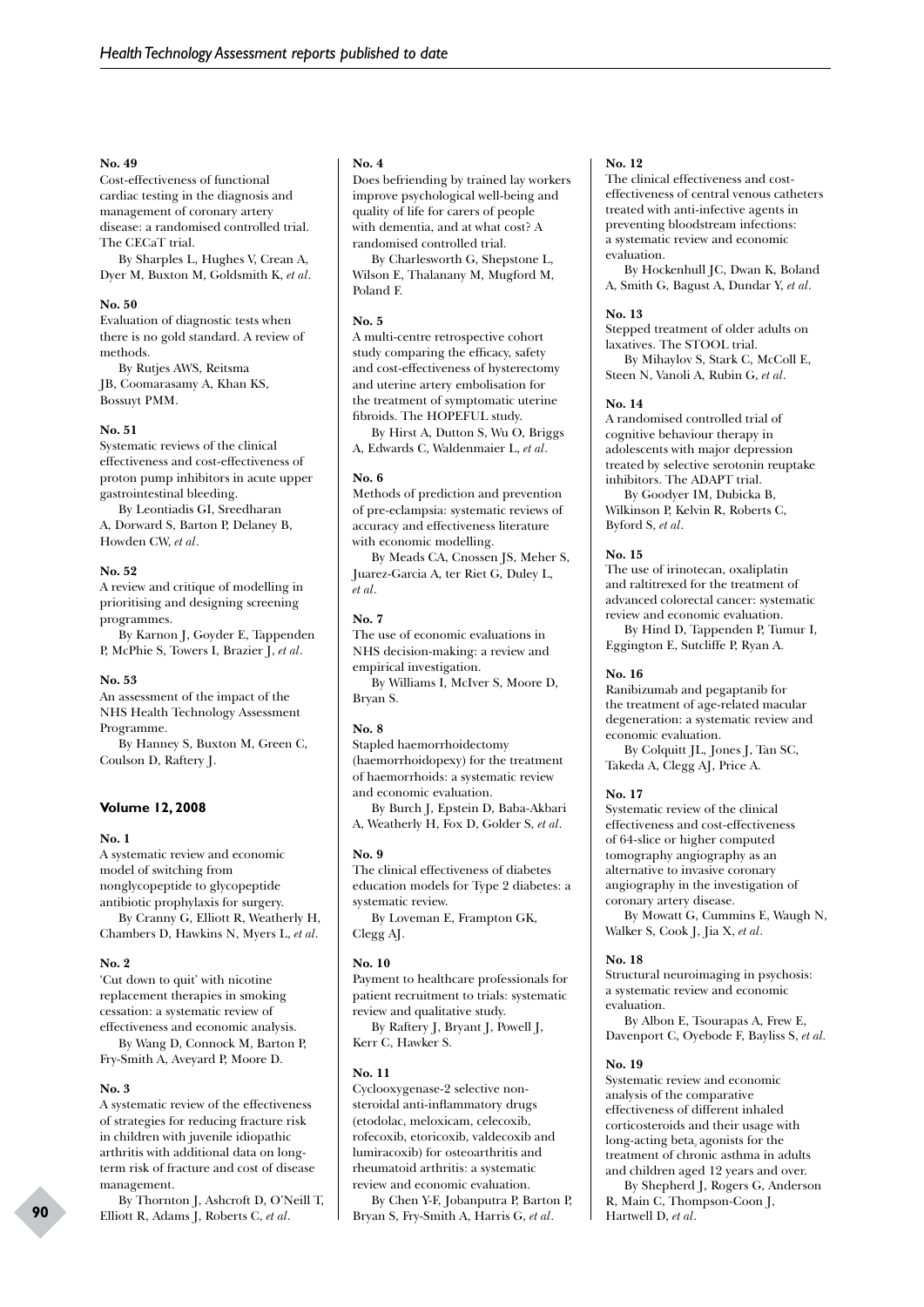Systematic review and economic analysis of the comparative effectiveness of different inhaled corticosteroids and their usage with long-acting beta $_2$  agonists for the treatment of chronic asthma in children under the age of 12 years.

By Main C, Shepherd J, Anderson R, Rogers G, Thompson-Coon J, Liu Z, *et al*.

### **No. 21**

Ezetimibe for the treatment of hypercholesterolaemia: a systematic review and economic evaluation.

By Ara R, Tumur I, Pandor A, Duenas A, Williams R, Wilkinson A, *et al*.

### **No. 22**

Topical or oral ibuprofen for chronic knee pain in older people. The TOIB study.

By Underwood M, Ashby D, Carnes D, Castelnuovo E, Cross P, Harding G, *et al*.

#### **No. 23**

A prospective randomised comparison of minor surgery in primary and secondary care. The MiSTIC trial.

By George S, Pockney P, Primrose J, Smith H, Little P, Kinley H, *et al*.

#### **No. 24**

A review and critical appraisal of measures of therapist–patient interactions in mental health settings.

By Cahill J, Barkham M, Hardy G, Gilbody S, Richards D, Bower P, *et al*.

#### **No. 25**

The clinical effectiveness and costeffectiveness of screening programmes for amblyopia and strabismus in children up to the age of 4–5 years: a systematic review and economic evaluation.

By Carlton J, Karnon J, Czoski-Murray C, Smith KJ, Marr J.

#### **No. 26**

A systematic review of the clinical effectiveness and cost-effectiveness and economic modelling of minimal incision total hip replacement approaches in the management of arthritic disease of the hip.

By de Verteuil R, Imamura M, Zhu S, Glazener C, Fraser C, Munro N, *et al*.

#### **No. 27**

A preliminary model-based assessment of the cost–utility of a screening programme for early age-related macular degeneration.

By Karnon J, Czoski-Murray C, Smith K, Brand C, Chakravarthy U, Davis S, *et al*.

#### **No. 28**

Intravenous magnesium sulphate and sotalol for prevention of atrial fibrillation after coronary artery bypass surgery: a systematic review and economic evaluation.

By Shepherd J, Jones J, Frampton GK, Tanajewski L, Turner D, Price A.

### **No. 29**

Absorbent products for urinary/faecal incontinence: a comparative evaluation of key product categories.

By Fader M, Cottenden A, Getliffe K, Gage H, Clarke-O'Neill S, Jamieson K, *et al*.

#### **No. 30**

A systematic review of repetitive functional task practice with modelling of resource use, costs and effectiveness.

By French B, Leathley M, Sutton C, McAdam J, Thomas L, Forster A, *et al*.

### **No. 31**

The effectiveness and cost-effectivness of minimal access surgery amongst people with gastro-oesophageal reflux disease – a UK collaborative study. The reflux trial.

By Grant A, Wileman S, Ramsay C, Bojke L, Epstein D, Sculpher M, *et al*.

#### **No. 32**

Time to full publication of studies of anti-cancer medicines for breast cancer and the potential for publication bias: a short systematic review.

By Takeda A, Loveman E, Harris P, Hartwell D, Welch K.

### **No. 33**

Performance of screening tests for child physical abuse in accident and emergency departments.

By Woodman J, Pitt M, Wentz R, Taylor B, Hodes D, Gilbert RE.

### **No. 34**

Curative catheter ablation in atrial fibrillation and typical atrial flutter: systematic review and economic evaluation.

By Rodgers M, McKenna C, Palmer S, Chambers D, Van Hout S, Golder S, *et al*.

#### **No. 35**

Systematic review and economic modelling of effectiveness and cost utility of surgical treatments for men with benign prostatic enlargement. By Lourenco T, Armstrong N, N'Dow

J, Nabi G, Deverill M, Pickard R, *et al*.

### **No. 36**

Immunoprophylaxis against respiratory syncytial virus (RSV) with palivizumab in children: a systematic review and economic evaluation.

By Wang D, Cummins C, Bayliss S, Sandercock J, Burls A.

#### **Volume 13, 2009**

#### **No. 1**

Deferasirox for the treatment of iron overload associated with regular blood transfusions (transfusional haemosiderosis) in patients suffering with chronic anaemia: a systematic review and economic evaluation.

By McLeod C, Fleeman N, Kirkham J, Bagust A, Boland A, Chu P, *et al*.

#### **No. 2**

Thrombophilia testing in people with venous thromboembolism: systematic review and cost-effectiveness analysis. By Simpson EL, Stevenson MD,

Rawdin A, Papaioannou D.

#### **No. 3**

Surgical procedures and non-surgical devices for the management of nonapnoeic snoring: a systematic review of clinical effects and associated treatment costs.

By Main C, Liu Z, Welch K, Weiner G, Quentin Jones S, Stein K.

#### **No. 4**

Continuous positive airway pressure devices for the treatment of obstructive sleep apnoea–hypopnoea syndrome: a systematic review and economic analysis.

By McDaid C, Griffin S, Weatherly H, Durée K, van der Burgt M, van Hout S, Akers J, *et al*.

#### **No. 5**

Use of classical and novel biomarkers as prognostic risk factors for localised prostate cancer: a systematic review. By Sutcliffe P, Hummel S, Simpson E, Young T, Rees A, Wilkinson A, *et al*.

#### **No. 6**

The harmful health effects of recreational ecstasy: a systematic review of observational evidence. By Rogers G, Elston J, Garside R, Roome C, Taylor R, Younger P, *et al*.

#### **No. 7**

Systematic review of the clinical effectiveness and cost-effectiveness of oesophageal Doppler monitoring in critically ill and high-risk surgical patients.

By Mowatt G, Houston G, Hernández R, de Verteuil R, Fraser C, Cuthbertson B, *et al*.

### **No. 8**

The use of surrogate outcomes in model-based cost-effectiveness analyses: a survey of UK Health Technology Assessment reports.

By Taylor RS, Elston J.

#### **No. 9**

Controlling Hypertension and Hypotension Immediately Post Stroke (CHHIPS) – a randomised controlled trial.

By Potter J, Mistri A, Brodie F, Chernova J, Wilson E, Jagger C, *et al*.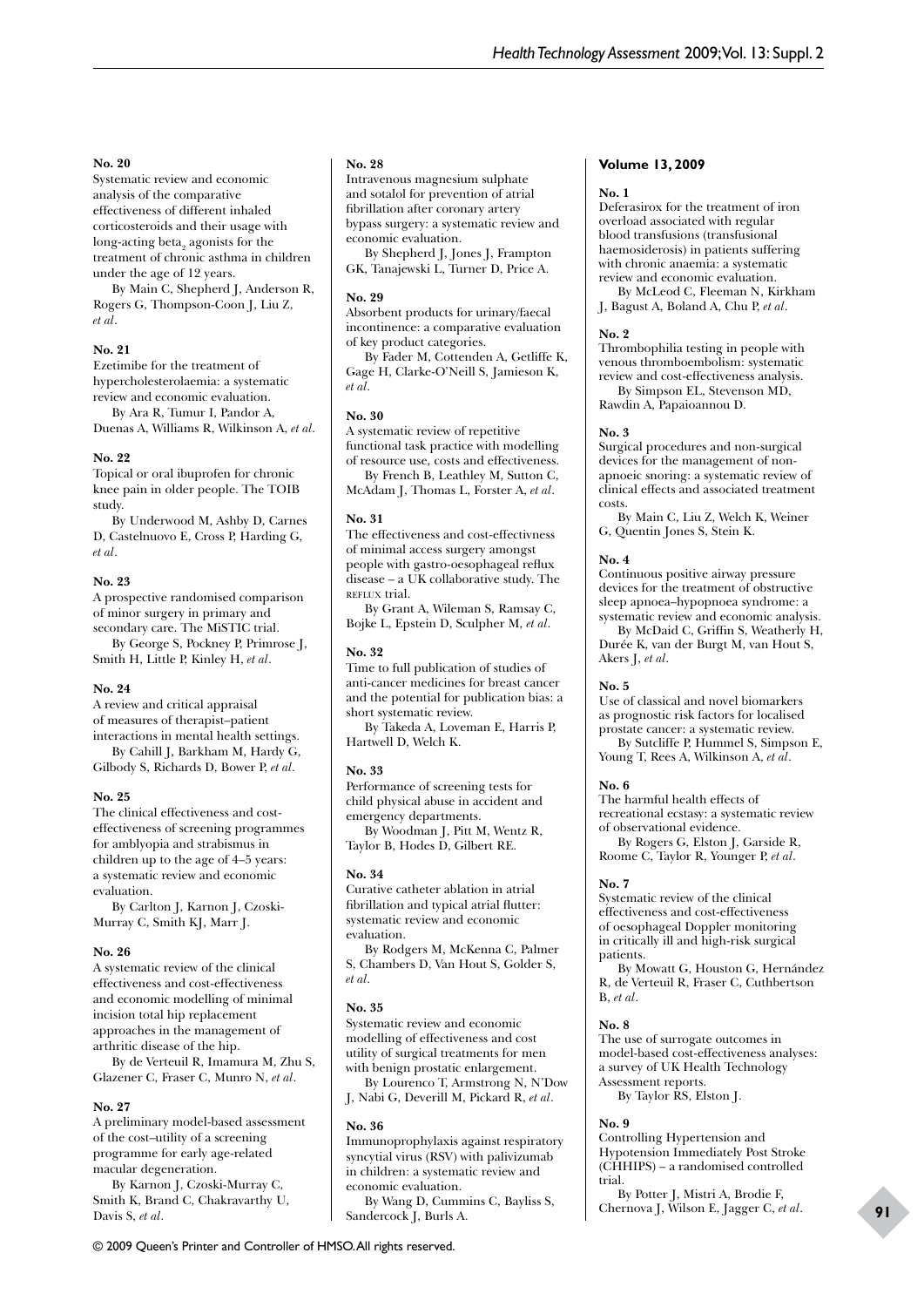Routine antenatal anti-D prophylaxis for RhD-negative women: a systematic review and economic evaluation.

By Pilgrim H, Lloyd-Jones M, Rees A.

#### **No. 11**

Amantadine, oseltamivir and zanamivir for the prophylaxis of influenza (including a review of existing guidance no. 67): a systematic review and economic evaluation.

By Tappenden P, Jackson R, Cooper K, Rees A, Simpson E, Read R, *et al.*

#### **No. 12**

Improving the evaluation of therapeutic interventions in multiple sclerosis: the role of new psychometric methods.

By Hobart J, Cano S.

#### **No. 13**

Treatment of severe ankle sprain: a pragmatic randomised controlled trial comparing the clinical effectiveness and cost-effectiveness of three types of mechanical ankle support with tubular bandage. The CAST trial.

By Cooke MW, Marsh JL, Clark M, Nakash R, Jarvis RM, Hutton JL, *et al*., on behalf of the CAST trial group.

#### **No. 14**

Non-occupational postexposure prophylaxis for HIV: a systematic review.

By Bryant J, Baxter L, Hird S.

#### **No. 15**

Blood glucose self-monitoring in type 2 diabetes: a randomised controlled trial. By Farmer AJ, Wade AN, French DP, Simon J, Yudkin P, Gray A, *et al*.

#### **No. 16**

How far does screening women for domestic (partner) violence in different health-care settings meet criteria for a screening programme? Systematic reviews of nine UK National Screening Committee criteria.

By Feder G, Ramsay J, Dunne D, Rose M, Arsene C, Norman R, *et al*.

#### **No. 17**

Spinal cord stimulation for chronic pain of neuropathic or ischaemic origin: systematic review and economic evaluation.

By Simpson, EL, Duenas A, Holmes MW, Papaioannou D, Chilcott J.

#### **No. 18**

The role of magnetic resonance imaging in the identification of suspected acoustic neuroma: a systematic review of clinical and costeffectiveness and natural history.

By Fortnum H, O'Neill C, Taylor R, Lenthall R, Nikolopoulos T, Lightfoot G, *et al.*

#### **No. 19**

Dipsticks and diagnostic algorithms in urinary tract infection: development and validation, randomised trial, economic analysis, observational cohort and qualitative study.

By Little P, Turner S, Rumsby K, Warner G, Moore M, Lowes JA*, et al.*

#### **No. 20**

Systematic review of respite care in the frail elderly.

By Shaw C, McNamara R, Abrams K, Cannings-John R, Hood K, Longo M, *et al.*

#### **No. 21**

Neuroleptics in the treatment of aggressive challenging behaviour for people with intellectual disabilities: a randomised controlled trial (NACHBID).

By Tyrer P, Oliver-Africano P, Romeo R, Knapp M, Dickens S, Bouras N, *et al.*

#### **No. 22**

Randomised controlled trial to determine the clinical effectiveness and cost-effectiveness of selective serotonin reuptake inhibitors plus supportive care, versus supportive care alone, for mild to moderate depression with somatic symptoms in primary care: the THREAD (THREshold for AntiDepressant response) study.

By Kendrick T, Chatwin J, Dowrick C, Tylee A, Morriss R, Peveler R, *et al.*

#### **No. 23**

Diagnostic strategies using DNA testing for hereditary haemochromatosis in at-risk populations: a systematic review and economic evaluation.

By Bryant J, Cooper K, Picot J, Clegg A, Roderick P, Rosenberg W, *et al.*

#### **No. 24**

Enhanced external counterpulsation for the treatment of stable angina and heart failure: a systematic review and economic analysis.

By McKenna C, McDaid C, Suekarran S, Hawkins N, Claxton K, Light K, *et al*.

#### **No. 25**

Development of a decision support tool for primary care management of patients with abnormal liver function tests without clinically apparent liver disease: a record-linkage population cohort study and decision analysis (ALFIE).

By Donnan PT, McLernon D, Dillon JF, Ryder S, Roderick P, Sullivan F, *et al*.

#### **No. 26**

A systematic review of presumed consent systems for deceased organ donation.

By Rithalia A, McDaid C, Suekarran S, Norman G, Myers L, Sowden A.

#### **No. 27**

Paracetamol and ibuprofen for the treatment of fever in children: the PITCH randomised controlled trial.

By Hay AD, Redmond NM, Costelloe C, Montgomery AA, Fletcher M, Hollinghurst S, *et al*.

#### **No. 28**

A randomised controlled trial to compare minimally invasive glucose monitoring devices with conventional monitoring in the management of insulin-treated diabetes mellitus (MITRE).

By Newman SP, Cooke D, Casbard A, Walker S, Meredith S, Nunn A, *et al*.

#### **No. 29**

Sensitivity analysis in economic evaluation: an audit of NICE current practice and a review of its use and value in decision-making.

By Andronis L, Barton P, Bryan S.

#### **Suppl. 1**

Trastuzumab for the treatment of primary breast cancer in HER2-positive women: a single technology appraisal. By Ward S, Pilgrim H, Hind D.

Docetaxel for the adjuvant treatment of early node-positive breast cancer: a single technology appraisal.

By Chilcott  $\tilde{I}$ , Lloyd Jones M, Wilkinson A.

The use of paclitaxel in the management of early stage breast cancer.

By Griffin S, Dunn G, Palmer S, Macfarlane K, Brent S, Dyker A, *et al*.

Rituximab for the first-line treatment of stage III/IV follicular non-Hodgkin's lymphoma.

By Dundar Y, Bagust A, Hounsome J, McLeod C, Boland A, Davis H, *et al*.

Bortezomib for the treatment of multiple myeloma patients.

By Green C, Bryant J, Takeda A, Cooper K, Clegg A, Smith A, *et al*.

Fludarabine phosphate for the firstline treatment of chronic lymphocytic leukaemia.

By Walker S, Palmer S, Erhorn S, Brent S, Dyker A, Ferrie L, *et al*.

Erlotinib for the treatment of relapsed non-small cell lung cancer.

By McLeod C, Bagust A, Boland A, Hockenhull J, Dundar Y, Proudlove C, *et al*.

Cetuximab plus radiotherapy for the treatment of locally advanced squamous cell carcinoma of the head and neck.

By Griffin S, Walker S, Sculpher M, White S, Erhorn S, Brent S, *et al*.

Infliximab for the treatment of adults with psoriasis.

By Loveman E, Turner D, Hartwell D, Cooper K, Clegg A.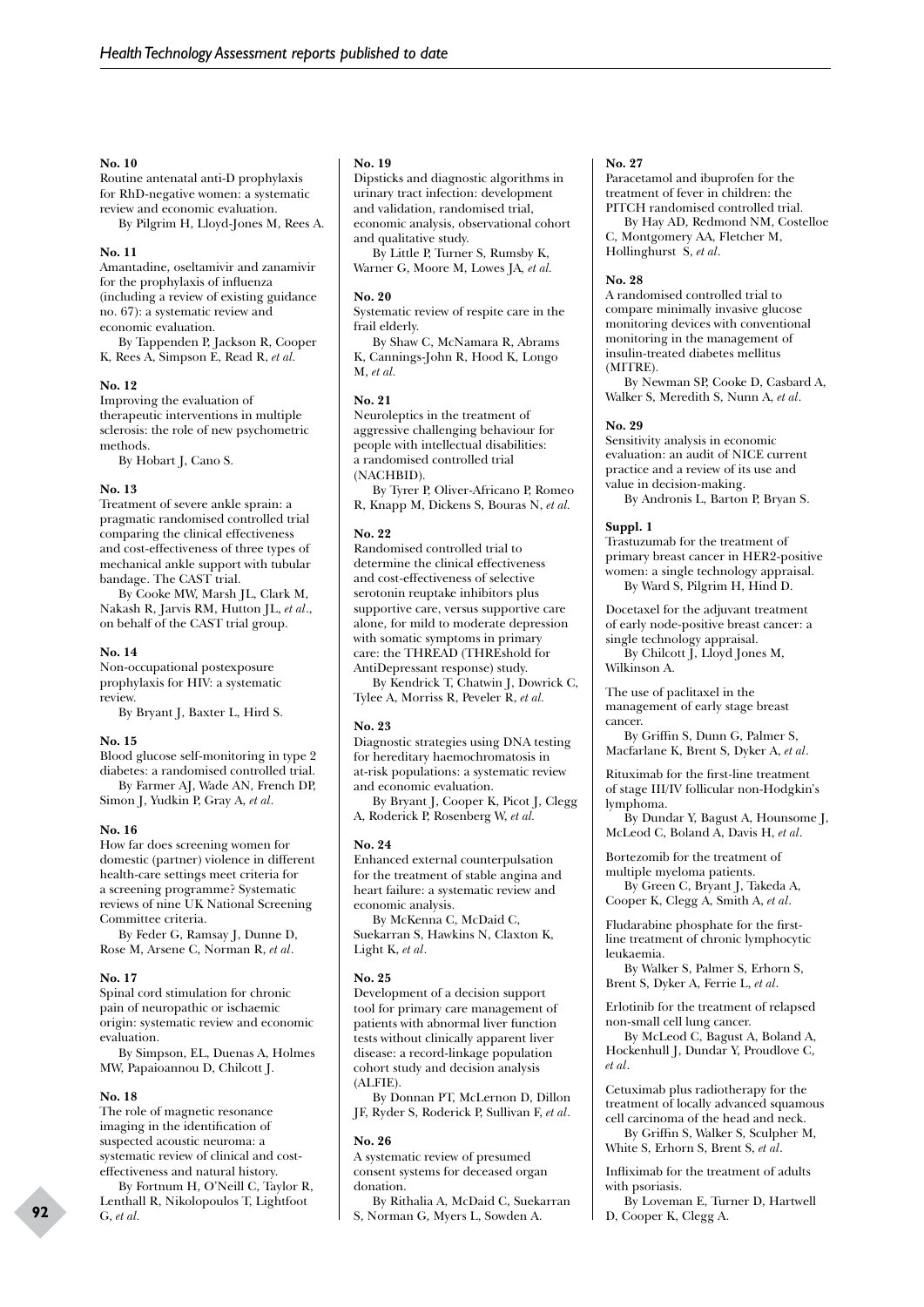Psychological interventions for postnatal depression: cluster randomised trial and economic evaluation. The PoNDER trial.

By Morrell CJ, Warner R, Slade P, Dixon S, Walters S, Paley G, *et al*.

#### **No. 31**

The effect of different treatment durations of clopidogrel in patients with non-ST-segment elevation acute coronary syndromes: a systematic review and value of information analysis.

By Rogowski R, Burch J, Palmer S, Craigs C, Golder S, Woolacott N.

#### **No. 32**

Systematic review and individual patient data meta-analysis of diagnosis of heart failure, with modelling of implications of different diagnostic strategies in primary care.

By Mant J, Doust J, Roalfe A, Barton P, Cowie MR, Glasziou P, *et al*.

#### **No. 33**

A multicentre randomised controlled trial of the use of continuous positive airway pressure and non-invasive positive pressure ventilation in the early treatment of patients presenting to the emergency department with severe acute cardiogenic pulmonary oedema: the 3CPO trial.

By Gray AJ, Goodacre S, Newby DE, Masson MA, Sampson F, Dixon S, *et al*., on behalf of the 3CPO study investigators.

#### **No. 34**

Early high-dose lipid-lowering therapy to avoid cardiac events: a systematic review and economic evaluation. By Ara R, Pandor A, Stevens J, Rees

A, Rafia R.

#### **No. 35**

Adefovir dipivoxil and pegylated interferon alpha for the treatment of chronic hepatitis B: an updated systematic review and economic evaluation.

By Jones J, Shepherd J, Baxter L, Gospodarevskaya E, Hartwell D, Harris P, *et al*.

#### **No. 36**

Methods to identify postnatal depression in primary care: an integrated evidence synthesis and value of information analysis.

By Hewitt CE, Gilbody SM, Brealey S, Paulden M, Palmer S, Mann R, *et al*.

#### **No. 37**

A double-blind randomised placebocontrolled trial of topical intranasal corticosteroids in 4- to 11-year-old children with persistent bilateral otitis media with effusion in primary care.

By Williamson I, Benge S, Barton S, Petrou S, Letley L, Fasey N, *et al*.

#### **No. 38**

The effectiveness and cost-effectiveness of methods of storing donated kidneys from deceased donors: a systematic review and economic model.

By Bond M, Pitt M, Akoh J, Moxham T, Hoyle M, Anderson R.

### **No. 39**

Rehabilitation of older patients: day hospital compared with rehabilitation at home. A randomised controlled trial.

By Parker SG, Oliver P, Pennington M, Bond J, Jagger C, Enderby PM, *et al*.

#### **No. 40**

Breastfeeding promotion for infants in neonatal units: a systematic review and economic analysis

By Renfrew MJ, Craig D, Dyson L, McCormick F, Rice S, King SE, *et al*.

### **No. 41**

The clinical effectiveness and costeffectiveness of bariatric (weight loss) surgery for obesity: a systematic review and economic evaluation.

By Picot J, Jones J, Colquitt JL, Gospodarevskaya E, Loveman E, Baxter L, *et al.*

#### **No. 42**

Rapid testing for group B streptococcus during labour: a test accuracy study with evaluation of acceptability and cost-effectiveness.

By Daniels J, Gray J, Pattison H, Roberts T, Edwards E, Milner P, *et al.*

#### **No. 43**

Screening to prevent spontaneous preterm birth: systematic reviews of accuracy and effectiveness literature with economic modelling.

By Honest H, Forbes CA, Durée KH, Norman G, Duffy SB, Tsourapas A, *et al*.

#### **No. 44**

The effectiveness and cost-effectiveness of cochlear implants for severe to profound deafness in children and adults: a systematic review and economic model.

By Bond M, Mealing S, Anderson R, Elston J, Weiner G, Taylor RS, *et al*.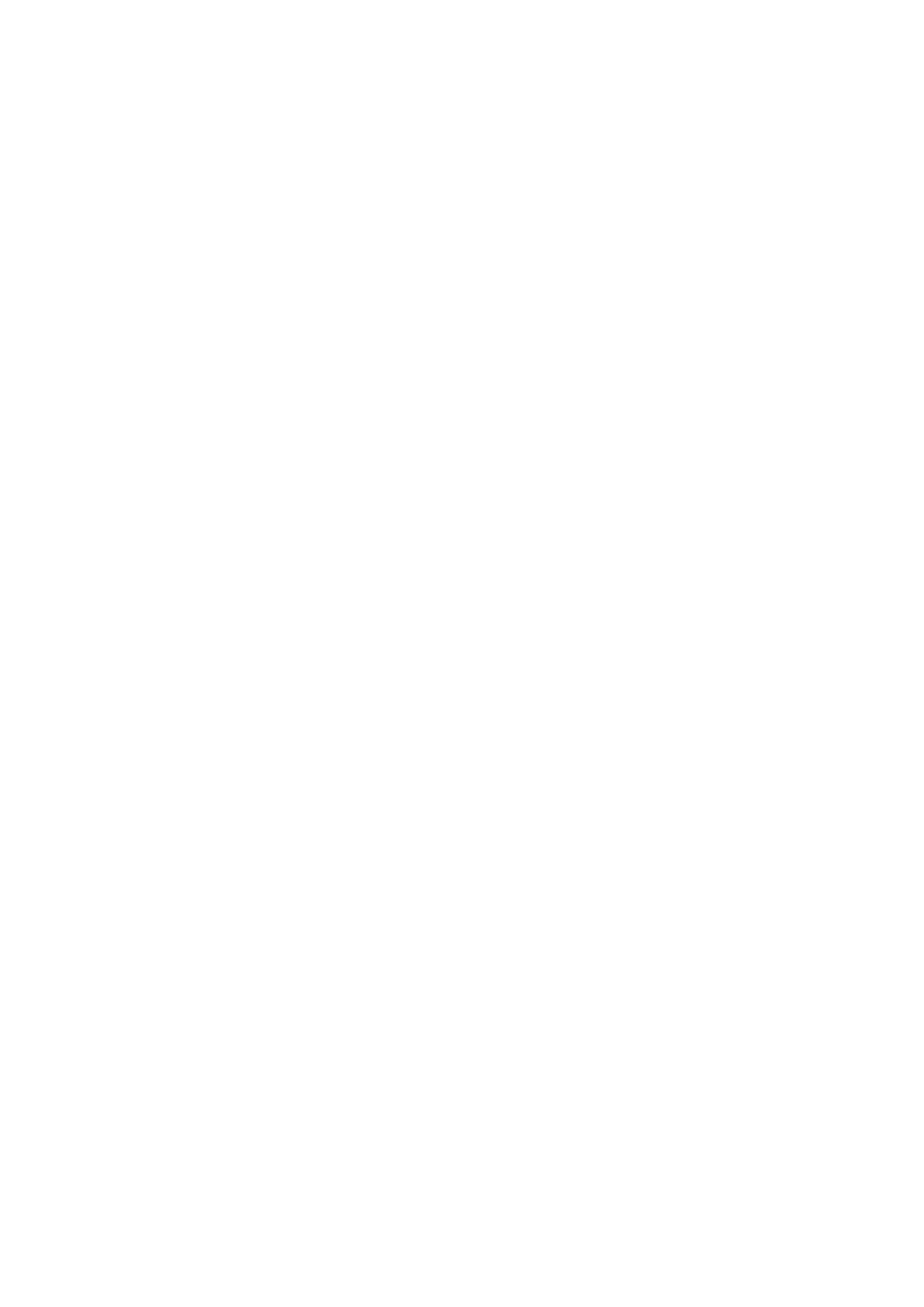# Health Technology Assessment programme

**Director,**

**Professor Tom Walley,** Director, NIHR HTA programme, Professor of Clinical Pharmacology, University of Liverpool

**Deputy Director, Professor Jon Nicholl,** Director, Medical Care Research Unit, University of Sheffield

# Prioritisation Strategy Group

#### **Members**

**Chair,**

**Professor Tom Walley,** Director, NIHR HTA programme, Professor of Clinical Pharmacology, University of Liverpool

**Deputy Chair, Professor Jon Nicholl,** Director, Medical Care Research Unit, University of Sheffield

Dr Bob Coates, Consultant Advisor, NETSCC, **HTA** 

#### **Members**

### **Programme Director,**

**Professor Tom Walley,** Director, NIHR HTA programme, Professor of Clinical Pharmacology, University of Liverpool

**Chair, Professor Jon Nicholl,** Director, Medical Care Research Unit, University of Sheffield

**Deputy Chair, Dr Andrew Farmer,** Senior Lecturer in General Practice, Department of Primary Health Care, University of Oxford

Professor Ann Ashburn, Professor of Rehabilitation and Head of Research, Southampton General Hospital

#### **Observers**

Ms Kay Pattison, Section Head, NHS R&D Programme, Department of Health

Consultant Advisor, NETSCC, **HTA** Dr Peter Davidson,

Dr Andrew Cook,

Director of Science Support, NETSCC, HTA Professor Robin E Ferner,

Consultant Physician and Director, West Midlands Centre for Adverse Drug Reactions, City Hospital NHS Trust, Birmingham

Professor Paul Glasziou, Professor of Evidence-Based Medicine, University of Oxford

Dr Nick Hicks, Director of NHS Support, NETSCC, HTA

Dr Edmund Jessop, Medical Adviser, National Specialist, National Commissioning Group (NCG), Department of Health, London Ms Lynn Kerridge, Chief Executive Officer, NETSCC and NETSCC, HTA

Dr Ruairidh Milne, Director of Strategy and Development, NETSCC

Ms Kay Pattison, Section Head, NHS R&D Programme, Department of Health

Ms Pamela Young, Specialist Programme Manager, NETSCC, HTA

# HTA Commissioning Board

Professor Deborah Ashby, Professor of Medical Statistics, Queen Mary, University of London

Professor John Cairns, Professor of Health Economics, London School of Hygiene and Tropical Medicine

Professor Peter Croft, Director of Primary Care Sciences Research Centre, Keele University

Professor Nicky Cullum, Director of Centre for Evidence-Based Nursing, University of York

Professor Jenny Donovan, Professor of Social Medicine. University of Bristol

Professor Steve Halligan, Professor of Gastrointestinal Radiology, University College Hospital, London

Professor Freddie Hamdy, Professor of Urology, University of Sheffield

Professor Allan House, Professor of Liaison Psychiatry, University of Leeds

Dr Martin J Landray, Reader in Epidemiology, Honorary Consultant Physician, Clinical Trial Service Unit, University of Oxford

Professor Stuart Logan, Director of Health & Social Care Research, The Peninsula Medical School, Universities of Exeter and Plymouth

Dr Rafael Perera, Lecturer in Medical Statisitics, Department of Primary Health Care, Univeristy of Oxford

Professor Ian Roberts, Professor of Epidemiology & Public Health, London School of Hygiene and Tropical Medicine

Professor Mark Sculpher, Professor of Health Economics, University of York

Professor Helen Smith, Professor of Primary Care, University of Brighton

Professor Kate Thomas, Professor of Complementary & Alternative Medicine Research, University of Leeds

Professor David John Torgerson, Director of York Trials Unit, University of York

Professor Hywel Williams, Professor of Dermato-Epidemiology, University of Nottingham

Dr Morven Roberts, Clinical Trials Manager, Medical Research Council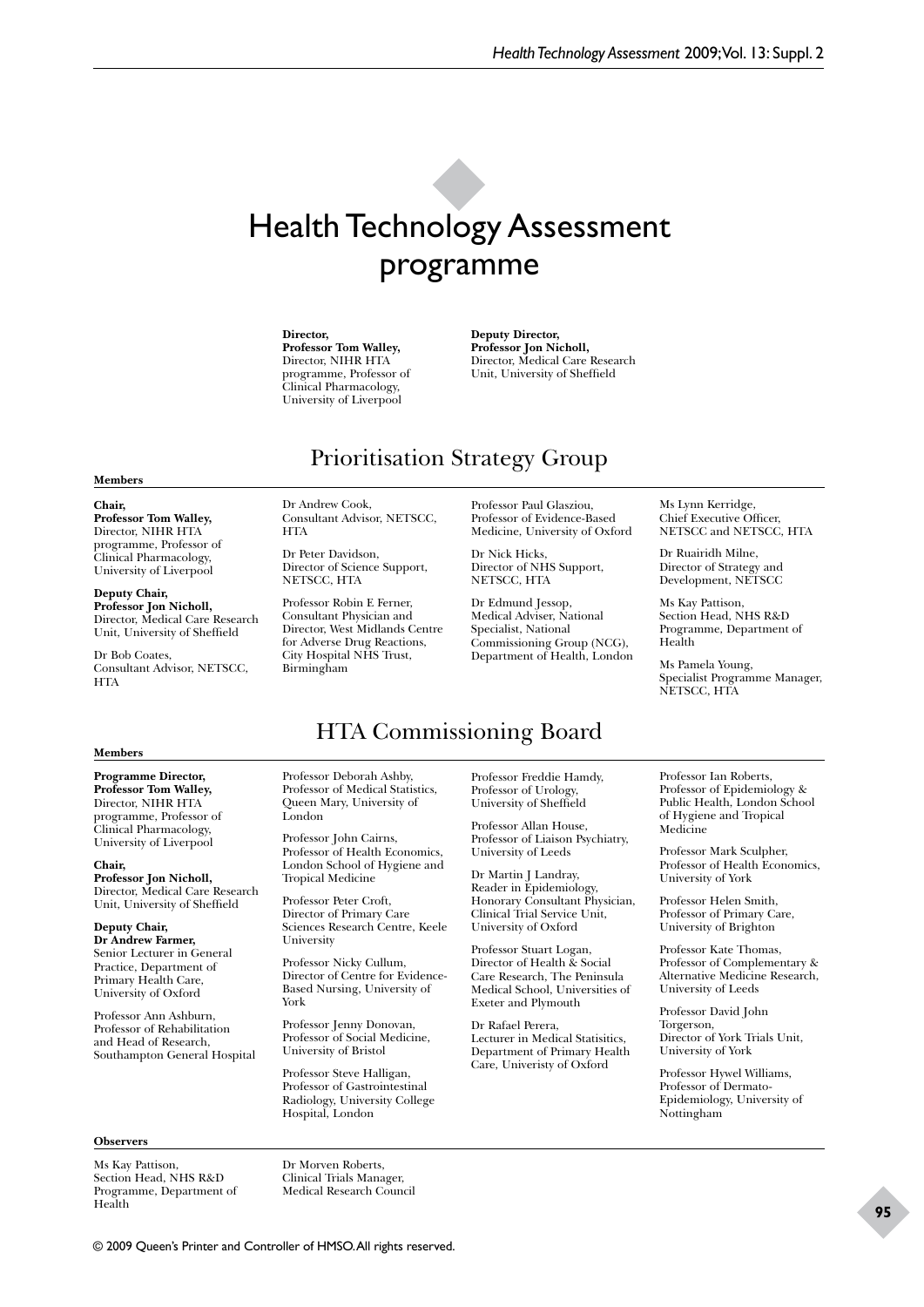# Diagnostic Technologies & Screening Panel

#### **Members**

#### **Chair,**

**Professor Paul Glasziou,** Professor of Evidence-Based Medicine, University of Oxford

### **Deputy Chair,**

**Dr David Elliman,** Consultant Paediatrician and Honorary Senior Lecturer, Great Ormond Street Hospital, London

Professor Judith E Adams, Consultant Radiologist, Manchester Royal Infirmary, Central Manchester & Manchester Children's University Hospitals NHS Trust, and Professor of Diagnostic Radiology, Imaging Science and Biomedical Engineering, Cancer & Imaging Sciences, University of Manchester

Ms Jane Bates, Consultant Ultrasound Practitioner, Ultrasound Department, Leeds Teaching Hospital NHS Trust

#### **Observers**

Dr Tim Elliott, Team Leader, Cancer Screening, Department of Health

Dr Stephanie Dancer, Consultant Microbiologist, Hairmyres Hospital, East Kilbride

Professor Glyn Elwyn, Primary Medical Care Research Group, Swansea Clinical School, University of Wales

Dr Ron Gray, Consultant Clinical Epidemiologist, Department of Public Health, University of Oxford

Professor Paul D Griffiths, Professor of Radiology, University of Sheffield

Dr Jennifer J Kurinczuk, Consultant Clinical Epidemiologist, National Perinatal Epidemiology Unit, Oxford

Dr Susanne M Ludgate, Medical Director, Medicines & Healthcare Products Regulatory Agency, London

Dr Anne Mackie, Director of Programmes, UK National Screening Committee

Dr Michael Millar, Consultant Senior Lecturer in Microbiology, Barts and The London NHS Trust, Royal London Hospital

Mr Stephen Pilling, Director, Centre for Outcomes, Research & Effectiveness, Joint Director, National Collaborating Centre for Mental Health, University College London

Mrs Una Rennard, Service User Representative

Dr Phil Shackley, Senior Lecturer in Health Economics, School of Population and Health Sciences, University of Newcastle upon Tyne

Dr W Stuart A Smellie, Consultant in Chemical Pathology, Bishop Auckland General Hospital

Dr Nicholas Summerton, Consultant Clinical and Public Health Advisor, NICE

Ms Dawn Talbot, Service User Representative

Dr Graham Taylor, Scientific Advisor, Regional DNA Laboratory, St James's University Hospital, Leeds

Professor Lindsay Wilson Turnbull, Scientific Director of the Centre for Magnetic Resonance Investigations and YCR Professor of Radiology, Hull Royal Infirmary

Dr Catherine Moody, Programme Manager, Neuroscience and Mental Health Board

Dr Ursula Wells, Principal Research Officer, Department of Health

# Pharmaceuticals Panel

#### **Members**

**Chair, Professor Robin Ferner,** Consultant Physician and Director, West Midlands Centre for Adverse Drug Reactions, City Hospital NHS Trust, Birmingham

**Deputy Chair, Professor Imti Choonara,** Professor in Child Health. University of Nottingham

Mrs Nicola Carey, Senior Research Fellow, School of Health and Social Care, The University of Reading

Mr John Chapman, Service User Representative

#### **Observers**

Ms Kay Pattison, Section Head, NHS R&D Programme, Department of Health

Dr Peter Elton, Director of Public Health, Bury Primary Care Trust

Dr Ben Goldacre, Research Fellow, Division of Psychological Medicine and Psychiatry, King's College London

Mrs Barbara Greggains, Service User Representative

Dr Bill Gutteridge, Medical Adviser, London Strategic Health Authority

Dr Dyfrig Hughes, Reader in Pharmacoeconomics and Deputy Director, Centre for Economics and Policy in Health, IMSCaR, Bangor University

Mr Simon Reeve, Head of Clinical and Cost-Effectiveness, Medicines, Pharmacy and Industry Group, Department of Health

Professor Jonathan Ledermann, Professor of Medical Oncology and Director of the Cancer Research UK and University College London Cancer Trials **Centre** 

Dr Yoon K Loke, Senior Lecturer in Clinical Pharmacology, University of East Anglia

Professor Femi Oyebode, Consultant Psychiatrist and Head of Department, University of Birmingham

Dr Andrew Prentice, Senior Lecturer and Consultant Obstetrician and Gynaecologist, The Rosie Hospital, University of Cambridge

Dr Heike Weber, Programme Manager, Medical Research Council Dr Martin Shelly, General Practitioner, Leeds, and Associate Director, NHS Clinical Governance Support Team, Leicester

Dr Gillian Shepherd, Director, Health and Clinical Excellence, Merck Serono Ltd

Mrs Katrina Simister, Assistant Director New Medicines, National Prescribing Centre, Liverpool

Mr David Symes, Service User Representative

Dr Lesley Wise, Unit Manager, Pharmacoepidemiology Research Unit, VRMM, Medicines & Healthcare Products Regulatory Agency

Dr Ursula Wells, Principal Research Officer, Department of Health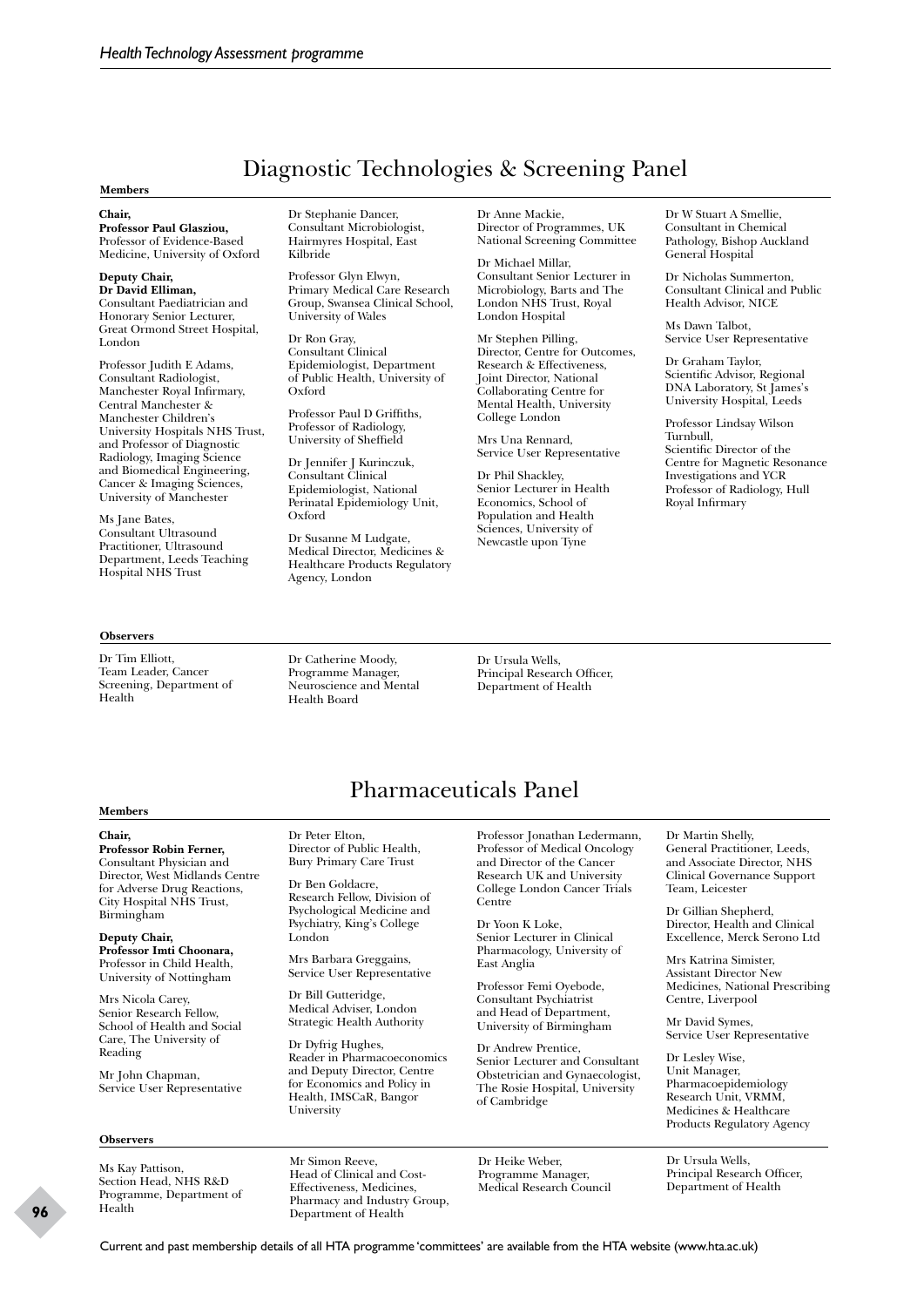# Therapeutic Procedures Panel

#### **Members**

#### **Chair, Dr John C Pounsford,**

Consultant Physician, North Bristol NHS Trust

#### **Deputy Chair, Professor Scott Weich,** Professor of Psychiatry, Division of Health in the Community, University of Warwick, Coventry

Professor Jane Barlow, Professor of Public Health in the Early Years, Health Sciences Research Institute, Warwick Medical School, Coventry

Ms Maree Barnett, Acting Branch Head of Vascular Programme, Department of Health

#### **Observers**

Dr Phillip Leech, Principal Medical Officer for Primary Care, Department of Health

Ms Kay Pattison, Section Head, NHS R&D Programme, Department of Health

#### **Members**

**Chair,**

**Dr Edmund Jessop***,* Medical Adviser, National Specialist, National Commissioning Group (NCG), London

**Deputy Chair, Dr David Pencheon***,* Director, NHS Sustainable Development Unit, Cambridge

Dr Elizabeth Fellow-Smith, Medical Director, West London Mental Health Trust, Middlesex

#### **Observers**

Ms Christine McGuire, Research & Development, Department of Health

Mrs Val Carlill, Service User Representative

Mrs Anthea De Barton-Watson, Service User Representative

Mr Mark Emberton, Senior Lecturer in Oncological Urology, Institute of Urology, University College Hospital, London

Professor Steve Goodacre, Professor of Emergency Medicine, University of Sheffield

Professor Christopher Griffiths, Professor of Primary Care, Barts and The London School of Medicine and Dentistry

Mr Paul Hilton, Consultant Gynaecologist and Urogynaecologist, Royal Victoria Infirmary, Newcastle upon Tyne

Professor Nicholas James, Professor of Clinical Oncology, University of Birmingham, and Consultant in Clinical Oncology, Queen Elizabeth Hospital

Dr Peter Martin, Consultant Neurologist, Addenbrooke's Hospital, Cambridge

#### Dr Kate Radford, Senior Lecturer (Research), Clinical Practice Research Unit, University of Central Lancashire, Preston

Mr Jim Reece Service User Representative

Dr Karen Roberts, Nurse Consultant, Dunston Hill Hospital Cottages

Dr Morven Roberts Clinical Trials Manager, Medical Research Council

Dr John Jackson,

Professor Mike Kelly, Director, Centre for Public Health Excellence, NICE,

Dr Chris McCall, General Practitioner, The Hadleigh Practice, Corfe Mullen, Dorset Ms Jeanett Martin,

upon Tyne

London

Care Trust

General Practitioner, Parkway Medical Centre, Newcastle

Professor Tom Walley, Director, NIHR HTA programme, Professor of Clinical Pharmacology, University of Liverpool

Dr Ursula Wells, Principal Research Officer, Department of Health

# Disease Prevention Panel

Dr Julie Mytton, Locum Consultant in Public Health Medicine, Bristol Primary Care Trust

Miss Nicky Mullany, Service User Representative

Professor Ian Roberts, Professor of Epidemiology and Public Health, London School of Hygiene & Tropical Medicine

Professor Ken Stein, Senior Clinical Lecturer in Public Health, University of Exeter

Dr Kieran Sweeney, Honorary Clinical Senior Lecturer, Peninsula College of Medicine and Dentistry, Universities of Exeter and Plymouth

Professor Carol Tannahill, Glasgow Centre for Population Health

Professor Margaret Thorogood, Professor of Epidemiology, University of Warwick Medical School, Coventry

Dr Caroline Stone, Programme Manager, Medical Research Council

Director of Nursing, BarnDoc Limited, Lewisham Primary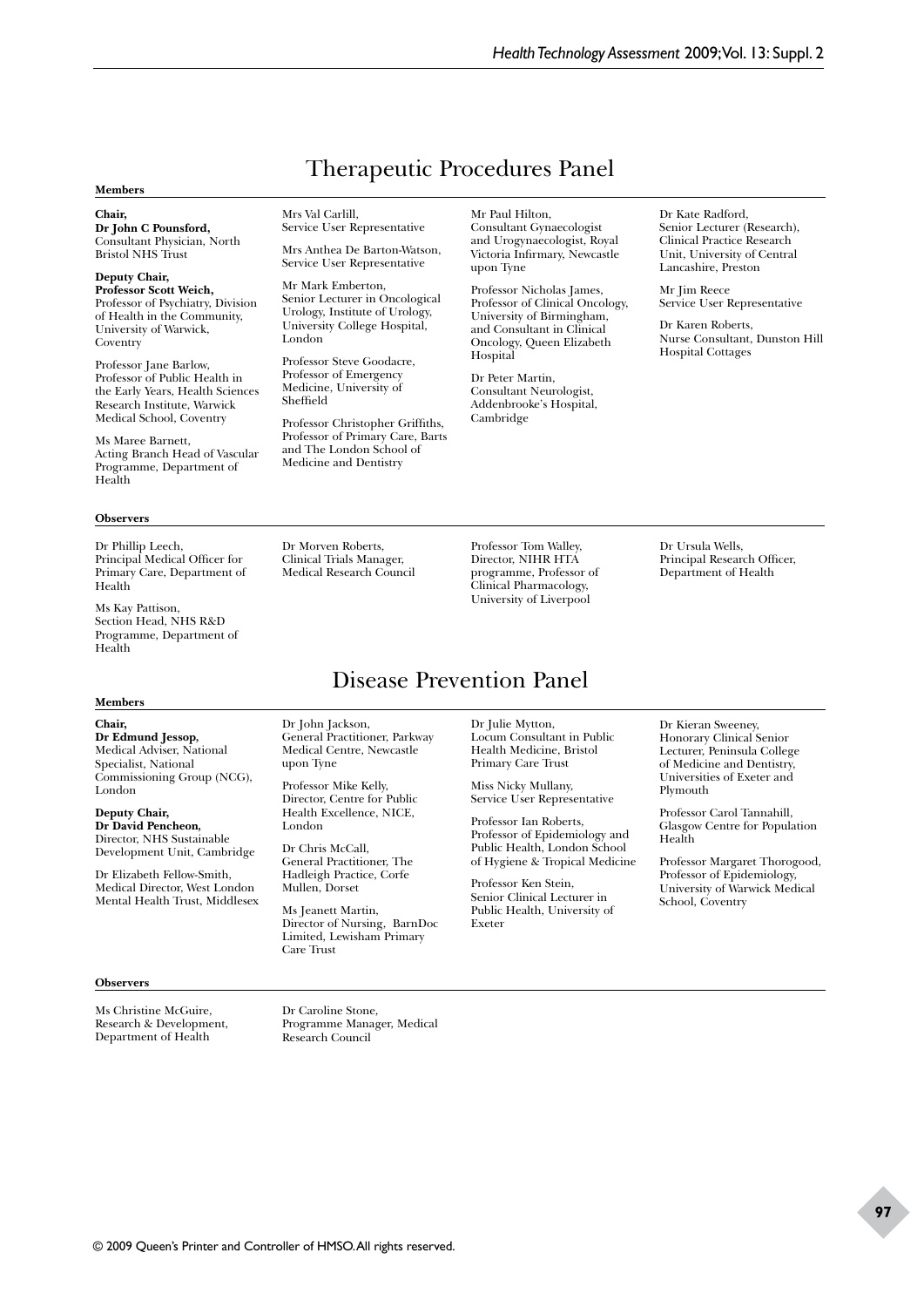# Expert Advisory Network

#### **Members**

Professor Douglas Altman, Professor of Statistics in Medicine, Centre for Statistics in Medicine, University of Oxford

Professor John Bond, Professor of Social Gerontology & Health Services Research, University of Newcastle upon Tyne

Professor Andrew Bradbury, Professor of Vascular Surgery, Solihull Hospital, Birmingham

Mr Shaun Brogan, Chief Executive, Ridgeway Primary Care Group, Aylesbury

Mrs Stella Burnside OBE, Chief Executive, Regulation and Improvement Authority, Belfast

Ms Tracy Bury, Project Manager, World Confederation for Physical Therapy, London

Professor Iain T Cameron, Professor of Obstetrics and Gynaecology and Head of the School of Medicine, University of Southampton

Dr Christine Clark, Medical Writer and Consultant Pharmacist, Rossendale

Professor Collette Clifford, Professor of Nursing and Head of Research, The Medical School, University of Birmingham

Professor Barry Cookson, Director, Laboratory of Hospital Infection, Public Health Laboratory Service, London

Dr Carl Counsell, Clinical Senior Lecturer in Neurology, University of Aberdeen

Professor Howard Cuckle, Professor of Reproductive Epidemiology, Department of Paediatrics, Obstetrics & Gynaecology, University of Leeds

Dr Katherine Darton, Information Unit, MIND – The Mental Health Charity, London

Professor Carol Dezateux, Professor of Paediatric Epidemiology, Institute of Child Health, London

Mr John Dunning, Consultant Cardiothoracic Surgeon, Papworth Hospital NHS Trust, Cambridge

Mr Jonothan Earnshaw, Consultant Vascular Surgeon, Gloucestershire Royal Hospital, Gloucester

Professor Martin Eccles, Professor of Clinical Effectiveness, Centre for Health Services Research, University of Newcastle upon Tyne

Professor Pam Enderby, Dean of Faculty of Medicine, Institute of General Practice and Primary Care, University of Sheffield

Professor Gene Feder, Professor of Primary Care Research & Development, Centre for Health Sciences, Barts and The London School of Medicine and Dentistry

Mr Leonard R Fenwick, Chief Executive, Freeman Hospital, Newcastle upon Tyne

Mrs Gillian Fletcher, Antenatal Teacher and Tutor and President, National Childbirth Trust, Henfield

Professor Jayne Franklyn, Professor of Medicine, University of Birmingham

Mr Tam Fry, Honorary Chairman, Child Growth Foundation, London

Professor Fiona Gilbert, Consultant Radiologist and NCRN Member, University of Aberdeen

Professor Paul Gregg, Professor of Orthopaedic Surgical Science, South Tees Hospital NHS Trust

Bec Hanley, Co-director, TwoCan Associates, West Sussex

Dr Maryann L Hardy, Senior Lecturer, University of Bradford

Mrs Sharon Hart, Healthcare Management Consultant, Reading

Professor Robert E Hawkins, CRC Professor and Director of Medical Oncology, Christie CRC Research Centre, Christie Hospital NHS Trust, Manchester

Professor Richard Hobbs, Head of Department of Primary Care & General Practice, University of Birmingham

Professor Alan Horwich, Dean and Section Chairman, The Institute of Cancer Research, London

Professor Allen Hutchinson, Director of Public Health and Deputy Dean of ScHARR, University of Sheffield

Professor Peter Jones, Professor of Psychiatry, University of Cambridge, **Cambridge** 

Professor Stan Kaye, Cancer Research UK Professor of Medical Oncology, Royal Marsden Hospital and Institute of Cancer Research, Surrey

Dr Duncan Keeley, General Practitioner (Dr Burch & Ptnrs), The Health Centre, Thame

Dr Donna Lamping, Research Degrees Programme Director and Reader in Psychology, Health Services Research Unit, London School of Hygiene and Tropical Medicine, London

Mr George Levvy, Chief Executive, Motor Neurone Disease Association, Northampton

Professor James Lindesay, Professor of Psychiatry for the Elderly, University of Leicester

Professor Julian Little, Professor of Human Genome Epidemiology, University of Ottawa

Professor Alistaire McGuire, Professor of Health Economics, London School of Economics

Professor Rajan Madhok, Medical Director and Director of Public Health, Directorate of Clinical Strategy & Public Health, North & East Yorkshire & Northern Lincolnshire Health Authority, York

Professor Alexander Markham, Director, Molecular Medicine Unit, St James's University Hospital, Leeds

Dr Peter Moore, Freelance Science Writer, Ashtead

Dr Andrew Mortimore, Public Health Director, Southampton City Primary Care Trust

Dr Sue Moss, Associate Director, Cancer Screening Evaluation Unit, Institute of Cancer Research, Sutton

Professor Miranda Mugford, Professor of Health Economics and Group Co-ordinator, University of East Anglia

Professor Jim Neilson, Head of School of Reproductive & Developmental Medicine and Professor of Obstetrics and Gynaecology, University of Liverpool

Mrs Julietta Patnick, National Co-ordinator, NHS Cancer Screening Programmes, Sheffield

Professor Robert Peveler, Professor of Liaison Psychiatry, Royal South Hants Hospital, Southampton

Professor Chris Price, Director of Clinical Research, Bayer Diagnostics Europe, Stoke Poges

Professor William Rosenberg, Professor of Hepatology and Consultant Physician, University of Southampton

Professor Peter Sandercock, Professor of Medical Neurology, Department of Clinical Neurosciences, University of Edinburgh

Dr Susan Schonfield, Consultant in Public Health, Hillingdon Primary Care Trust, Middlesex

Dr Eamonn Sheridan, Consultant in Clinical Genetics, St James's University Hospital, Leeds

Dr Margaret Somerville, Director of Public Health Learning, Peninsula Medical School, University of Plymouth

Professor Sarah Stewart-Brown, Professor of Public Health, Division of Health in the Community, University of Warwick, Coventry

Professor Ala Szczepura, Professor of Health Service Research, Centre for Health Services Studies, University of Warwick, Coventry

Mrs Joan Webster, Consumer Member, Southern Derbyshire Community Health Council

Professor Martin Whittle, Clinical Co-director, National Co-ordinating Centre for Women's and Children's Health, Lymington